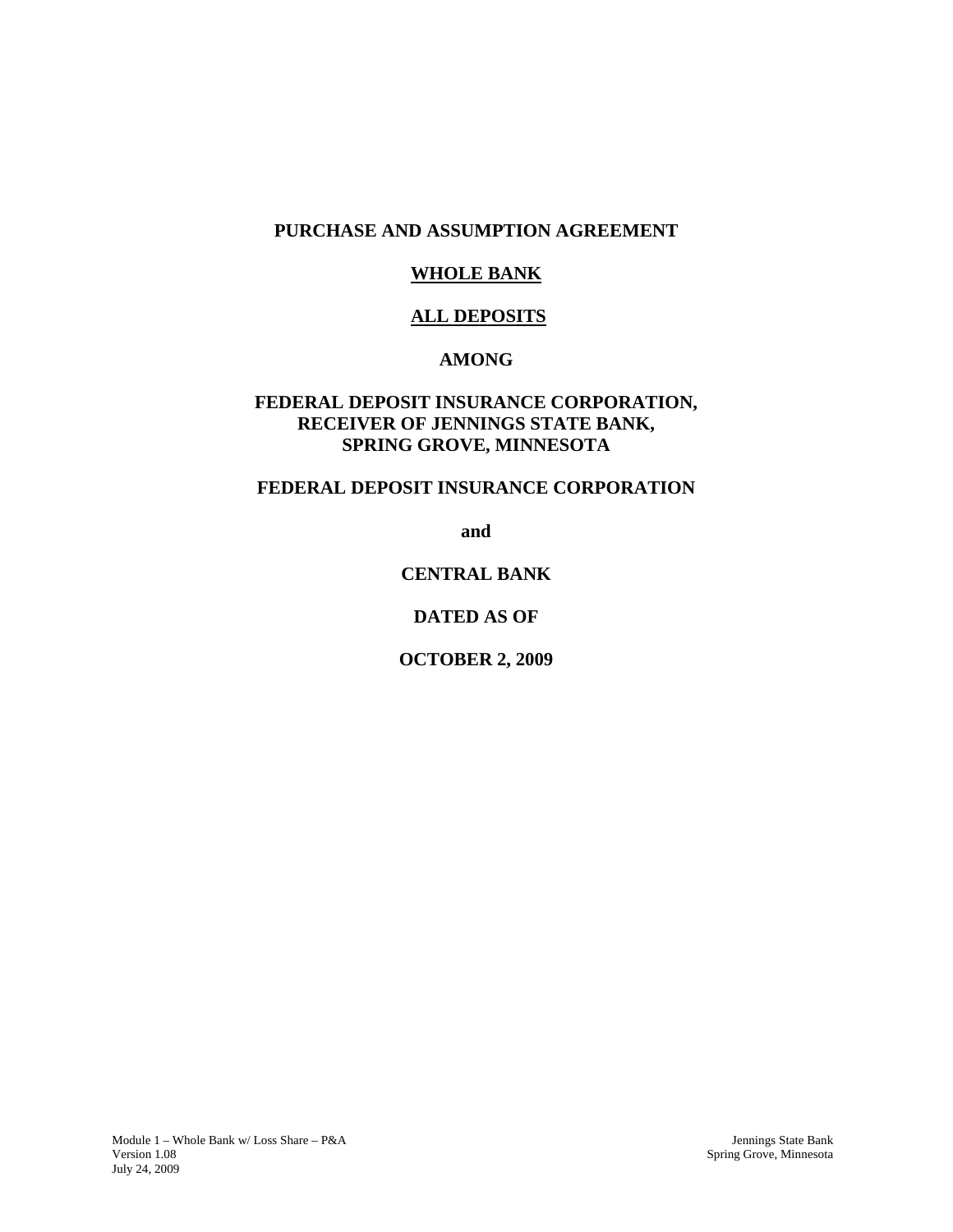## **TABLE OF CONTENTS**

| <b>ARTICLE I</b>   |                                                       |  |
|--------------------|-------------------------------------------------------|--|
| <b>ARTICLE II</b>  |                                                       |  |
| 2.1                |                                                       |  |
| 2.2                |                                                       |  |
| 2.3                |                                                       |  |
| 2.4                |                                                       |  |
| <b>ARTICLE III</b> |                                                       |  |
| 3.1                |                                                       |  |
| 3.2                |                                                       |  |
| 3.3                | Manner of Conveyance; Limited Warranty;               |  |
|                    |                                                       |  |
| 3.4                |                                                       |  |
| 3.5                |                                                       |  |
| 3.6                |                                                       |  |
| <b>ARTICLE IV</b>  | <b>ASSUMPTION OF CERTAIN DUTIES AND OBLIGATIONS16</b> |  |
| 4.1                |                                                       |  |
| 4.2                |                                                       |  |
| 4.3                |                                                       |  |
| 4.4                |                                                       |  |
| 4.5                |                                                       |  |
| 4.6                |                                                       |  |
| 4.7                | Agreement with Respect to Leased Data                 |  |
|                    |                                                       |  |
| 4.8                | Agreement with Respect to Certain                     |  |
|                    |                                                       |  |
| 4.9                |                                                       |  |
| 4.10               |                                                       |  |
| 4.11               |                                                       |  |
| 4.12               | Agreement with Respect to Continuation of Group       |  |
|                    |                                                       |  |
| 4.13               | Agreement with Respect to Interim Asset Servicing 23  |  |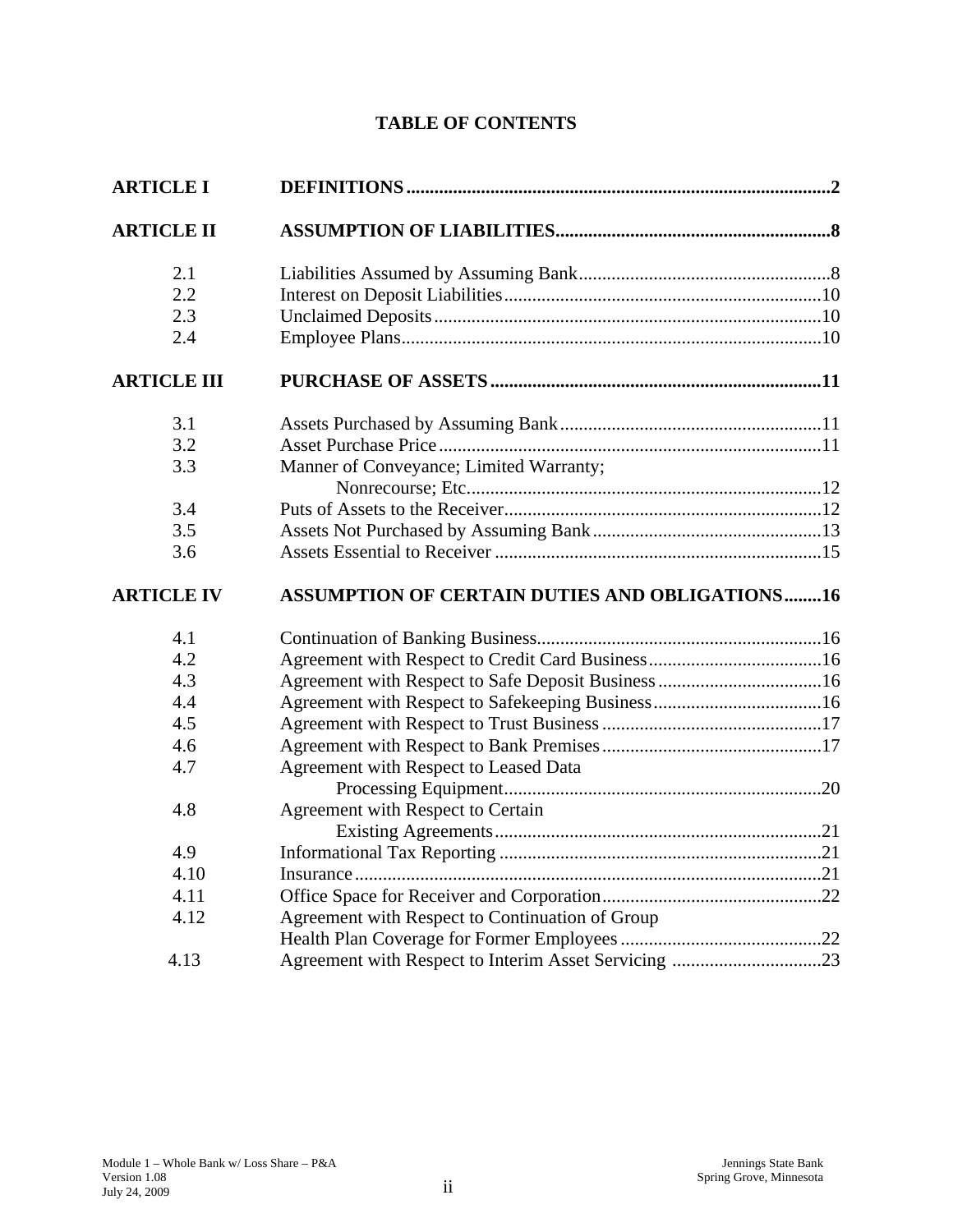| <b>ARTICLE V</b>    | <b>DUTIES WITH RESPECT TO DEPOSITORS</b>              |  |
|---------------------|-------------------------------------------------------|--|
|                     |                                                       |  |
| 5.1                 |                                                       |  |
| 5.2                 |                                                       |  |
| 5.3                 |                                                       |  |
| <b>ARTICLE VI</b>   |                                                       |  |
| 6.1                 |                                                       |  |
| 6.2                 |                                                       |  |
| 6.3                 |                                                       |  |
| 6.4                 |                                                       |  |
| <b>ARTICLE VII</b>  |                                                       |  |
| <b>ARTICLE VIII</b> |                                                       |  |
|                     |                                                       |  |
| 8.1                 |                                                       |  |
| 8.2                 | Correction of Errors and Omissions; Other Liabilities |  |
| 8.3                 |                                                       |  |
| 8.4                 |                                                       |  |
| 8.5                 |                                                       |  |
| <b>ARTICLE IX</b>   |                                                       |  |
| 9.1                 |                                                       |  |
| 9.2                 |                                                       |  |
| 9.3                 |                                                       |  |
| 9.4                 |                                                       |  |
| 9.5                 |                                                       |  |
| 9.6                 | Proceedings with Respect to Certain Assets            |  |
|                     |                                                       |  |
| 9.7                 |                                                       |  |
| <b>ARTICLE X</b>    |                                                       |  |
| <b>ARTICLE XI</b>   | <b>REPRESENTATIONS AND WARRANTIES OF THE</b>          |  |
| <b>ARTICLE XII</b>  |                                                       |  |
| 12.1                |                                                       |  |
| 12.2                |                                                       |  |
| 12.3                |                                                       |  |
| 12.4                |                                                       |  |
| 12.5                |                                                       |  |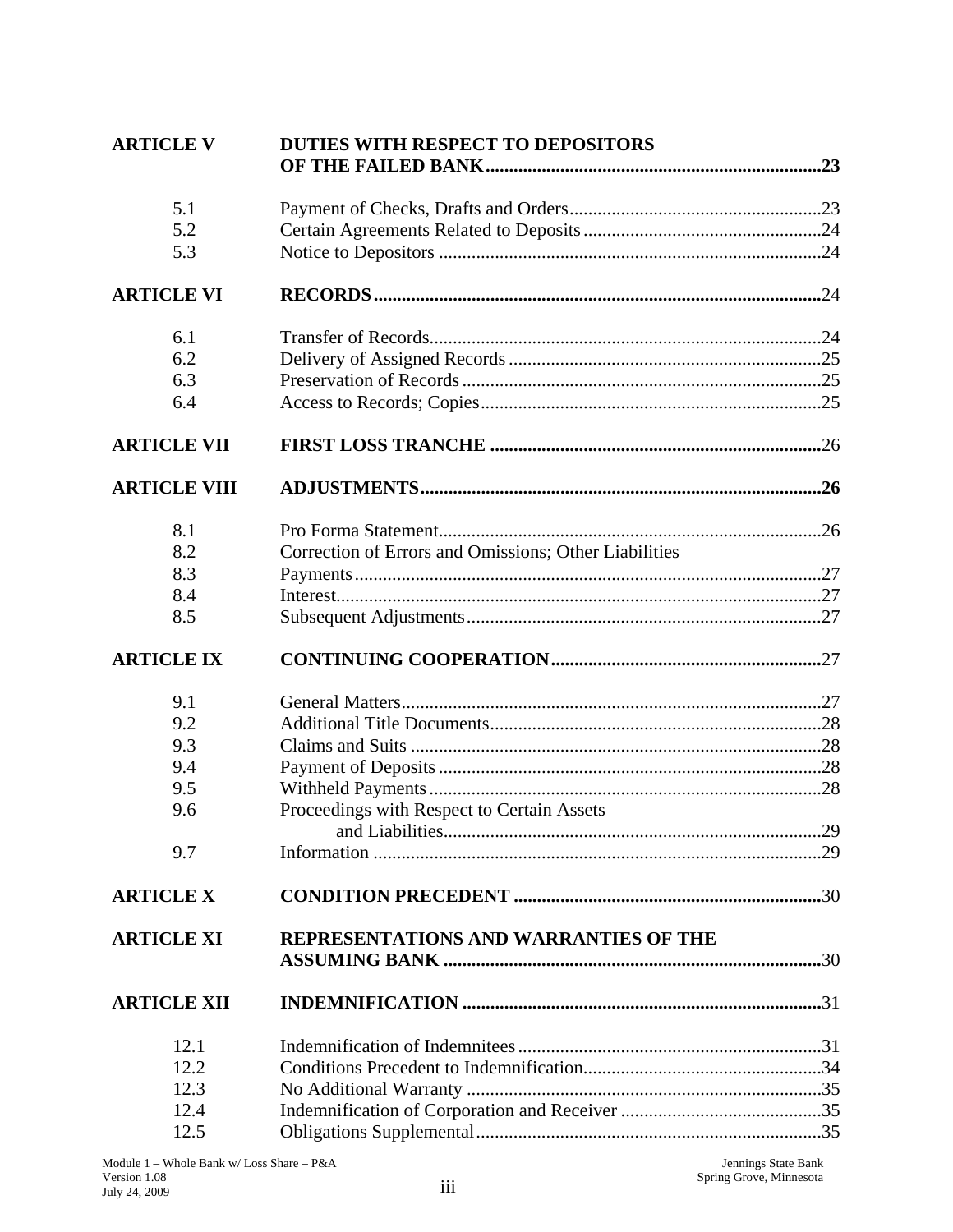| 12.6                |  |
|---------------------|--|
| 12.7                |  |
| 12.8                |  |
| <b>ARTICLE XIII</b> |  |
| 13.1                |  |
| 13.2                |  |
| 13.3                |  |
| 13.4                |  |
| 13.5                |  |
| 13.6                |  |
| 13.7                |  |
| 13.8                |  |
| 13.9                |  |
| 13.10               |  |
| 13.11               |  |
| 13.12               |  |
| 13.13               |  |

### **SCHEDULES**

| 2.1    |  |
|--------|--|
| 2.1(a) |  |
| 3.1    |  |
| 3.2    |  |
| 3.5(l) |  |
| 4.15A  |  |
| 4.15B  |  |
| 7      |  |
|        |  |

## **EXHIBITS**

| 4.13  |  |
|-------|--|
| 4.15A |  |
| 4.15B |  |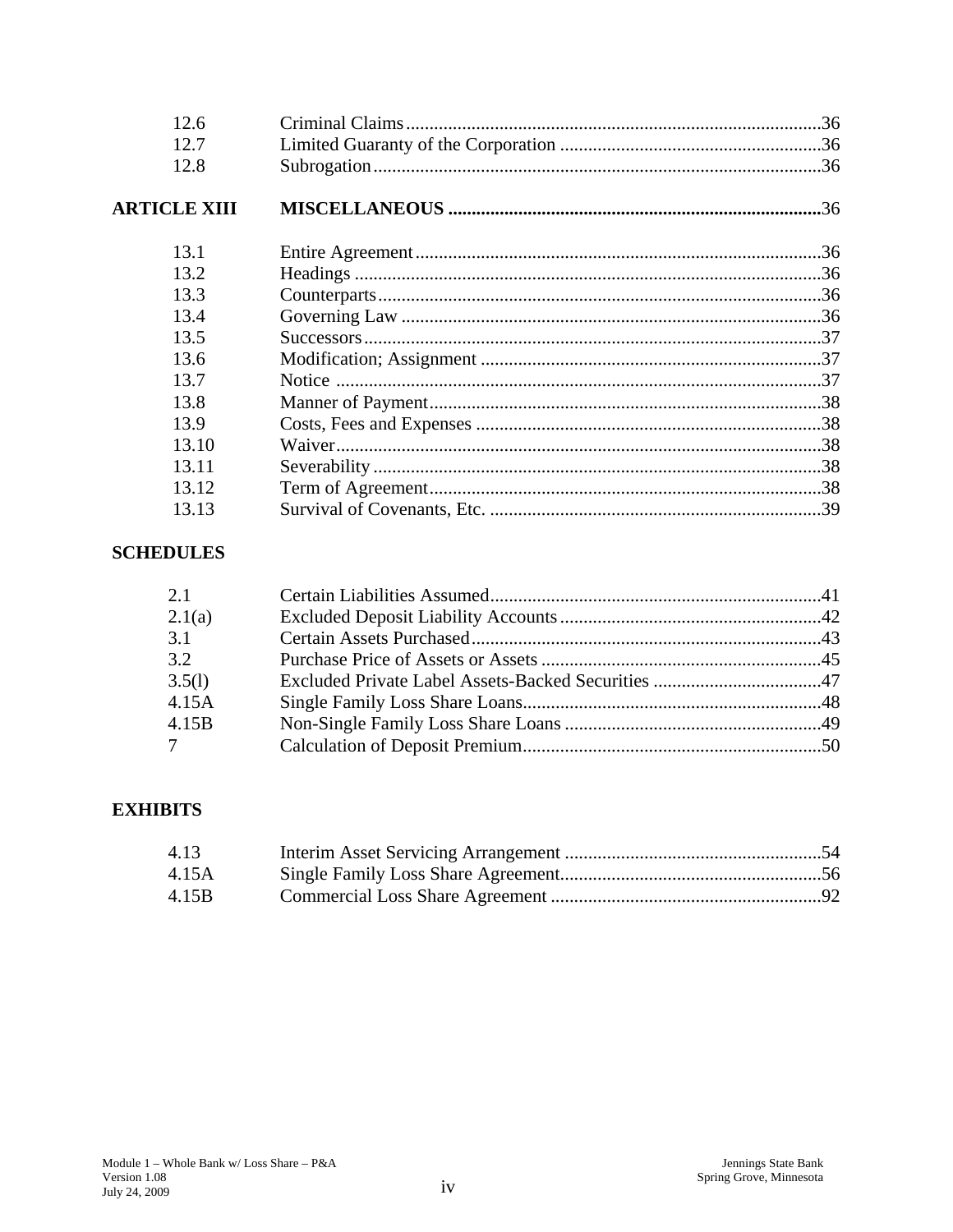#### **PURCHASE AND ASSUMPTION AGREEMENT**

### **WHOLE BANK**

### **ALL DEPOSITS**

**THIS AGREEMENT**, made and entered into as of the 2<sup>nd</sup> day of October, 2009, by and among the **FEDERAL DEPOSIT INSURANCE CORPORATION, RECEIVER of JENNINGS STATE BANK, SPRING GROVE, MINNESOTA** (the "Receiver"), **CENTRAL BANK**, organized under the laws of the State of Minnesota, and having its principal place of business in **STILLWATER, MINNESOTA** (the "Assuming Bank"), and the **FEDERAL DEPOSIT INSURANCE CORPORATION**, organized under the laws of the United States of America and having its principal office in Washington, D.C., acting in its corporate capacity (the "Corporation").

#### **WITNESSETH**:

**WHEREAS**, on Bank Closing, the Chartering Authority closed **Jennings State Bank**  (the "Failed Bank") pursuant to applicable law and the Corporation was appointed Receiver thereof; and

 **WHEREAS**, the Assuming Bank desires to purchase certain assets and assume certain deposit and other liabilities of the Failed Bank on the terms and conditions set forth in this Agreement; and

**WHEREAS**, pursuant to 12 U.S.C. Section 1823(c)(2)(A), the Corporation may provide assistance to the Assuming Bank to facilitate the transactions contemplated by this Agreement, which assistance may include indemnification pursuant to Article XII; and

**WHEREAS**, the Board of Directors of the Corporation (the "Board") has determined to provide assistance to the Assuming Bank on the terms and subject to the conditions set forth in this Agreement; and

**WHEREAS**, the Board has determined pursuant to 12 U.S.C. Section 1823(c)(4)(A) that such assistance is necessary to meet the obligation of the Corporation to provide insurance coverage for the insured deposits in the Failed Bank.

 **NOW THEREFORE**, in consideration of the mutual promises herein set forth and other valuable consideration, the parties hereto agree as follows: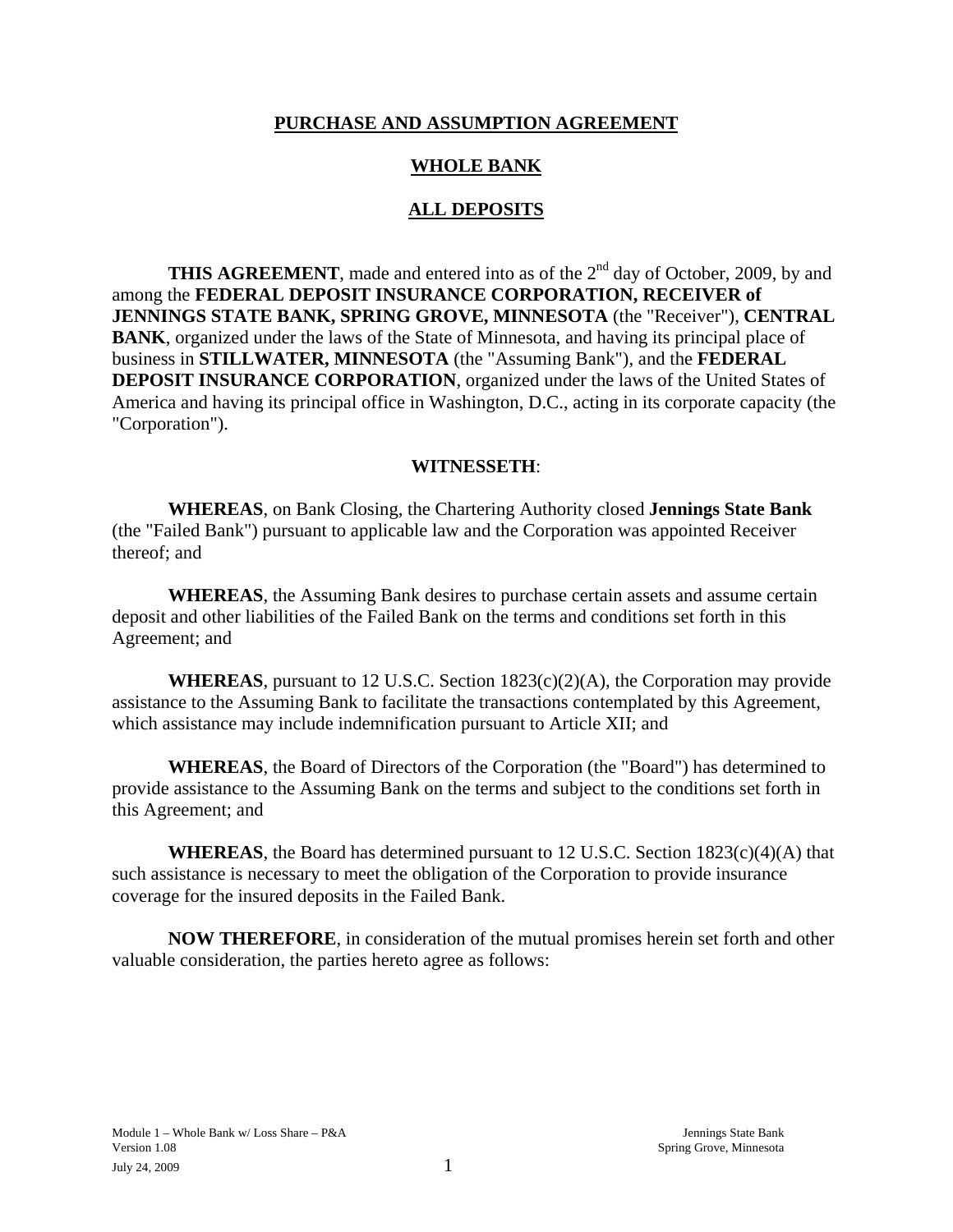#### **ARTICLE I DEFINITIONS**

<span id="page-5-1"></span><span id="page-5-0"></span>Capitalized terms used in this Agreement shall have the meanings set forth in this Article I, or elsewhere in this Agreement. As used herein, words imparting the singular include the plural and vice versa.

**"Accounting Records"** means the general ledger and subsidiary ledgers and supporting schedules which support the general ledger balances.

**"Acquired Subsidiaries"** means Subsidiaries of the Failed Bank acquired pursuant to Section 3.1.

**"Affiliate"** of any Person means any director, officer, or employee of that Person and any other Person (i) who is directly or indirectly controlling, or controlled by, or under direct or indirect common control with, such Person, or (ii) who is an affiliate of such Person as the term "affiliate" is defined in Section 2 of the Bank Holding Company Act of 1956, as amended, 12 U.S.C. Section 1841.

**"Agreement"** means this Purchase and Assumption Agreement by and among the Assuming Bank, the Corporation and the Receiver, as amended or otherwise modified from time to time.

**"Assets"** means all assets of the Failed Bank purchased pursuant to Section 3.1. Assets owned by Subsidiaries of the Failed Bank are not "Assets" within the meaning of this definition.

**"Assumed Deposits"** means Deposits.

**"Bank Closing"** means the close of business of the Failed Bank on the date on which the Chartering Authority closed such institution.

**"Bank Premises"** means the banking houses, drive-in banking facilities, and teller facilities (staffed or automated) together with appurtenant parking, storage and service facilities and structures connecting remote facilities to banking houses, and land on which the foregoing are located, that are owned or leased by the Failed Bank and that have formerly been utilized, are currently utilized, or are intended to be utilized in the future by the Failed Bank as shown on the Accounting Record of the Failed Bank as of Bank Closing.

**"Book Value"** means, with respect to any Asset and any Liability Assumed, the dollar amount thereof stated on the Accounting Records of the Failed Bank. The Book Value of any item shall be determined as of Bank Closing after adjustments made by the Receiver for differences in accounts, suspense items, unposted debits and credits, and other similar adjustments or corrections and for setoffs, whether voluntary or involuntary. The Book Value of a Subsidiary of the Failed Bank acquired by the Assuming Bank shall be determined from the investment in subsidiary and related accounts on the "bank only" (unconsolidated) balance sheet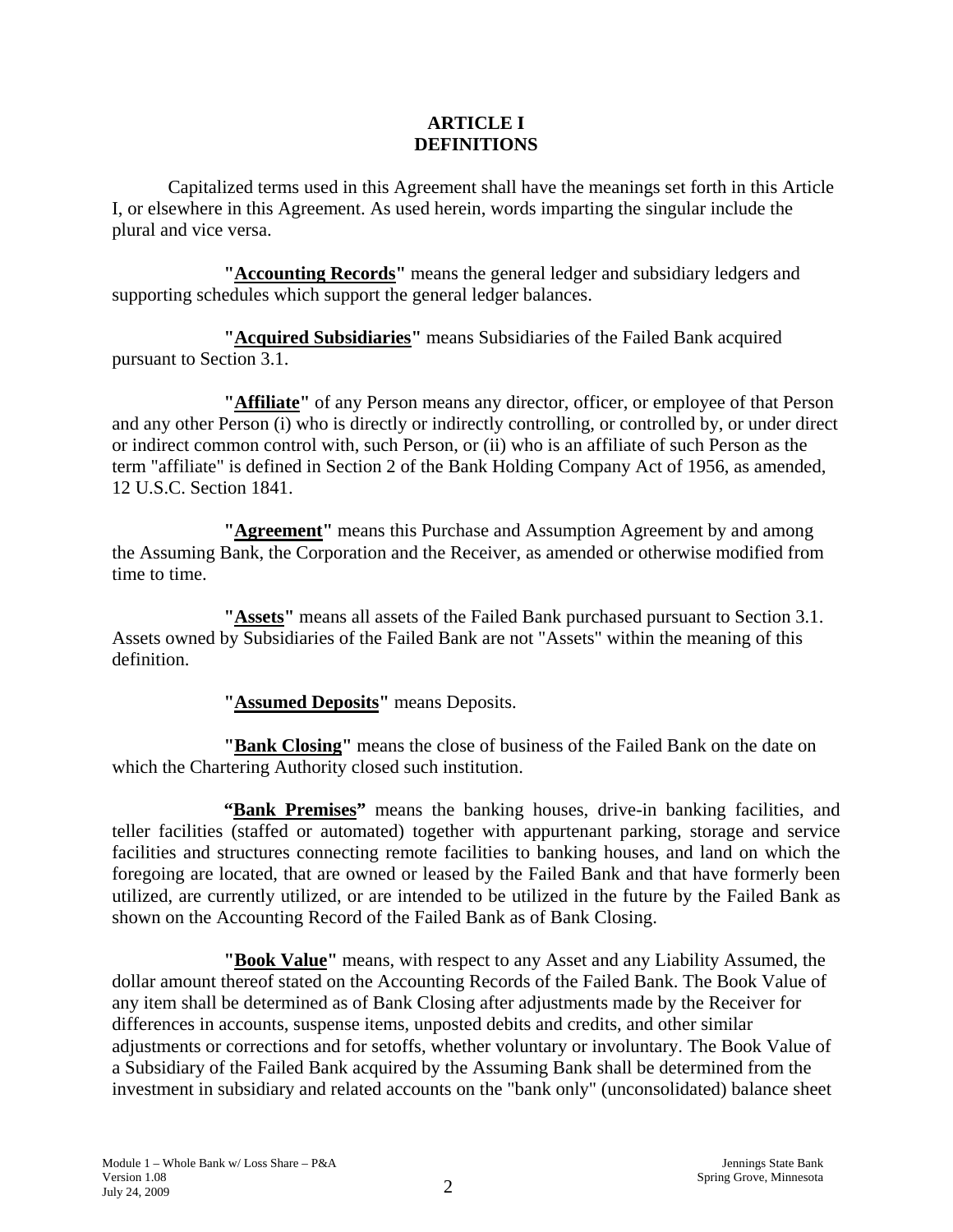<span id="page-6-0"></span>of the Failed Bank based on the equity method of accounting. Without limiting the generality of the foregoing, (i) the Book Value of a Liability Assumed shall include all accrued and unpaid interest thereon as of Bank Closing, and (ii) the Book Value of a Loan shall reflect adjustments for earned interest, or unearned interest (as it relates to the "rule of 78s" or add-on-interest loans, as applicable), if any, as of Bank Closing, adjustments for the portion of earned or unearned loan-related credit life and/or disability insurance premiums, if any, attributable to the Failed Bank as of Bank Closing, and adjustments for Failed Bank Advances, if any, in each case as determined for financial reporting purposes. The Book Value of an Asset shall not include any adjustment for loan premiums, discounts or any related deferred income, fees or expenses, or general or specific reserves on the Accounting Records of the Failed Bank.

**"Business Day"** means a day other than a Saturday, Sunday, Federal legal holiday or legal holiday under the laws of the State where the Failed Bank is located, or a day on which the principal office of the Corporation is closed.

**"Chartering Authority"** means (i) with respect to a national bank, the Office of the Comptroller of the Currency, (ii) with respect to a Federal savings association or savings bank, the Office of Thrift Supervision, (iii) with respect to a bank or savings institution chartered by a State, the agency of such State charged with primary responsibility for regulating and/or closing banks or savings institutions, as the case may be, (iv) the Corporation in accordance with 12 U.S.C. Section 1821(c), with regard to self appointment, or (v) the appropriate Federal banking agency in accordance with 12 U.S.C. 1821(c)(9).

**"Commitment"** means the unfunded portion of a line of credit or other commitment reflected on the books and records of the Failed Bank to make an extension of credit (or additional advances with respect to a Loan) that was legally binding on the Failed Bank as of Bank Closing, other than extensions of credit pursuant to the credit card business and overdraft protection plans of the Failed Bank, if any.

**"Credit Documents"** mean the agreements, instruments, certificates or other documents at any time evidencing or otherwise relating to, governing or executed in connection with or as security for, a Loan, including without limitation notes, bonds, loan agreements, letter of credit applications, lease financing contracts, banker's acceptances, drafts, interest protection agreements, currency exchange agreements, repurchase agreements, reverse repurchase agreements, guarantees, deeds of trust, mortgages, assignments, security agreements, pledges, subordination or priority agreements, lien priority agreements, undertakings, security instruments, certificates, documents, legal opinions, participation agreements and intercreditor agreements, and all amendments, modifications, renewals, extensions, rearrangements, and substitutions with respect to any of the foregoing.

**"Credit File"** means all Credit Documents and all other credit, collateral, or insurance documents in the possession or custody of the Assuming Bank, or any of its Subsidiaries or Affiliates, relating to an Asset or a Loan included in a Put Notice, or copies of any thereof.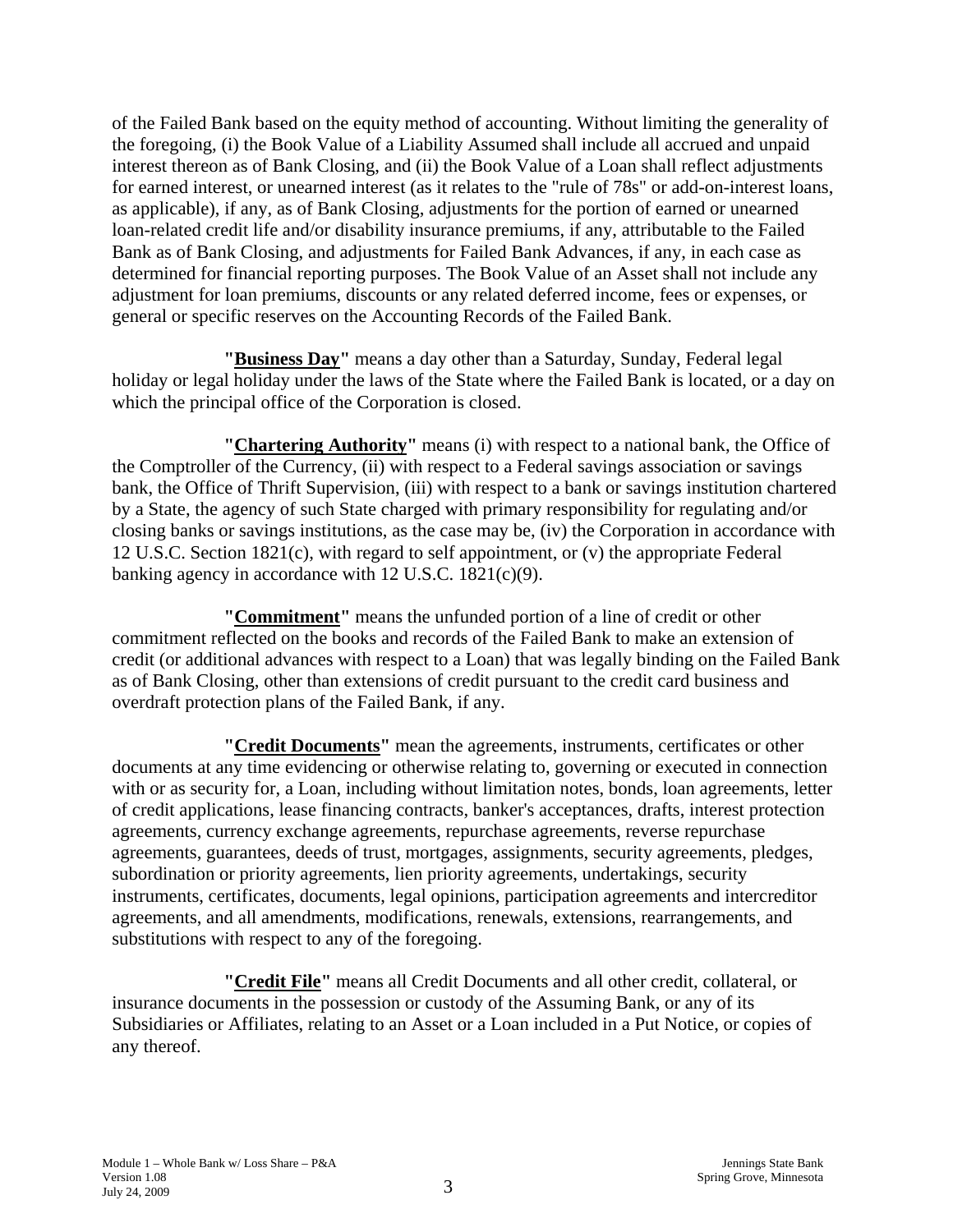**"Data Processing Lease"** means any lease or licensing agreement, binding on the Failed Bank as of Bank Closing, the subject of which is data processing equipment or computer hardware or software used in connection with data processing activities. A lease or licensing agreement for computer software used in connection with data processing activities shall constitute a Data Processing Lease regardless of whether such lease or licensing agreement also covers data processing equipment.

**"Deposit"** means a deposit as defined in 12 U.S.C. Section 1813(l), including without limitation, outstanding cashier's checks and other official checks and all uncollected items included in the depositors' balances and credited on the books and records of the Failed Bank; provided, that the term "Deposit" shall not include all or any portion of those deposit balances which, in the discretion of the Receiver or the Corporation, (i) may be required to satisfy it for any liquidated or contingent liability of any depositor arising from an unauthorized or unlawful transaction, or (ii) may be needed to provide payment of any liability of any depositor to the Failed Bank or the Receiver, including the liability of any depositor as a director or officer of the Failed Bank, whether or not the amount of the liability is or can be determined as of Bank Closing.

**"Equity Adjustment"** means the dollar amount resulting by subtracting the Book Value, as of Bank Closing, of all Liabilities Assumed under this Agreement by the Assuming Bank from the purchase price, as determined in accordance with this Agreement, as of Bank Closing, of all Assets acquired under this Agreement by the Assuming Bank, which may be a positive or a negative number.

**"Failed Bank Advances"** means the total sums paid by the Failed Bank to (i) protect its lien position, (ii) pay ad valorem taxes and hazard insurance, and (iii) pay credit life insurance, accident and health insurance, and vendor's single interest insurance.

**"Fair Market Value"** means (i)(a) "Market Value" as defined in the regulation prescribing the standards for real estate appraisals used in federally related transactions, 12 C.F.R. § 323.2(g), and accordingly shall mean the most probable price which a property should bring in a competitive and open market under all conditions requisite to a fair sale, the buyer and seller each acting prudently and knowledgeably, and assuming the price is not affected by undue stimulus. Implicit in this definition is the consummation of a sale as of a specified date and the passing of title from seller to buyer under conditions whereby:

(1) Buyer and seller are typically motivated;

(2) Both parties are well informed or well advised, and acting in what they consider their own best interests;

(3) A reasonable time is allowed for exposure in the open market;

(4) Payment is made in terms of cash in U.S. dollars or in terms of financial arrangements comparable thereto; and

(5) The price represents the normal consideration for the property sold unaffected by special or creative financing or sales concessions granted by anyone associated with the sale;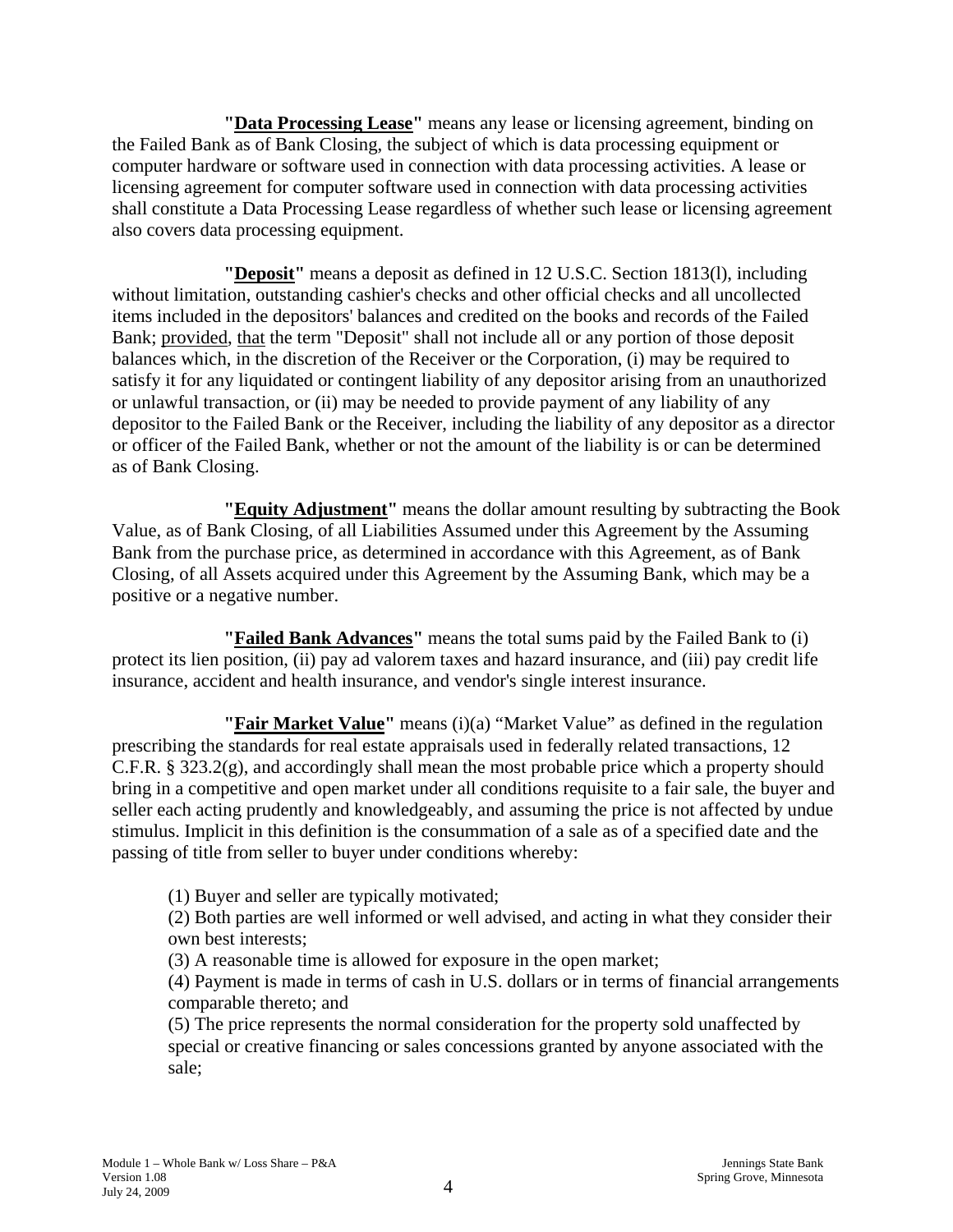as determined as of Bank Closing by an appraiser chosen by the Assuming Bank from a list of acceptable appraisers provided by the Receiver; any costs and fees associated with such determination shall be shared equally by the Receiver and the Assuming Bank, and (b) which, with respect to Bank Premises (to the extent, if any, that Bank Premises are purchased utilizing this valuation method), shall be determined not later than sixty (60) days after Bank Closing by an appraiser selected by the Receiver and the Assuming Bank within seven (7) days after Bank Closing; or (ii) with respect to property other than Bank Premises purchased utilizing this valuation method, the price therefore as established by the Receiver and agreed to by the Assuming Bank, or in the absence of such agreement, as determined in accordance with clause  $(i)(a)$  above.

"**First Loss Tranche**" means the dollar amount of liability that the Assuming Bank will incur prior to the commencement of loss sharing, which is the sum of (i) the Assuming Bank's asset premium (discount) bid, as reflected on the Assuming Bank's bid form, plus (ii) the Assuming Bank's Deposit premium bid, as reflected on the Assuming Bank's bid form, plus (iii) the Equity Adjustment. The First Loss Tranche may be a positive or negative number.

"**Fixtures**" means those leasehold improvements, additions, alterations and installations constituting all or a part of Bank Premises and which were acquired, added, built, installed or purchased at the expense of the Failed Bank, regardless of the holder of legal title thereto as of Bank Closing.

**"Furniture and Equipment"** means the furniture and equipment, other than motor vehicles, leased or owned by the Failed Bank and reflected on the books of the Failed Bank as of Bank Closing, including without limitation automated teller machines, carpeting, furniture, office machinery (including personal computers), shelving, office supplies, telephone, surveillance, security systems and artwork. Motor vehicles shall be considered other assets and pass at Book Value.

**"Indemnitees"** means, except as provided in paragraph (k) of Section 12.1, (i) the Assuming Bank, (ii) the Subsidiaries and Affiliates of the Assuming Bank other than any Subsidiaries or Affiliates of the Failed Bank that are or become Subsidiaries or Affiliates of the Assuming Bank, and (iii) the directors, officers, employees and agents of the Assuming Bank and its Subsidiaries and Affiliates who are not also present or former directors, officers, employees or agents of the Failed Bank or of any Subsidiary or Affiliate of the Failed Bank.

**"Information Package"** means the most recent compilation of financial and other data with respect to the Failed Bank, including any amendments or supplements thereto, provided to the Assuming Bank by the Corporation on the web site used by the Corporation to market the Failed Bank to potential acquirers.

**"Legal Balance"** means the amount of indebtedness legally owed by an Obligor with respect to a Loan, including principal and accrued and unpaid interest, late fees, attorneys' fees and expenses, taxes, insurance premiums, and similar charges, if any.

 **"Liabilities Assumed"** has the meaning provided in Section 2.1.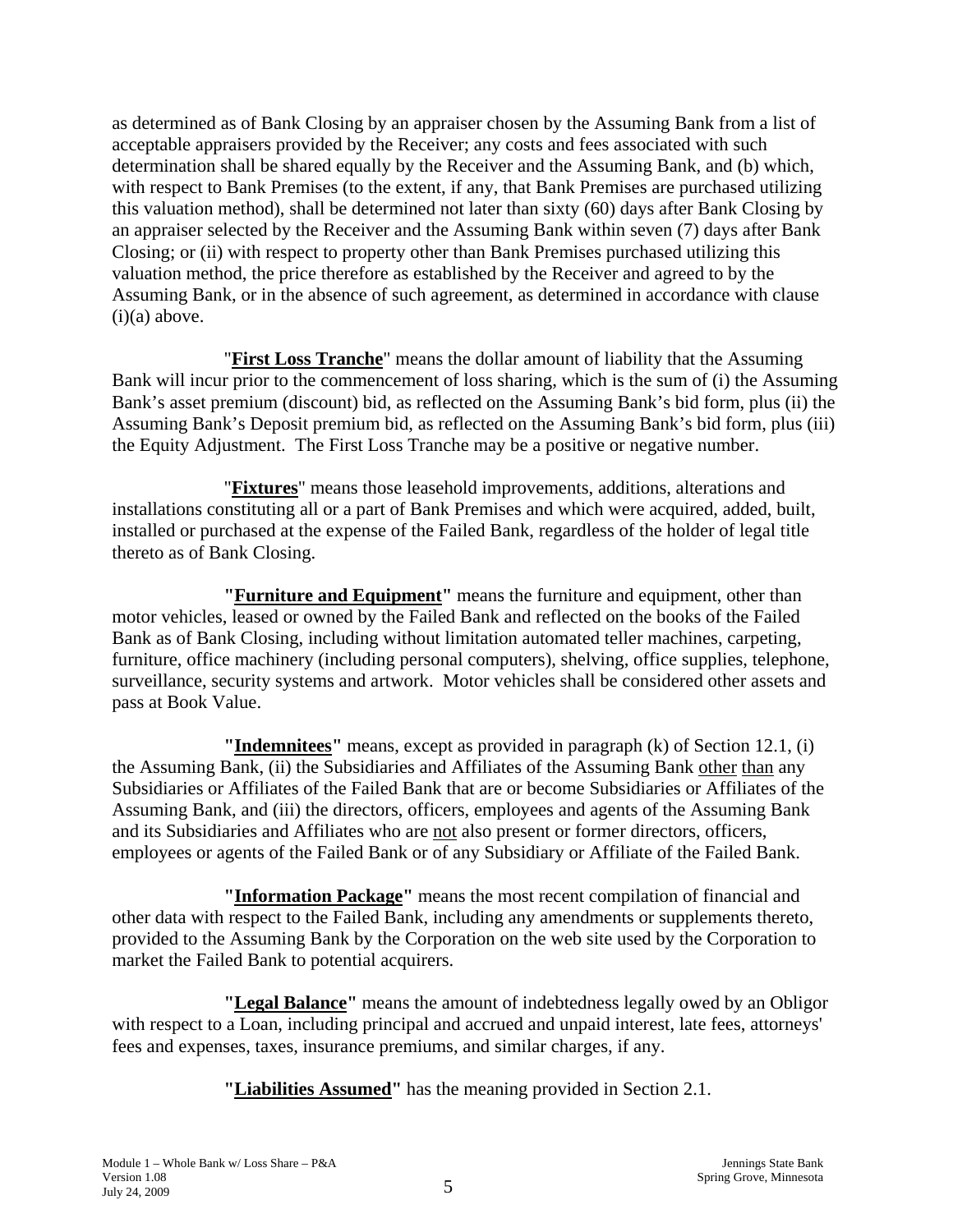**"Lien"** means any mortgage, lien, pledge, charge, assignment for security purposes, security interest, or encumbrance of any kind with respect to an Asset, including any conditional sale agreement or capital lease or other title retention agreement relating to such Asset.

**"Loans"** means all of the following owed to or held by the Failed Bank as of Bank Closing:

(i) loans (including loans which have been charged off the Accounting Records of the Failed Bank in whole or in part prior to July 31, 2009, participation agreements, interests in participations, overdrafts of customers (including but not limited to overdrafts made pursuant to an overdraft protection plan or similar extensions of credit in connection with a deposit account), revolving commercial lines of credit, home equity lines of credit, Commitments, United States and/or State-guaranteed student loans, and lease financing contracts;

(ii) all Liens, rights (including rights of set-off), remedies, powers, privileges, demands, claims, priorities, equities and benefits owned or held by, or accruing or to accrue to or for the benefit of, the holder of the obligations or instruments referred to in clause (i) above, including but not limited to those arising under or based upon Credit Documents, casualty insurance policies and binders, standby letters of credit, mortgagee title insurance policies and binders, payment bonds and performance bonds at any time and from time to time existing with respect to any of the obligations or instruments referred to in clause (i) above; and

(iii) all amendments, modifications, renewals, extensions, refinancings, and refundings of or for any of the foregoing.

**"Obligor"** means each Person liable for the full or partial payment or performance of any Loan, whether such Person is obligated directly, indirectly, primarily, secondarily, jointly, or severally.

**"Other Real Estate"** means all interests in real estate (other than Bank Premises and Fixtures), including but not limited to mineral rights, leasehold rights, condominium and cooperative interests, air rights and development rights that are owned by the Failed Bank.

**"Person"** means any individual, corporation, partnership, joint venture, association, joint-stock company, trust, unincorporated organization, or government or any agency or political subdivision thereof, excluding the Corporation.

**"Primary Indemnitor"** means any Person (other than the Assuming Bank or any of its Affiliates) who is obligated to indemnify or insure, or otherwise make payments (including payments on account of claims made against) to or on behalf of any Person in connection with the claims covered under Article XII, including without limitation any insurer issuing any directors and officers liability policy or any Person issuing a financial institution bond or banker's blanket bond.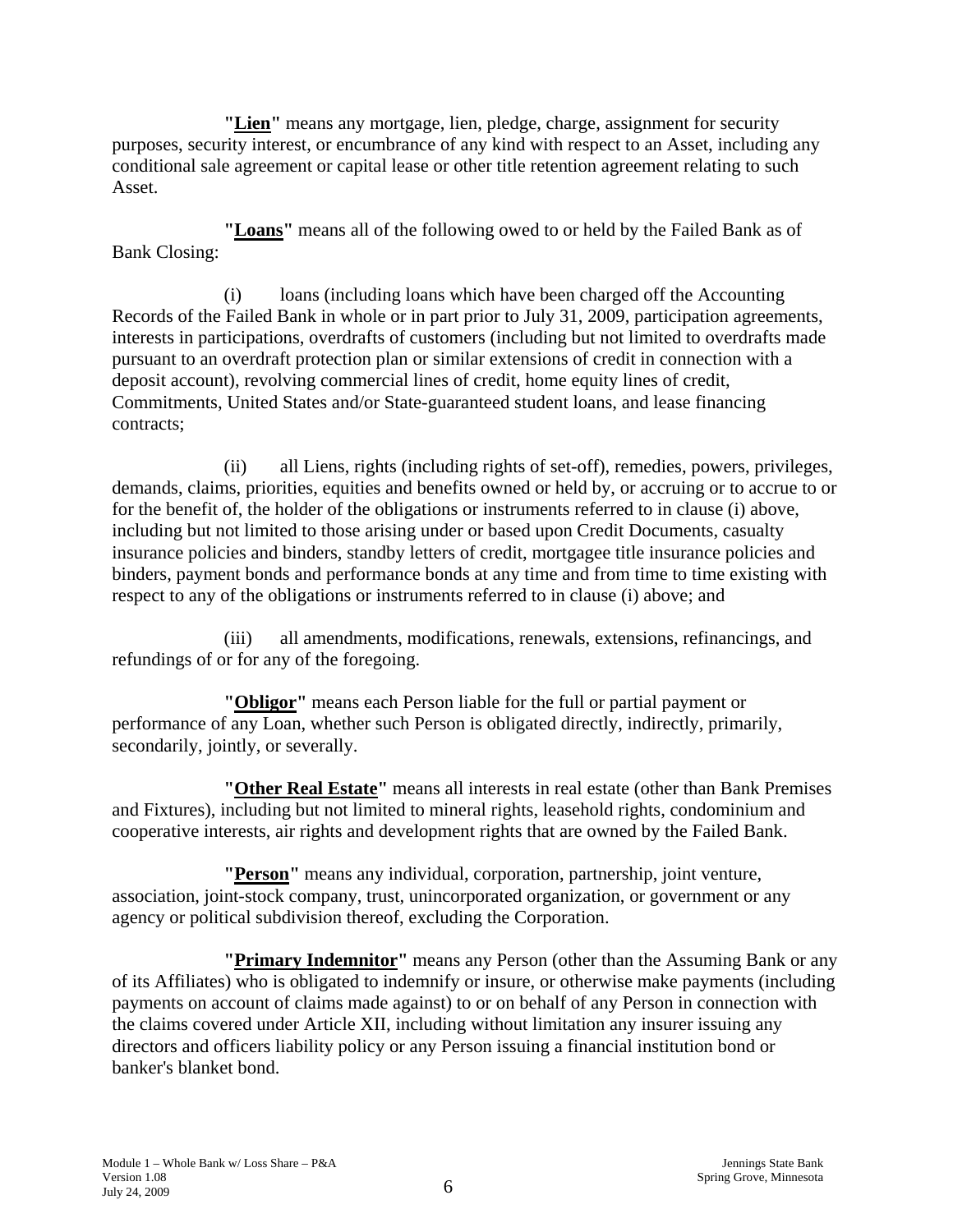**"Proforma"** means producing a balance sheet that reflects a reasonably accurate financial statement of the Failed bank through the date of closing. The Proforma financial statements serve as a basis for the opening entries of both the Assuming Bank and the Receiver.

**"Put Date"** has the meaning provided in Section 3.4.

**"Put Notice"** has the meaning provided in Section 3.4.

**"Qualified Financial Contract"** means a qualified financial contract as defined in 12 U.S.C. Section 1821(e)(8)(D).

**"Record"** means any document, microfiche, microfilm and computer records (including but not limited to magnetic tape, disc storage, card forms and printed copy) of the Failed Bank generated or maintained by the Failed Bank that is owned by or in the possession of the Receiver at Bank Closing.

**"Related Liability"** with respect to any Asset means any liability existing and reflected on the Accounting Records of the Failed Bank as of Bank Closing for (i) indebtedness secured by mortgages, deeds of trust, chattel mortgages, security interests or other liens on or affecting such Asset, (ii) ad valorem taxes applicable to such Asset, and (iii) any other obligation determined by the Receiver to be directly related to such Asset.

**"Related Liability Amount"** with respect to any Related Liability on the books of the Assuming Bank, means the amount of such Related Liability as stated on the Accounting Records of the Assuming Bank (as maintained in accordance with generally accepted accounting principles) as of the date as of which the Related Liability Amount is being determined. With respect to a liability that relates to more than one asset, the amount of such Related Liability shall be allocated among such assets for the purpose of determining the Related Liability Amount with respect to any one of such assets. Such allocation shall be made by specific allocation, where determinable, and otherwise shall be pro rata based upon the dollar amount of such assets stated on the Accounting Records of the entity that owns such asset.

 **"Repurchase Price"** means, with respect to any Loan the Book Value, adjusted to reflect changes to Book Value after Bank Closing, plus (i) any advances and interest on such Loan after Bank Closing, minus (ii) the total of amounts received by the Assuming Bank for such Loan, regardless of how applied, after Bank Closing, plus (iii) advances made by Assuming Bank, plus (iv) total disbursements of principal made by Receiver that are not included in the Book Value.

**"Safe Deposit Boxes"** means the safe deposit boxes of the Failed Bank, if any, including the removable safe deposit boxes and safe deposit stacks in the Failed Bank's vault(s), all rights and benefits under rental agreements with respect to such safe deposit boxes, and all keys and combinations thereto.

**"Settlement Date"** means the first Business Day immediately prior to the day which is one hundred eighty (180) days after Bank Closing, or such other date prior thereto as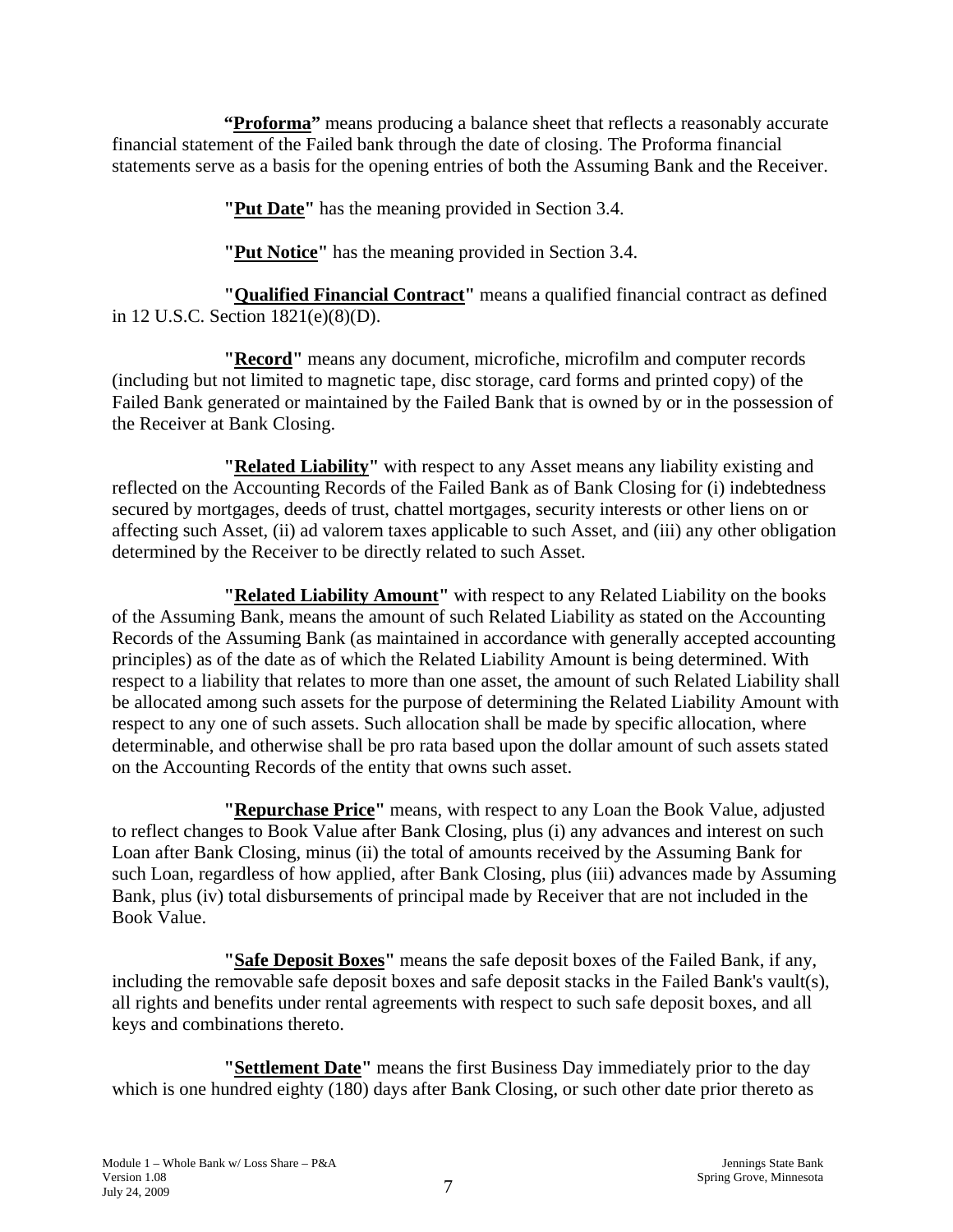may be agreed upon by the Receiver and the Assuming Bank. The Receiver, in its discretion, may extend the Settlement Date.

**"Settlement Interest Rate"** means, for the first calendar quarter or portion thereof during which interest accrues, the rate determined by the Receiver to be equal to the equivalent coupon issue yield on twenty-six (26)-week United States Treasury Bills in effect as of Bank Closing as published in The Wall Street Journal; provided, that if no such equivalent coupon issue yield is available as of Bank Closing, the equivalent coupon issue yield for such Treasury Bills most recently published in The Wall Street Journal prior to Bank Closing shall be used. Thereafter, the rate shall be adjusted to the rate determined by the Receiver to be equal to the equivalent coupon issue yield on such Treasury Bills in effect as of the first day of each succeeding calendar quarter during which interest accrues as published in The Wall Street Journal.

**"Subsidiary"** has the meaning set forth in Section 3(w)(4) of the Federal Deposit Insurance Act, 12 U.S.C. Section 1813(w)(4), as amended.

## **ARTICLE II ASSUMPTION OF LIABILITIES**

<span id="page-11-1"></span><span id="page-11-0"></span> **2.1 Liabilities Assumed by Assuming Bank.** The Assuming Bank expressly assumes at Book Value (subject to adjustment pursuant to Article VIII) and agrees to pay, perform, and discharge all of the following liabilities of the Failed Bank as of Bank Closing, except as otherwise provided in this Agreement (such liabilities referred to as "Liabilities Assumed"):

> (a) Assumed Deposits, except those Deposits specifically listed on Schedule 2.1(a); provided, that as to any Deposits of public money which are Assumed Deposits, the Assuming Bank agrees to properly secure such Deposits with such of the Assets as appropriate which, prior to Bank Closing, were pledged as security therefor by the Failed Bank, or with assets of the Assuming Bank, if such securing Assets, if any, are insufficient to properly secure such Deposits;

(b) liabilities for indebtedness secured by mortgages, deeds of trust, chattel mortgages, security interests or other liens on or affecting any Assets, if any; provided, that the assumption of any liability pursuant to this paragraph shall be limited to the market value of the Assets securing such liability as determined by the Receiver;

(c) borrowings from Federal Reserve Banks and Federal Home Loan Banks, if any, provided, that the assumption of any liability pursuant to this paragraph shall be limited to the market value of the assets securing such liability as determined by the Receiver; and overdrafts, debit balances, service charges, reclamations, and adjustments to accounts with the Federal Reserve Banks as reflected on the books and records of any such Federal Reserve Bank within ninety (90) days after Bank Closing, if any;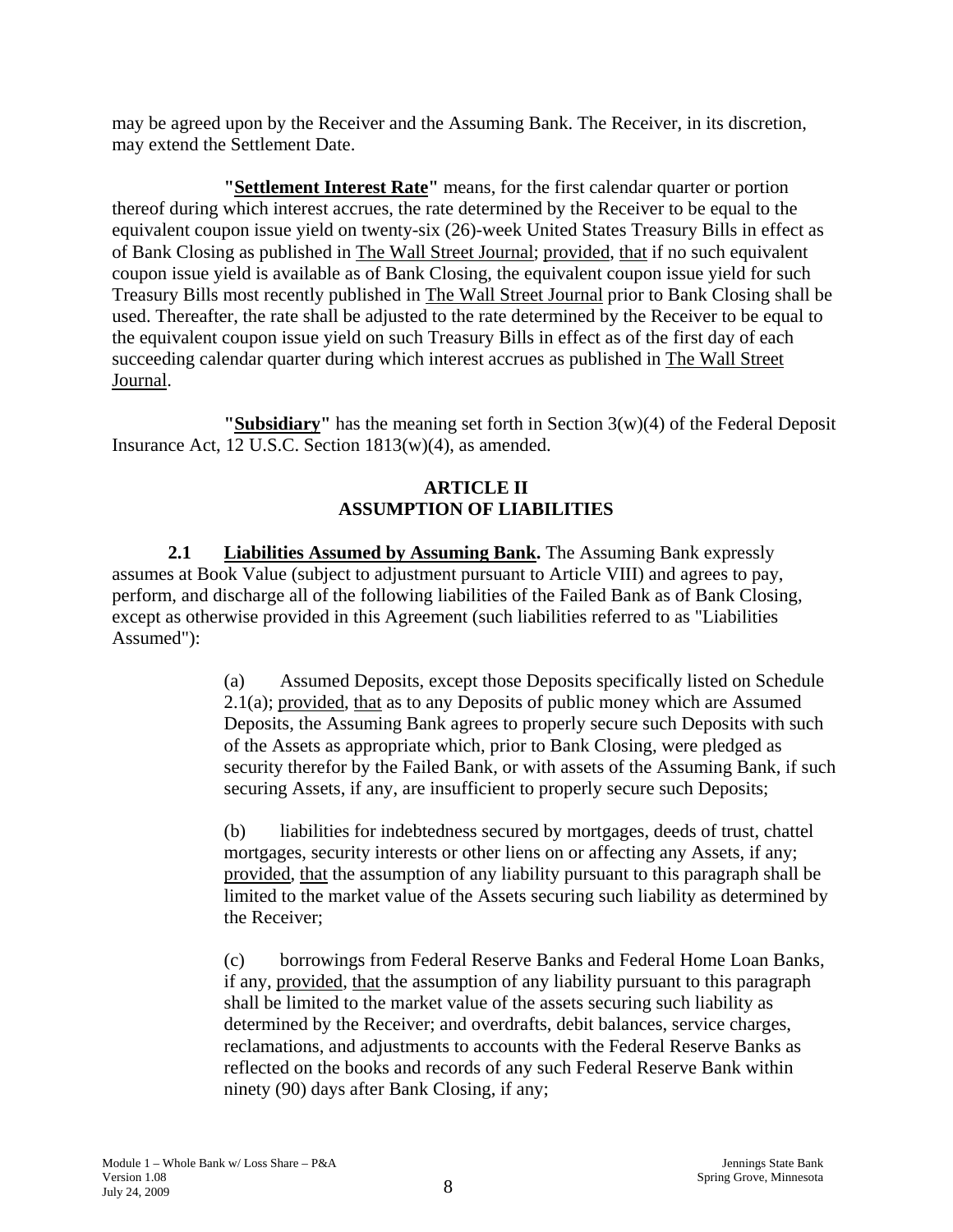(d) ad valorem taxes applicable to any Asset, if any; provided, that the assumption of any ad valorem taxes pursuant to this paragraph shall be limited to an amount equal to the market value of the Asset to which such taxes apply as determined by the Receiver;

(e) liabilities, if any, for federal funds purchased, repurchase agreements and overdrafts in accounts maintained with other depository institutions (including any accrued and unpaid interest thereon computed to and including Bank Closing); provided, that the assumption of any liability pursuant to this paragraph shall be limited to the market value of the Assets securing such liability as determined by the Receiver;

(f) United States Treasury tax and loan note option accounts, if any;

(g) liabilities for any acceptance or commercial letter of credit (other than "standby letters of credit" as defined in 12 C.F.R. Section 337.2(a)); provided, that the assumption of any liability pursuant to this paragraph shall be limited to the market value of the Assets securing such liability as determined by the Receiver;

(h) duties and obligations assumed pursuant to this Agreement including without limitation those relating to the Failed Bank's credit card business, overdraft protection plans, safe deposit business, safekeeping business or trust business, if any;

(i) liabilities, if any, for Commitments;

(j) liabilities, if any, for amounts owed to any Subsidiary of the Failed Bank acquired under Section 3.1;

(k) liabilities, if any, with respect to Qualified Financial Contracts;

(l) duties and obligations under any contract pursuant to which the Failed Bank provides mortgage servicing for others, or mortgage servicing is provided to the Failed Bank by others; and

(m) all asset-related offensive litigation liabilities and all asset-related defensive litigation liabilities, but only to the extent such liabilities relate to assets subject to a loss share agreement, and provided that all other defensive litigation and any class actions with respect to credit card business are retained by the Receiver.

Schedule 2.1 attached hereto and incorporated herein sets forth certain categories of Liabilities Assumed and the aggregate Book Value of the Liabilities Assumed in such categories. Such schedule is based upon the best information available to the Receiver and may be adjusted as provided in Article VIII.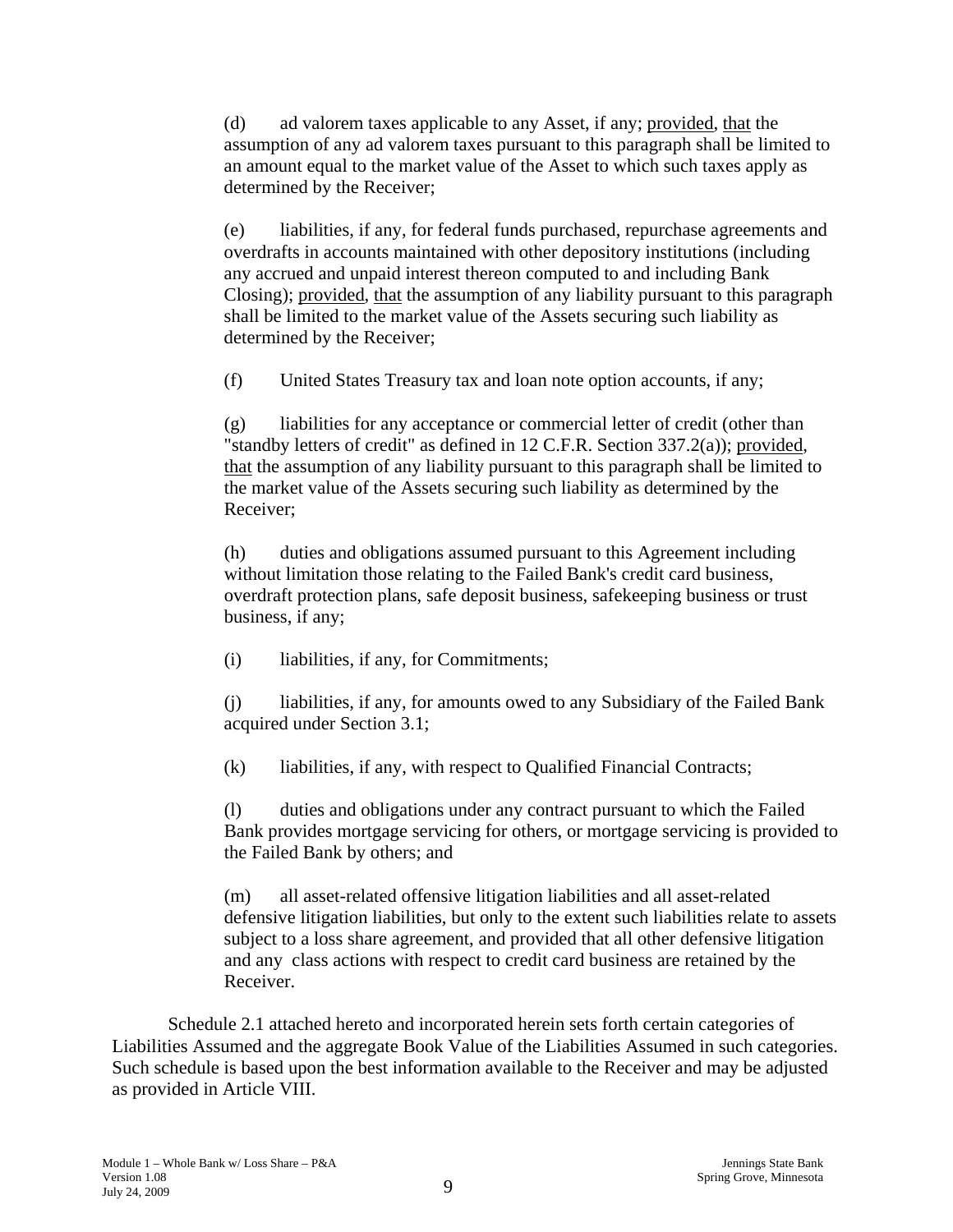<span id="page-13-0"></span>**2.2** Interest on Deposit Liabilities. The Assuming Bank agrees that, from and after Bank Closing, it will accrue and pay interest on Deposit liabilities assumed pursuant to Section 2.1 at a rate(s) it shall determine; provided, that for non-transaction Deposit liabilities such rate(s) shall not be less than the lowest rate offered by the Assuming Bank to its depositors for non-transaction deposit accounts. The Assuming Bank shall permit each depositor to withdraw, without penalty for early withdrawal, all or any portion of such depositor's Deposit, whether or not the Assuming Bank elects to pay interest in accordance with any deposit agreement formerly existing between the Failed Bank and such depositor; and further provided, that if such Deposit has been pledged to secure an obligation of the depositor or other party, any withdrawal thereof shall be subject to the terms of the agreement governing such pledge. The Assuming Bank shall give notice to such depositors as provided in Section 5.3 of the rate(s) of interest which it has determined to pay and of such withdrawal rights.

<span id="page-13-1"></span>**2.3 Unclaimed Deposits.** Fifteen (15) months following the Bank Closing Date, the Assuming Bank will provide the Receiver a listing of all deposit accounts, including the type of account, not claimed by the depositor. The Receiver will review the list and authorize the Assuming Bank to act on behalf of the Receiver to send a "Final Legal Notice" to the owner(s) of the unclaimed deposits reminding them of the need to claim or arrange to continue their account(s) with the Assuming Bank. The Assuming Bank will send the "Final Legal Notice" to the depositors within thirty (30) days following notification of the Receiver's authorization. The Assuming Bank will prepare an Affidavit of Mailing and will forward the Affidavit of Mailing to the Receiver after mailing out the "Final Legal Notice" to the owner(s) of unclaimed deposit accounts.

If, within eighteen (18) months after Bank Closing, any depositor of the Failed Bank does not claim or arrange to continue such depositor's Deposit assumed pursuant to Section 2.1 at the Assuming Bank, the Assuming Bank shall, within fifteen (15) Business Days after the end of such eighteen (18) month period, (i) refund to the Receiver the full amount of each such deposit (without reduction for service charges), (ii) provide to the Receiver a schedule of all such refunded Deposits in such form as may be prescribed by the Receiver, and (iii) assign, transfer, convey, and deliver to the Receiver, all right, title, and interest of the Assuming Bank in and to the Records previously transferred to the Assuming Bank and other records generated or maintained by the Assuming Bank pertaining to such Deposits. During such eighteen (18) month period, at the request of the Receiver, the Assuming Bank promptly shall provide to the Receiver schedules of unclaimed deposits in such form as may be prescribed by the Receiver.

<span id="page-13-2"></span>**2.4 Employee Plans.** Except as provided in Section 4.12, the Assuming Bank shall have no liabilities, obligations or responsibilities under the Failed Bank's health care, bonus, vacation, pension, profit sharing, deferred compensation, 401K or stock purchase plans or similar plans, if any, unless the Receiver and the Assuming Bank agree otherwise subsequent to the date of this Agreement.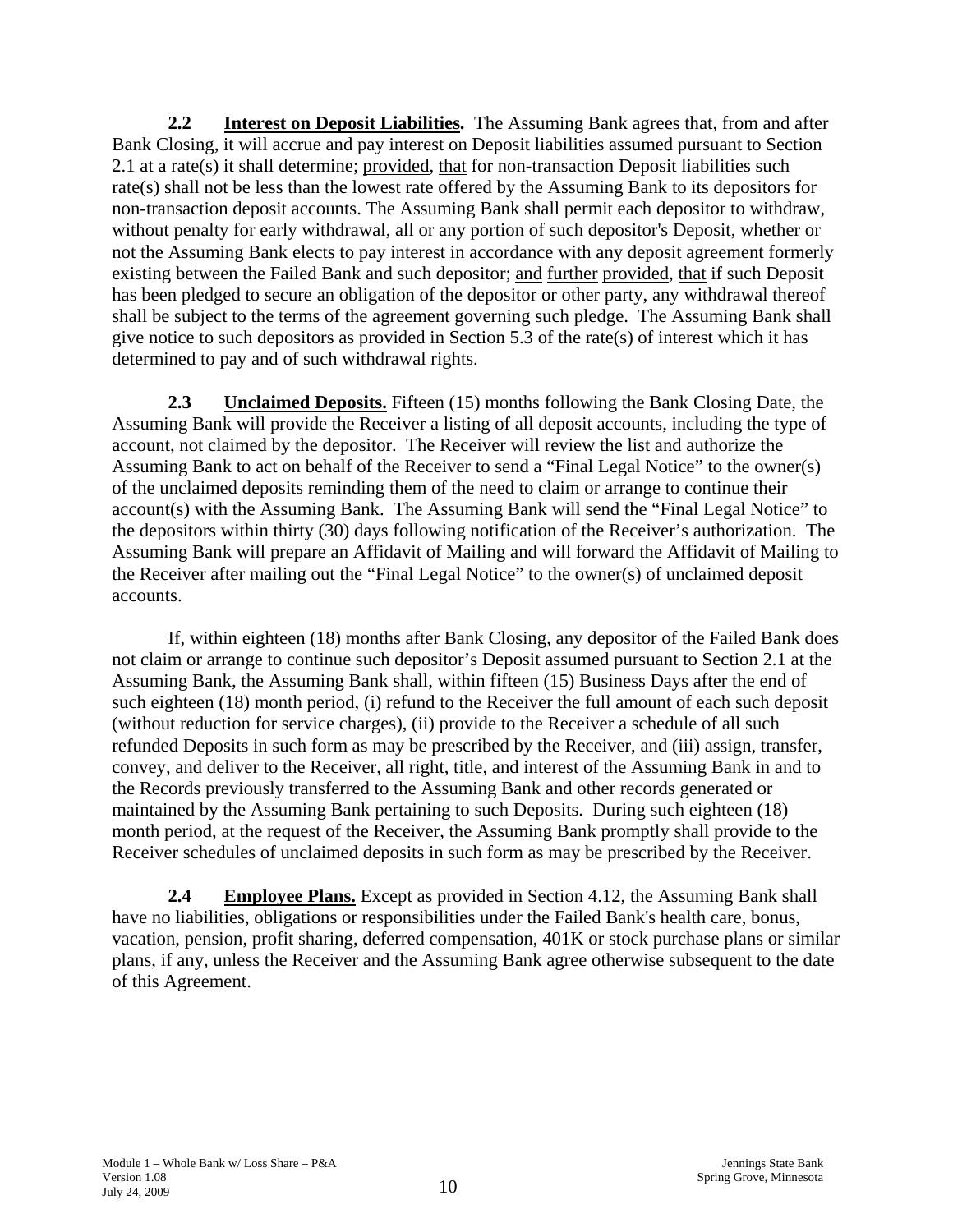#### **ARTICLE III PURCHASE OF ASSETS**

<span id="page-14-1"></span><span id="page-14-0"></span>Assuming Bank includes, but is not limited to, the entities listed on Schedule 3.1a. **3.1** Assets Purchased by Assuming Bank. With the exception of certain assets expressly excluded in Sections 3.5 and 3.6, the Assuming Bank hereby purchases from the Receiver, and the Receiver hereby sells, assigns, transfers, conveys, and delivers to the Assuming Bank, all right, title, and interest of the Receiver in and to all of the assets (real, personal and mixed, wherever located and however acquired) including all subsidiaries, joint ventures, partnerships, and any and all other business combinations or arrangements, whether active, inactive, dissolved or terminated, of the Failed Bank whether or not reflected on the books of the Failed Bank as of Bank Closing. Schedules 3.1 and 3.1a attached hereto and incorporated herein sets forth certain categories of Assets purchased hereunder. Such schedule is based upon the best information available to the Receiver and may be adjusted as provided in Article VIII. Assets are purchased hereunder by the Assuming Bank subject to all liabilities for indebtedness collateralized by Liens affecting such Assets to the extent provided in Section 2.1. The subsidiaries, joint ventures, partnerships, and any and all other business combinations or arrangements, whether active, inactive, dissolved or terminated being purchased by the Notwithstanding Section 4.8, the Assuming Bank specifically purchases all mortgage servicing rights and obligations of the Failed Bank.

### **3.2 Asset Purchase Price**.

<span id="page-14-2"></span>(a) All Assets and assets of the Failed Bank subject to an option to purchase by the Assuming Bank shall be purchased for the amount, or the amount resulting from the method specified for determining the amount, as specified on Schedule 3.2, except as otherwise may be provided herein. Any Asset, asset of the Failed Bank subject to an option to purchase or other asset purchased for which no purchase price is specified on Schedule 3.2 or otherwise herein shall be purchased at its Book Value. Loans or other assets charged off the Accounting Records of the Failed Bank prior to July 31, 2009 shall be purchased at a price of zero.

(b) The purchase price for securities (other than the capital stock of any Acquired Subsidiary) purchased under Section 3.1 by the Assuming Bank shall be the market value thereof as of Bank Closing, which market value shall be (i) the market price for each such security quoted at the close of the trading day effective on Bank Closing as published electronically by Bloomberg, L.P., or alternatively, at the discretion of the Receiver, IDC/Financial Times (FT) Interactive Data; (ii) provided, that if such market price is not available for any such security, the Assuming Bank will submit a bid for each such security within three days of notification/bid request by the Receiver (unless a different time period is agreed to by the Assuming Bank and the Receiver) and the Receiver, in its sole discretion will accept or reject each such bid; and (iii) further provided in the absence of an acceptable bid from the Assuming Bank, each such security shall not pass to the Assuming Bank and shall be deemed to be an excluded asset hereunder.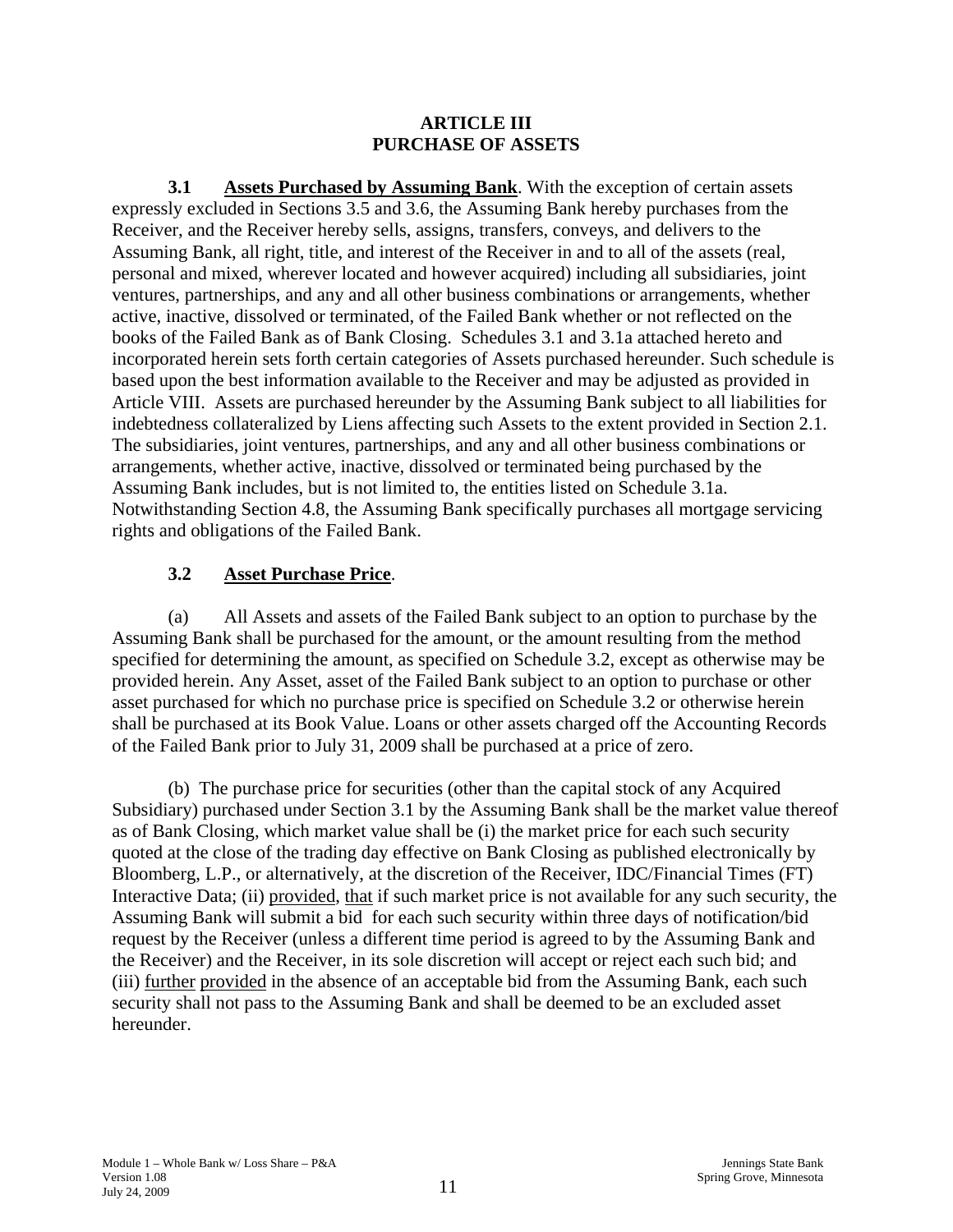(c) Qualified Financial Contracts shall be purchased at market value determined in accordance with the terms of Exhibit 3.2(c). Any costs associated with such valuation shall be shared equally by the Receiver and the Assuming Bank.

<span id="page-15-0"></span>**3.3 Manner of Conveyance; Limited Warranty; Nonrecourse; Etc. THE CONVEYANCE OF ALL ASSETS, INCLUDING REAL AND PERSONAL PROPERTY INTERESTS, PURCHASED BY THE ASSUMING BANK UNDER THIS AGREEMENT SHALL BE MADE, AS NECESSARY, BY RECEIVER'S DEED OR RECEIVER'S BILL OF SALE, "AS IS", "WHERE IS", WITHOUT RECOURSE AND, EXCEPT AS OTHERWISE SPECIFICALLY PROVIDED IN THIS AGREEMENT, WITHOUT ANY WARRANTIES WHATSOEVER WITH RESPECT TO SUCH ASSETS, EXPRESS OR IMPLIED, WITH RESPECT TO TITLE, ENFORCEABILITY, COLLECTIBILITY, DOCUMENTATION OR FREEDOM FROM LIENS OR ENCUMBRANCES (IN WHOLE OR IN PART), OR ANY OTHER MATTERS.** 

### **3.4 Puts of Assets to the Receiver**.

### (a) **Puts Prior to the Settlement Date.**

<span id="page-15-1"></span>(i) During the period from Bank Closing to and including the Business Day immediately preceding the Settlement Date, the Assuming Bank shall be entitled to require the Receiver to purchase any Asset which the Assuming Bank can establish is evidenced by forged or stolen instruments as of Bank Closing; provided, that, the Assuming Bank shall not have the right to require the Receiver to purchase any such Asset with respect to which the Assuming Bank has taken any action referred to in Section 3.4(a)(ii) with respect to such Asset.

(ii) At the end of the thirty (30)-day period following Bank Closing and at that time only, in accordance with this Section 3.4, the Assuming Bank shall be entitled to require the Receiver to purchase any remaining overdraft transferred to the Assuming Bank pursuant to 3.1 which both was made after July 31, 2009 and was not made pursuant to an overdraft protection plan or similar extension of credit.

The Assuming Bank shall transfer all such Assets to the Receiver without recourse, and shall indemnify the Receiver against any and all claims of any Person claiming by, through or under the Assuming Bank with respect to any such Asset, as provided in Section 12.4.

(b) **Notices to the Receiver**. In the event that the Assuming Bank elects to require the Receiver to purchase one or more Assets, the Assuming Bank shall deliver to the Receiver a notice (a "Put Notice") which shall include:

- (i) a list of all Assets that the Assuming Bank requires the Receiver to purchase;
- (ii) a list of all Related Liabilities with respect to the Assets identified pursuant to (i) above; and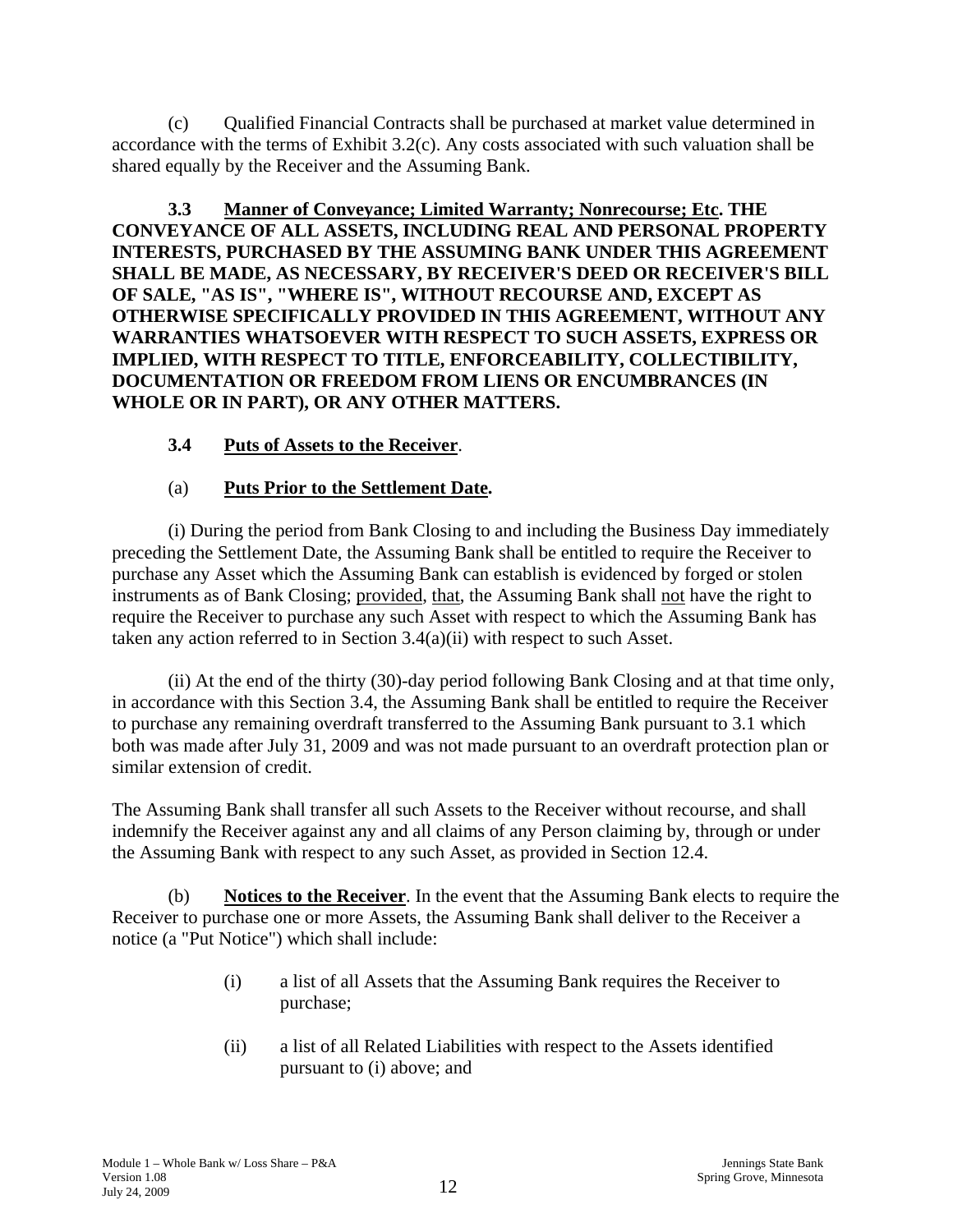(iii) a statement of the estimated Repurchase Price of each Asset identified pursuant to (i) above as of the applicable Put Date.

Such notice shall be in the form prescribed by the Receiver or such other form to which the Receiver shall consent. As provided in Section 9.6, the Assuming Bank shall deliver to the Receiver such documents, Credit Files and such additional information relating to the subject matter of the Put Notice as the Receiver may request and shall provide to the Receiver full access to all other relevant books and records.

(c) **Purchase by Receiver**. The Receiver shall purchase Assets that are specified in the Put Notice and shall assume Related Liabilities with respect to such Assets, and the transfer of such Assets and Related Liabilities shall be effective as of a date determined by the Receiver which date shall not be later than thirty (30) days after receipt by the Receiver of the Put Notice (the "Put Date").

(d) **Purchase Price and Payment Date**. Each Asset purchased by the Receiver pursuant to this Section 3.4 shall be purchased at a price equal to the Repurchase Price of such Asset less the Related Liability Amount applicable to such Asset, in each case determined as of the applicable Put Date. If the difference between such Repurchase Price and such Related Liability Amount is positive, then the Receiver shall pay to the Assuming Bank the amount of such difference; if the difference between such amounts is negative, then the Assuming Bank shall pay to the Receiver the amount of such difference. The Assuming Bank or the Receiver, as the case may be, shall pay the purchase price determined pursuant to this Section 3.4(d) not later than the twentieth (20th) Business Day following the applicable Put Date, together with interest on such amount at the Settlement Interest Rate for the period from and including such Put Date to and including the day preceding the date upon which payment is made.

(e) **Servicing.** The Assuming Bank shall administer and manage any Asset subject to purchase by the Receiver in accordance with usual and prudent banking standards and business practices until such time as such Asset is purchased by the Receiver.

(f) **Reversals**. In the event that the Receiver purchases an Asset (and assumes the Related Liability) that it is not required to purchase pursuant to this Section 3.4, the Assuming Bank shall repurchase such Asset (and assume such Related Liability) from the Receiver at a price computed so as to achieve the same economic result as would apply if the Receiver had never purchased such Asset pursuant to this Section 3.4.

<span id="page-16-0"></span>**3.5 Assets Not Purchased by Assuming Bank**. The Assuming Bank does not purchase, acquire or assume, or (except as otherwise expressly provided in this Agreement) obtain an option to purchase, acquire or assume under this Agreement:

(a) any financial institution bonds, banker's blanket bonds, or public liability, fire, or extended coverage insurance policy or any other insurance policy of the Failed Bank, or premium refund, unearned premium derived from cancellation, or any proceeds payable with respect to any of the foregoing;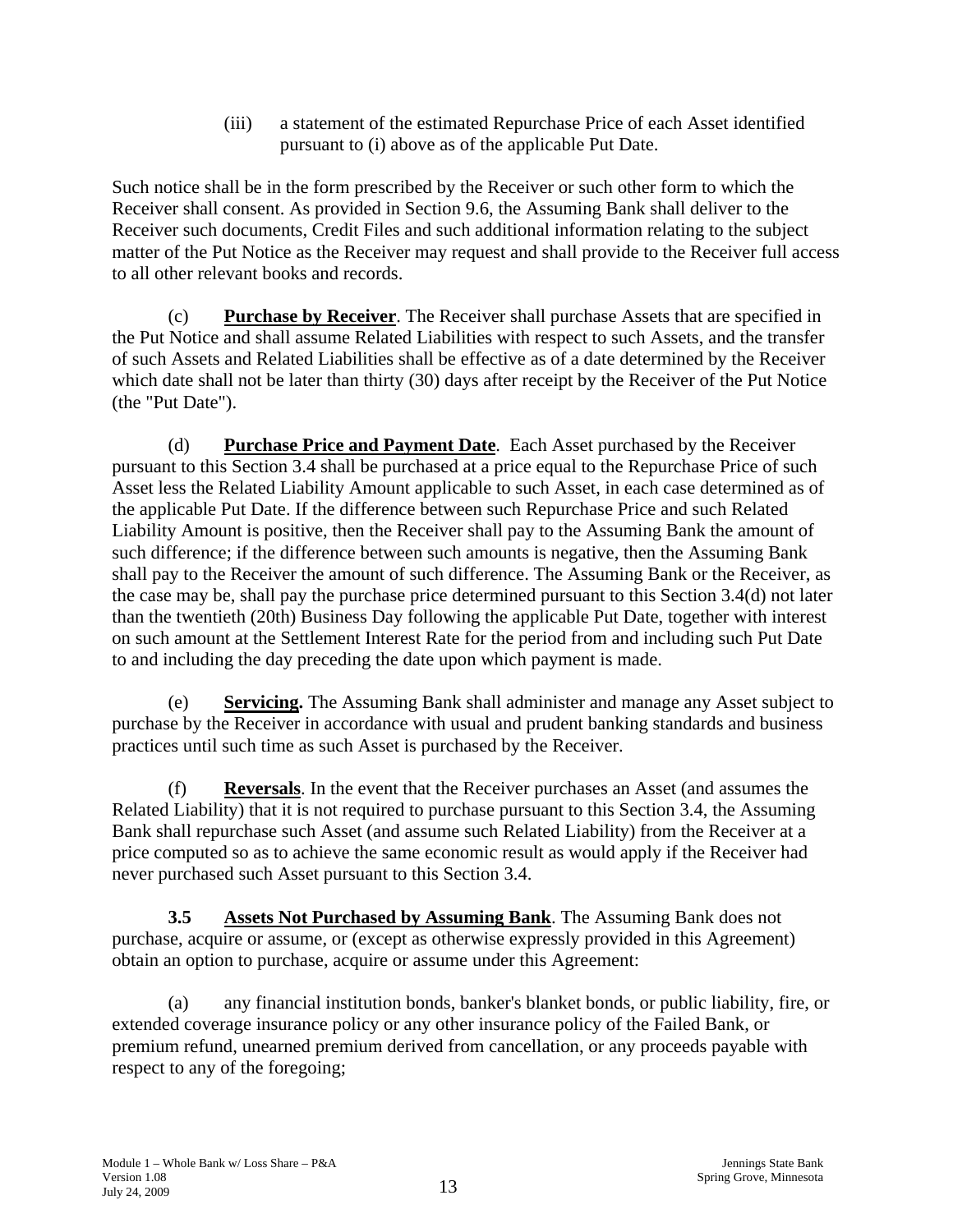(b) any interest, right, action, claim, or judgment against (i) any officer, director, employee, accountant, attorney, or any other Person employed or retained by the Failed Bank or any Subsidiary of the Failed Bank on or prior to Bank Closing arising out of any act or omission of such Person in such capacity, (ii) any underwriter of financial institution bonds, banker's blanket bonds or any other insurance policy of the Failed Bank, (iii) any shareholder or holding company of the Failed Bank, or (iv) any other Person whose action or inaction may be related to any loss (exclusive of any loss resulting from such Person's failure to pay on a Loan made by the Failed Bank) incurred by the Failed Bank; provided, that for the purposes hereof, the acts, omissions or other events giving rise to any such claim shall have occurred on or before Bank Closing, regardless of when any such claim is discovered and regardless of whether any such claim is made with respect to a financial institution bond, banker's blanket bond, or any other insurance policy of the Failed Bank in force as of Bank Closing;

(c) prepaid regulatory assessments of the Failed Bank, if any;

(d) legal or equitable interests in tax receivables of the Failed Bank, if any, including any claims arising as a result of the Failed Bank having entered into any agreement or otherwise being joined with another Person with respect to the filing of tax returns or the payment of taxes;

(e) amounts reflected on the Accounting Records of the Failed Bank as of Bank Closing as a general or specific loss reserve or contingency account, if any;

(f) leased or owned Bank Premises and leased or owned Furniture and Equipment and Fixtures and data processing equipment (including hardware and software) located on leased or owned Bank Premises, if any; provided, that the Assuming Bank does obtain an option under Section 4.6, Section 4.7 or Section 4.8, as the case may be, with respect thereto;

(g) owned Bank Premises which the Receiver, in its discretion, determines may contain environmentally hazardous substances;

(h) any "goodwill," as such term is defined in the instructions to the report of condition prepared by banks examined by the Corporation in accordance with 12 C.F.R. Section 304.4, and other intangibles;

(i) any criminal restitution or forfeiture orders issued in favor of the Failed Bank;

(j) reserved;

(k) assets essential to the Receiver in accordance with Section 3.6; and

(l) all private label asset-backed securities, including, but not limited to, those listed on the attached Schedule 3.5(l).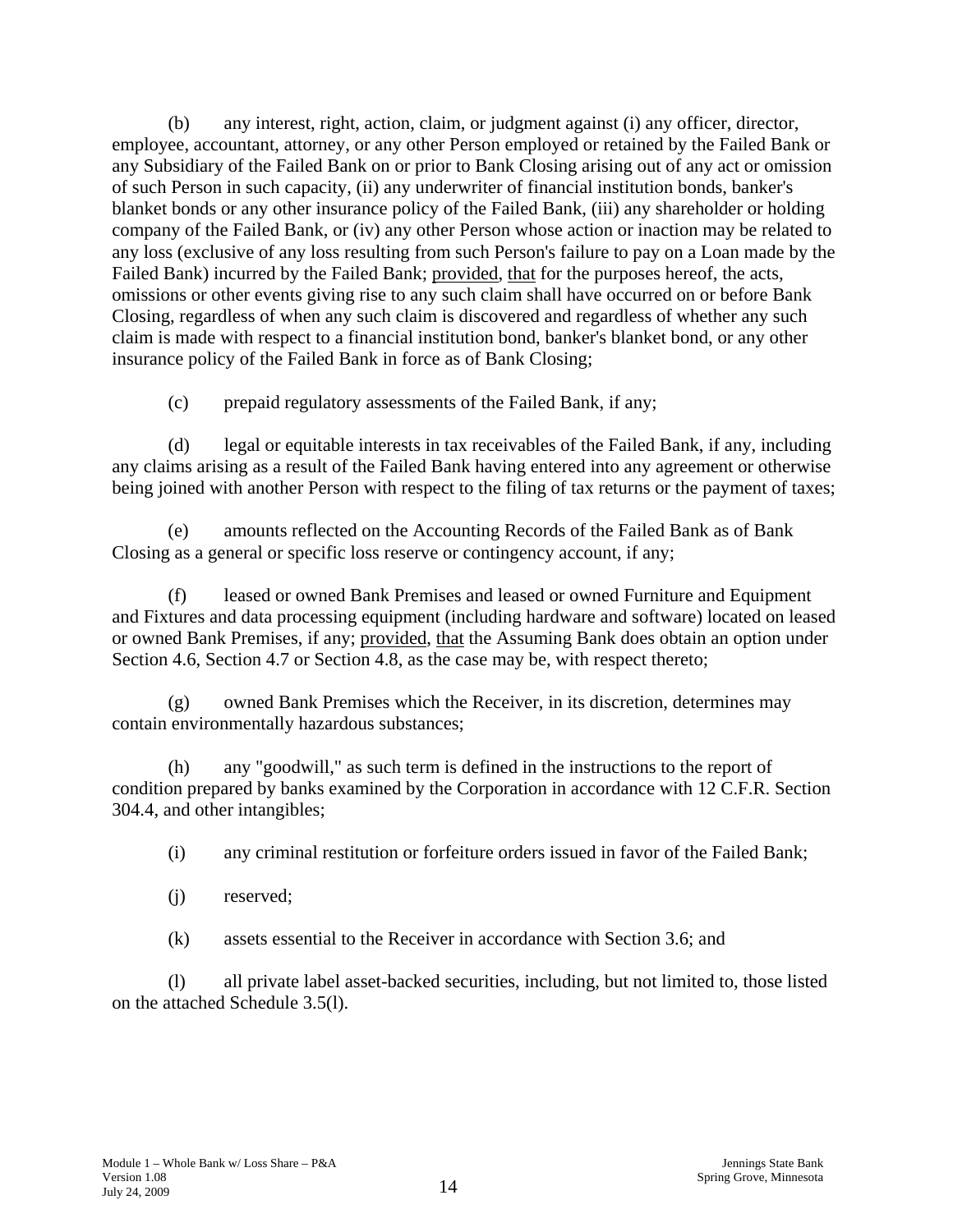### **3.6 Retention or Repurchase of Assets Essential to Receiver**.

<span id="page-18-0"></span>(a) The Receiver may refuse to sell to the Assuming Bank, or the Assuming Bank agrees, at the request of the Receiver set forth in a written notice to the Assuming Bank, to assign, transfer, convey, and deliver to the Receiver all of the Assuming Bank's right, title and interest in and to, any Asset or asset essential to the Receiver as determined by the Receiver in its discretion (together with all Credit Documents evidencing or pertaining thereto), which may include any Asset or asset that the Receiver determines to be:

- (i) made to an officer, director, or other Person engaging in the affairs of the Failed Bank, its Subsidiaries or Affiliates or any related entities of any of the foregoing;
- (ii) the subject of any investigation relating to any claim with respect to any item described in Section 3.5(a) or (b), or the subject of, or potentially the subject of, any legal proceedings;
- (iii) made to a Person who is an Obligor on a loan owned by the Receiver or the Corporation in its corporate capacity or its capacity as receiver of any institution;
- (iv) secured by collateral which also secures any asset owned by the Receiver; or
- (v) related to any asset of the Failed Bank not purchased by the Assuming Bank under this Article III or any liability of the Failed Bank not assumed by the Assuming Bank under Article II.

(b) Each such Asset or asset purchased by the Receiver shall be purchased at a price equal to the Repurchase Price thereof less the Related Liability Amount with respect to any Related Liabilities related to such Asset or asset, in each case determined as of the date of the notice provided by the Receiver pursuant to Section 3.6(a). The Receiver shall pay the Assuming Bank not later than the twentieth (20th) Business Day following receipt of related Credit Documents and Credit Files together with interest on such amount at the Settlement Interest Rate for the period from and including the date of receipt of such documents to and including the day preceding the day on which payment is made. The Assuming Bank agrees to administer and manage each such Asset or asset in accordance with usual and prudent banking standards and business practices until each such Asset or asset is purchased by the Receiver. All transfers with respect to Asset or assets under this Section 3.6 shall be made as provided in Section 9.6. The Assuming Bank shall transfer all such Asset or assets and Related Liabilities to the Receiver without recourse, and shall indemnify the Receiver against any and all claims of any Person claiming by, through or under the Assuming Bank with respect to any such Asset or asset, as provided in Section 12.4.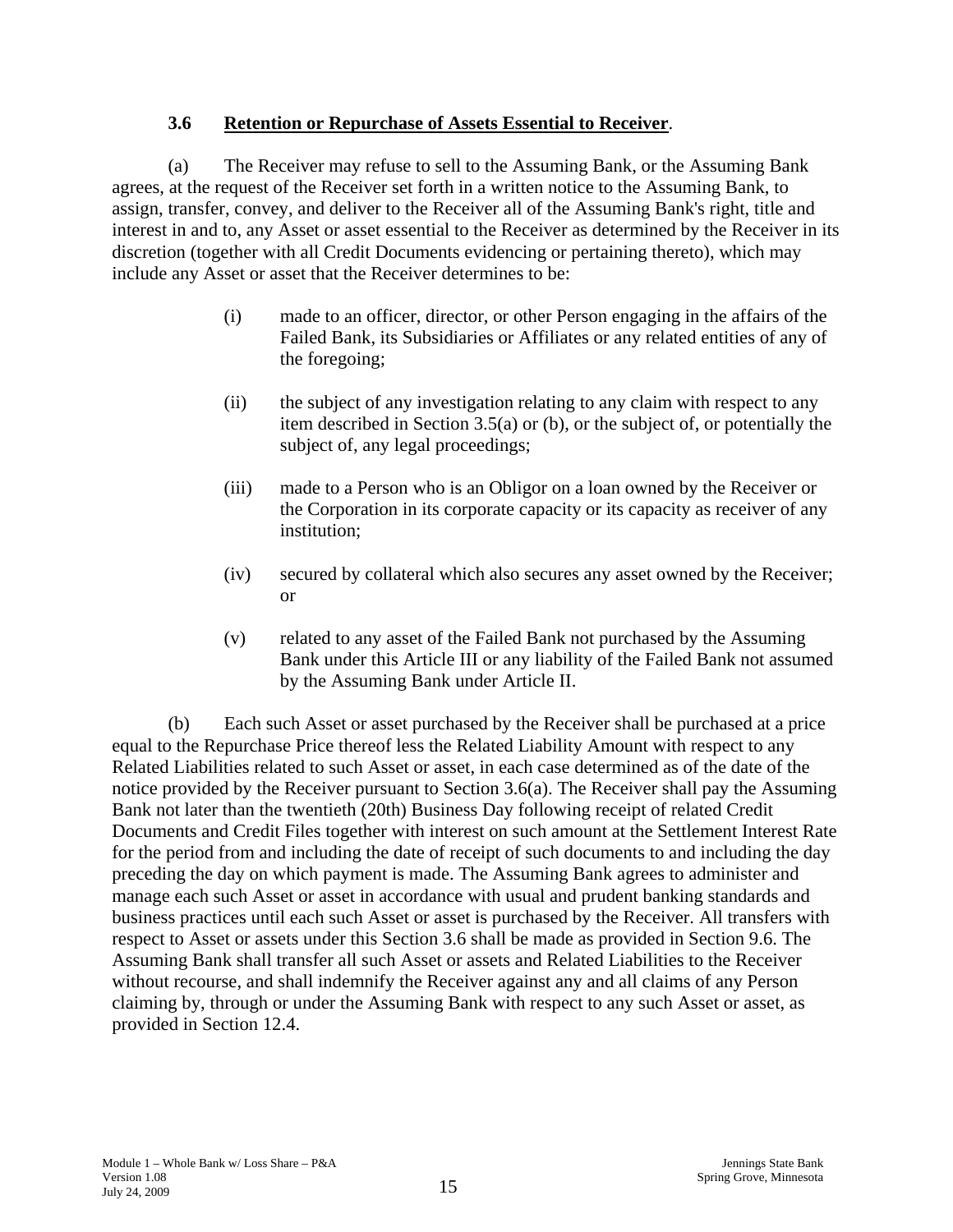### **ARTICLE IV ASSUMPTION OF CERTAIN DUTIES AND OBLIGATIONS**

<span id="page-19-0"></span>The Assuming Bank agrees with the Receiver and the Corporation as follows:

<span id="page-19-1"></span>**4.1** Continuation of Banking Business. For the period commencing the first banking Business Day after Bank Closing and ending no earlier than the first anniversary of Bank Closing, the Assuming Bank will provide full service banking in the trade area of the Failed Bank. Thereafter, the Assuming Bank may cease providing such banking services in the trade area of the Failed Bank, provided the Assuming Bank has received all necessary regulatory approvals. At the option of the Assuming Bank, such banking services may be provided at any or all of the Bank Premises, or at other premises within such trade area. The trade area shall be determined by the Receiver.

**4.2 Agreement with Respect to Credit Card Business**. The Assuming Bank agrees to honor and perform, from and after Bank Closing, all duties and obligations with respect to the Failed Bank's credit card business, and/or processing related to credit cards, if any, and assumes all outstanding extensions of credit with respect thereto.

**4.3 Agreement with Respect to Safe Deposit Business**. The Assuming Bank assumes and agrees to discharge, from and after Bank Closing, in the usual course of conducting a banking business, the duties and obligations of the Failed Bank with respect to all Safe Deposit Boxes, if any, of the Failed Bank and to maintain all of the necessary facilities for the use of such boxes by the renters thereof during the period for which such boxes have been rented and the rent therefore paid to the Failed Bank, subject to the provisions of the rental agreements between the Failed Bank and the respective renters of such boxes; provided, that the Assuming Bank may relocate the Safe Deposit Boxes of the Failed Bank to any office of the Assuming Bank located in the trade area of the Failed Bank. The Safe Deposit Boxes shall be located and maintained in the trade area of the Failed Bank for a minimum of one year from Bank Closing. The trade area shall be determined by the Receiver. Fees related to the safe deposit business earned prior to the Bank Closing Date shall be for the benefit of the Receiver and fees earned after the Bank Closing Date shall be for the benefit of the Assuming Bank.

**4.4 Agreement with Respect to Safekeeping Business**. The Receiver transfers, conveys and delivers to the Assuming Bank and the Assuming Bank accepts all securities and other items, if any, held by the Failed Bank in safekeeping for its customers as of Bank Closing. The Assuming Bank assumes and agrees to honor and discharge, from and after Bank Closing, the duties and obligations of the Failed Bank with respect to such securities and items held in safekeeping. The Assuming Bank shall be entitled to all rights and benefits heretofore accrued or hereafter accruing with respect thereto. The Assuming Bank shall provide to the Receiver written verification of all assets held by the Failed Bank for safekeeping within sixty (60) days after Bank Closing. The assets held for safekeeping by the Failed Bank shall be held and maintained by the Assuming Bank in the trade area of the Failed Bank for a minimum of one year from Bank Closing. At the option of the Assuming Bank, the safekeeping business may be provided at any or all of the Bank Premises, or at other premises within such trade area. The trade area shall be determined by the Receiver. Fees related to the safekeeping business earned prior to the Bank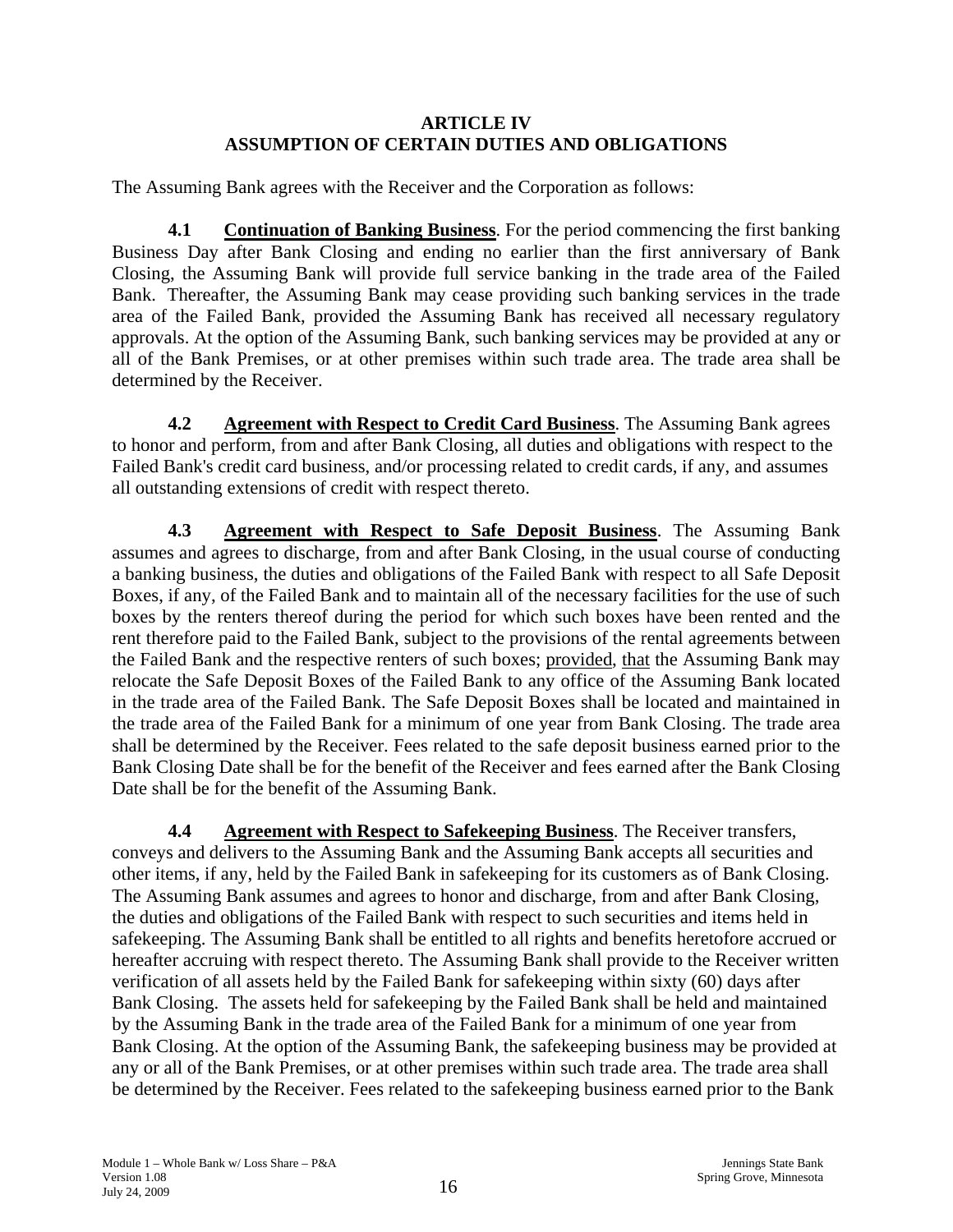Closing Date shall be for the benefit of the Receiver and fees earned after the Bank Closing Date shall be for the benefit of the Assuming Bank.

# **4.5 Agreement with Respect to Trust Business**.

<span id="page-20-0"></span>(a) The Assuming Bank shall, without further transfer, substitution, act or deed, to the full extent permitted by law, succeed to the rights, obligations, properties, assets, investments, deposits, agreements, and trusts of the Failed Bank under trusts, executorships, administrations, guardianships, and agencies, and other fiduciary or representative capacities, all to the same extent as though the Assuming Bank had assumed the same from the Failed Bank prior to Bank Closing; provided, that any liability based on the misfeasance, malfeasance or nonfeasance of the Failed Bank, its directors, officers, employees or agents with respect to the trust business is not assumed hereunder.

(b) The Assuming Bank shall, to the full extent permitted by law, succeed to, and be entitled to take and execute, the appointment to all executorships, trusteeships, guardianships and other fiduciary or representative capacities to which the Failed Bank is or may be named in wills, whenever probated, or to which the Failed Bank is or may be named or appointed by any other instrument.

(c) In the event additional proceedings of any kind are necessary to accomplish the transfer of such trust business, the Assuming Bank agrees that, at its own expense, it will take whatever action is necessary to accomplish such transfer. The Receiver agrees to use reasonable efforts to assist the Assuming Bank in accomplishing such transfer.

(d) The Assuming Bank shall provide to the Receiver written verification of the assets held in connection with the Failed Bank's trust business within sixty (60) days after Bank Closing.

# **4.6 Agreement with Respect to Bank Premises**.

<span id="page-20-1"></span>(a) **Option to Purchase.** Subject to Section 3.5, the Receiver hereby grants to the Assuming Bank an exclusive option for the period of ninety (90) days commencing the day after Bank Closing to purchase any or all owned Bank Premises, including all Furniture, Fixtures and Equipment located on the Bank Premises. The Assuming Bank shall give written notice to the Receiver within the option period of its election to purchase or not to purchase any of the owned Bank Premises. Any purchase of such premises shall be effective as of the date of Bank Closing and such purchase shall be consummated as soon as practicable thereafter, and in no event later than the Settlement Date.

(b) **Option to Lease.** The Receiver hereby grants to the Assuming Bank an exclusive option for the period of ninety (90) days commencing the day after Bank Closing to cause the Receiver to assign to the Assuming Bank any or all leases for leased Bank Premises, if any, which have been continuously occupied by the Assuming Bank from Bank Closing to the date it elects to accept an assignment of the leases with respect thereto to the extent such leases can be assigned; provided, that the exercise of this option with respect to any lease must be as to all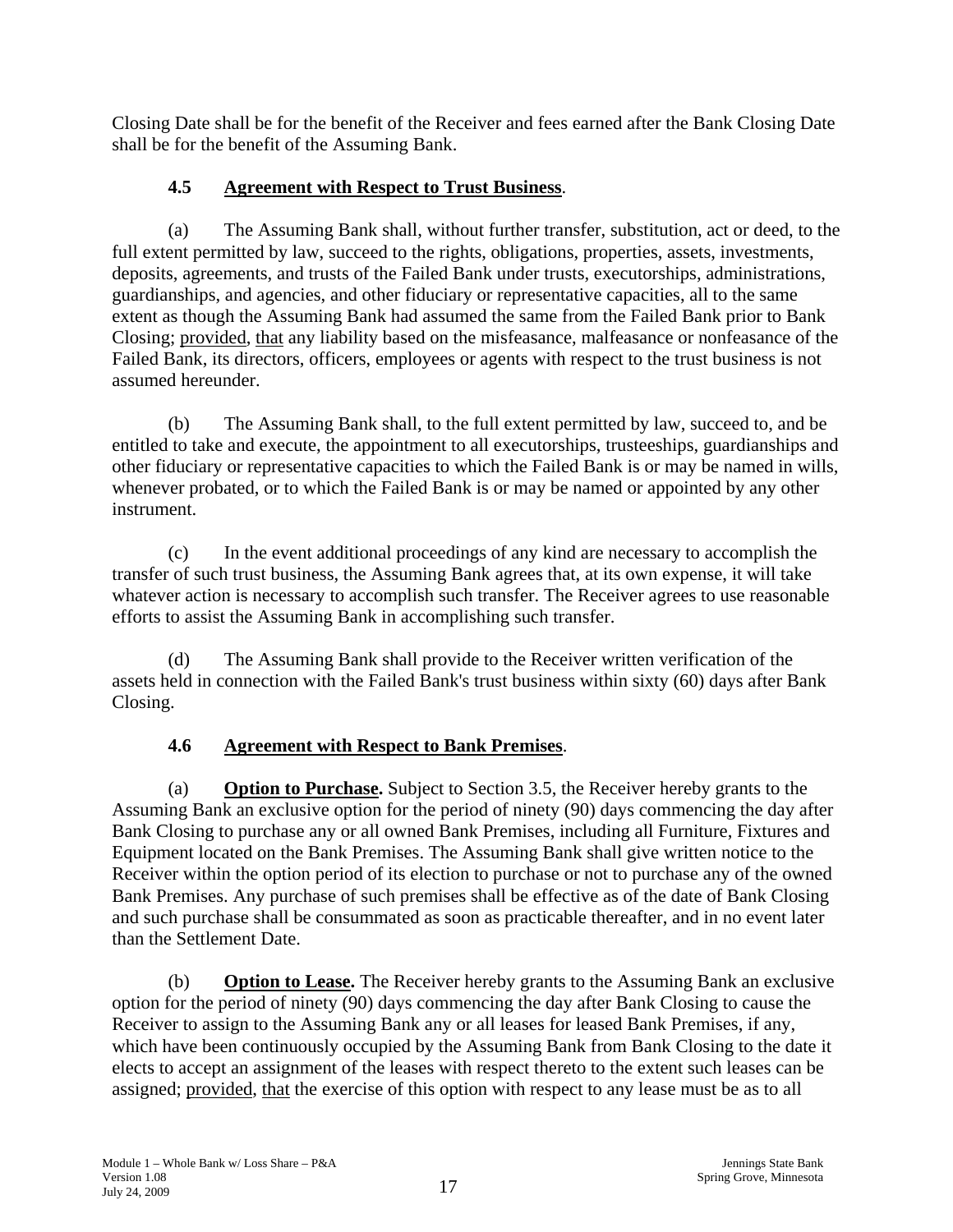premises or other property subject to the lease. If an assignment cannot be made of any such leases, the Receiver may, in its discretion, enter into subleases with the Assuming Bank containing the same terms and conditions provided under such existing leases for such leased Bank Premises or other property. The Assuming Bank shall give notice to the Receiver within the option period of its election to accept or not to accept an assignment of any or all leases (or enter into subleases or new leases in lieu thereof). The Assuming Bank agrees to assume all leases assigned (or enter into subleases or new leases in lieu thereof) pursuant to this Section 4.6.

(c) **Facilitation.** The Receiver agrees to facilitate the assumption, assignment or sublease of leases or the negotiation of new leases by the Assuming Bank; provided, that neither the Receiver nor the Corporation shall be obligated to engage in litigation, make payments to the Assuming Bank or to any third party in connection with facilitating any such assumption, assignment, sublease or negotiation or commit to any other obligations to third parties.

(d) **Occupancy.** The Assuming Bank shall give the Receiver fifteen (15) days' prior written notice of its intention to vacate prior to vacating any leased Bank Premises with respect to which the Assuming Bank has not exercised the option provided in Section 4.6(b). Any such notice shall be deemed to terminate the Assuming Bank's option with respect to such leased Bank Premises.

## (e) **Occupancy Costs.**

(i) The Assuming Bank agrees to pay to the Receiver, or to appropriate third parties at the direction of the Receiver, during and for the period of any occupancy by it of (x) owned Bank Premises the market rental value, as determined by the appraiser selected in accordance with the definition of Fair Market Value, and all operating costs, and (y) leased Bank Premises, all operating costs with respect thereto and to comply with all relevant terms of applicable leases entered into by the Failed Bank, including without limitation the timely payment of all rent. Operating costs include, without limitation all taxes, fees, charges, utilities, insurance and assessments, to the extent not included in the rental value or rent. If the Assuming Bank elects to purchase any owned Bank Premises in accordance with Section 4.6(a), the amount of any rent paid (and taxes paid to the Receiver which have not been paid to the taxing authority and for which the Assuming Bank assumes liability) by the Assuming Bank with respect thereto shall be applied as an offset against the purchase price thereof.

(ii) The Assuming Bank agrees during the period of occupancy by it of owned or leased Bank Premises, to pay to the Receiver rent for the use of all owned or leased Furniture and Equipment and all owned or leased Fixtures located on such Bank Premises for the period of such occupancy. Rent for such property owned by the Failed Bank shall be the market rental value thereof, as determined by the Receiver within sixty (60) days after Bank Closing. Rent for such leased property shall be an amount equal to any and all rent and other amounts which the Receiver incurs or accrues as an obligation or is obligated to pay for such period of occupancy pursuant to all leases and contracts with respect to such property. If the Assuming Bank purchases any owned Furniture and Equipment or owned Fixtures in accordance with Section 4.6(f) or 4.6(h), the amount of any rents paid by the Assuming Bank with respect thereto shall be applied as an offset against the purchase price thereof.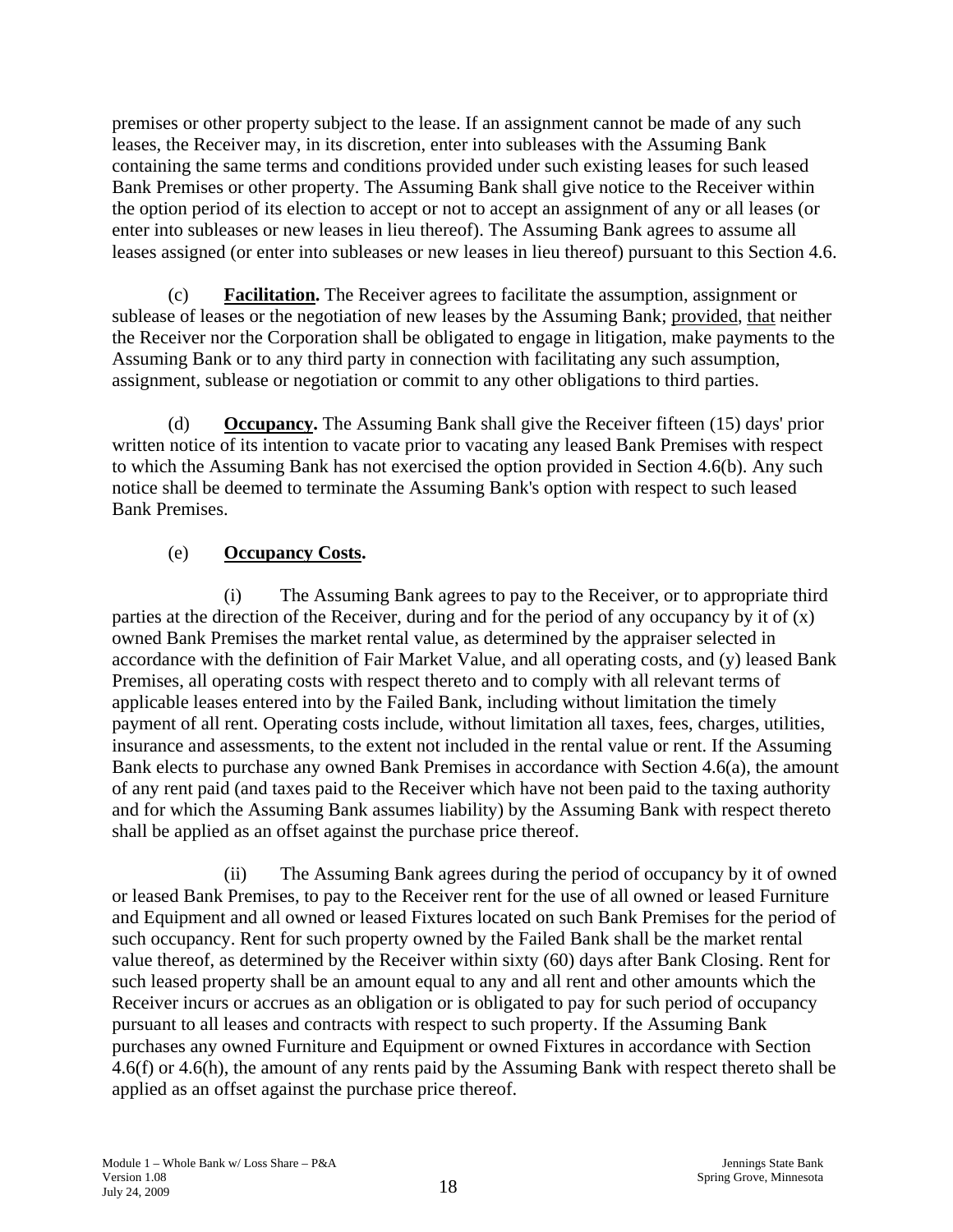(f) **Certain Requirements as to Furniture, Equipment and Fixtures.** If the Assuming Bank purchases owned Bank Premises or accepts an assignment of the lease (or enters into a sublease or a new lease in lieu thereof) for leased Bank Premises as provided in Section 4.6(a) or 4.6(b), or if the Assuming Bank does not exercise such option but within twelve (12) months following Bank Closing obtains the right to occupy such premises (whether by assignment, lease, sublease, purchase or otherwise), other than in accordance with Section 4.6(a) or (b), the Assuming Bank shall (i) effective as of the date of Bank Closing, purchase from the Receiver all Furniture and Equipment and Fixtures owned by the Failed Bank at Fair Market Value and located thereon as of Bank Closing, (ii) accept an assignment or a sublease of the leases or negotiate new leases for all Furniture and Equipment and Fixtures leased by the Failed Bank and located thereon, and (iii) if applicable, accept an assignment or a sublease of any ground lease or negotiate a new ground lease with respect to any land on which such Bank Premises are located; provided, that the Receiver shall not have disposed of such Furniture and Equipment and Fixtures or repudiated the leases specified in clause (ii) or (iii).

### (g) **Vacating Premises.**

(i) If the Assuming Bank elects not to purchase any owned Bank Premises, the notice of such election in accordance with Section 4.6(a) shall specify the date upon which the Assuming Bank's occupancy of such premises shall terminate, which date shall not be later than ninety (90) days after the date of the Assuming Bank's notice not to exercise such option. The Assuming Bank promptly shall relinquish and release to the Receiver such premises and the Furniture and Equipment and Fixtures located thereon in the same condition as at Bank Closing, normal wear and tear excepted. By occupying any such premises after the expiration of such ninety (90)-day period, the Assuming Bank shall, at the Receiver's option, (x) be deemed to have agreed to purchase such Bank Premises, and to assume all leases, obligations and liabilities with respect to leased Furniture and Equipment and leased Fixtures located thereon and any ground lease with respect to the land on which such premises are located, and (y) be required to purchase all Furniture and Equipment and Fixtures owned by the Failed Bank and located on such premises as of Bank Closing.

(ii) If the Assuming Bank elects not to accept an assignment of the lease or sublease any leased Bank Premises, the notice of such election in accordance with Section 4.6(b) shall specify the date upon which the Assuming Bank's occupancy of such leased Bank Premises shall terminate, which date shall not be later than the date which is one hundred eighty (180) days after Bank Closing. Upon vacating such premises, the Assuming Bank shall relinquish and release to the Receiver such premises and the Fixtures and the Furniture and Equipment located thereon in the same condition as at Bank Closing, normal wear and tear excepted. By failing to provide notice of its intention to vacate such premises prior to the expiration of the option period specified in Section 4.6(b), or by occupying such premises after the one hundred eighty (180) day period specified above in this paragraph (ii), the Assuming Bank shall, at the Receiver's option, (x) be deemed to have assumed all leases, obligations and liabilities with respect to such premises (including any ground lease with respect to the land on which premises are located), and leased Furniture and Equipment and leased Fixtures located thereon in accordance with this Section 4.6 (unless the Receiver previously repudiated any such lease), and (y) be required to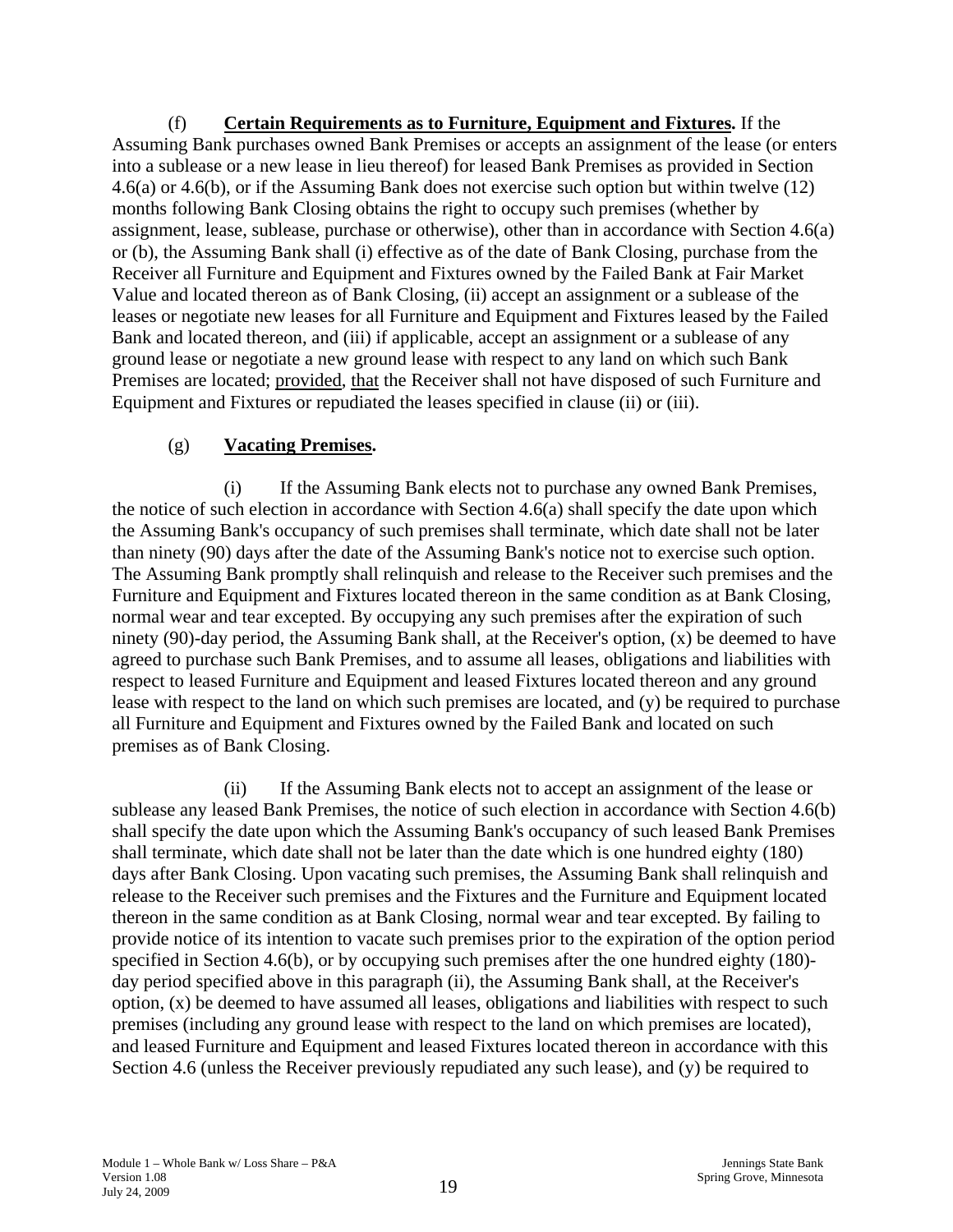purchase all Furniture and Equipment and Fixtures owned by the Failed Bank at Fair Market Value and located on such premises as of Bank Closing.

(h) **Furniture and Equipment and Certain Other Equipment.** The Receiver hereby grants to the Assuming Bank an option to purchase all Furniture and Equipment or any telecommunications, data processing equipment (including hardware and software) and check processing and similar operating equipment owned by the Failed Bank at Fair Market Value and located at any leased Bank Premises that the Assuming Bank elects to vacate or which it could have, but did not occupy, pursuant to this Section 4.6; provided, that, the Assuming Bank shall give the Receiver notice of its election to purchase such property at the time it gives notice of its intention to vacate such Bank Premises or within ten (10) days after Bank Closing for Bank Premises it could have, but did not, occupy.

# **4.7 Agreement with Respect to Leased Data Processing Equipment**

<span id="page-23-0"></span>(a) The Receiver hereby grants to the Assuming Bank an exclusive option for the period of ninety (90) days commencing the day after Bank Closing to accept an assignment from the Receiver of any or all Data Processing Leases to the extent that such Data Processing Leases can be assigned.

(b) The Assuming Bank shall (i) give written notice to the Receiver within the option period specified in Section 4.7(a) of its intent to accept or decline an assignment or sublease of any or all Data Processing Leases and promptly accept an assignment or sublease of such Data Processing Leases, and (ii) give written notice to the appropriate lessor(s) that it has accepted an assignment or sublease of any such Data Processing Leases.

(c) The Receiver agrees to facilitate the assignment or sublease of Data Processing Leases or the negotiation of new leases or license agreements by the Assuming Bank; provided, that neither the Receiver nor the Corporation shall be obligated to engage in litigation or make payments to the Assuming Bank or to any third party in connection with facilitating any such assumption, assignment, sublease or negotiation.

(d) The Assuming Bank agrees, during its period of use of any property subject to a Data Processing Lease, to pay to the Receiver or to appropriate third parties at the direction of the Receiver all operating costs with respect thereto and to comply with all relevant terms of the applicable Data Processing Leases entered into by the Failed Bank, including without limitation the timely payment of all rent, taxes, fees, charges, utilities, insurance and assessments.

(e) The Assuming Bank shall, not later than fifty (50) days after giving the notice provided in Section 4.7(b), (i) relinquish and release to the Receiver all property subject to the relevant Data Processing Lease, in the same condition as at Bank Closing, normal wear and tear excepted, or (ii) accept an assignment or a sublease thereof or negotiate a new lease or license agreement under this Section 4.7.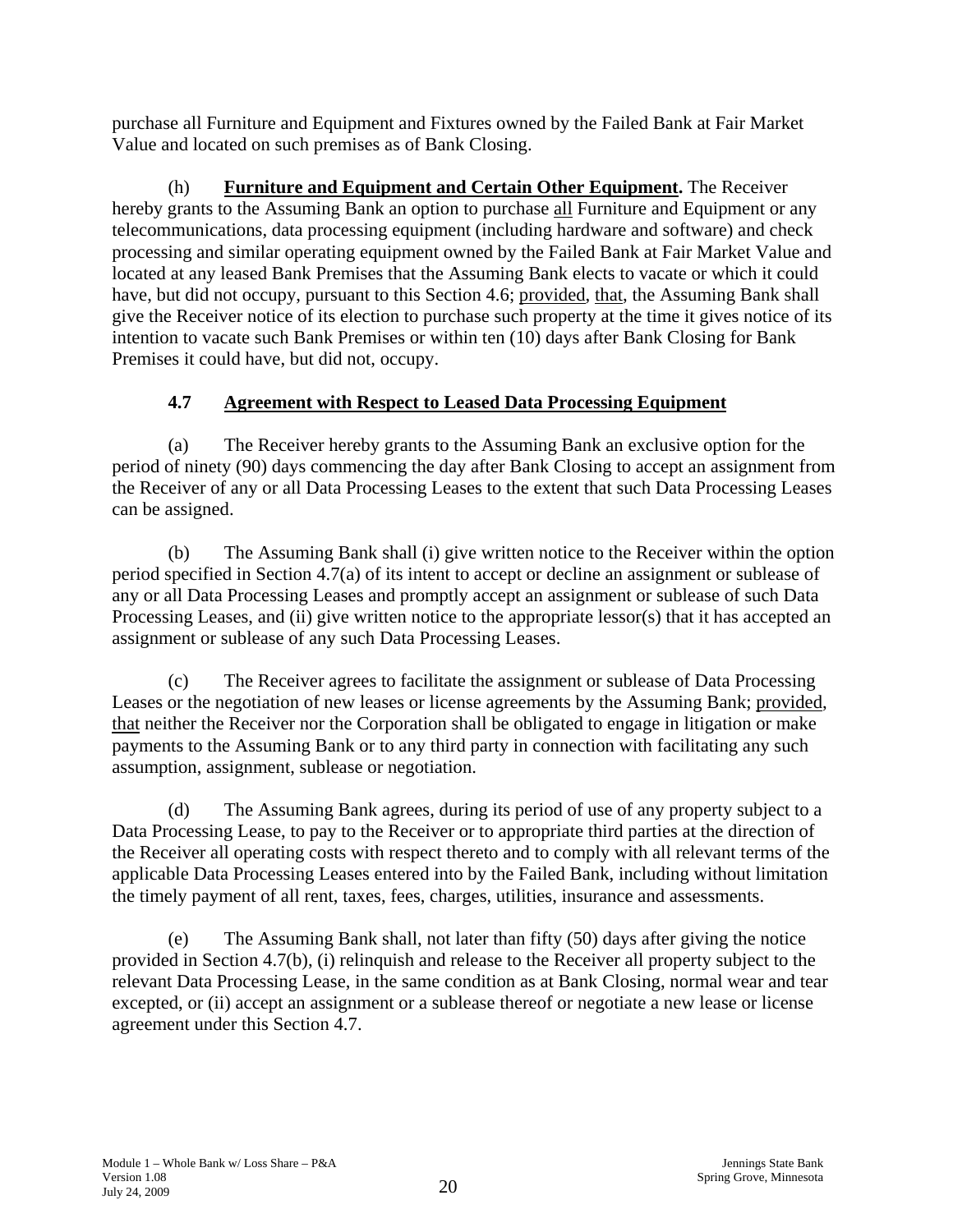### **4.8 Agreement with Respect to Certain Existing Agreements**.

(a) Subject to the provisions of Section 4.8(b), with respect to agreements existing as of Bank Closing which provide for the rendering of services by or to the Failed Bank, within thirty (30) days after Bank Closing, the Assuming Bank shall give the Receiver written notice specifying whether it elects to assume or not to assume each such agreement. Except as may be otherwise provided in this Article IV, the Assuming Bank agrees to comply with the terms of each such agreement for a period commencing on the day after Bank Closing and ending on: (i) in the case of an agreement that provides for the rendering of services by the Failed Bank, the date which is ninety (90) days after Bank Closing, and (ii) in the case of an agreement that provides for the rendering of services to the Failed Bank, the date which is thirty (30) days after the Assuming Bank has given notice to the Receiver of its election not to assume such agreement; provided, that the Receiver can reasonably make such service agreements available to the Assuming Bank. The Assuming Bank shall be deemed by the Receiver to have assumed agreements for which no notification is timely given. The Receiver agrees to assign, transfer, convey, and deliver to the Assuming Bank all right, title and interest of the Receiver, if any, in and to agreements the Assuming Bank assumes hereunder. In the event the Assuming Bank elects not to accept an assignment of any lease (or sublease) or negotiate a new lease for leased Bank Premises under Section 4.6 and does not otherwise occupy such premises, the provisions of this Section 4.8(a) shall not apply to service agreements related to such premises. The Assuming Bank agrees, during the period it has the use or benefit of any such agreement, promptly to pay to the Receiver or to appropriate third parties at the direction of the Receiver all operating costs with respect thereto and to comply with all relevant terms of such agreement.

(b) The provisions of Section 4.8(a) regarding the Assuming Bank's election to assume or not assume certain agreements shall not apply to (i) agreements pursuant to which the Failed Bank provides mortgage servicing for others or mortgage servicing is provided to the Failed Bank by others, (ii) agreements that are subject to Sections 4.1 through 4.7 and any insurance policy or bond referred to in Section 3.5(a) or other agreement specified in Section 3.5, and (iii) consulting, management or employment agreements, if any, between the Failed Bank and its employees or other Persons. Except as otherwise expressly set forth elsewhere in this Agreement, the Assuming Bank does not assume any liabilities or acquire any rights under any of the agreements described in this Section 4.8(b).

<span id="page-24-1"></span>**4.9** Informational Tax Reporting. The Assuming Bank agrees to perform all obligations of the Failed Bank with respect to Federal and State income tax informational reporting related to (i) the Assets and the Liabilities Assumed, (ii) deposit accounts that were closed and loans that were paid off or collateral obtained with respect thereto prior to Bank Closing, (iii) miscellaneous payments made to vendors of the Failed Bank, and (iv) any other asset or liability of the Failed Bank, including, without limitation, loans not purchased and Deposits not assumed by the Assuming Bank, as may be required by the Receiver.

<span id="page-24-2"></span><span id="page-24-0"></span>**4.10 Insurance**. The Assuming Bank agrees to obtain insurance coverage effective from and after Bank Closing, including public liability, fire and extended coverage insurance acceptable to the Receiver with respect to owned or leased Bank Premises that it occupies, and all owned or leased Furniture and Equipment and Fixtures and leased data processing equipment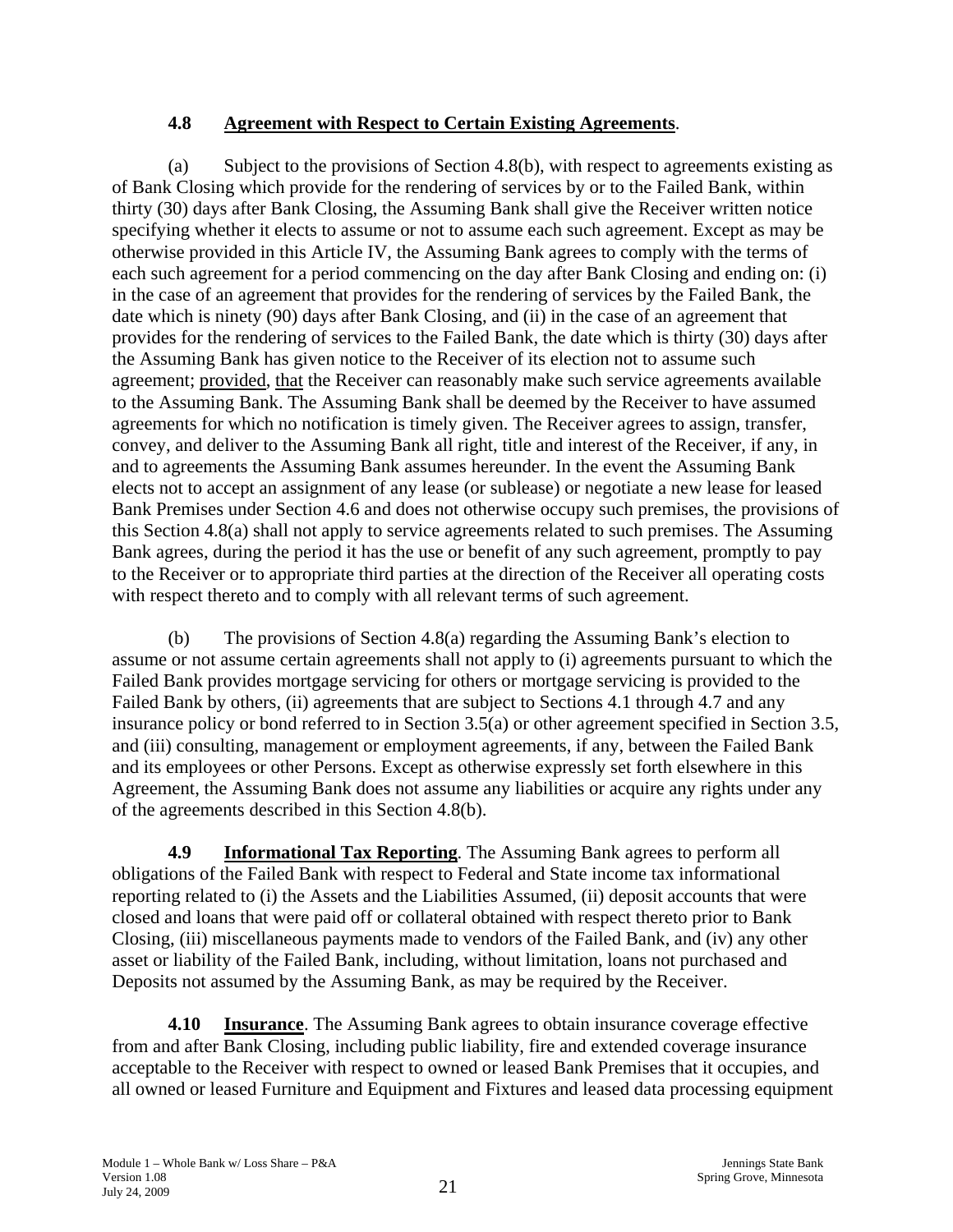(including hardware and software) located thereon, in the event such insurance coverage is not already in force and effect with respect to the Assuming Bank as the insured as of Bank Closing. All such insurance shall, where appropriate (as determined by the Receiver), name the Receiver as an additional insured.

<span id="page-25-0"></span>**4.11** Office Space for Receiver and Corporation. For the period commencing on the day following Bank Closing and ending on the one hundred eightieth (180th) day thereafter, the Assuming Bank agrees to provide to the Receiver and the Corporation, without charge, adequate and suitable office space (including parking facilities and vault space), furniture, equipment (including photocopying and telecopying machines), email accounts, network access and technology resources (such as shared drive) and utilities (including local telephone service and fax machines) at the Bank Premises occupied by the Assuming Bank for their use in the discharge of their respective functions with respect to the Failed Bank. In the event the Receiver and the Corporation determine that the space provided is inadequate or unsuitable, the Receiver and the Corporation may relocate to other quarters having adequate and suitable space and the costs of relocation and any rental and utility costs for the balance of the period of occupancy by the Receiver and the Corporation shall be borne by the Assuming Bank. Additionally, the Assuming Bank agrees to pay such bills and invoices on behalf of the Receiver and Corporation as the Receiver or Corporation may direct for the period beginning on the date of Bank Closing and ending on Settlement Date. Assuming Bank shall submit it requests for reimbursement of such expenditures pursuant to Article VIII of this Agreement.

### <span id="page-25-1"></span>**4.12 Agreement with Respect to Continuation of Group Health Plan Coverage for Former Employees of the Failed Bank.**

(a) The Assuming Bank agrees to assist the Receiver, as provided in this Section 4.12, in offering individuals who were employees or former employees of the Failed Bank, or any of its Subsidiaries, and who, immediately prior to Bank Closing, were receiving, or were eligible to receive, health insurance coverage or health insurance continuation coverage from the Failed Bank ("Eligible Individuals"), the opportunity to obtain health insurance coverage in the Corporation's FIA Continuation Coverage Plan which provides for health insurance continuation coverage to such Eligible Individuals who are qualified beneficiaries of the Failed Bank as defined in Section 607 of the Employee Retirement Income Security Act of 1974, as amended (respectively, "qualified beneficiaries" and "ERISA"). The Assuming Bank shall consult with the Receiver and not later than five (5) Business Days after Bank Closing shall provide written notice to the Receiver of the number (if available), identity (if available) and addresses (if available) of the Eligible Individuals who are qualified beneficiaries of the Failed Bank and for whom a "qualifying event" (as defined in Section 603 of ERISA) has occurred and with respect to whom the Failed Bank's obligations under Part 6 of Subtitle B of Title I of ERISA have not been satisfied in full, and such other information as the Receiver may reasonably require. The Receiver shall cooperate with the Assuming Bank in order to permit it to prepare such notice and shall provide to the Assuming Bank such data in its possession as may be reasonably required for purposes of preparing such notice.

(b) The Assuming Bank shall take such further action to assist the Receiver in offering the Eligible Individuals who are qualified beneficiaries of the Failed Bank the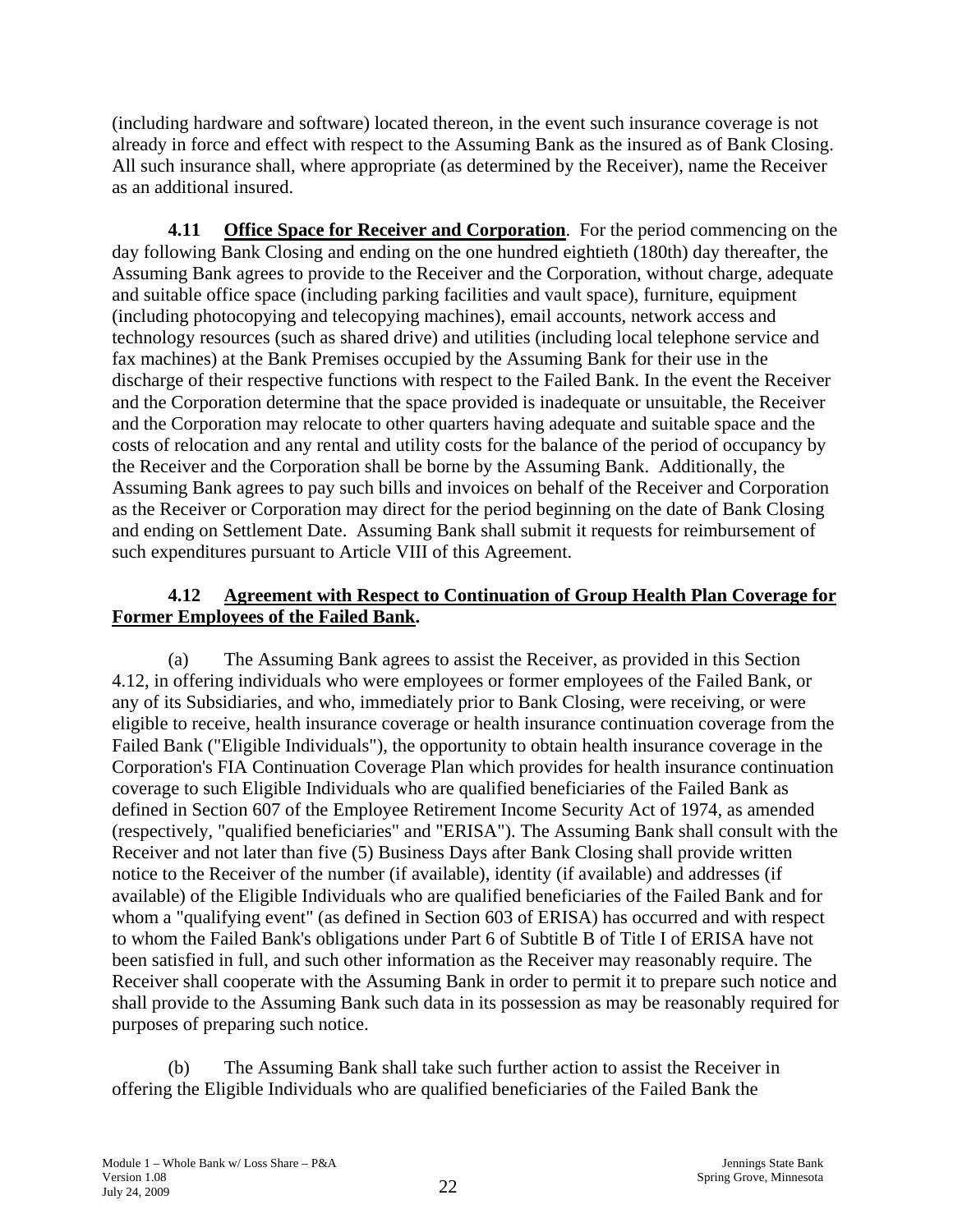opportunity to obtain health insurance coverage in the Corporation's FIA Continuation Coverage Plan as the Receiver may direct. All expenses incurred and paid by the Assuming Bank (i) in connection with the obligations of the Assuming Bank under this Section 4.12, and (ii) in providing health insurance continuation coverage to any Eligible Individuals who are hired by the Assuming Bank and such employees' qualified beneficiaries shall be borne by the Assuming Bank.

(c) This Section 4.12 is for the sole and exclusive benefit of the parties to this Agreement, and for the benefit of no other Person (including any former employee of the Failed Bank or any Subsidiary thereof or qualified beneficiary of such former employee). Nothing in this Section 4.12 is intended by the parties, or shall be construed, to give any Person (including any former employee of the Failed Bank or any Subsidiary thereof or qualified beneficiary of such former employee) other than the Corporation, the Receiver and the Assuming Bank any legal or equitable right, remedy or claim under or with respect to the provisions of this Section.

<span id="page-26-0"></span>**4.13 Agreement with Respect to Interim Asset Servicing.** At any time after Bank Closing, the Receiver may establish on its books an asset pool(s) and may transfer to such asset pool(s) (by means of accounting entries on the books of the Receiver) all or any assets and liabilities of the Failed Bank which are not acquired by the Assuming Bank, including, without limitation, wholly unfunded Commitments and assets and liabilities which may be acquired, funded or originated by the Receiver subsequent to Bank Closing. The Receiver may remove assets (and liabilities) from or add assets (and liabilities) to such pool(s) at any time in its discretion. At the option of the Receiver, the Assuming Bank agrees to service, administer, and collect such pool assets in accordance with and for the term set forth in Exhibit 4.13 "Interim Asset Servicing Arrangement".

### **4.14** Reserved.

**4.15 Agreement with Respect to Loss Sharing.** The Assuming Bank shall be entitled to require reimbursement from the Receiver for loss sharing on certain loans in accordance with the Single Family Shared-Loss Agreement attached hereto as Exhibit 4.15A and the Non-SF Shared-Loss Agreement attached hereto as Exhibit 4.15B, collectively, the "Shared-Loss Agreements." The Loans that shall be subject to the Shared-Loss Agreements are identified on the Schedule of Loans 4.15A and 4.15B attached hereto.

### **ARTICLE V DUTIES WITH RESPECT TO DEPOSITORS OF THE FAILED BANK**

<span id="page-26-2"></span><span id="page-26-1"></span> **5.1 Payment of Checks, Drafts and Orders.** Subject to Section 9.5, the Assuming Bank agrees to pay all properly drawn checks, drafts and withdrawal orders of depositors of the Failed Bank presented for payment, whether drawn on the check or draft forms provided by the Failed Bank or by the Assuming Bank, to the extent that the Deposit balances to the credit of the respective makers or drawers assumed by the Assuming Bank under this Agreement are sufficient to permit the payment thereof, and in all other respects to discharge, in the usual course of conducting a banking business, the duties and obligations of the Failed Bank with respect to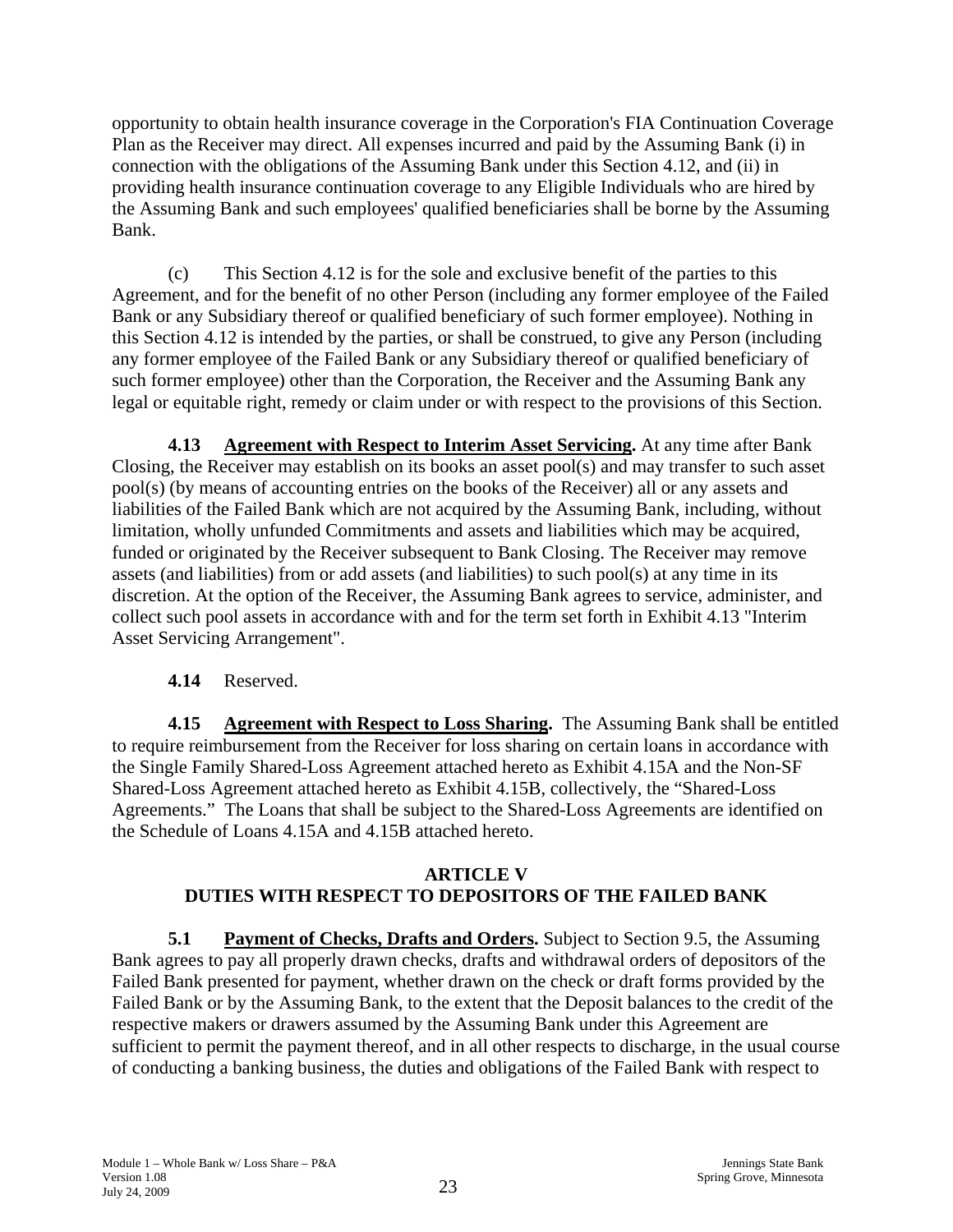the Deposit balances due and owing to the depositors of the Failed Bank assumed by the Assuming Bank under this Agreement.

<span id="page-27-0"></span>**5.2** Certain Agreements Related to Deposits. Subject to Section 2.2, the Assuming Bank agrees to honor the terms and conditions of any written escrow or mortgage servicing agreement or other similar agreement relating to a Deposit liability assumed by the Assuming Bank pursuant to this Agreement.

## **5.3 Notice to Depositors.**

<span id="page-27-1"></span>(a) Within seven (7) days after Bank Closing, the Assuming Bank shall give (i) notice to depositors of the Failed Bank of its assumption of the Deposit liabilities of the Failed Bank, and (ii) any notice required under Section 2.2, by mailing to each such depositor a notice with respect to such assumption and by advertising in a newspaper of general circulation in the county or counties in which the Failed Bank was located. The Assuming Bank agrees that it will obtain prior approval of all such notices and advertisements from counsel for the Receiver and that such notices and advertisements shall not be mailed or published until such approval is received.

(b) The Assuming Bank shall give notice by mail to depositors of the Failed Bank concerning the procedures to claim their deposits, which notice shall be provided to the Assuming Bank by the Receiver or the Corporation. Such notice shall be included with the notice to depositors to be mailed by the Assuming Bank pursuant to Section 5.3(a).

(c) If the Assuming Bank proposes to charge fees different from those charged by the Failed Bank before it establishes new deposit account relationships with the depositors of the Failed Bank, the Assuming Bank shall give notice by mail of such changed fees to such depositors.

### **ARTICLE VI RECORDS**

### **6.1 Transfer of Records**.

<span id="page-27-3"></span><span id="page-27-2"></span>(a) In accordance with Section 3.1, the Receiver assigns, transfers, conveys and delivers to the Assuming Bank the following Records pertaining to the Deposit liabilities of the Failed Bank assumed by the Assuming Bank under this Agreement, except as provided in Section 6.4:

- (i) signature cards, orders, contracts between the Failed Bank and its depositors and Records of similar character;
- (ii) passbooks of depositors held by the Failed Bank, deposit slips, cancelled checks and withdrawal orders representing charges to accounts of depositors;

and the following Records pertaining to the Assets: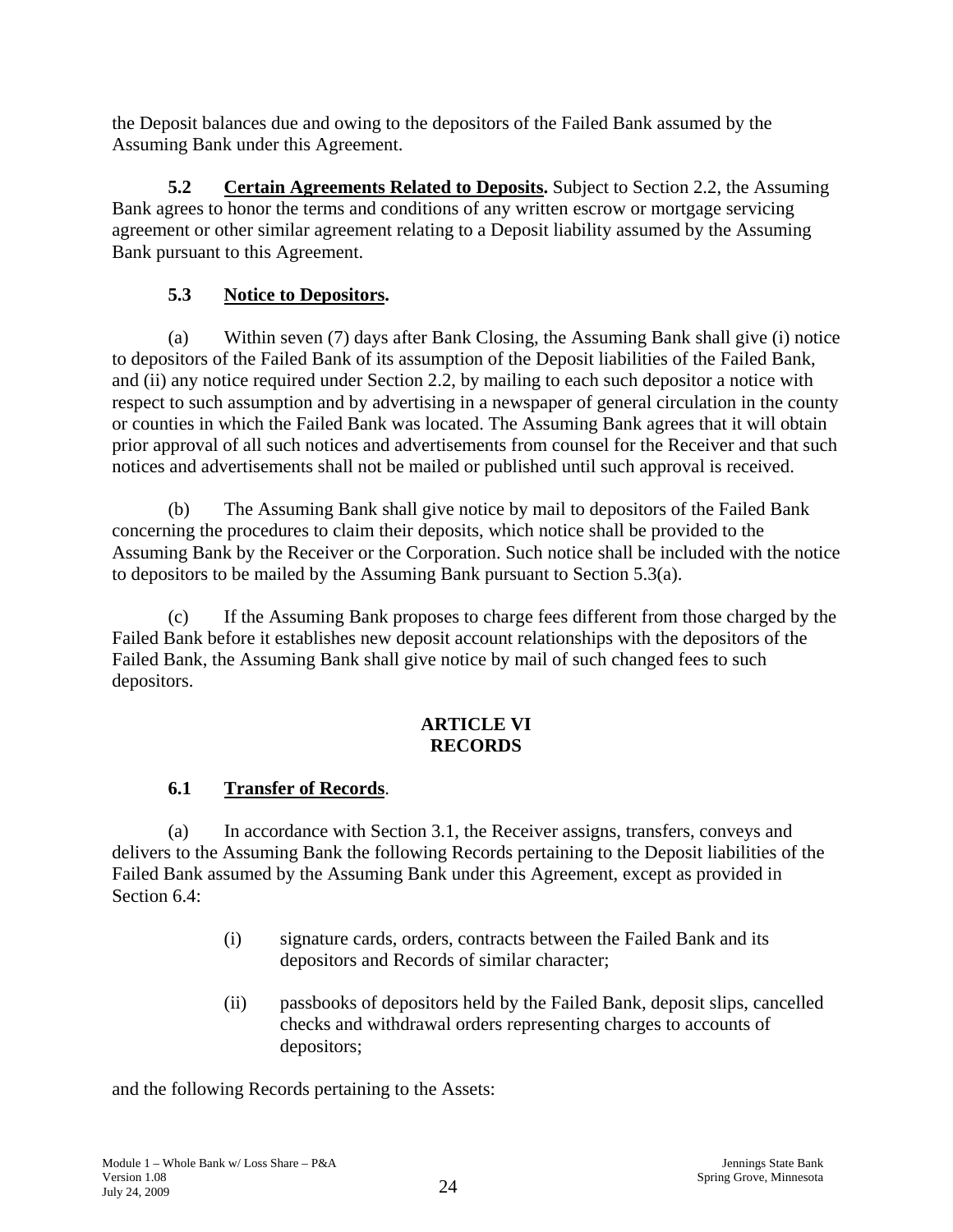- (iii) records of deposit balances carried with other banks, bankers or trust companies;
- (iv) Loan and collateral records and Credit Files and other documents;
- (v) deeds, mortgages, abstracts, surveys, and other instruments or records of title pertaining to real estate or real estate mortgages;
- (vi) signature cards, agreements and records pertaining to Safe Deposit Boxes, if any; and
- (vii) records pertaining to the credit card business, trust business or safekeeping business of the Failed Bank, if any.

(b) The Receiver, at its option, may assign and transfer to the Assuming Bank by a single blanket assignment or otherwise, as soon as practicable after Bank Closing, any other Records not assigned and transferred to the Assuming Bank as provided in this Agreement, including but not limited to loan disbursement checks, general ledger tickets, official bank checks, proof transactions (including proof tapes) and paid out loan files.

<span id="page-28-0"></span>**6.2 Delivery of Assigned Records**. The Receiver shall deliver to the Assuming Bank all Records described in (i) Section 6.1(a) as soon as practicable on or after the date of this Agreement, and (ii) Section 6.1(b) as soon as practicable after making any assignment described therein.

<span id="page-28-1"></span>**6.3 Preservation of Records**. The Assuming Bank agrees that it will preserve and maintain for the joint benefit of the Receiver, the Corporation and the Assuming Bank, all Records of which it has custody for such period as either the Receiver or the Corporation in its discretion may require, until directed otherwise, in writing, by the Receiver or Corporation. The Assuming Bank shall have the primary responsibility to respond to subpoenas, discovery requests, and other similar official inquiries with respect to the Records of which it has custody.

**6.4 Access to Records; Copies**. The Assuming Bank agrees to permit the Receiver and the Corporation access to all Records of which the Assuming Bank has custody, and to use, inspect, make extracts from or request copies of any such Records in the manner and to the extent requested, and to duplicate, in the discretion of the Receiver or the Corporation, any Record in the form of microfilm or microfiche pertaining to Deposit account relationships; provided, that in the event that the Failed Bank maintained one or more duplicate copies of such microfilm or microfiche Records, the Assuming Bank hereby assigns, transfers, and conveys to the Corporation one such duplicate copy of each such Record without cost to the Corporation, and agrees to deliver to the Corporation all Records assigned and transferred to the Corporation under this Article VI as soon as practicable on or after the date of this Agreement. The party requesting a copy of any Record shall bear the cost (based on standard accepted industry charges to the extent applicable, as determined by the Receiver) for providing such duplicate Records. A copy of each Record requested shall be provided as soon as practicable by the party having custody thereof.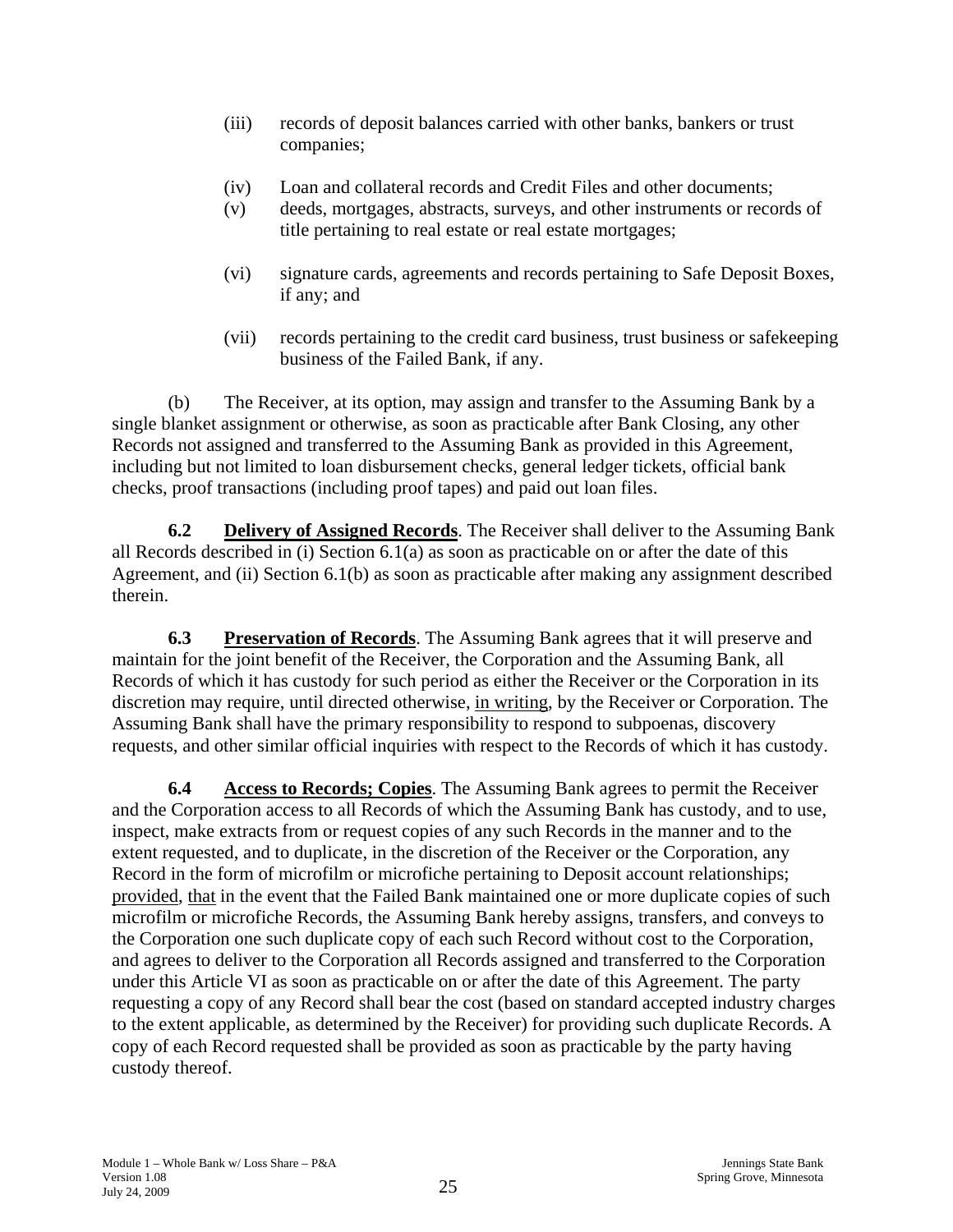#### **ARTICLE VII FIRST LOSS TRANCHE**

 The Assuming Bank has submitted to the Receiver an asset discount bid of Ten Million Dollars (\$10,000,000.00) and a Deposit premium bid of 0%. The Deposit premium bid will be applied to the total of all Assumed Deposits except for brokered, CDARS, and any market place or similar subscription services Deposits. The First Loss Tranche shall be determined by adding (i) the asset premium (discount) bid, (ii) the Deposit premium bid, and (iii) the Equity Adjustment. If the First Loss Tranche is a positive number, then this is the Losses on Single Family Shared-Loss Loans and Net Charge-offs on Shared Loss Assets that the Assuming Bank will incur before loss-sharing commences under Exhibits 4.15A and 4.15B. If the First Loss Tranche is a negative number, the Corporation shall pay such amount by wire transfer to the Assuming Bank by the end of the first business day following Bank Closing and loss sharing shall commence immediately.

#### **ARTICLE VIII ADJUSTMENTS**

<span id="page-29-1"></span><span id="page-29-0"></span>**8.1 Pro Forma Statement**. The Receiver, as soon as practicable after Bank Closing, in accordance with the best information then available, shall provide to the Assuming Bank a pro forma statement reflecting any adjustments of such liabilities and assets as may be necessary. Such pro forma statement shall take into account, to the extent possible, (i) liabilities and assets of a nature similar to those contemplated by Section 2.1 or Section 3.1, respectively, which at Bank Closing were carried in the Failed Bank's suspense accounts, (ii) accruals as of Bank Closing for all income related to the assets and business of the Failed Bank acquired by the Assuming Bank hereunder, whether or not such accruals were reflected on the Accounting Records of the Failed Bank in the normal course of its operations, and (iii) adjustments to determine the Book Value of any investment in an Acquired Subsidiary and related accounts on the "bank only" (unconsolidated) balance sheet of the Failed Bank based on the equity method of accounting, whether or not the Failed Bank used the equity method of accounting for investments in subsidiaries, except that the resulting amount cannot be less than the Acquired Subsidiary's recorded equity as of Bank Closing as reflected on the Accounting Records of the Acquired Subsidiary. Any Loan purchased by the Assuming Bank pursuant to Section 3.1 which the Failed Bank charged off during the period from July 31, 2009 to Bank Closing shall be deemed not to be charged off for the purposes of the pro forma statement, and the purchase price shall be determined pursuant to Section 3.2.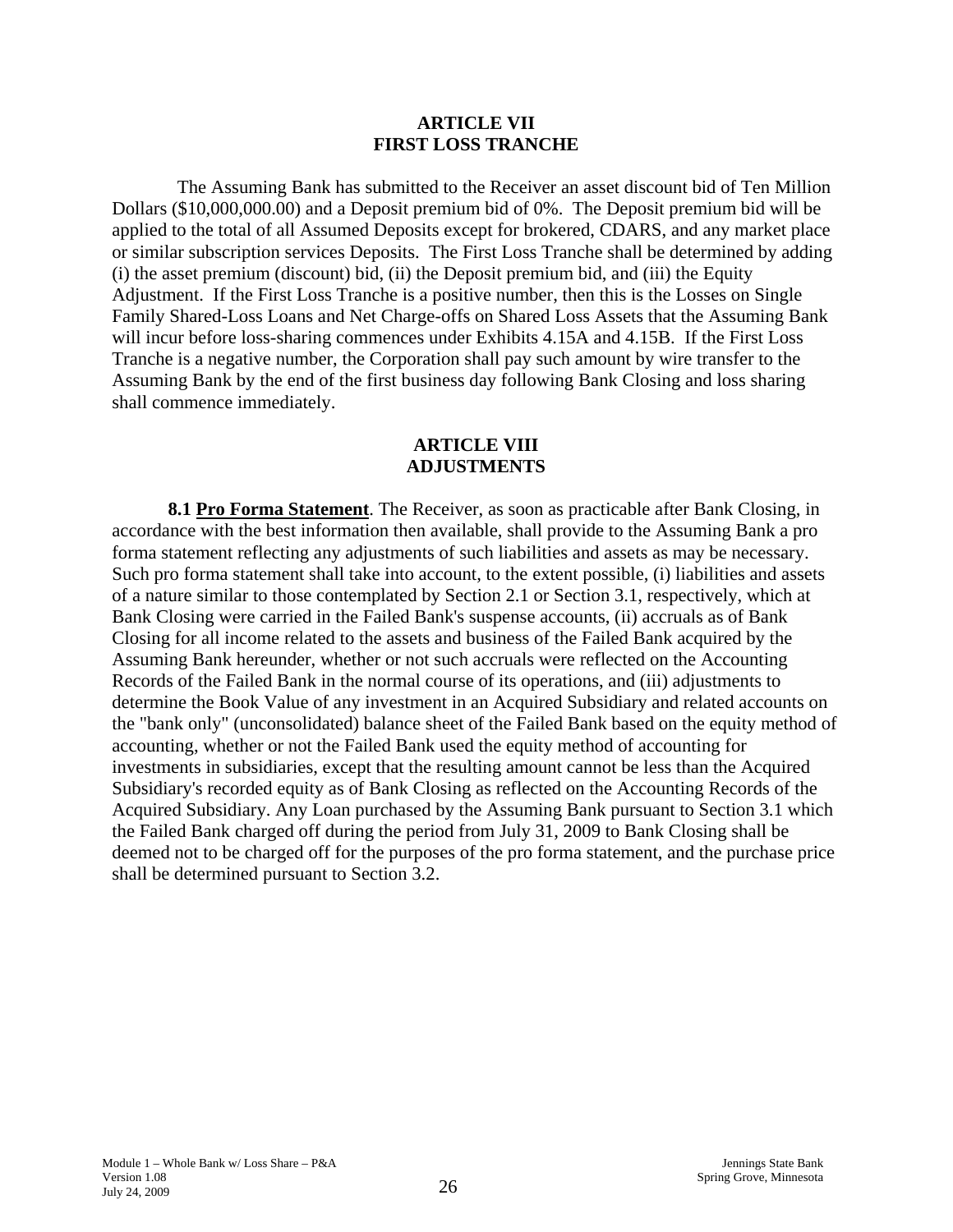## **8.2 Correction of Errors and Omissions; Other Liabilities**.

(a) In the event any bookkeeping omissions or errors are discovered in preparing any pro forma statement or in completing the transfers and assumptions contemplated hereby, the parties hereto agree to correct such errors and omissions, it being understood that, as far as practicable, all adjustments will be made consistent with the judgments, methods, policies or accounting principles utilized by the Failed Bank in preparing and maintaining Accounting Records, except that adjustments made pursuant to this Section 8.2(a) are not intended to bring the Accounting Records of the Failed Bank into accordance with generally accepted accounting principles.

(b) If the Receiver discovers at any time subsequent to the date of this Agreement that any claim exists against the Failed Bank which is of such a nature that it would have been included in the liabilities assumed under Article II had the existence of such claim or the facts giving rise thereto been known as of Bank Closing, the Receiver may, in its discretion, at any time, require that such claim be assumed by the Assuming Bank in a manner consistent with the intent of this Agreement. The Receiver will make appropriate adjustments to the pro forma statement provided by the Receiver to the Assuming Bank pursuant to Section 8.1 as may be necessary.

<span id="page-30-0"></span>**8.3 Payments**. The Receiver agrees to cause to be paid to the Assuming Bank, or the Assuming Bank agrees to pay to the Receiver, as the case may be, on the Settlement Date, a payment in an amount which reflects net adjustments (including any costs, expenses and fees associated with determinations of value as provided in this Agreement) made pursuant to Section 8.1 or Section 8.2, plus interest as provided in Section 8.4. The Receiver and the Assuming Bank agree to effect on the Settlement Date any further transfer of assets to or assumption of liabilities or claims by the Assuming Bank as may be necessary in accordance with Section 8.1 or Section 8.2.

<span id="page-30-1"></span>**8.4 Interest**. Any amounts paid under Section 8.3 or Section 8.5, shall bear interest for the period from and including the day following Bank Closing to and including the day preceding the payment at the Settlement Interest Rate.

<span id="page-30-2"></span>**8.5 Subsequent Adjustments.** In the event that the Assuming Bank or the Receiver discovers any errors or omissions as contemplated by Section 8.2 or any error with respect to the payment made under Section 8.3 after the Settlement Date, the Assuming Bank and the Receiver agree to promptly correct any such errors or omissions, make any payments and effect any transfers or assumptions as may be necessary to reflect any such correction plus interest as provided in Section 8.4.

### **ARTICLE IX CONTINUING COOPERATION**

<span id="page-30-4"></span><span id="page-30-3"></span>**9.1** General Matters. The parties hereto agree that they will, in good faith and with their best efforts, cooperate with each other to carry out the transactions contemplated by this Agreement and to effect the purposes hereof.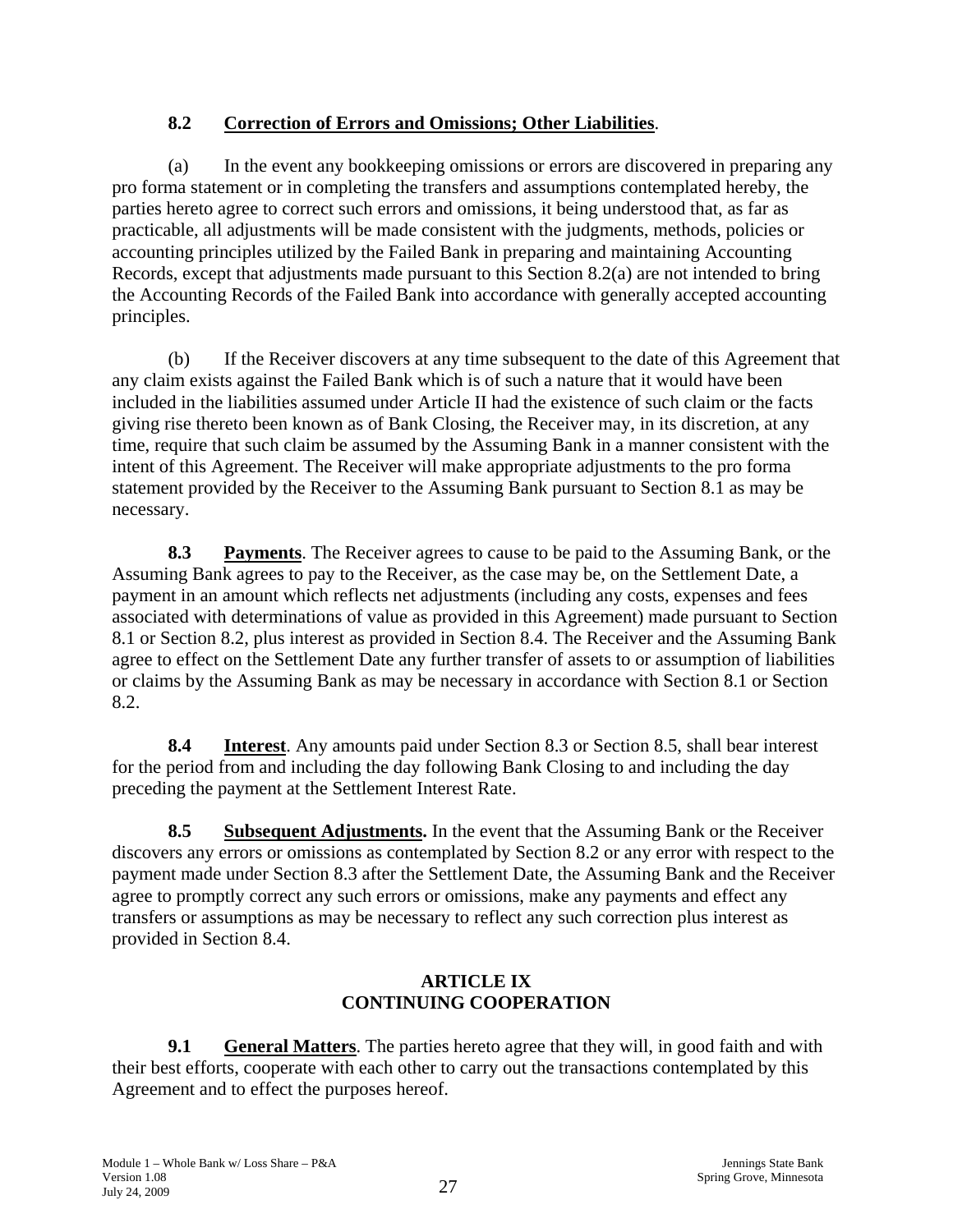<span id="page-31-0"></span> **9.2 Additional Title Documents**. The Receiver, the Corporation and the Assuming Bank each agree, at any time, and from time to time, upon the request of any party hereto, to execute and deliver such additional instruments and documents of conveyance as shall be reasonably necessary to vest in the appropriate party its full legal or equitable title in and to the property transferred pursuant to this Agreement or to be transferred in accordance herewith. The Assuming Bank shall prepare such instruments and documents of conveyance (in form and substance satisfactory to the Receiver) as shall be necessary to vest title to the Assets in the Assuming Bank. The Assuming Bank shall be responsible for recording such instruments and documents of conveyance at its own expense.

## **9.3 Claims and Suits**.

<span id="page-31-1"></span>(a) The Receiver shall have the right, in its discretion, to (i) defend or settle any claim or suit against the Assuming Bank with respect to which the Receiver has indemnified the Assuming Bank in the same manner and to the same extent as provided in Article XII, and (ii) defend or settle any claim or suit against the Assuming Bank with respect to any Liability Assumed, which claim or suit may result in a loss to the Receiver arising out of or related to this Agreement, or which existed against the Failed Bank on or before Bank Closing. The exercise by the Receiver of any rights under this Section 9.3(a) shall not release the Assuming Bank with respect to any of its obligations under this Agreement.

(b) In the event any action at law or in equity shall be instituted by any Person against the Receiver and the Corporation as codefendants with respect to any asset of the Failed Bank retained or acquired pursuant to this Agreement by the Receiver, the Receiver agrees, at the request of the Corporation, to join with the Corporation in a petition to remove the action to the United States District Court for the proper district. The Receiver agrees to institute, with or without joinder of the Corporation as co-plaintiff, any action with respect to any such retained or acquired asset or any matter connected therewith whenever notice requiring such action shall be given by the Corporation to the Receiver.

<span id="page-31-2"></span>**9.4** Payment of Deposits. In the event any depositor does not accept the obligation of the Assuming Bank to pay any Deposit liability of the Failed Bank assumed by the Assuming Bank pursuant to this Agreement and asserts a claim against the Receiver for all or any portion of any such Deposit liability, the Assuming Bank agrees on demand to provide to the Receiver funds sufficient to pay such claim in an amount not in excess of the Deposit liability reflected on the books of the Assuming Bank at the time such claim is made. Upon payment by the Assuming Bank to the Receiver of such amount, the Assuming Bank shall be discharged from any further obligation under this Agreement to pay to any such depositor the amount of such Deposit liability paid to the Receiver.

<span id="page-31-3"></span>**9.5** Withheld Payments. At any time, the Receiver or the Corporation may, in its discretion, determine that all or any portion of any deposit balance assumed by the Assuming Bank pursuant to this Agreement does not constitute a "Deposit" (or otherwise, in its discretion, determine that it is the best interest of the Receiver or Corporation to withhold all or any portion of any deposit), and may direct the Assuming Bank to withhold payment of all or any portion of any such deposit balance. Upon such direction, the Assuming Bank agrees to hold such deposit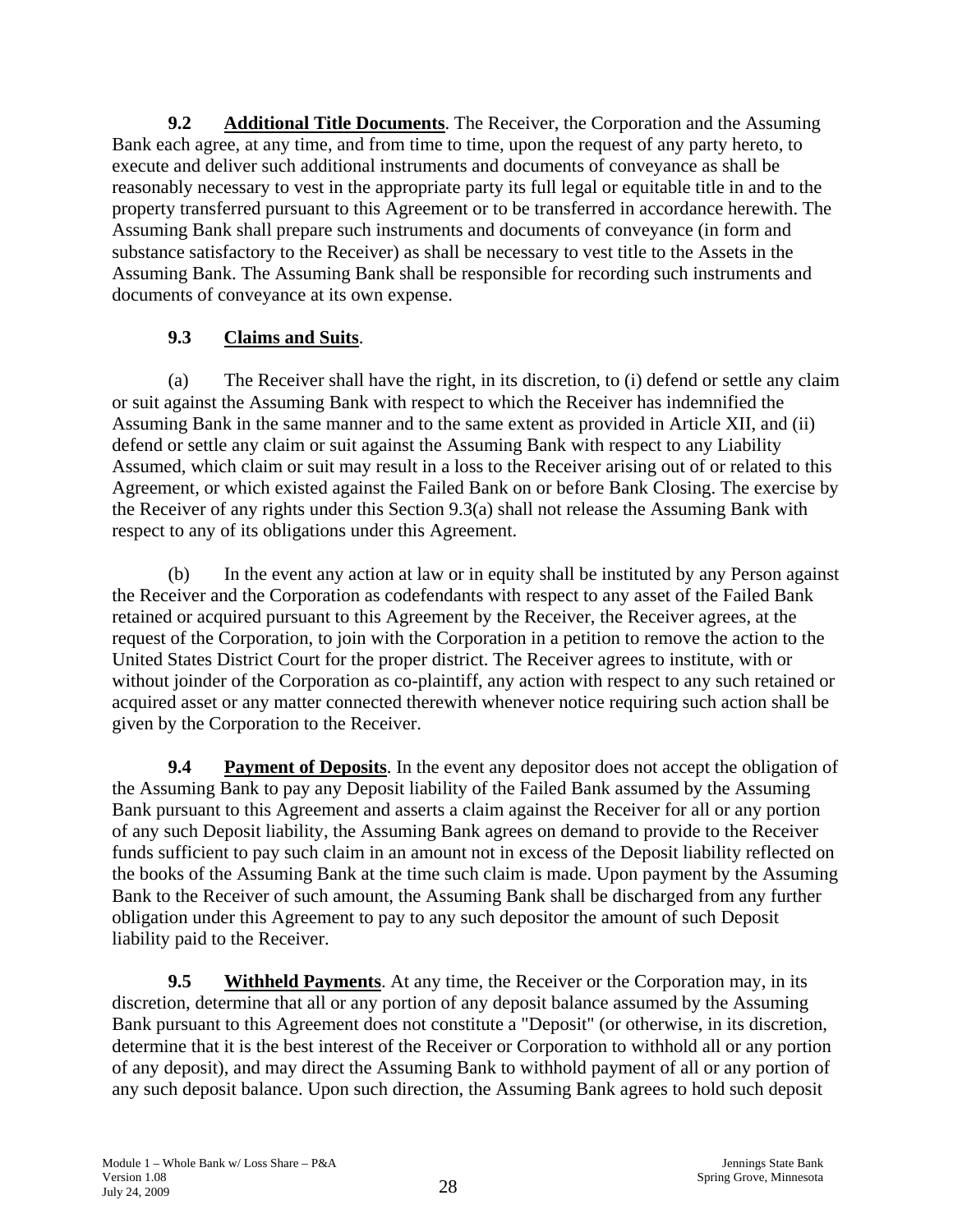and not to make any payment of such deposit balance to or on behalf of the depositor, or to itself, whether by way of transfer, set-off, or otherwise. The Assuming Bank agrees to maintain the "withheld payment" status of any such deposit balance until directed in writing by the Receiver or the Corporation as to its disposition. At the direction of the Receiver or the Corporation, the Assuming Bank shall return all or any portion of such deposit balance to the Receiver or the Corporation, as appropriate, and thereupon the Assuming Bank shall be discharged from any further liability to such depositor with respect to such returned deposit balance. If such deposit balance has been paid to the depositor prior to a demand for return by the Corporation or the Receiver, and payment of such deposit balance had not been previously withheld pursuant to this Section, the Assuming Bank shall not be obligated to return such deposit balance to the Receiver or the Corporation. The Assuming Bank shall be obligated to reimburse the Corporation or the Receiver, as the case may be, for the amount of any deposit balance or portion thereof paid by the Assuming Bank in contravention of any previous direction to withhold payment of such deposit balance or return such deposit balance the payment of which was withheld pursuant to this Section.

## **9.6 Proceedings with Respect to Certain Assets and Liabilities**.

<span id="page-32-0"></span>(a) In connection with any investigation, proceeding or other matter with respect to any asset or liability of the Failed Bank retained by the Receiver, or any asset of the Failed Bank acquired by the Receiver pursuant to this Agreement, the Assuming Bank shall cooperate to the extent reasonably required by the Receiver.

(b) In addition to its obligations under Section 6.4, the Assuming Bank shall provide representatives of the Receiver access at reasonable times and locations without other limitation or qualification to (i) its directors, officers, employees and agents and those of the Subsidiaries acquired by the Assuming Bank, and (ii) its books and records, the books and records of such Subsidiaries and all Credit Files, and copies thereof. Copies of books, records and Credit Files shall be provided by the Assuming Bank as requested by the Receiver and the costs of duplication thereof shall be borne by the Receiver.

(c) Not later than ten (10) days after the Put Notice pursuant to Section 3.4 or the date of the notice of transfer of any Loan by the Assuming Bank to the Receiver pursuant to Section 3.6, the Assuming Bank shall deliver to the Receiver such documents with respect to such Loan as the Receiver may request, including without limitation the following: (i) all related Credit Documents (other than certificates, notices and other ancillary documents), (ii) a certificate setting forth the principal amount on the date of the transfer and the amount of interest, fees and other charges then accrued and unpaid thereon, and any restrictions on transfer to which any such Loan is subject, and (iii) all Credit Files, and all documents, microfiche, microfilm and computer records (including but not limited to magnetic tape, disc storage, card forms and printed copy) maintained by, owned by, or in the possession of the Assuming Bank or any Affiliate of the Assuming Bank relating to the transferred Loan.

<span id="page-32-1"></span>**9.7 Information**. The Assuming Bank promptly shall provide to the Corporation such other information, including financial statements and computations, relating to the performance of the provisions of this Agreement as the Corporation or the Receiver may request from time to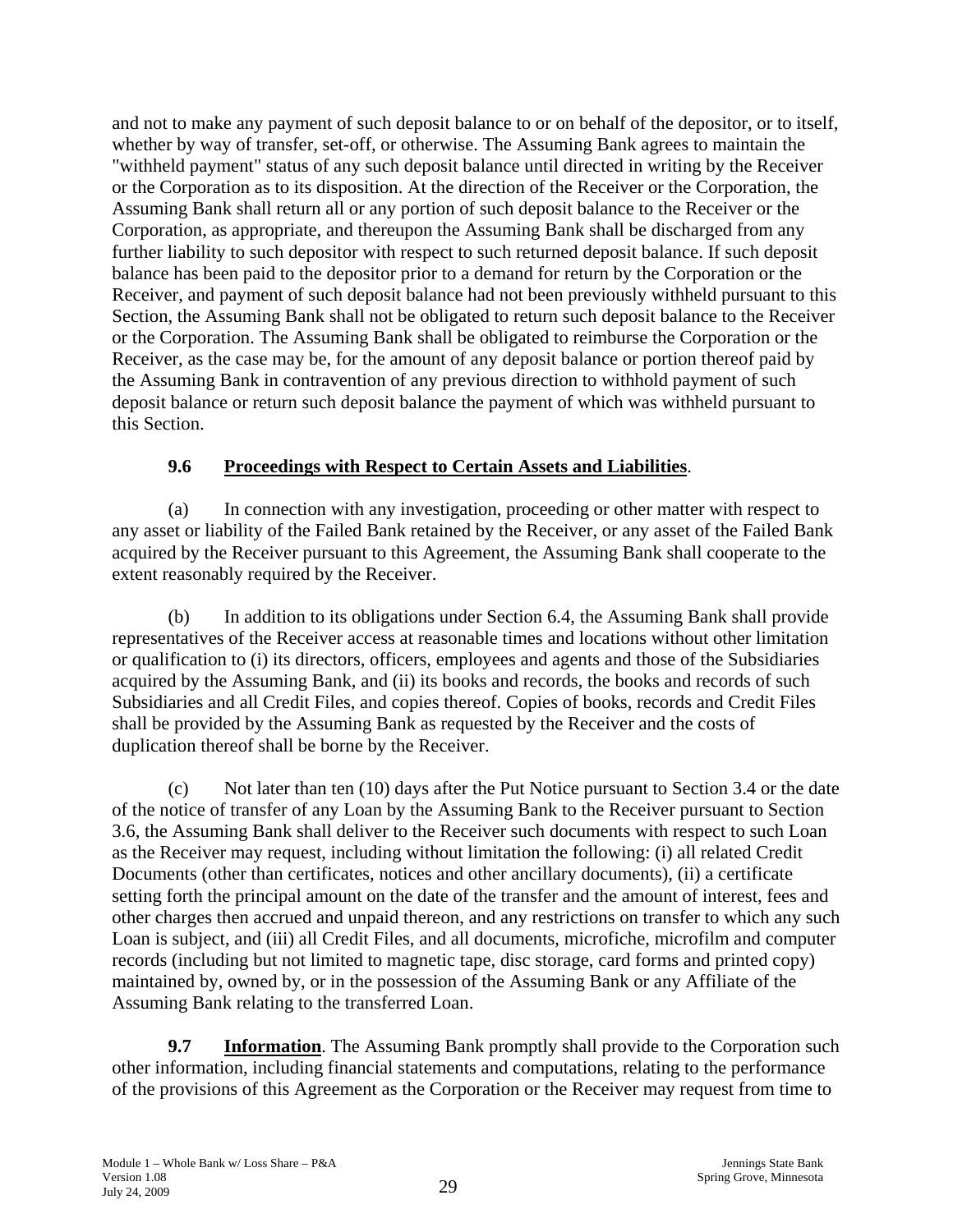time, and, at the request of the Receiver, make available employees of the Failed Bank employed or retained by the Assuming Bank to assist in preparation of the pro forma statement pursuant to Section 8.1.

### **ARTICLE X CONDITION PRECEDENT**

<span id="page-33-0"></span>The obligations of the parties to this Agreement are subject to the Receiver and the Corporation having received at or before Bank Closing evidence reasonably satisfactory to each of any necessary approval, waiver, or other action by any governmental authority, the board of directors of the Assuming Bank, or other third party, with respect to this Agreement and the transactions contemplated hereby, the closing of the Failed Bank and the appointment of the Receiver, the chartering of the Assuming Bank, and any agreements, documents, matters or proceedings contemplated hereby or thereby.

### **ARTICLE XI REPRESENTATIONS AND WARRANTIES OF THE ASSUMING BANK**

<span id="page-33-1"></span>The Assuming Bank represents and warrants to the Corporation and the Receiver as follows:

(a) **Corporate Existence and Authority**. The Assuming Bank (i) is duly organized, validly existing and in good standing under the laws of its Chartering Authority and has full power and authority to own and operate its properties and to conduct its business as now conducted by it, and (ii) has full power and authority to execute and deliver this Agreement and to perform its obligations hereunder. The Assuming Bank has taken all necessary corporate action to authorize the execution, delivery and performance of this Agreement and the performance of the transactions contemplated hereby.

(b) **Third Party Consents**. No governmental authority or other third party consents (including but not limited to approvals, licenses, registrations or declarations) are required in connection with the execution, delivery or performance by the Assuming Bank of this Agreement, other than such consents as have been duly obtained and are in full force and effect.

(c) **Execution and Enforceability**. This Agreement has been duly executed and delivered by the Assuming Bank and when this Agreement has been duly authorized, executed and delivered by the Corporation and the Receiver, this Agreement will constitute the legal, valid and binding obligation of the Assuming Bank, enforceable in accordance with its terms.

### (d) **Compliance with Law**.

(i) Neither the Assuming Bank nor any of its Subsidiaries is in violation of any statute, regulation, order, decision, judgment or decree of, or any restriction imposed by, the United States of America, any State, municipality or other political subdivision or any agency of any of the foregoing, or any court or other tribunal having jurisdiction over the Assuming Bank or any of its Subsidiaries or any assets of any such Person, or any foreign government or agency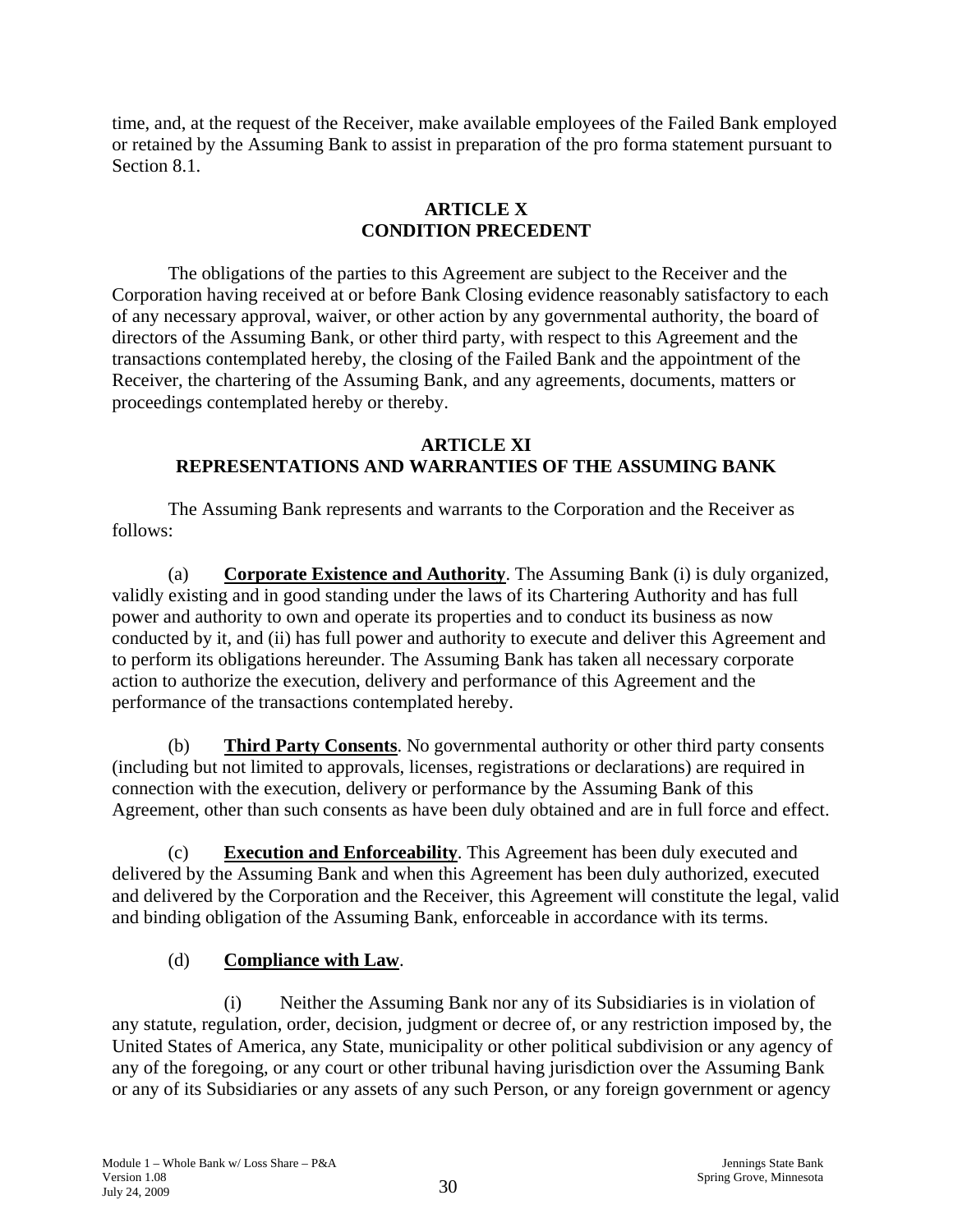thereof having such jurisdiction, with respect to the conduct of the business of the Assuming Bank or of any of its Subsidiaries, or the ownership of the properties of the Assuming Bank or any of its Subsidiaries, which, either individually or in the aggregate with all other such violations, would materially and adversely affect the business, operations or condition (financial or otherwise) of the Assuming Bank or the ability of the Assuming Bank to perform, satisfy or observe any obligation or condition under this Agreement.

(ii) Neither the execution and delivery nor the performance by the Assuming Bank of this Agreement will result in any violation by the Assuming Bank of, or be in conflict with, any provision of any applicable law or regulation, or any order, writ or decree of any court or governmental authority.

e) **Representations Remain True**. The Assuming Bank represents and warrants that it has executed and delivered to the Corporation a Purchaser Eligibility Certification and Confidentiality Agreement and that all information provided and representations made by or on behalf of the Assuming Bank in connection with this Agreement and the transactions contemplated hereby, including, but not limited to, the Purchaser Eligibility Certification and Confidentiality Agreement (which are affirmed and ratified hereby) are and remain true and correct in all material respects and do not fail to state any fact required to make the information contained therein not misleading.

### **ARTICLE XII INDEMNIFICATION**

<span id="page-34-0"></span>**12.1 Indemnification of Indemnitees**. From and after Bank Closing and subject to the limitations set forth in this Section and Section 12.6 and compliance by the Indemnitees with Section 12.2, the Receiver agrees to indemnify and hold harmless the Indemnitees against any and all costs, losses, liabilities, expenses (including attorneys' fees) incurred prior to the assumption of defense by the Receiver pursuant to paragraph (d) of Section 12.2, judgments, fines and amounts paid in settlement actually and reasonably incurred in connection with claims against any Indemnitee based on liabilities of the Failed Bank that are not assumed by the Assuming Bank pursuant to this Agreement or subsequent to the execution hereof by the Assuming Bank or any Subsidiary or Affiliate of the Assuming Bank for which indemnification is provided hereunder in (a) of this Section 12.1, subject to certain exclusions as provided in (b) of this Section 12.1:

(a)

(1) claims based on the rights of any shareholder or former shareholder as such of (x) the Failed Bank, or (y) any Subsidiary or Affiliate of the Failed Bank;

(2) claims based on the rights of any creditor as such of the Failed Bank, or any creditor as such of any director, officer, employee or agent of the Failed Bank, with respect to any indebtedness or other obligation of the Failed Bank arising prior to Bank Closing;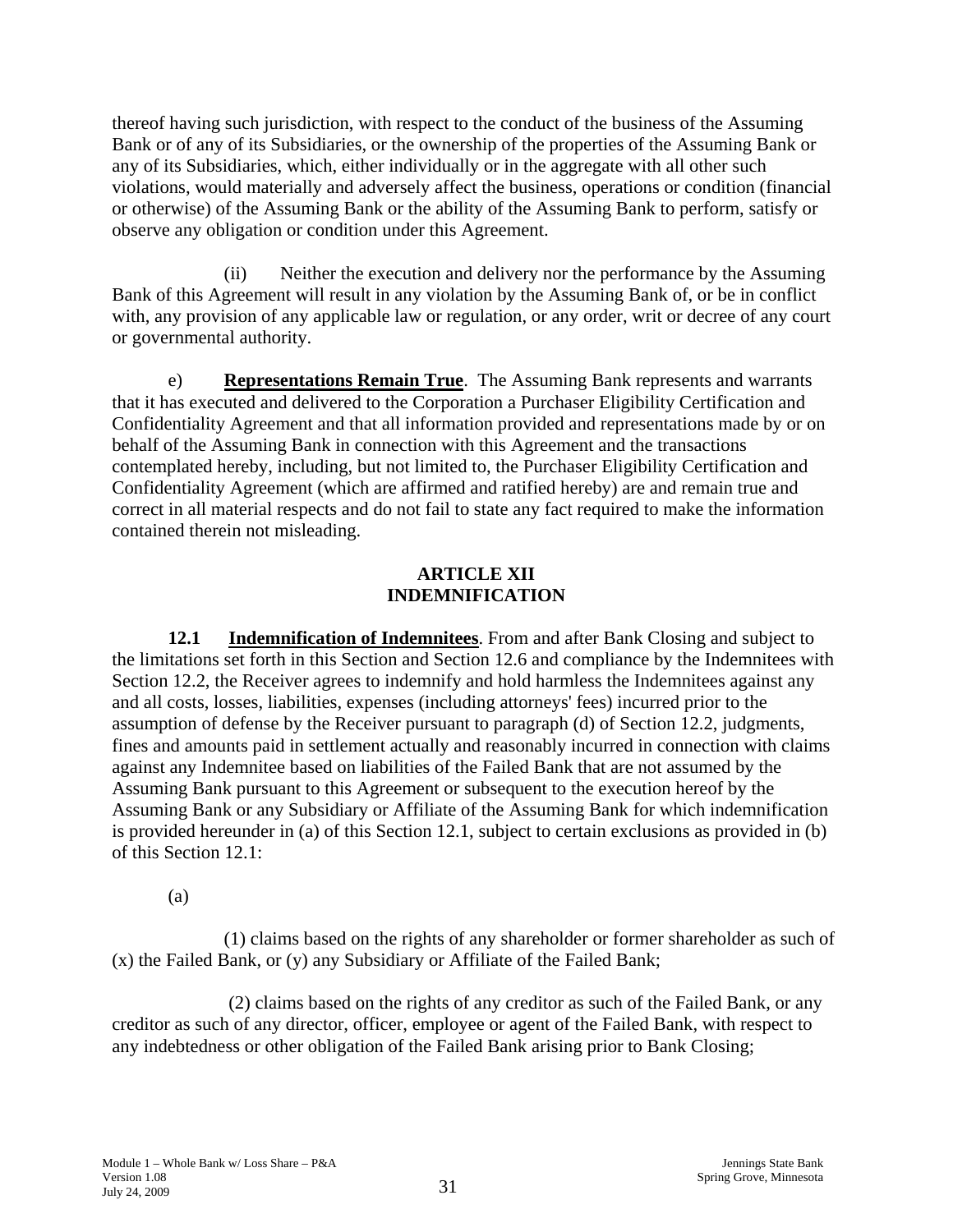(3) claims based on the rights of any present or former director, officer, employee or agent as such of the Failed Bank or of any Subsidiary or Affiliate of the Failed Bank;

(4) claims based on any action or inaction prior to Bank Closing of the Failed Bank, its directors, officers, employees or agents as such, or any Subsidiary or Affiliate of the Failed Bank, or the directors, officers, employees or agents as such of such Subsidiary or Affiliate;

(5) claims based on any malfeasance, misfeasance or nonfeasance of the Failed Bank, its directors, officers, employees or agents with respect to the trust business of the Failed Bank, if any;

(6) claims based on any failure or alleged failure (not in violation of law) by the Assuming Bank to continue to perform any service or activity previously performed by the Failed Bank which the Assuming Bank is not required to perform pursuant to this Agreement or which arise under any contract to which the Failed Bank was a party which the Assuming Bank elected not to assume in accordance with this Agreement and which neither the Assuming Bank nor any Subsidiary or Affiliate of the Assuming Bank has assumed subsequent to the execution hereof;

(7) claims arising from any action or inaction of any Indemnitee, including for purposes of this Section 12.1(a)(7) the former officers or employees of the Failed Bank or of any Subsidiary or Affiliate of the Failed Bank that is taken upon the specific written direction of the Corporation or the Receiver, other than any action or inaction taken in a manner constituting bad faith, gross negligence or willful misconduct; and

(8) claims based on the rights of any depositor of the Failed Bank whose deposit has been accorded "withheld payment" status and/or returned to the Receiver or Corporation in accordance with Section 9.5 and/or has become an "unclaimed deposit" or has been returned to the Corporation or the Receiver in accordance with Section 2.3;

(b) provided, that, with respect to this Agreement, except for paragraphs (7) and (8) of Section 12.1(a), no indemnification will be provided under this Agreement for any:

(1) judgment or fine against, or any amount paid in settlement (without the written approval of the Receiver) by, any Indemnitee in connection with any action that seeks damages against any Indemnitee (a "counterclaim") arising with respect to any Asset and based on any action or inaction of either the Failed Bank, its directors, officers, employees or agents as such prior to Bank Closing, unless any such judgment, fine or amount paid in settlement exceeds the greater of (i) the Repurchase Price of such Asset, or (ii) the monetary recovery sought on such Asset by the Assuming Bank in the cause of action from which the counterclaim arises; and in such event the Receiver will provide indemnification only in the amount of such excess; and no indemnification will be provided for any costs or expenses other than any costs or expenses (including attorneys' fees) which, in the determination of the Receiver, have been actually and reasonably incurred by such Indemnitee in connection with the defense of any such counterclaim; and it is expressly agreed that the Receiver reserves the right to intervene, in its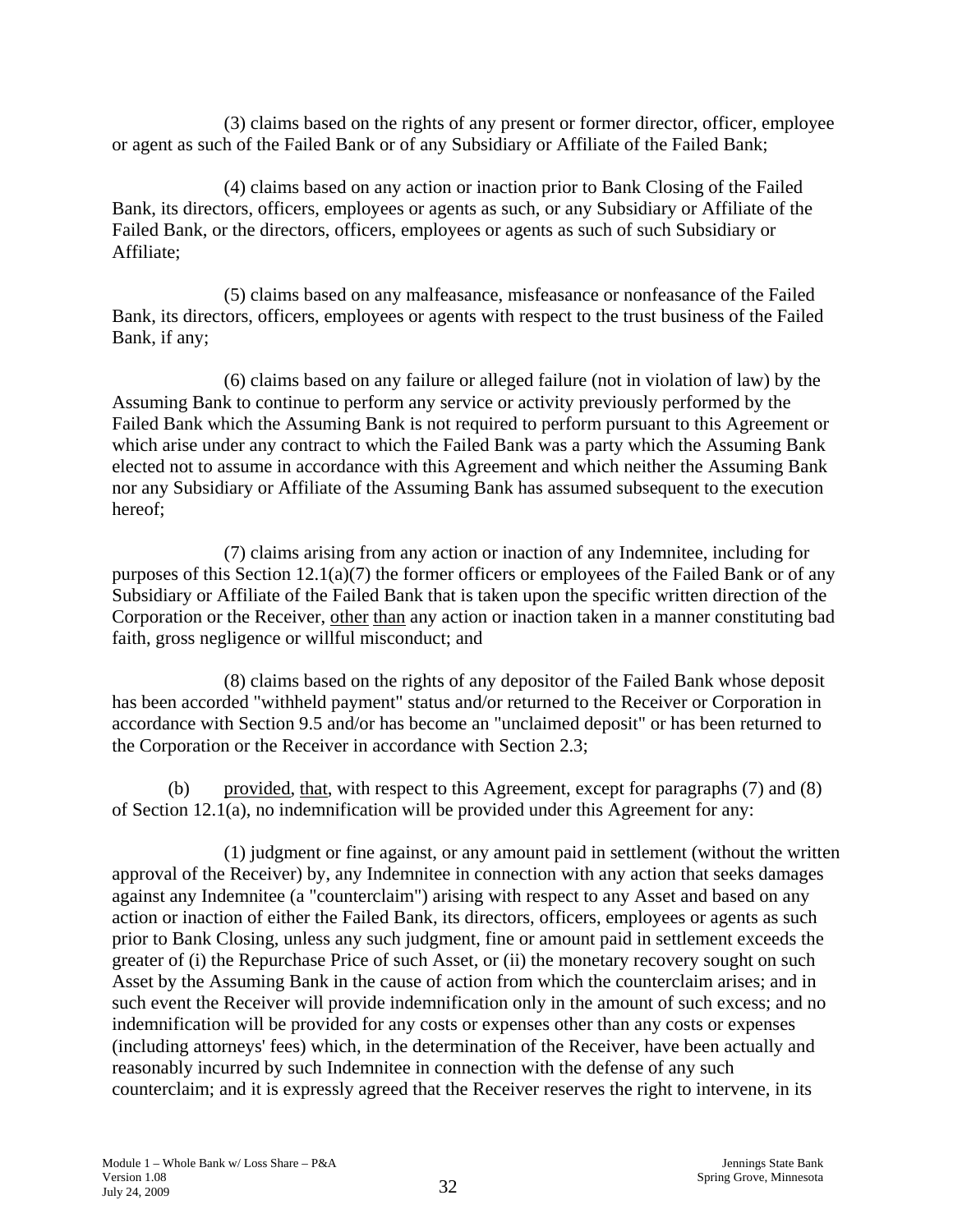discretion, on its behalf and/or on behalf of the Receiver, in the defense of any such counterclaim;

(2) claims with respect to any liability or obligation of the Failed Bank that is expressly assumed by the Assuming Bank pursuant to this Agreement or subsequent to the execution hereof by the Assuming Bank or any Subsidiary or Affiliate of the Assuming Bank;

(3) claims with respect to any liability of the Failed Bank to any present or former employee as such of the Failed Bank or of any Subsidiary or Affiliate of the Failed Bank, which liability is expressly assumed by the Assuming Bank pursuant to this Agreement or subsequent to the execution hereof by the Assuming Bank or any Subsidiary or Affiliate of the Assuming Bank;

(4) claims based on the failure of any Indemnitee to seek recovery of damages from the Receiver for any claims based upon any action or inaction of the Failed Bank, its directors, officers, employees or agents as fiduciary, agent or custodian prior to Bank Closing;

(5) claims based on any violation or alleged violation by any Indemnitee of the antitrust, branching, banking or bank holding company or securities laws of the United States of America or any State thereof;

(6) claims based on the rights of any present or former creditor, customer, or supplier as such of the Assuming Bank or any Subsidiary or Affiliate of the Assuming Bank;

(7) claims based on the rights of any present or former shareholder as such of the Assuming Bank or any Subsidiary or Affiliate of the Assuming Bank regardless of whether any such present or former shareholder is also a present or former shareholder of the Failed Bank;

(8) claims, if the Receiver determines that the effect of providing such indemnification would be to (i) expand or alter the provisions of any warranty or disclaimer thereof provided in Section 3.3 or any other provision of this Agreement, or (ii) create any warranty not expressly provided under this Agreement;

(9) claims which could have been enforced against any Indemnitee had the Assuming Bank not entered into this Agreement;

(10) claims based on any liability for taxes or fees assessed with respect to the consummation of the transactions contemplated by this Agreement, including without limitation any subsequent transfer of any Assets or Liabilities Assumed to any Subsidiary or Affiliate of the Assuming Bank;

(11) except as expressly provided in this Article XII, claims based on any action or inaction of any Indemnitee, and nothing in this Agreement shall be construed to provide indemnification for (i) the Failed Bank, (ii) any Subsidiary or Affiliate of the Failed Bank, or (iii) any present or former director, officer, employee or agent of the Failed Bank or its Subsidiaries or Affiliates; provided, that the Receiver, in its discretion, may provide indemnification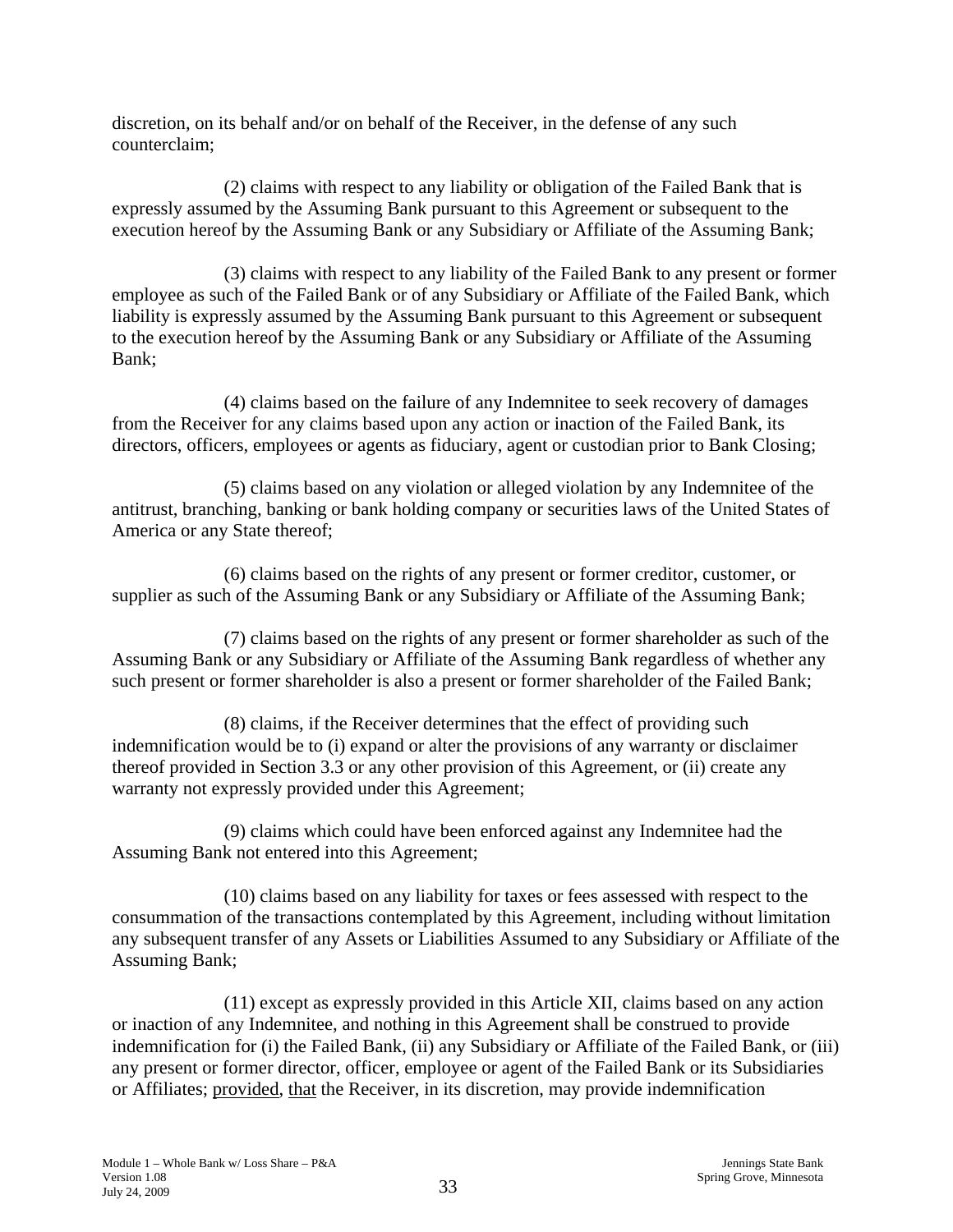hereunder for any present or former director, officer, employee or agent of the Failed Bank or its Subsidiaries or Affiliates who is also or becomes a director, officer, employee or agent of the Assuming Bank or its Subsidiaries or Affiliates;

(12) claims or actions which constitute a breach by the Assuming Bank of the representations and warranties contained in Article XI;

(13) claims arising out of or relating to the condition of or generated by an Asset arising from or relating to the presence, storage or release of any hazardous or toxic substance, or any pollutant or contaminant, or condition of such Asset which violate any applicable Federal, State or local law or regulation concerning environmental protection; and

(14) claims based on, related to or arising from any asset, including a loan, acquired or liability assumed by the Assuming Bank, other than pursuant to this Agreement.

**12.2 Conditions Precedent to Indemnification**. It shall be a condition precedent to the obligation of the Receiver to indemnify any Person pursuant to this Article XII that such Person shall, with respect to any claim made or threatened against such Person for which such Person is or may be entitled to indemnification hereunder:

(a) give written notice to the Regional Counsel (Litigation Branch) of the Corporation in the manner and at the address provided in Section 13.7 of such claim as soon as practicable after such claim is made or threatened; provided, that notice must be given on or before the date which is six (6) years from the date of this Agreement;

(b) provide to the Receiver such information and cooperation with respect to such claim as the Receiver may reasonably require;

(c) cooperate and take all steps, as the Receiver may reasonably require, to preserve and protect any defense to such claim;

(d) in the event suit is brought with respect to such claim, upon reasonable prior notice, afford to the Receiver the right, which the Receiver may exercise in its sole discretion, to conduct the investigation, control the defense and effect settlement of such claim, including without limitation the right to designate counsel and to control all negotiations, litigation, arbitration, settlements, compromises and appeals of any such claim, all of which shall be at the expense of the Receiver; provided, that the Receiver shall have notified the Person claiming indemnification in writing that such claim is a claim with respect to which the Person claiming indemnification is entitled to indemnification under this Article XII;

(e) not incur any costs or expenses in connection with any response or suit with respect to such claim, unless such costs or expenses were incurred upon the written direction of the Receiver; provided, that the Receiver shall not be obligated to reimburse the amount of any such costs or expenses unless such costs or expenses were incurred upon the written direction of the Receiver;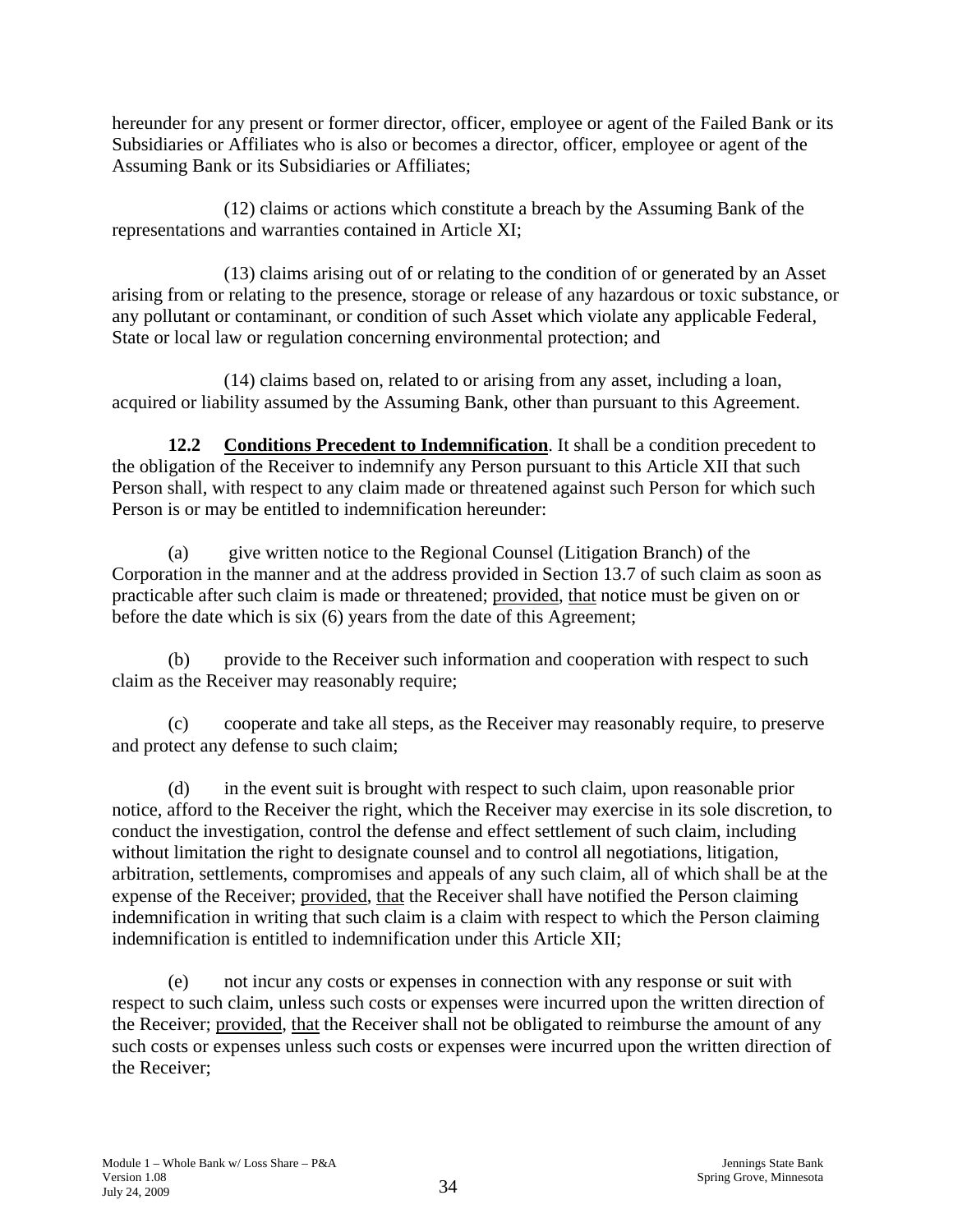(f) not release or settle such claim or make any payment or admission with respect thereto, unless the Receiver consents in writing thereto, which consent shall not be unreasonably withheld; provided, that the Receiver shall not be obligated to reimburse the amount of any such settlement or payment unless such settlement or payment was effected upon the written direction of the Receiver; and

(g) take reasonable action as the Receiver may request in writing as necessary to preserve, protect or enforce the rights of the indemnified Person against any Primary Indemnitor.

**12.3 No Additional Warranty**. Nothing in this Article XII shall be construed or deemed to (i) expand or otherwise alter any warranty or disclaimer thereof provided under Section 3.3 or any other provision of this Agreement with respect to, among other matters, the title, value, collectibility, genuineness, enforceability or condition of any (x) Asset, or (y) asset of the Failed Bank purchased by the Assuming Bank subsequent to the execution of this Agreement by the Assuming Bank or any Subsidiary or Affiliate of the Assuming Bank, or (ii) create any warranty not expressly provided under this Agreement with respect thereto.

12.4 **Indemnification of Receiver and Corporation**. From and after Bank Closing, the Assuming Bank agrees to indemnify and hold harmless the Corporation and the Receiver and their respective directors, officers, employees and agents from and against any and all costs, losses, liabilities, expenses (including attorneys' fees), judgments, fines and amounts paid in settlement actually and reasonably incurred in connection with any of the following:

(a) claims based on any and all liabilities or obligations of the Failed Bank assumed by the Assuming Bank pursuant to this Agreement or subsequent to the execution hereof by the Assuming Bank or any Subsidiary or Affiliate of the Assuming Bank, whether or not any such liabilities subsequently are sold and/or transferred, other than any claim based upon any action or inaction of any Indemnitee as provided in paragraph (7) or (8) of Section 12.1(a); and

(b) claims based on any act or omission of any Indemnitee (including but not limited to claims of any Person claiming any right or title by or through the Assuming Bank with respect to Assets transferred to the Receiver pursuant to Section 3.4 or 3.6), other than any action or inaction of any Indemnitee as provided in paragraph (7) or (8) of Section 12.1(a).

**12.5 Obligations Supplemental**. The obligations of the Receiver, and the Corporation as guarantor in accordance with Section 12.7, to provide indemnification under this Article XII are to supplement any amount payable by any Primary Indemnitor to the Person indemnified under this Article XII. Consistent with that intent, the Receiver agrees only to make payments pursuant to such indemnification to the extent not payable by a Primary Indemnitor. If the aggregate amount of payments by the Receiver, or the Corporation as guarantor in accordance with Section 12.7, and all Primary Indemnitors with respect to any item of indemnification under this Article XII exceeds the amount payable with respect to such item, such Person being indemnified shall notify the Receiver thereof and, upon the request of the Receiver, shall promptly pay to the Receiver, or the Corporation as appropriate, the amount of the Receiver's (or Corporation's) payments to the extent of such excess.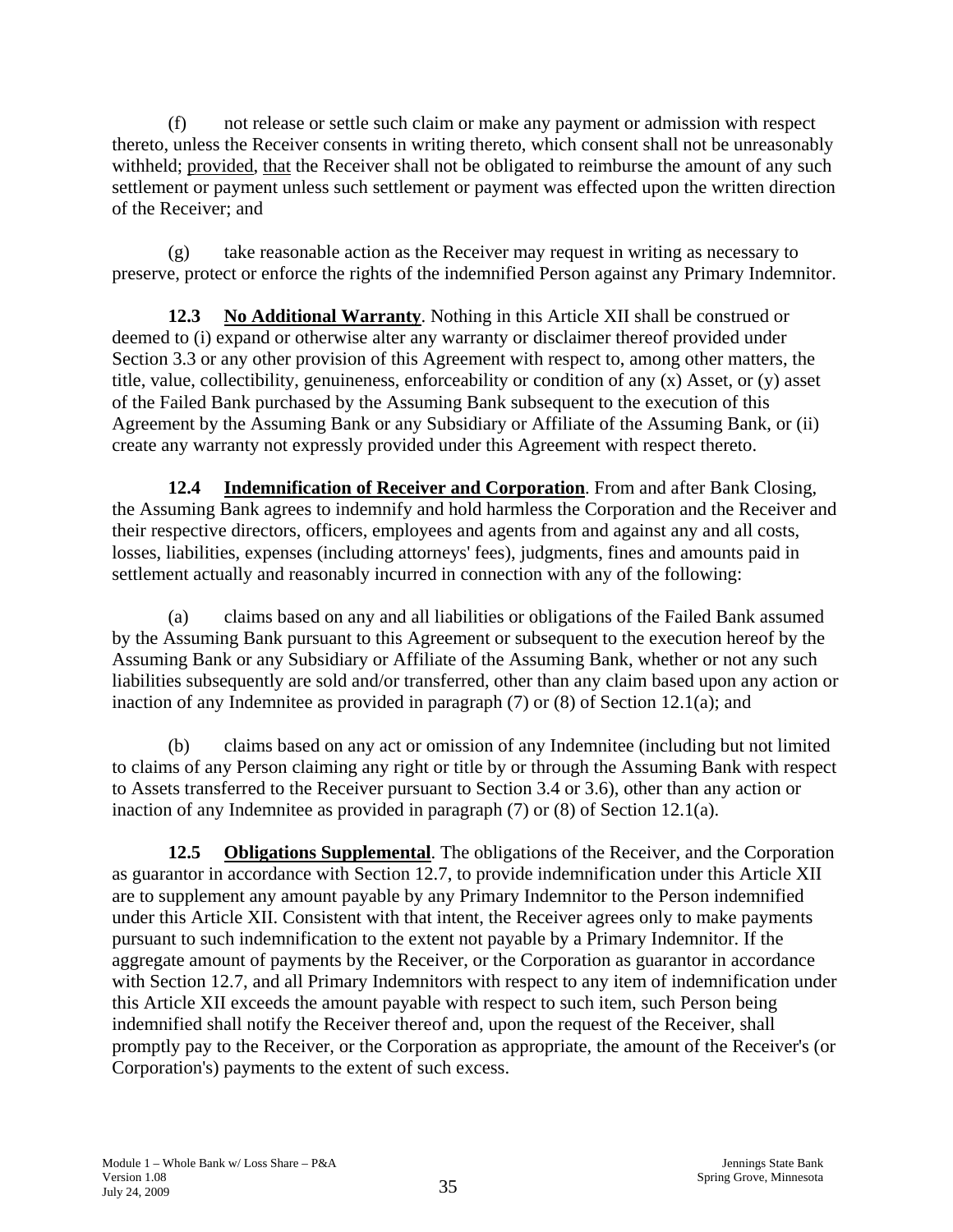**12.6 Criminal Claims**. Notwithstanding any provision of this Article XII to the contrary, in the event that any Person being indemnified under this Article XII shall become involved in any criminal action, suit or proceeding, whether judicial, administrative or investigative, the Receiver shall have no obligation hereunder to indemnify such Person for liability with respect to any criminal act or to the extent any costs or expenses are attributable to the defense against the allegation of any criminal act, unless (i) the Person is successful on the merits or otherwise in the defense against any such action, suit or proceeding, or (ii) such action, suit or proceeding is terminated without the imposition of liability on such Person.

**12.7 Limited Guaranty of the Corporation.** The Corporation hereby guarantees performance of the Receiver's obligation to indemnify the Assuming Bank as set forth in this Article XII. It is a condition to the Corporation's obligation hereunder that the Assuming Bank shall comply in all respects with the applicable provisions of this Article XII. The Corporation shall be liable hereunder only for such amounts, if any, as the Receiver is obligated to pay under the terms of this Article XII but shall fail to pay. Except as otherwise provided above in this Section 12.7, nothing in this Article XII is intended or shall be construed to create any liability or obligation on the part of the Corporation, the United States of America or any department or agency thereof under or with respect to this Article XII, or any provision hereof, it being the intention of the parties hereto that the obligations undertaken by the Receiver under this Article XII are the sole and exclusive responsibility of the Receiver and no other Person or entity.

**12.8** Subrogation. Upon payment by the Receiver, or the Corporation as guarantor in accordance with Section 12.7, to any Indemnitee for any claims indemnified by the Receiver under this Article XII, the Receiver, or the Corporation as appropriate, shall become subrogated to all rights of the Indemnitee against any other Person to the extent of such payment.

## **ARTICLE XIII MISCELLANEOUS**

**13.1 Entire Agreement**. This Agreement embodies the entire agreement of the parties hereto in relation to the subject matter herein and supersedes all prior understandings or agreements, oral or written, between the parties.

**13.2 Headings**. The headings and subheadings of the Table of Contents, Articles and Sections contained in this Agreement, except the terms identified for definition in Article I and elsewhere in this Agreement, are inserted for convenience only and shall not affect the meaning or interpretation of this Agreement or any provision hereof.

**13.3 Counterparts**. This Agreement may be executed in any number of counterparts and by the duly authorized representative of a different party hereto on separate counterparts, each of which when so executed shall be deemed to be an original and all of which when taken together shall constitute one and the same Agreement.

**13.4 GOVERNING LAW**. THIS AGREEMENT AND THE RIGHTS AND OBLIGATIONS HEREUNDER SHALL BE GOVERNED BY AND CONSTRUED IN ACCORDANCE WITH THE FEDERAL LAW OF THE UNITED STATES OF AMERICA,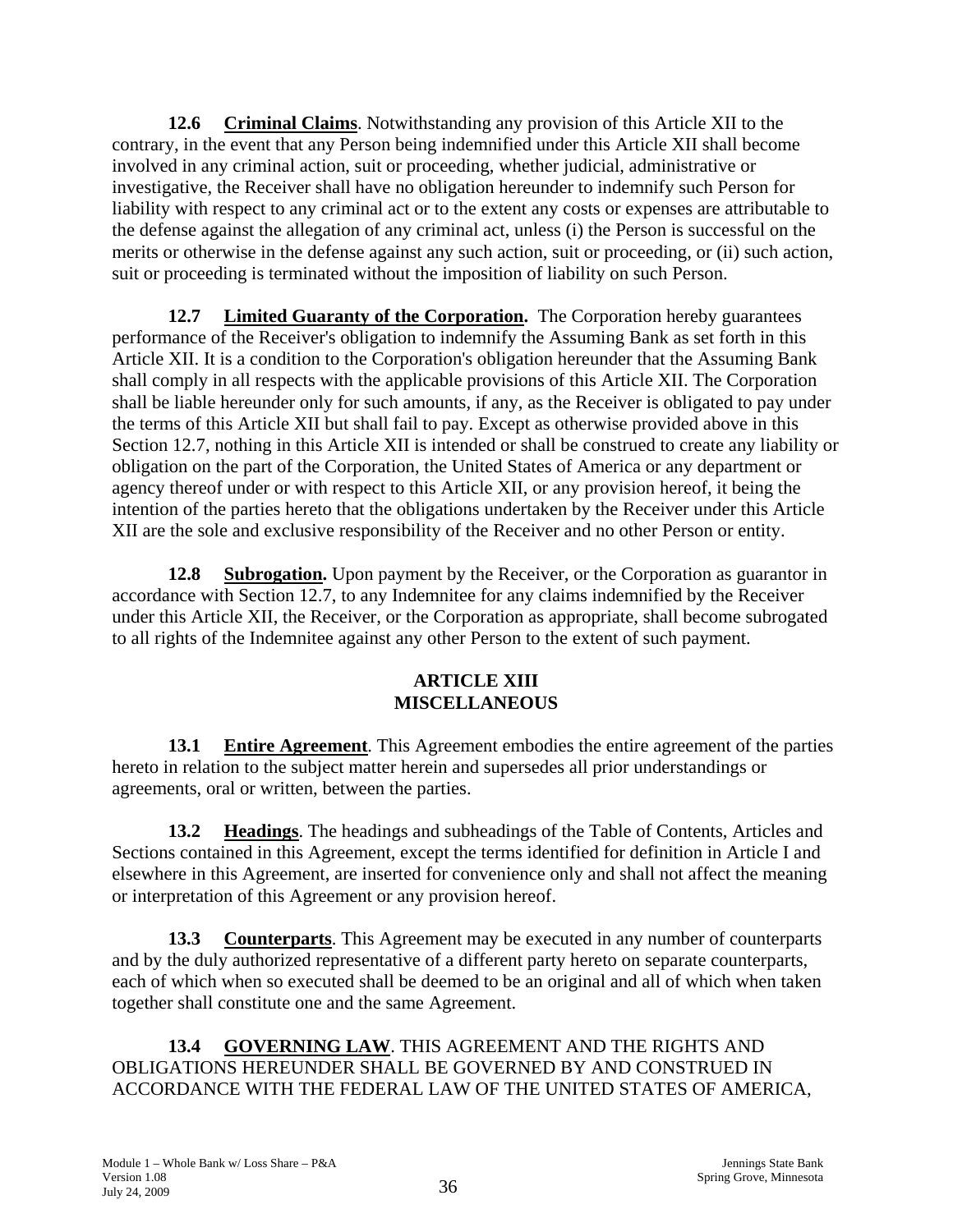AND IN THE ABSENCE OF CONTROLLING FEDERAL LAW, IN ACCORDANCE WITH THE LAWS OF THE STATE IN WHICH THE MAIN OFFICE OF THE FAILED BANK IS LOCATED.

 **13.5 Successors**. All terms and conditions of this Agreement shall be binding on the successors and assigns of the Receiver, the Corporation and the Assuming Bank. Except as otherwise specifically provided in this Agreement, nothing expressed or referred to in this Agreement is intended or shall be construed to give any Person other than the Receiver, the Corporation and the Assuming Bank any legal or equitable right, remedy or claim under or with respect to this Agreement or any provisions contained herein, it being the intention of the parties hereto that this Agreement, the obligations and statements of responsibilities hereunder, and all other conditions and provisions hereof are for the sole and exclusive benefit of the Receiver, the Corporation and the Assuming Bank and for the benefit of no other Person.

**13.6 Modification; Assignment**. No amendment or other modification, rescission, release, or assignment of any part of this Agreement shall be effective except pursuant to a written agreement subscribed by the duly authorized representatives of the parties hereto.

**13.7** Notice. Any notice, request, demand, consent, approval or other communication to any party hereto shall be effective when received and shall be given in writing, and delivered in person against receipt therefore, or sent by certified mail, postage prepaid, courier service, telex, facsimile transmission or email to such party (with copies as indicated below) at its address set forth below or at such other address as it shall hereafter furnish in writing to the other parties. All such notices and other communications shall be deemed given on the date received by the addressee.

# **Assuming Bank**

Central Bank c/o Central Financial Services, Inc. 945 Winnetka Avenue, N. Suite 145 Golden Valley, Minnesota 55427

Attention: Kurt R. Weise

# **Receiver and Corporation**

Federal Deposit Insurance Corporation, Receiver of Jennings State Bank 1601 Bryan Street, Suite 1700 Dallas, Texas 75201 Attention: Settlement Manager

with copy to: Regional Counsel (Litigation Branch)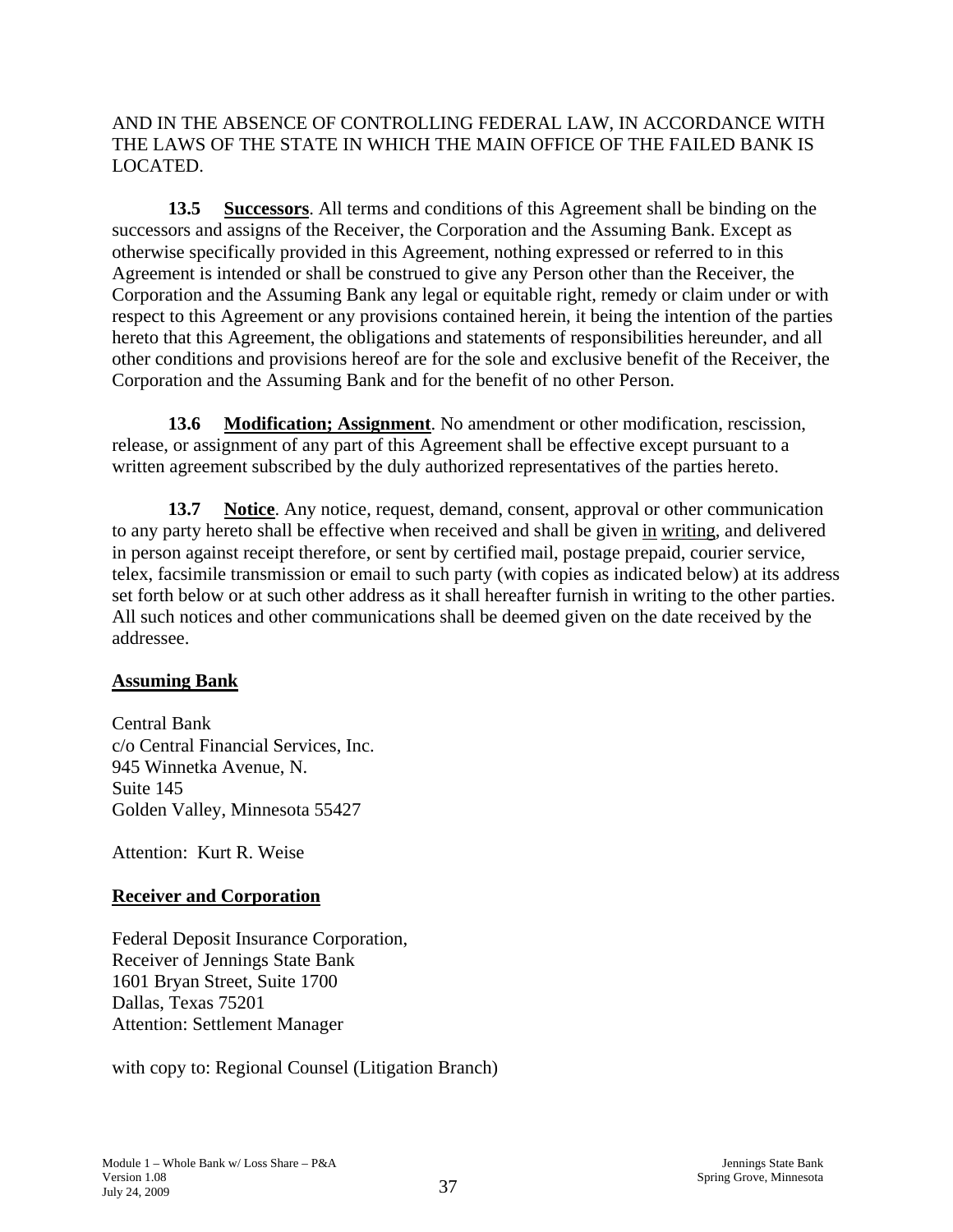### **and with respect to notice under Article XII:**

Federal Deposit Insurance Corporation Receiver of Jennings State Bank 1601 Bryan Street, Suite 1700 Dallas, Texas 75201 Attention: Regional Counsel (Litigation Branch)

 **13.8 Manner of Payment**. All payments due under this Agreement shall be in lawful money of the United States of America in immediately available funds as each party hereto may specify to the other parties; provided, that in the event the Receiver or the Corporation is obligated to make any payment hereunder in the amount of \$25,000.00 or less, such payment may be made by check.

**13.9 Costs, Fees and Expenses**. Except as otherwise specifically provided herein, each party hereto agrees to pay all costs, fees and expenses which it has incurred in connection with or incidental to the matters contained in this Agreement, including without limitation any fees and disbursements to its accountants and counsel; provided, that the Assuming Bank shall pay all fees, costs and expenses (other than attorneys' fees incurred by the Receiver) incurred in connection with the transfer to it of any Assets or Liabilities Assumed hereunder or in accordance herewith.

**13.10 Waiver**. Each of the Receiver, the Corporation and the Assuming Bank may waive its respective rights, powers or privileges under this Agreement; provided, that such waiver shall be in writing; and further provided, that no failure or delay on the part of the Receiver, the Corporation or the Assuming Bank to exercise any right, power or privilege under this Agreement shall operate as a waiver thereof, nor will any single or partial exercise of any right, power or privilege under this Agreement preclude any other or further exercise thereof or the exercise of any other right, power or privilege by the Receiver, the Corporation, or the Assuming Bank under this Agreement, nor will any such waiver operate or be construed as a future waiver of such right, power or privilege under this Agreement.

**13.11 Severability**. If any provision of this Agreement is declared invalid or unenforceable, then, to the extent possible, all of the remaining provisions of this Agreement shall remain in full force and effect and shall be binding upon the parties hereto.

**13.12 Term of Agreement**. This Agreement shall continue in full force and effect until the sixth (6th) anniversary of Bank Closing; provided, that the provisions of Section 6.3 and 6.4 shall survive the expiration of the term of this Agreement. Provided, however, the receivership of the Failed Bank may be terminated prior to the expiration of the term of this Agreement; in such event, the guaranty of the Corporation, as provided in and in accordance with the provisions of Section 12.7 shall be in effect for the remainder of the term. Expiration of the term of this Agreement shall not affect any claim or liability of any party with respect to any (i) amount which is owing at the time of such expiration, regardless of when such amount becomes payable, and (ii) breach of this Agreement occurring prior to such expiration, regardless of when such breach is discovered.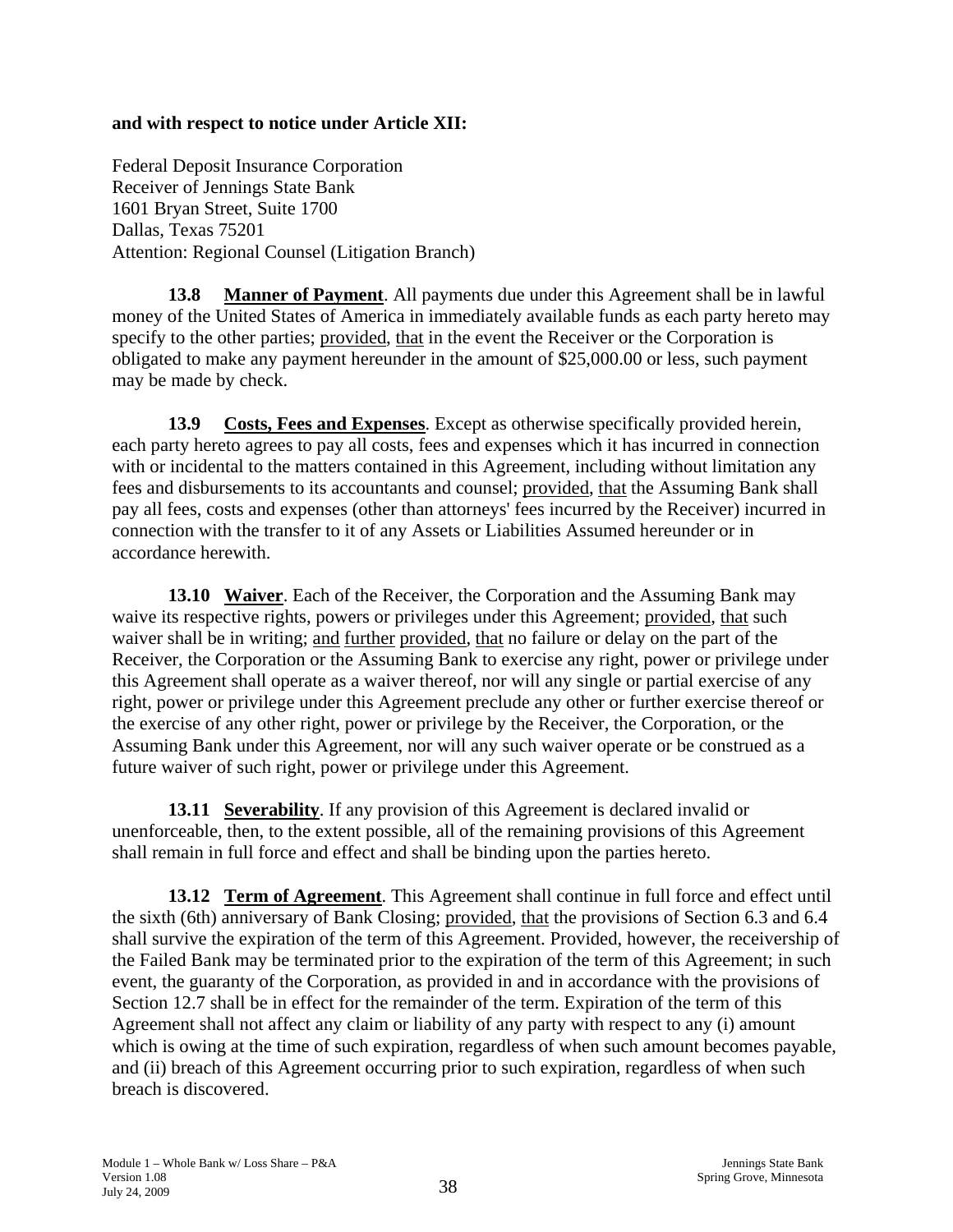**13.13 Survival of Covenants, Etc.** The covenants, representations, and warranties in this Agreement shall survive the execution of this Agreement and the consummation of the transactions contemplated hereunder.

# **[Signature Page Follows]**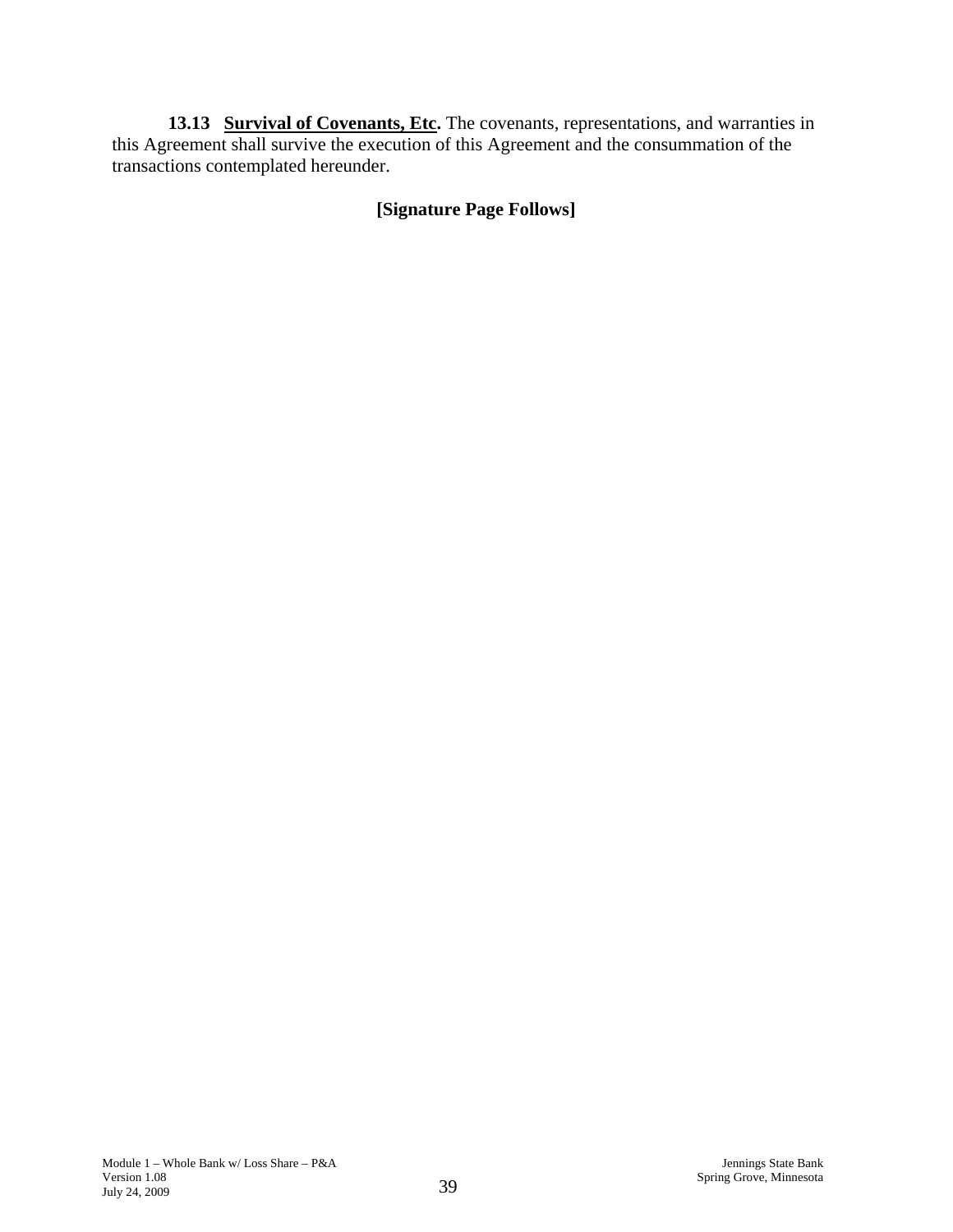**IN WITNESS WHEREOF, the parties hereto have caused this Agreement to be executed by their duly authorized representatives as of the date first above written.** 

## **FEDERAL DEPOSIT INSURANCE CORPORATION, RECEIVER OF JENNINGS STATE BANK SPRING GROVE, MINNESOTA**

|                 | Redacted                                  |  |
|-----------------|-------------------------------------------|--|
| BY:             |                                           |  |
| NAME:<br>TITLE: | <b>Kate Tautges</b><br>Receiver in Charge |  |

**Attest:** 

*Redacted*

# **FEDERAL DEPOSIT INSURANCE CORPORATION**

|                 | Redacted                                |  |
|-----------------|-----------------------------------------|--|
| BY:             |                                         |  |
| NAME:<br>TITLE: | <b>Kate Tautges</b><br>Attorney in Fact |  |

**Attest:** 

*Redacted*

# **CENTRAL BANK**



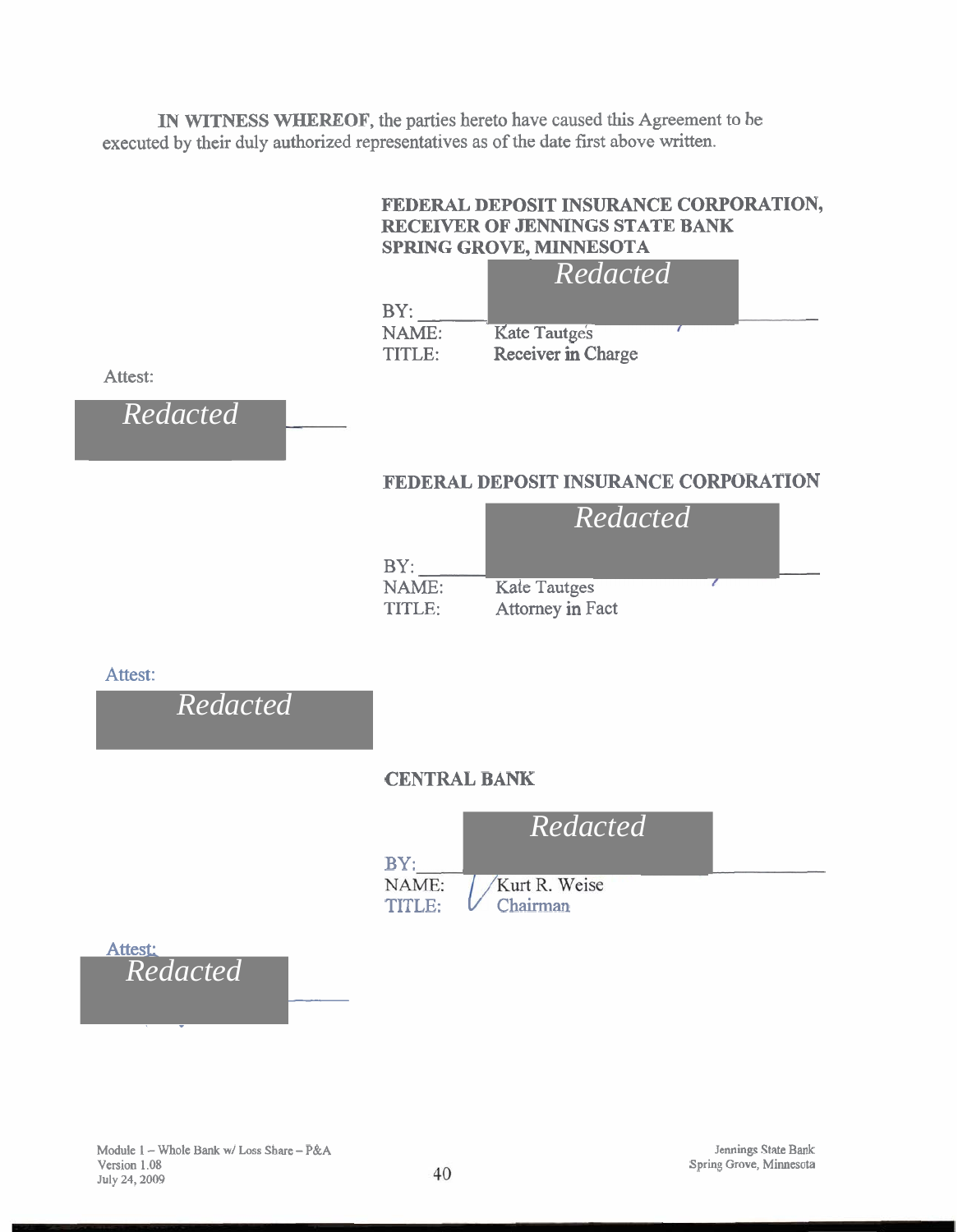**SCHEDULE 2.1 - Certain Liabilities Assumed by the Assuming Bank**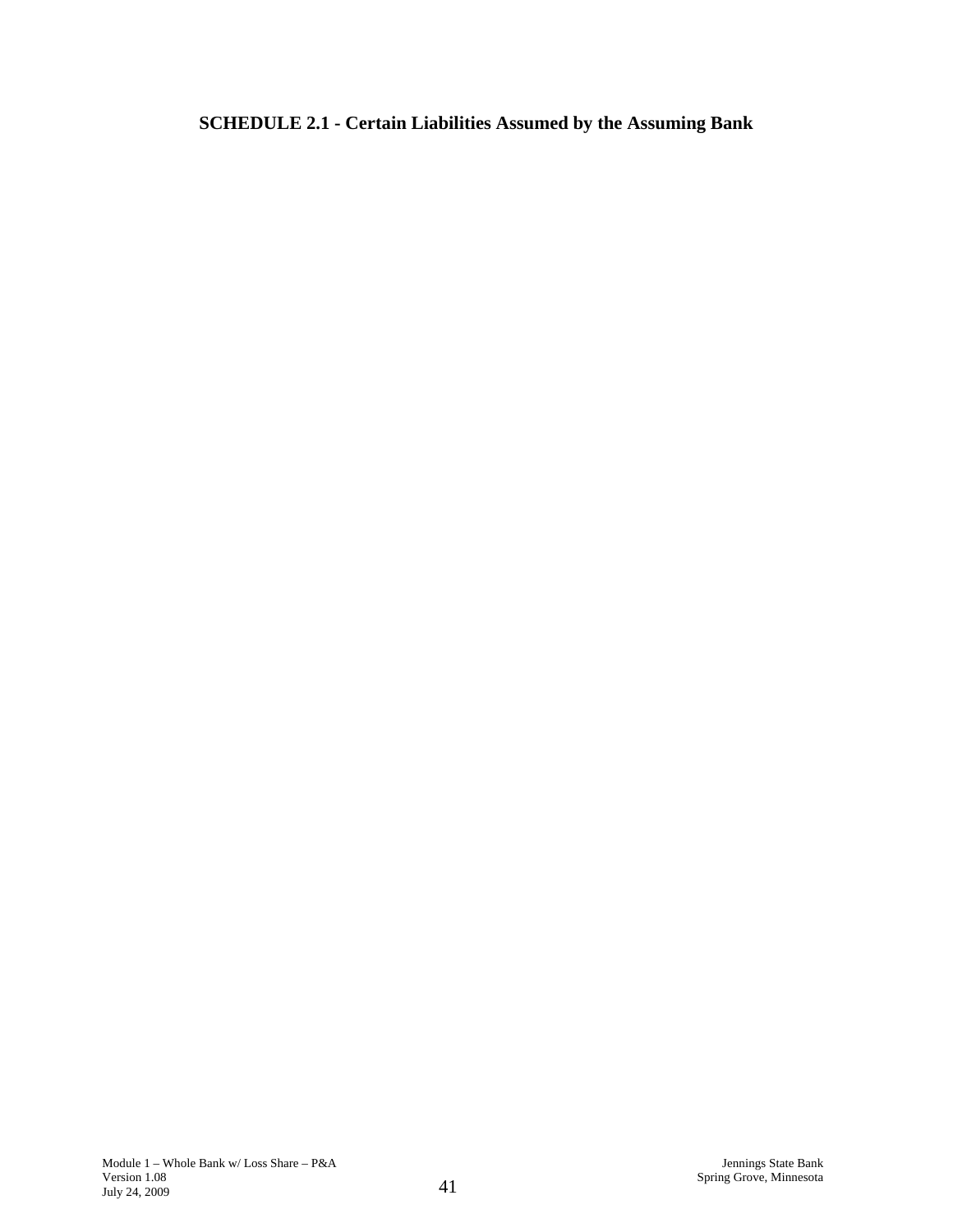## **SCHEDULE 2.1(a) – Excluded Deposit Liability Accounts**

Jennings State Bank has no deposits associated with the Depository Organization (DO) Cede & Co as Nominee for DTC. The DO accounts do not pass to the Assuming Bank and are excluded from the transaction as described in section 2.1 of the P&A Agreement. The attached Schedule 2.1.a DO Detail Report identifies the DO accounts as of the date of the deposit download. This schedule will be updated post closing with data as of Bank Closing date.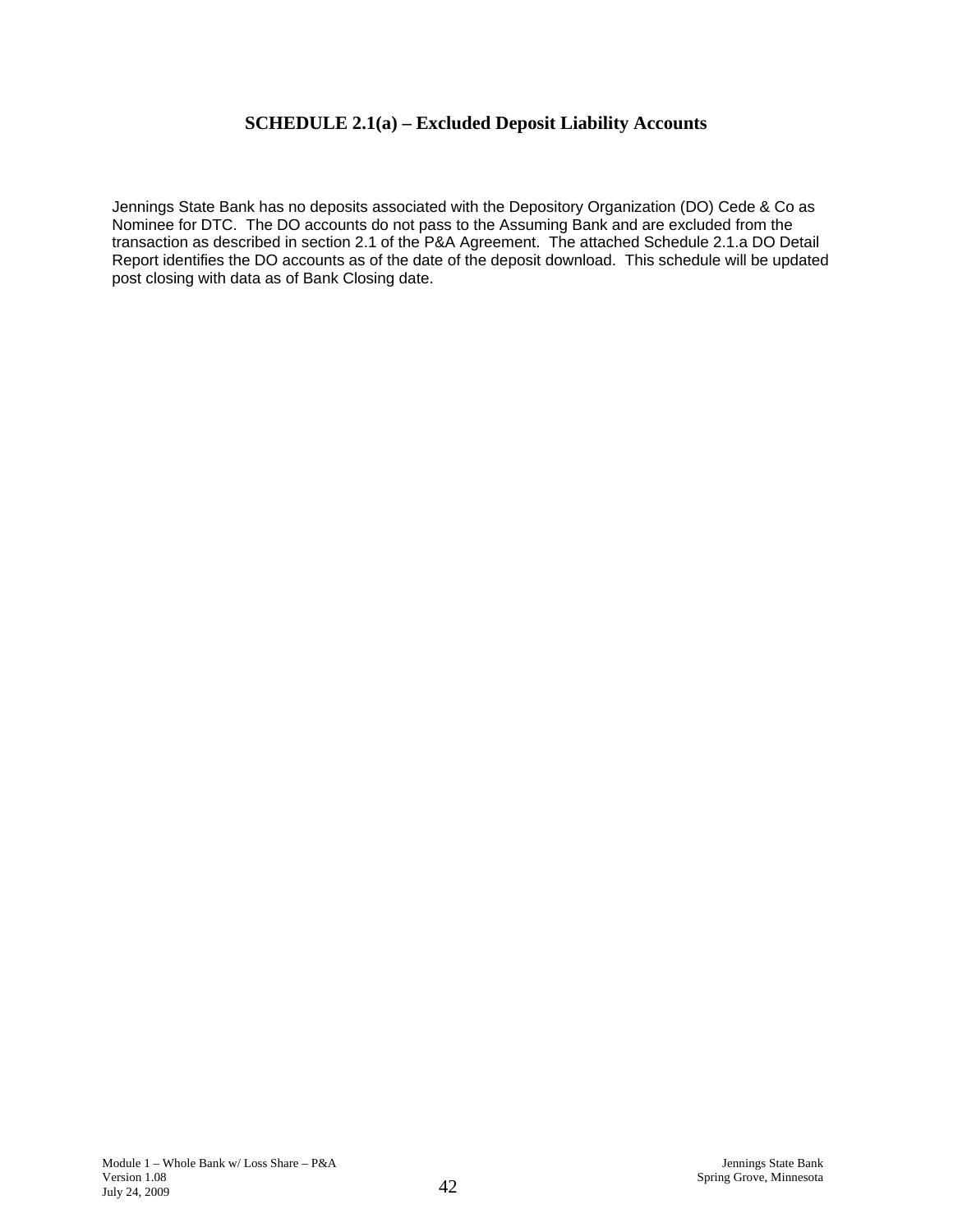### **SCHEDULE 3.1 - Certain Assets Purchased**

### **SEE ATTACHED LIST**

THE LIST(S) ATTACHED TO THIS SCHEDULE (OR SUBSCHEDULE(S)) AND THE **INFORMATION THEREIN, IS AS OF THE DATE OF THE MOST RECENT PERTINENT DATA MADE AVAILABLE TO THE ASSUMING BANK AS PART OF THE INFORMATION PACKAGE. IT WILL BE ADJUSTED TO REFLECT THE COMPOSITION AND BOOK VALUE OF THE LOANS AND ASSETS AS OF THE DATE OF BANK CLOSING. THE LIST(S) MAY NOT INCLUDE ALL LOANS AND ASSETS (E.G., CHARGED OFF LOANS). THE LIST(S) MAY BE REPLACED WITH A MORE ACCURATE LIST POST CLOSING.**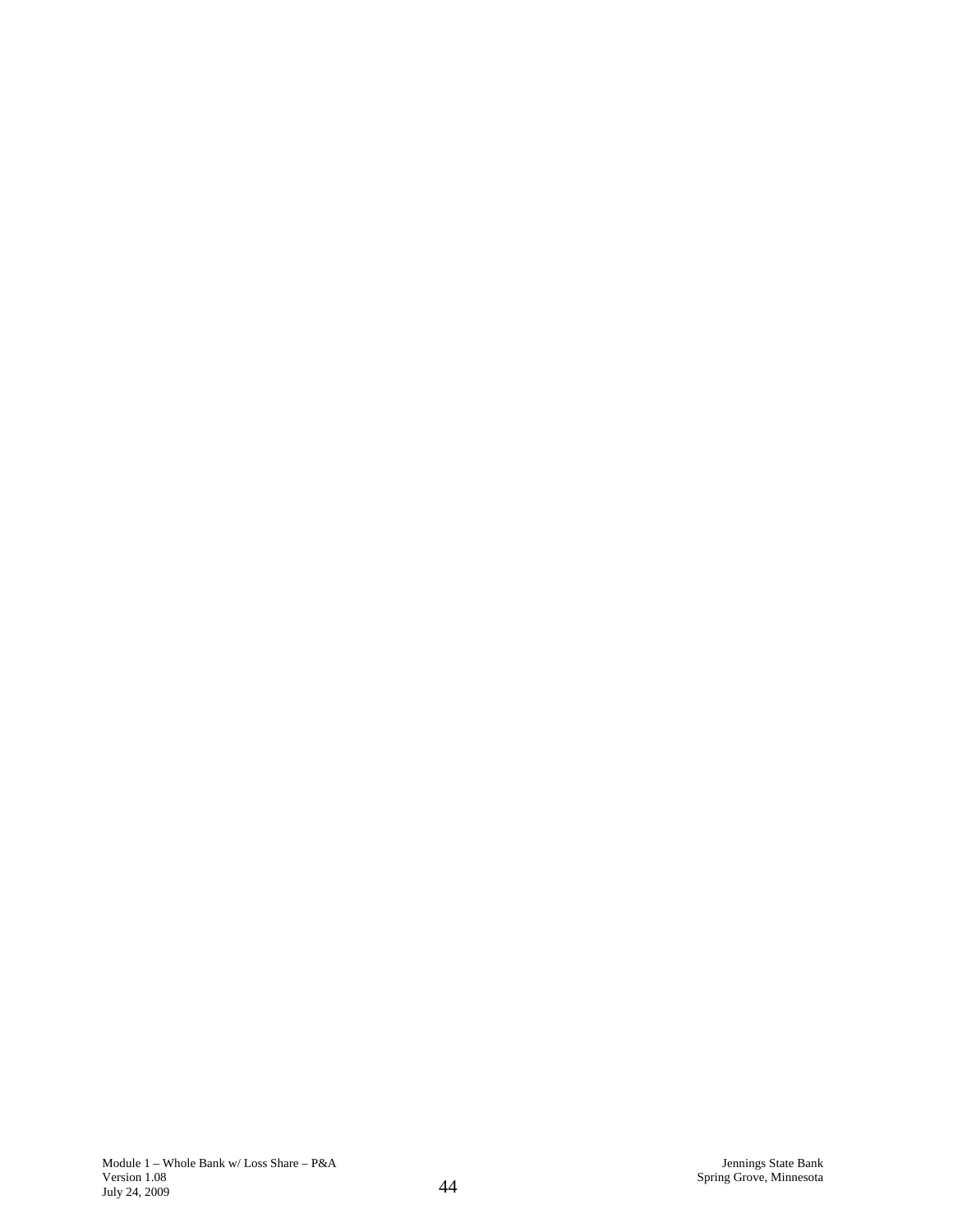# **SCHEDULE 3.2 - Purchase Price of Assets or assets**

| (a) | cash and receivables from depository<br>institutions, including cash items in the<br>process of collection, plus<br>interest thereon:                                                           | <b>Book Value</b>               |
|-----|-------------------------------------------------------------------------------------------------------------------------------------------------------------------------------------------------|---------------------------------|
| (b) | securities (exclusive of the capital stock of<br>Acquired Subsidiaries), plus interest<br>thereon:                                                                                              | As provided in Section $3.2(b)$ |
| (c) | federal funds sold and repurchase<br>agreements, if any, including interest<br>thereon:                                                                                                         | <b>Book Value</b>               |
| (d) | Loans:                                                                                                                                                                                          | <b>Book Value</b>               |
| (e) | credit card business, if any, including all<br>outstanding extensions of credit and<br>offensive litigation, but excluding any class<br>action lawsuits related to the credit card<br>business: | <b>Book Value</b>               |
| (f) | Safe Deposit Boxes and related business,<br>safekeeping business and trust business, if<br>any:                                                                                                 | <b>Book Value</b>               |
| (g) | Records and other documents:                                                                                                                                                                    | <b>Book Value</b>               |
| (h) | capital stock of any Acquired Subsidiaries:                                                                                                                                                     | <b>Book Value</b>               |
| (i) | amounts owed to the Failed Bank by any                                                                                                                                                          | <b>Book Value</b>               |
| (j) | <b>Acquired Subsidiary:</b><br>assets securing Deposits of public money,<br>to the extent not otherwise purchased<br>hereunder:                                                                 | <b>Book Value</b>               |
| (k) | Overdrafts of customers:                                                                                                                                                                        | <b>Book Value</b>               |
| (1) | rights, if any, with respect to Qualified<br>Financial Contracts.                                                                                                                               | As provided in Section $3.2(c)$ |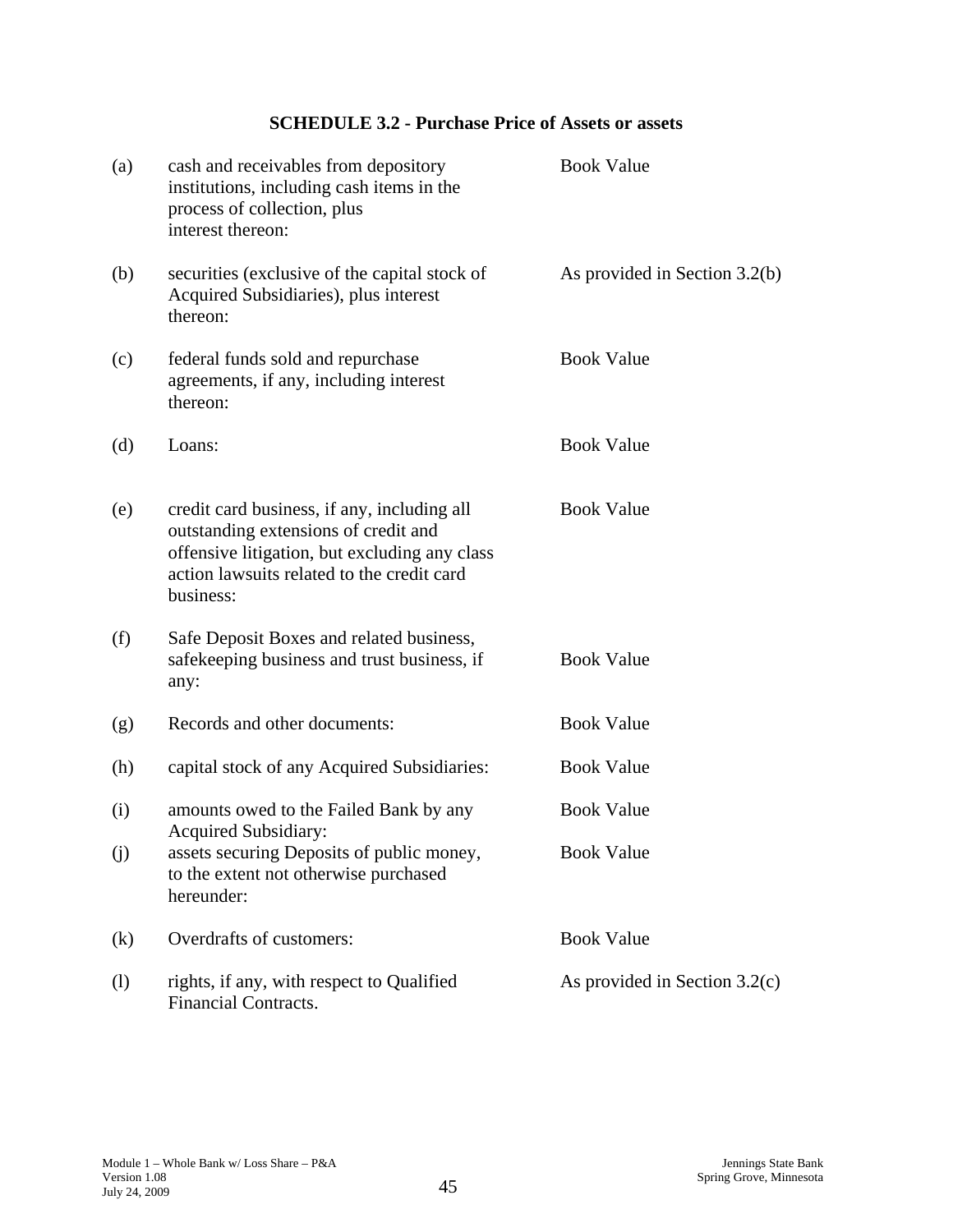(m) rights of the Failed Bank to provide Book Value mortgage servicing for others and to have mortgage servicing provided to the Failed Bank by others and related contracts.

### **assets subject to an option to purchase:**

| (a) | <b>Bank Premises:</b>    | Fair Market Value |
|-----|--------------------------|-------------------|
| (b) | Furniture and Equipment: | Fair Market Value |
| (c) | Fixtures:                | Fair Market Value |
| (d) | Other Equipment:         | Fair Market Value |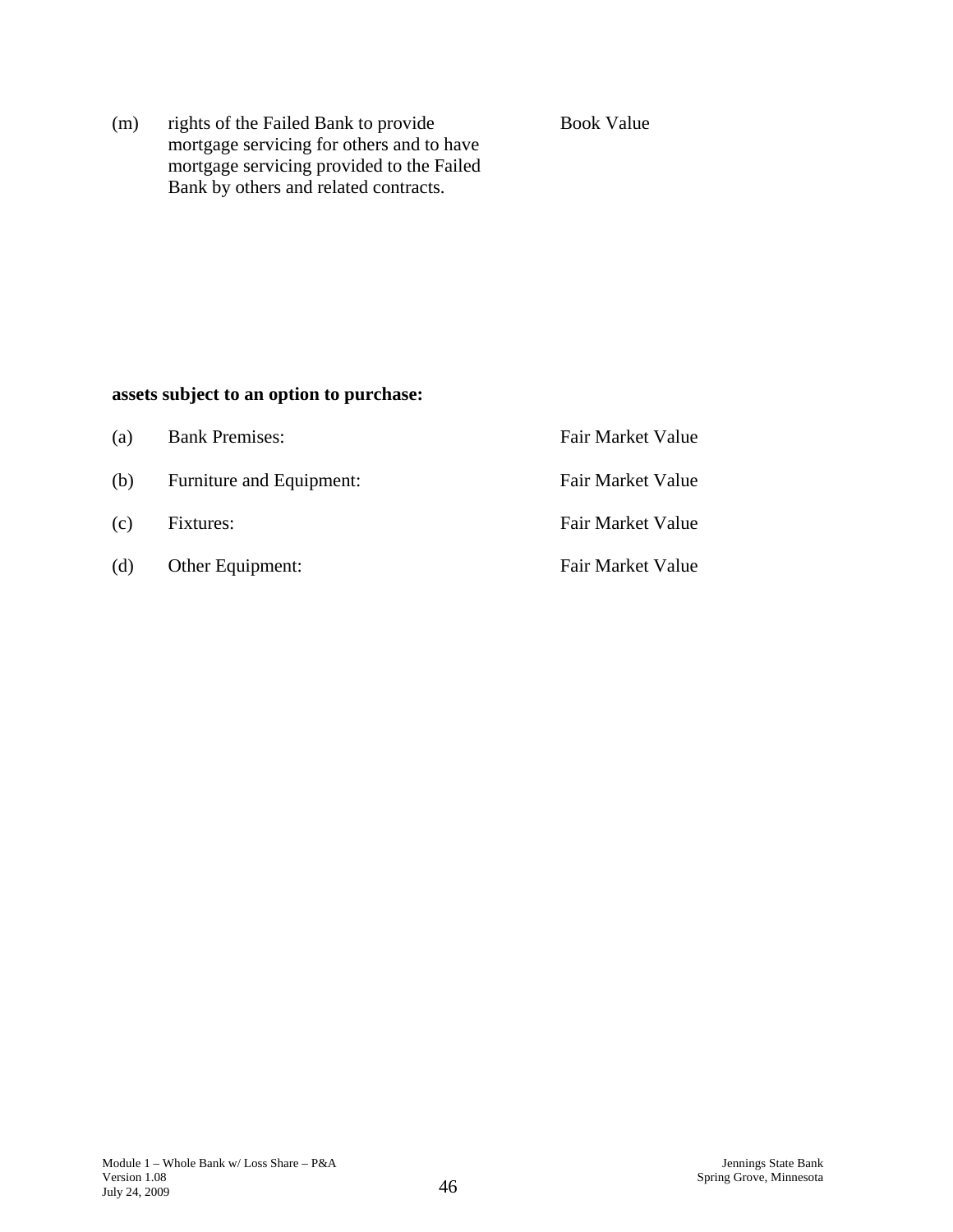# **SCHEDULE 3.5(l) – Excluded Private Label Asset-Backed Securities**

**To be Provided.**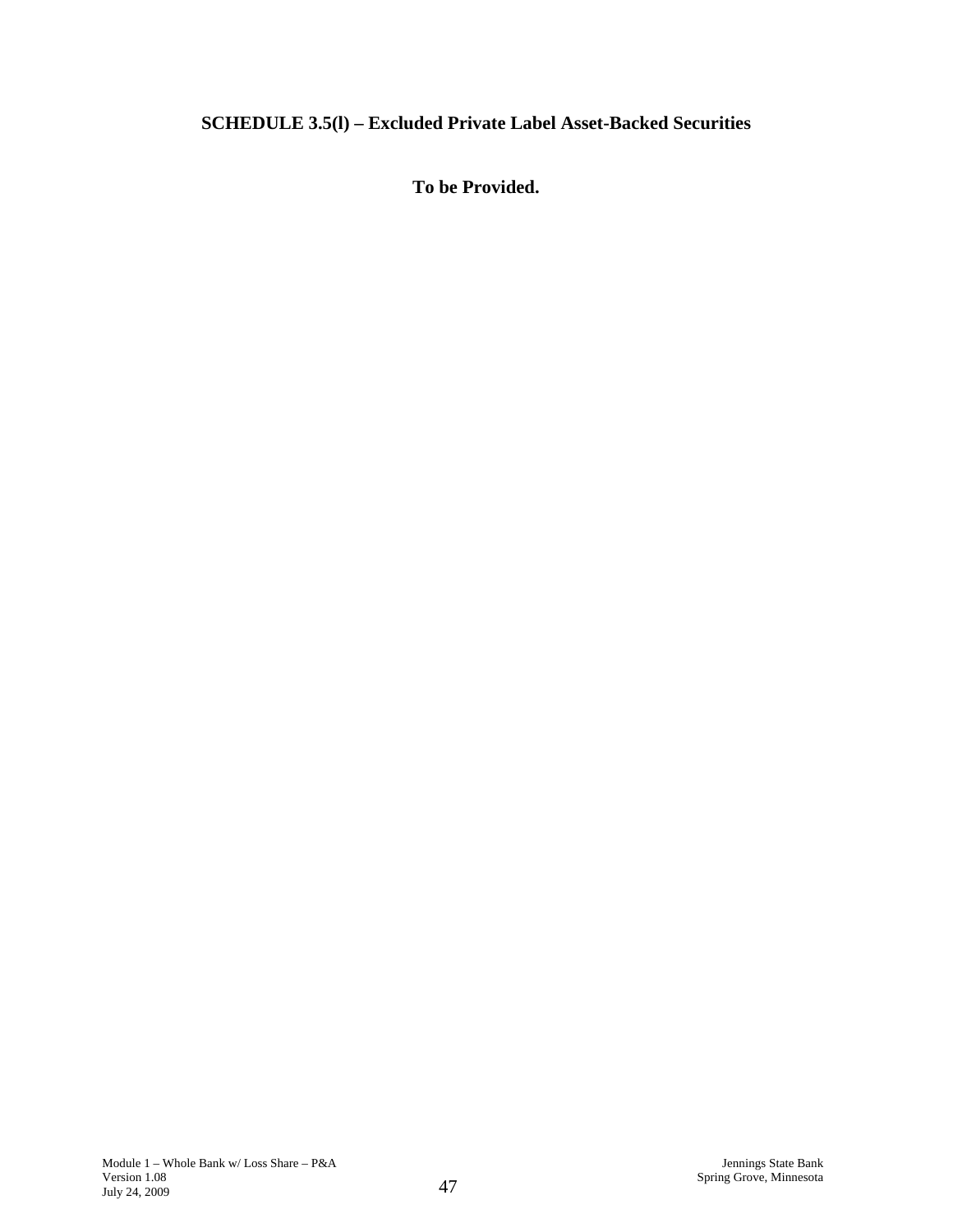## **SCHEDULE 4.15A**

### **LOANS SUBJECT TO LOSS SHARING UNDER THE SINGLE FAMILY SHARED-LOSS AGREEMENT**

**To be Provided.**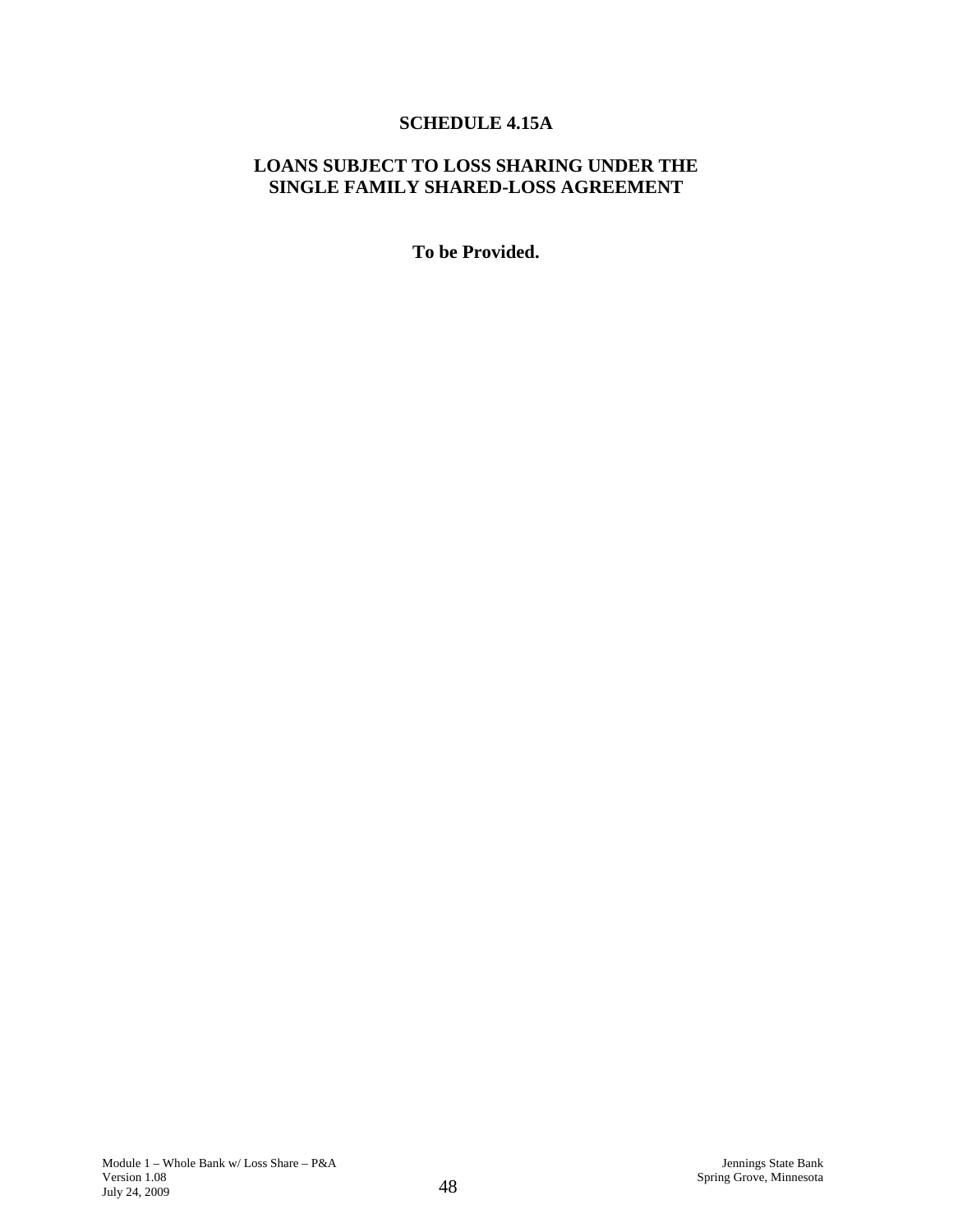### **SCHEDULE 4.15B**

## **LOANS SUBJECT TO LOSS SHARING UNDER THE NON-SINGLE FAMILY SHARED-LOSS AGREEMENT**

To be Provided.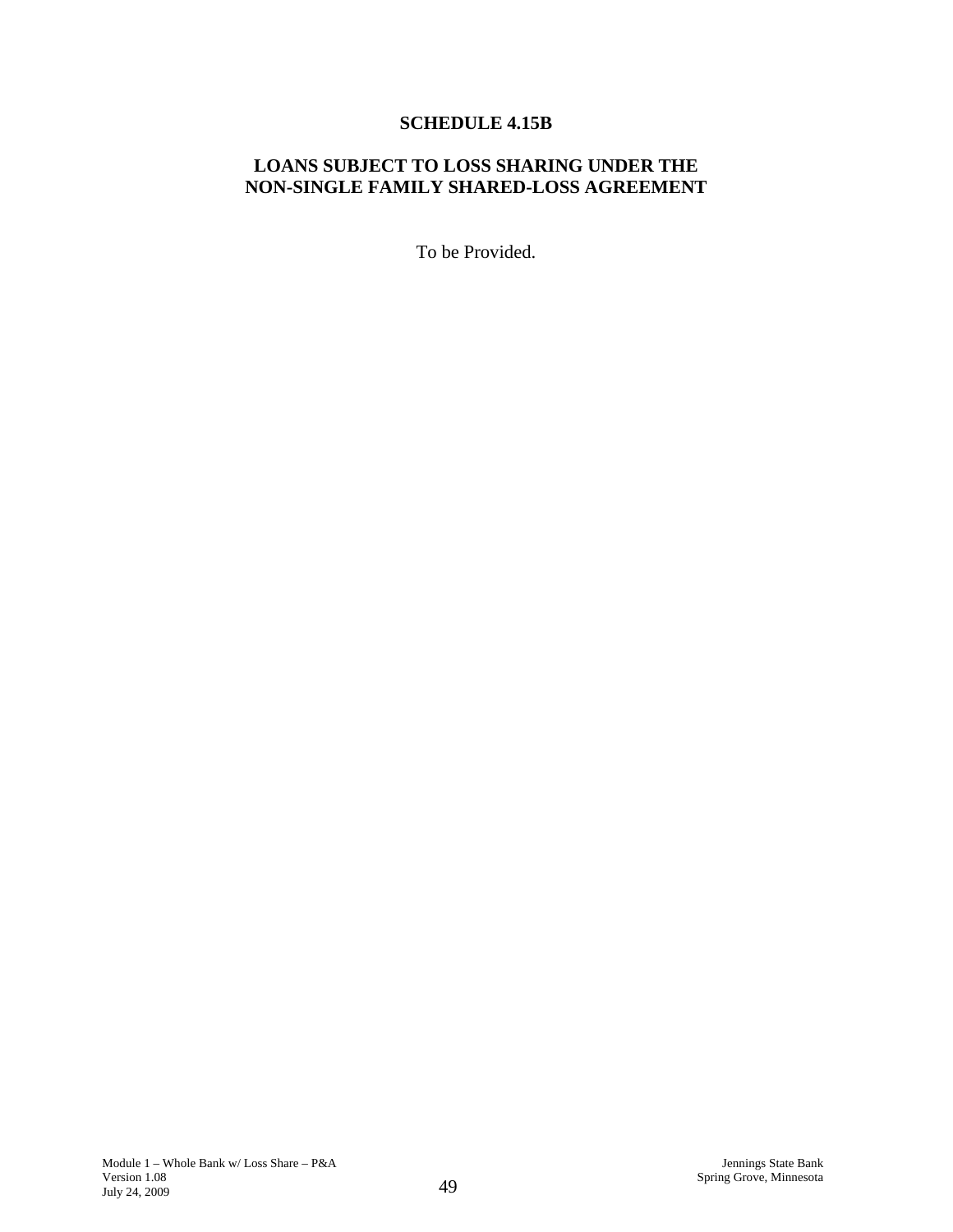## **SCHEDULE 7 -Accounts Excluded from Calculation of Deposit Franchise Bid Premium**

### **Jennings State Bank Spring Grove, MN**

The accounts identified below will pass to the Assuming Bank (unless otherwise noted). When calculating the premium to be paid on Assumed Deposits in a P&A transaction, the FDIC will exclude the following categories of deposit accounts:

| <b>Category</b> | <b>Description</b>                                  | <b>Amount</b> |
|-----------------|-----------------------------------------------------|---------------|
|                 | <b>Non-DO Brokered Deposits</b>                     | \$2,181,702   |
|                 | <b>CDARS</b>                                        | <b>None</b>   |
| Ш               | <b>Market Place Deposits</b>                        | <b>None</b>   |
|                 | Total deposits excluded from Calculation of premium | .181.702      |
|                 |                                                     |               |

## **Category Description**

#### **I Brokered Deposits**

Brokered deposit accounts are accounts for which the "depositor of record" is an agent, nominee, or custodian who deposits funds for a principal or principals to whom "pass-through" deposit insurance coverage may be extended. The FDIC separates brokered deposit accounts into 2 categories: 1) Depository Organization (DO) Brokered Deposits and 2) Non-Depository Organization (Non-DO) Brokered Deposits. This distinction is made by the FDIC to facilitate our role as Receiver and Insurer. These terms will not appear on other "brokered deposit" reports generated by the institution.

Non-DO Brokered Deposits pass to the Assuming Bank, but are excluded from Assumed Deposits when the deposit premium is calculated. Please see the attached "Schedule 7 Non-DO Broker Deposit Detail Report" for a listing of these accounts. This list will be updated post closing with balances as of Bank Closing date.

DO Brokered Deposits (Cede & Co as Nominee for DTC), are typically excluded from Assumed Deposits in the P&A transaction. A list of these accounts is provided on "Schedule 2.1 DO Brokered Deposit Detail Report". If, however, the terms of a particular transaction are altered and the DO Brokered Deposits pass to the Assuming Bank, they will not be included in Assumed Deposits for purposes of calculating the deposit premium.

#### **II CDARS**

CDARS deposits pass to the Assuming Bank, but are excluded from Assumed Deposits when the deposit premium is calculated.

Jennings State Bank did not participate in the CDARS program as of the date of the deposit download. If CDARS deposits are taken between the date of the deposit download and the Bank Closing Date, they will be identified post closing and made part of Schedule 7 to the P&A Agreement.

#### **III Market Place Deposits**

"Market Place Deposits" is a description given to deposits that may have been solicited via a money desk, internet subscription service (for example, Qwickrate), or similar programs.

Jennings State Bank does not have Qwickrate deposits as identified above. The Qwickrate deposits are reported as time deposits in the Call Report. Jennings State Bank uses "Branch 4" on their system to identify both brokered and Qwickrate deposits. Please see the attached Schedule 7 – Qwickrate Deposit Detail Report for a listing of these accounts as of July 31, 2009. This list will be updated post closing with balances as of Bank Closing date.

This schedule provides account categories and balances as of the date of the deposit download, or as indicated. The deposit franchise bid premium will be calculated using account categories and balances as of Bank Closing Date that are reflected in the general ledger or subsystem as described above. The final numbers for Schedule 7 will be provided post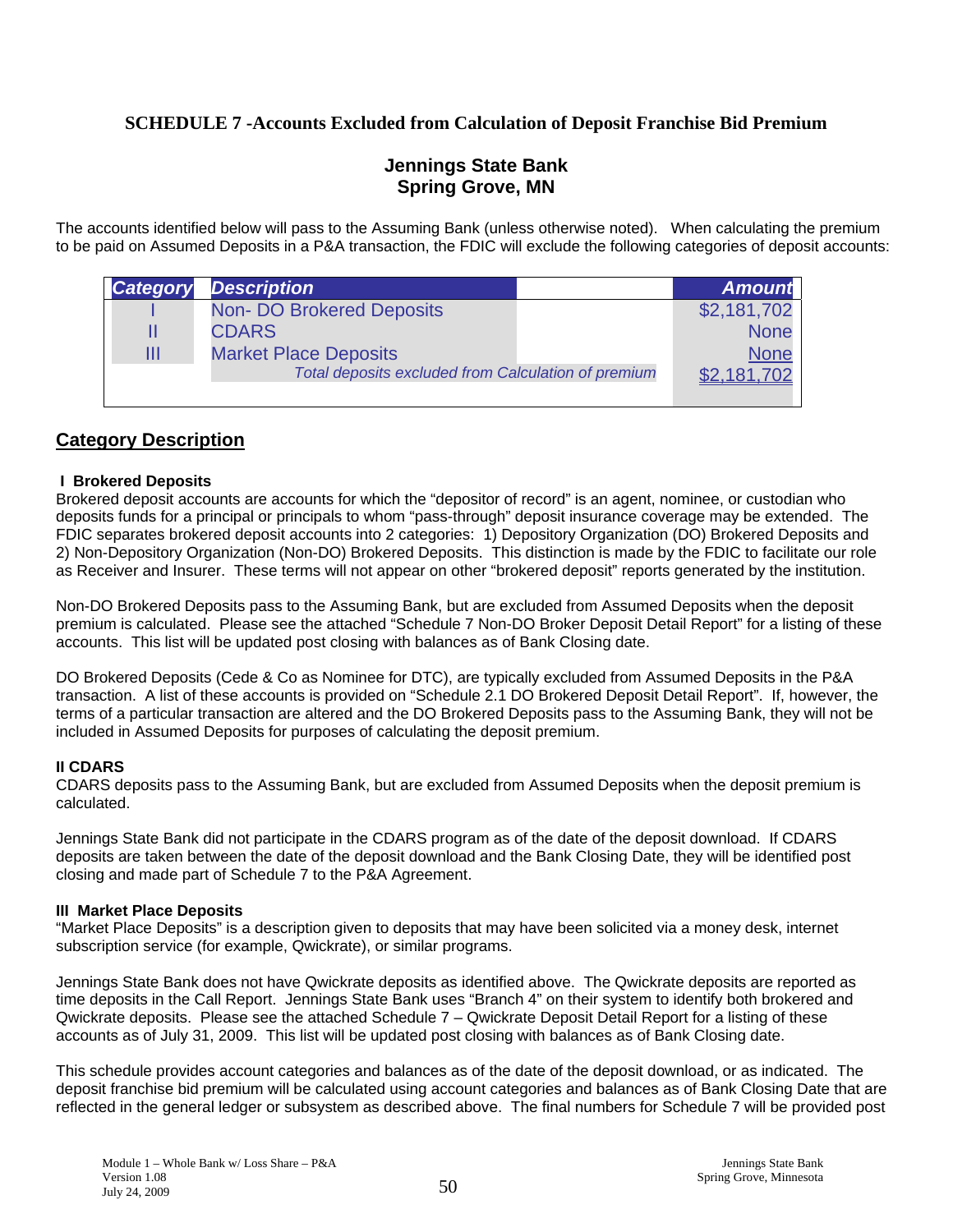closing.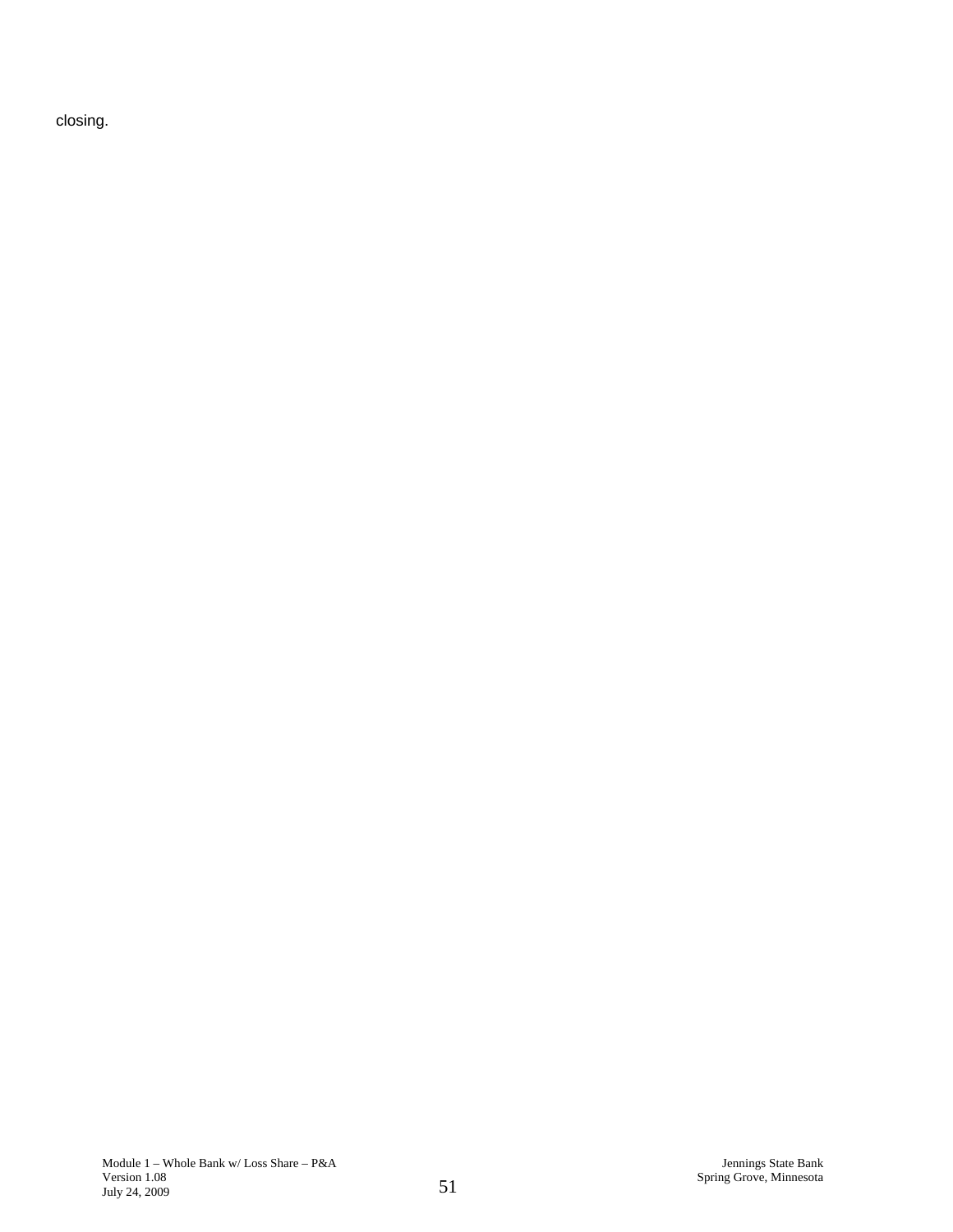### EXHIBIT 3.2(c) -- VALUATION OF CERTAIN QUALIFIED FINANCIAL CONTRACTS

### A. Scope

Interest Rate Contracts - All interest rate swaps, forward rate agreements, interest rate futures, caps, collars and floors, whether purchased or written.

Option Contracts - All put and call option contracts, whether purchased or written, on marketable securities, financial futures, foreign currencies, foreign exchange or foreign exchange futures contracts.

Foreign Exchange Contracts - All contracts for future purchase or sale of foreign currencies, foreign currency or cross currency swap contracts, or foreign exchange futures contracts.

B. Exclusions

All financial contracts used to hedge assets and liabilities that are acquired by the Assuming Bank but are not subject to adjustment from Book Value.

C. Adjustment

The difference between the Book Value and market value as of Bank Closing.

### D. Methodology

- 1. The price at which the Assuming Bank sells or disposes of Qualified Financial Contracts will be deemed to be the fair market value of such contracts, if such sale or disposition occurs at prevailing market rates within a predefined timetable as agreed upon by the Assuming Bank and the Receiver.
- 2. In valuing all other Qualified Financial Contracts, the following principles will apply:
	- (i) All known cash flows under swaps or forward exchange contracts shall be present valued to the swap zero coupon interest rate curve.
	- (ii) All valuations shall employ prices and interest rates based on the actual frequency of rate reset or payment.
	- (iii) Each tranche of amortizing contracts shall be separately valued. The total value of such amortizing contract shall be the sum of the values of its component tranches.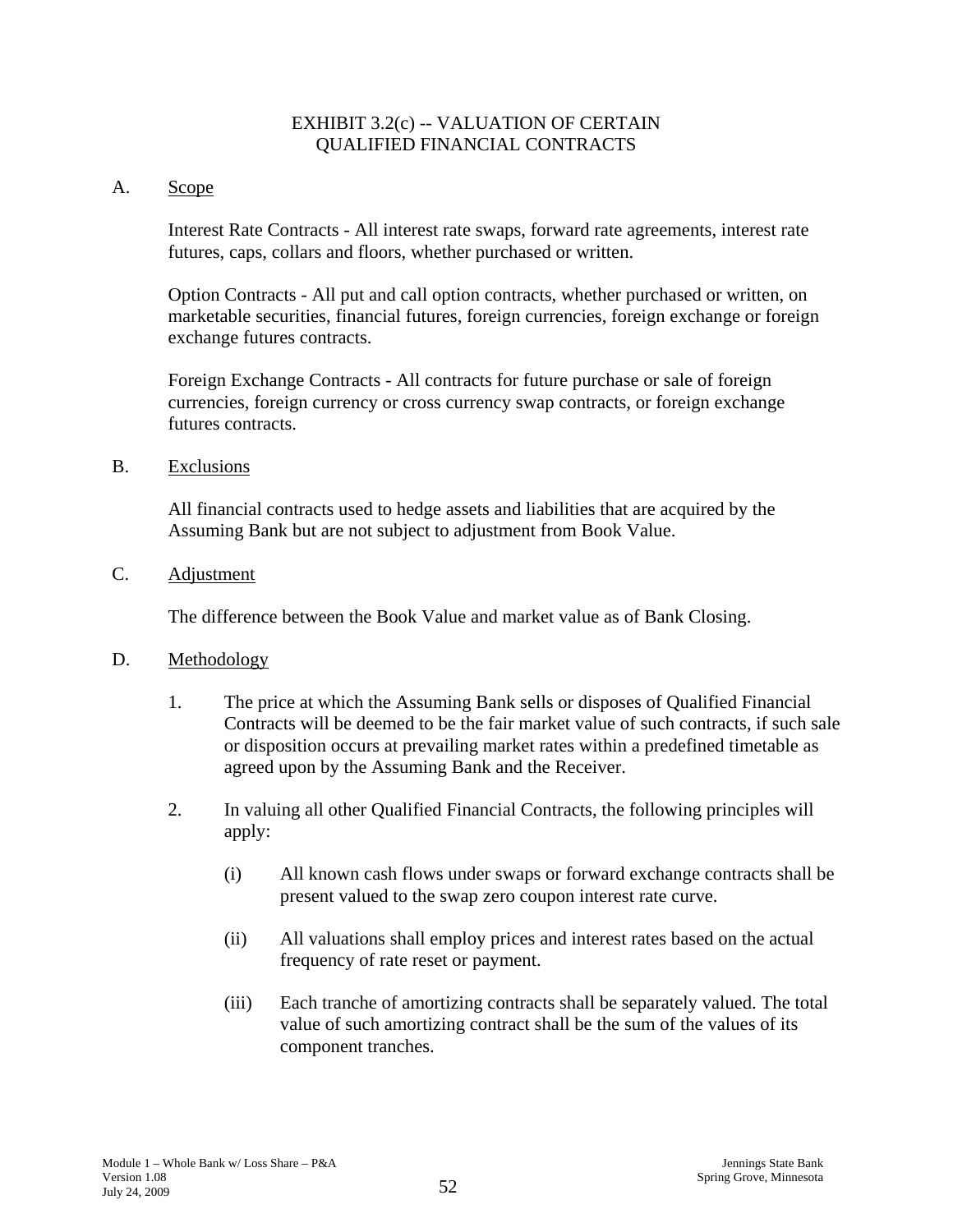- (iv) For regularly traded contracts, valuations shall be at the midpoint of the bid and ask prices quoted by customary sources (e.g., The Wall Street Journal, Telerate, Reuters or other similar source) or regularly traded exchanges.
- (v) For all other Qualified Financial Contracts where published market quotes are unavailable, the adjusted price shall be the average of the bid and ask price quotes from three (3) securities dealers acceptable to the Receiver and Assuming Bank as of Bank Closing. If quotes from securities dealers cannot be obtained, an appraiser acceptable to the Receiver and the Assuming Bank will perform a valuation based on modeling, correlation analysis, interpolation or other techniques, as appropriate.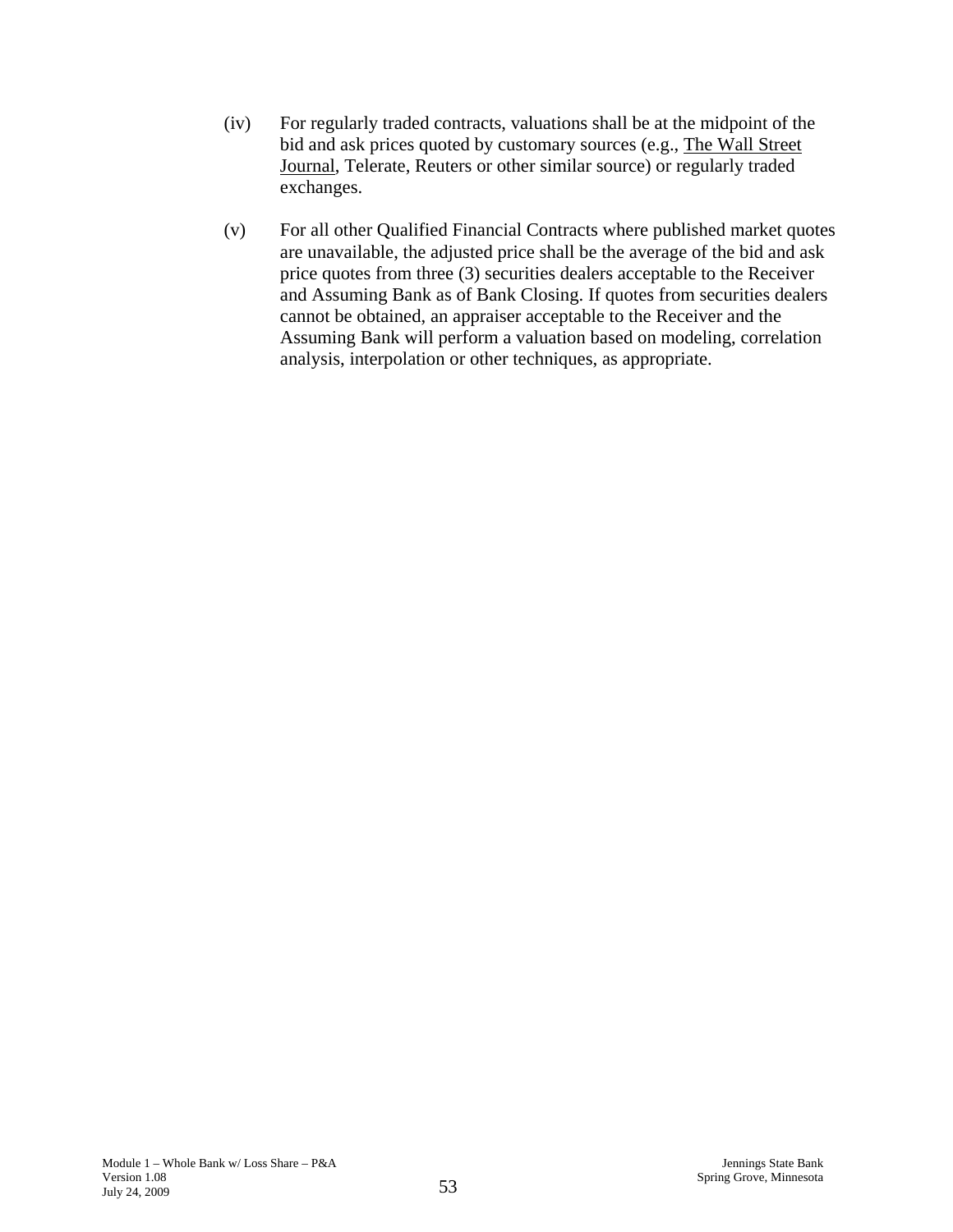### **EXHIBIT 4.13 INTERIM ASSET SERVICING ARRANGEMENT**

(a) With respect to each asset (or liability) designated from time to time by the Receiver to be serviced by the Assuming Bank pursuant to this Arrangement (such being designated as "Pool Assets"), during the term of this Arrangement, the Assuming Bank shall:

(i) Promptly apply payments received with respect to any Pool Assets;

(ii) Reverse and return insufficient funds checks;

(iii) Pay (A) participation payments to participants in Loans, as and when received; and (B) tax and insurance bills on Pool Assets as they come due, out of escrow funds maintained for purposes;

(iv) Maintain accurate records reflecting (A) the payment history of Pool Assets, with updated information received concerning changes in the address or identity of the obligors and (B) usage of data processing equipment and employee services with respect to servicing duties;

 (v) Send billing statements to obligors on Pool Assets to the extent that such statements were sent by the Failed Bank;

(vi) Send notices to obligors who are in default on Loans (in the same manner as the Failed Bank);

(vii) Send to the Receiver, Attn: Managing Liquidator, at the address provided in Section 13.7 of the Agreement, via overnight delivery: (A) on a weekly basis, weekly reports for the Pool Assets, including, without limitation, reports reflecting collections and the trial balances, transaction journals and loan histories for Pool Assets having activity, together with copies of (1) checks received, (2) insufficient funds checks returned, (3) checks for payment to participants or for taxes and insurance, (4) pay-off requests, (5) notices to defaulted obligors, and (6) data processing and employee logs and (B) any other reports, copies or information as may be periodically or from time to time requested;

(viii) Remit on a weekly basis to the Receiver, Attn: Division of Finance, Cashier Unit, Operations, at the address in (vii), via wire transfer to the account designated by the Receiver, all payments received on Pool Assets managed by the Assuming Bank or at such time and place and in such manner as may be directed by the Receiver;

(ix) prepare and timely file all information reports with appropriate tax authorities, and, if required by the Receiver, prepare and file tax returns and pay taxes due on or before the due date, relating to the Pool Assets; and

(x) provide and furnish such other services, operations or functions as may be required with regard to Pool Assets, including, without limitation, as may be required with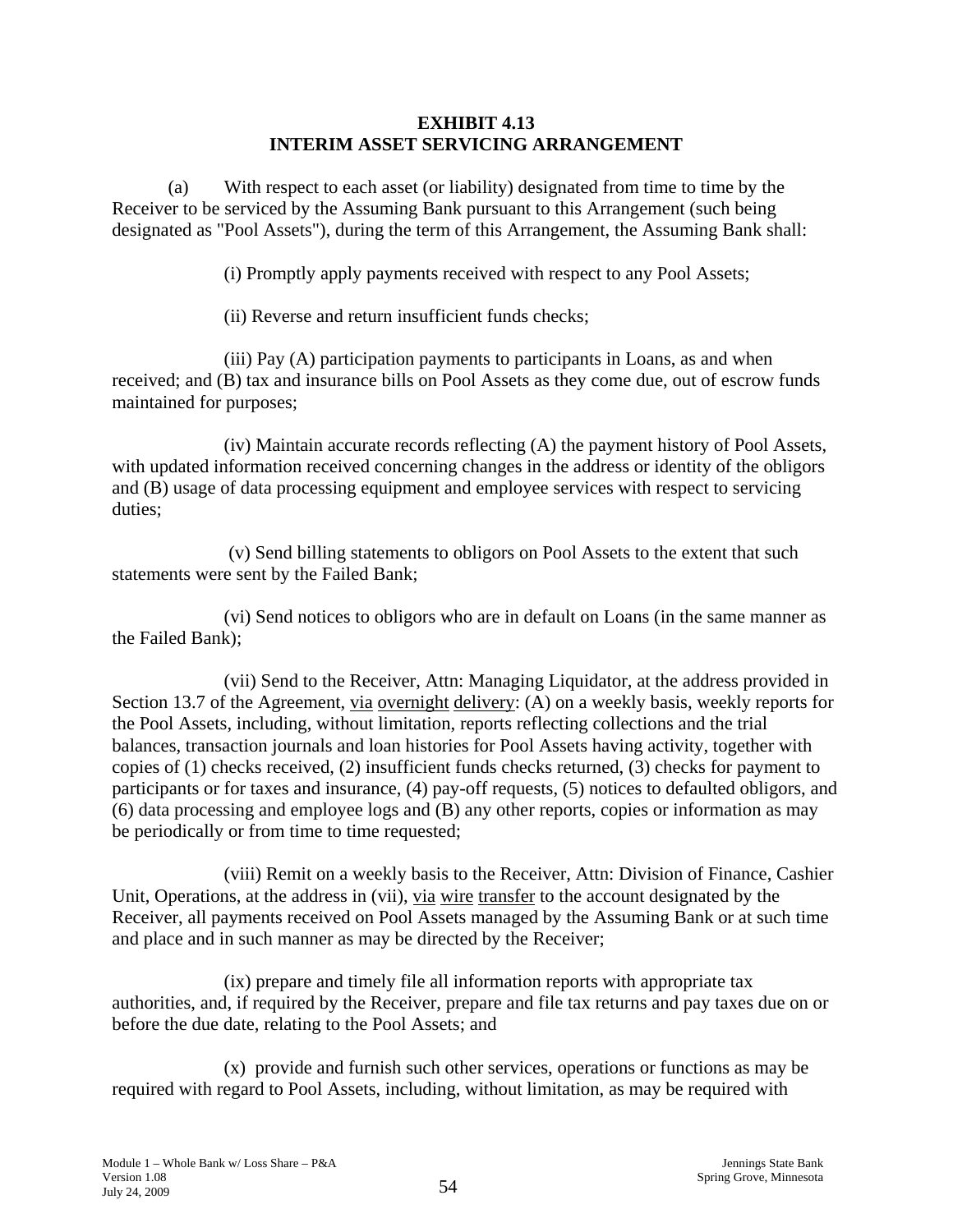regard to any business, enterprise or agreement which is a Pool Asset, all as may be required by the Receiver.

Notwithstanding anything to the contrary in this Section, the Assuming Bank shall not be required to initiate litigation or other collection proceedings against any obligor or any collateral with respect to any defaulted Loan. The Assuming Bank shall promptly notify the Receiver, at the address provided above in subparagraph (a)(vii), of any claims or legal actions regarding any Pool Asset.

(b) The Receiver agrees to reimburse the Assuming Bank for actual, reasonable and necessary expenses incurred in connection with the performance of duties pursuant to this Arrangement, including expenses of photocopying, postage and express mail, and data processing and employee services (based upon the number of hours spent performing servicing duties).

(c) The Assuming Bank shall provide the services described herein for an initial period of ninety (90) days after Bank Closing. At the option of the Receiver, exercisable by notice given not later than ten (10) days prior to the end of such initial period or a renewal period, the Assuming Bank shall continue to provide such services for such renewal period(s) as designated by the Receiver, up to the Settlement Date.

(d) At any time during the term of this Arrangement, the Receiver may, upon written notice to the Assuming Bank, remove one or more Pool Assets from the Pool, at which time the Assuming Bank's responsibility with respect thereto shall terminate.

(e) At the expiration of this Agreement or upon the termination of the Assuming Bank's responsibility with respect to any Pool Asset pursuant to paragraph (d) hereof, the Assuming Bank shall:

(i) deliver to the Receiver (or its designee) all of the Credit Documents and Pool Records relating to the Pool Assets; and

(ii) cooperate with the Receiver to facilitate the orderly transition of managing the Pool Assets to the Receiver (or its designee).

(f) At the request of the Receiver, the Assuming Bank shall perform such transitional services with regard to the Pool Assets as the Receiver may request. Transitional services may include, without limitation, assisting in any due diligence process deemed necessary by the Receiver and providing to the Receiver or its designee(s) (x) information and data regarding the Pool Assets, including, without limitation, system reports and data downloads sufficient to transfer the Pool Assets to another system or systems, and (y) access to employees of the Assuming Bank involved in the management of, or otherwise familiar with, the Pool Assets.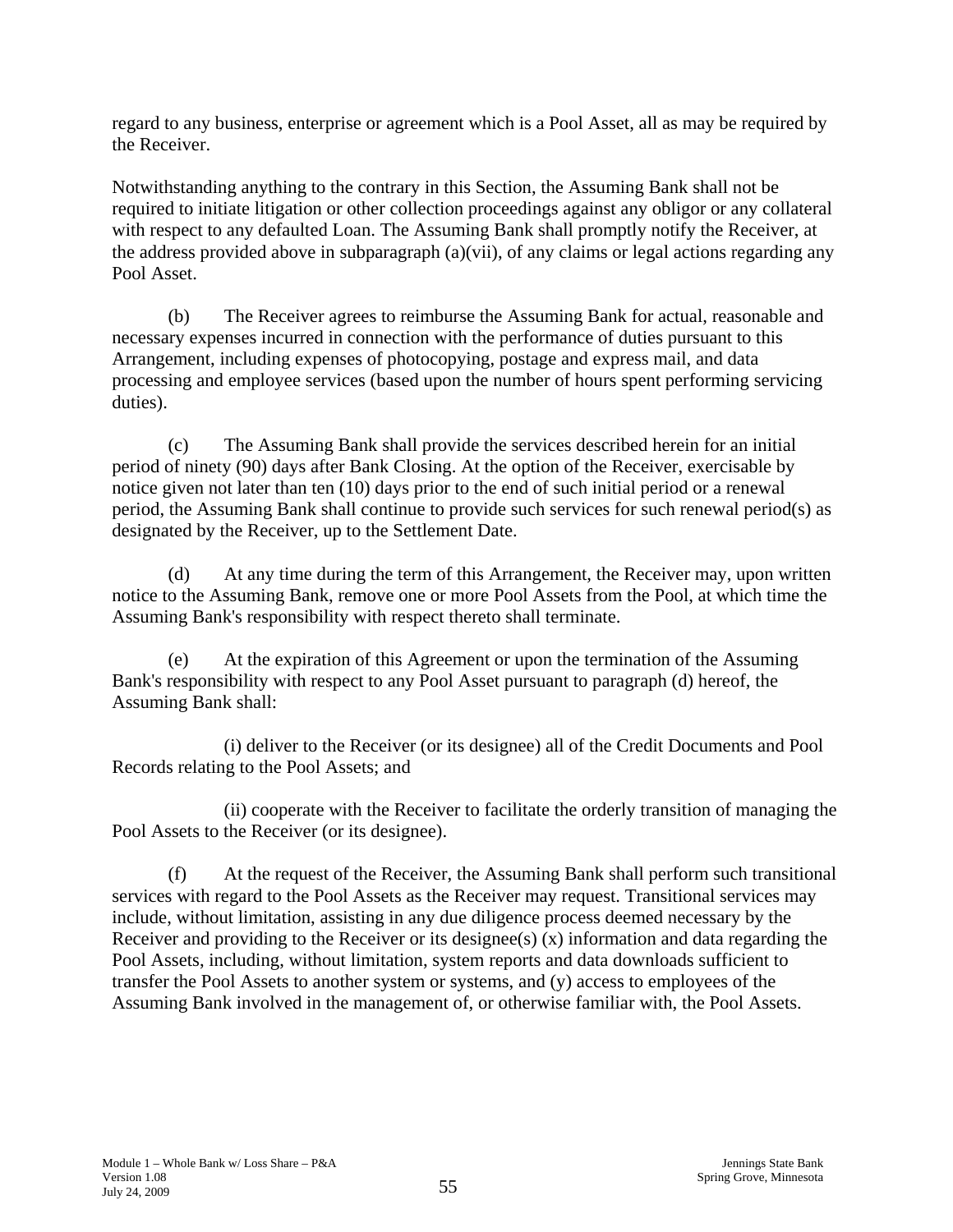### **EXHIBIT 4.15A**

### **SINGLE FAMILY SHARED-LOSS AGREEMENT**

This agreement for the reimbursement of loss sharing on certain single family residential mortgage loans (the "Single Family Shared-Loss Agreement") shall apply when the Assuming Bank purchases Single Family Shared-Loss Loans as that term is defined herein. The terms hereof shall modify and supplement, as necessary, the terms of the Purchase and Assumption Agreement to which this Single Family Shared-Loss Agreement is attached as Exhibit 4.15A and incorporated therein. To the extent any inconsistencies may arise between the terms of the Purchase and Assumption Agreement and this Single Family Shared-Loss Agreement with respect to the subject matter of this Single Family Shared-Loss Agreement, the terms of this Single Family Shared-Loss Agreement shall control. References in this Single Family Shared-Loss Agreement to a particular Section shall be deemed to refer to a Section in this Single Family Shared-Loss Agreement, unless the context indicates that it is intended to be a reference to a Section of the Purchase and Assumption Agreement.

### **ARTICLE I -- DEFINITIONS**

The capitalized terms used in this Single Family Shared-Loss Agreement that are not defined in this Single Family Shared-Loss Agreement are defined in the Purchase and Assumption Agreement. In addition to the terms defined above, defined below are certain additional terms relating to loss-sharing, as used in this Single Family Shared-Loss Agreement.

"**Accounting Records**" means the subsidiary system of record on which the loan history and balance of each Single Family Shared-Loss Loan is maintained; individual loan files containing either an original or copies of documents that are customary and reasonable with respect to loan servicing, including management and disposition of Other Real Estate; the records documenting alternatives considered with respect to loans in default or for which a default is reasonably foreseeable; records of loss calculations and supporting documentation with respect to line items on the loss calculations; and, monthly delinquency reports and other performance reports customarily utilized by the Assuming Bank in management of loan portfolios.

"**Accrued Interest**" means, with respect to Single Family Shared-Loss Loans, the amount of earned and unpaid interest at the note rate specified in the applicable loan documents, limited to 90 days.

**"Affiliate"** shall have the meaning set forth in the Purchase and Assumption Agreement; provided, that, for purposes of this Single Family Shared-Loss Agreement, no Third Party Servicer shall be deemed to be an Affiliate of the Assuming Bank.

"**Commencement Date**" means the first calendar day following the Bank

Closing.

**"Commercial Shared-Loss Agreement**" means the Commercial and Other Assets Shared-Loss Agreement attached to the Purchase and Assumption Agreement as Exhibit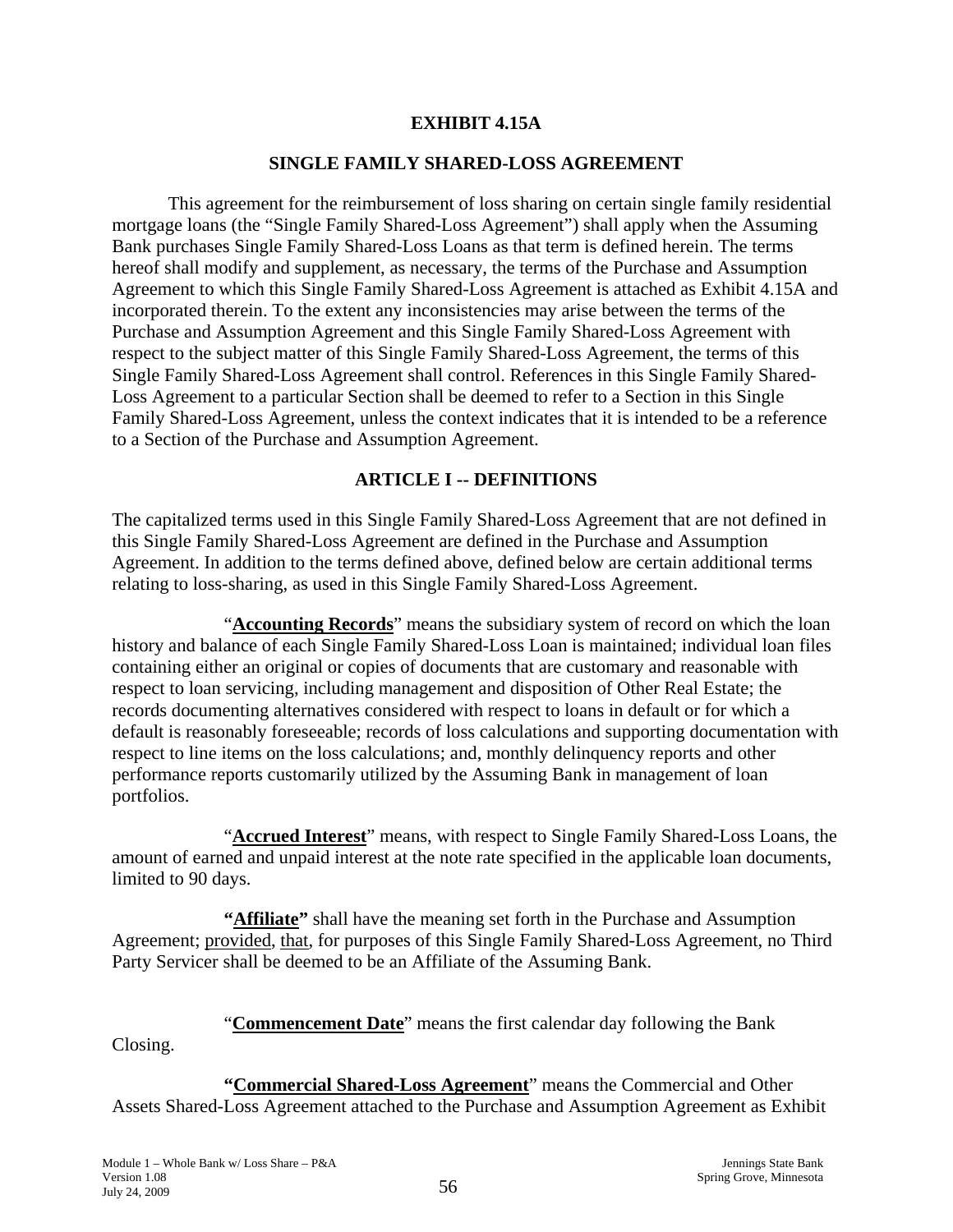4.15B.

"**Cumulative Loss Amount**" means the sum of the Monthly Loss Amounts less the sum of all Recovery Amounts.

"**Cumulative Shared-Loss Amount**" means the excess, if any, of the Cumulative Loss Amount over the First Loss Tranche.

"**Customary Servicing Procedures**" means procedures (including collection procedures) that the Assuming Bank (or, to the extent a Third Party Servicer is engaged, the Third Party Servicer) customarily employs and exercises in servicing and administering mortgage loans for its own accounts and the servicing procedures established by FNMA or FHLMC (as in effect from time to time), which are in accordance with accepted mortgage servicing practices of prudent lending institutions.

"**Deficient Valuation"** means the determination by a court in a bankruptcy proceeding that the value of the collateral is less than the amount of the loan in which case the loss will be the difference between the then unpaid principal balance (or the NPV of a modified loan that defaults) and the value of the collateral so established.

**"Examination Criteria"** means the loan classification criteria employed by, or any applicable regulations of, the Assuming Bank's Chartering Authority at the time such action is taken, as such criteria may be amended from time to time.

"**Home Equity Loans**" means loans or funded portions of lines of credit secured by mortgages on one-to four-family residences or stock of cooperative housing associations, where the Failed Bank did not have a first lien on the same property as collateral.

"**Final Shared-Loss Month**" means the calendar month in which the tenth anniversary of the Commencement Date occurs.

"**Final Shared-Loss Recovery Month**" means the calendar month in which the tenth anniversary of the Commencement Date occurs.

"**Foreclosure Loss**" means the loss realized when the Assuming Bank has completed the foreclosure on a Single Family Shared-Loss Loan and realized final recovery on the collateral through liquidation and recovery of all insurance proceeds. Each Foreclosure Loss shall be calculated in accordance with the form and methodology specified in Exhibit 2a or Exhibit 2a(1).

"**Investor-Owned Residential Loans**" means Loans, excluding advances made pursuant to Home Equity Loans, that are secured by mortgages on one- to four family residences or stock of cooperative housing associations that are not owner-occupied. These loans can be treated as Restructured Loans on a commercially reasonable basis and can be a restructured under terms separate from the Exhibit 5 standards. Please refer to Exhibit 2b for guidance in Calculation of Loss for Restructured Loans.

"**Loss**" means a Foreclosure Loss, Restructuring Loss, Short Sale Loss, Portfolio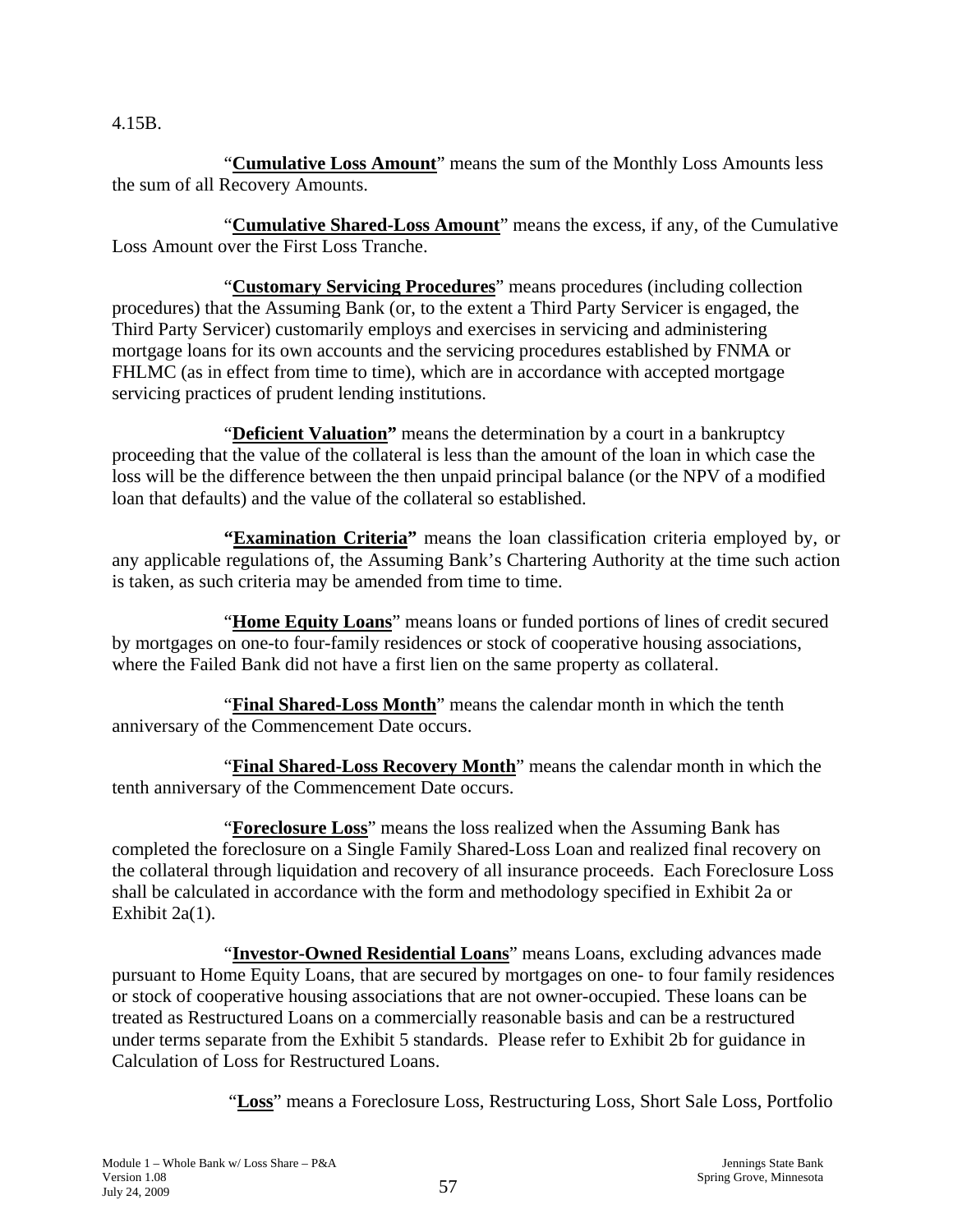Loss, Modification Default Loss or Deficient Valuation.

"**Loss Amount**" means the dollar amount of loss incurred and reported on the Monthly Certificate for a Single Family Shared-Loss Loan.

"**Modification Default Loss**" means the loss calculated in Exhibits 2a(1) and 2c(1) for single family loans modified under this part of the agreement that default and result in a foreclosure or short sale.

"**Modification Guidelines**" has the meaning provided in Section 2.1(a) of this Single Family Shared-Loss Agreement.

"**Monthly Certificate**" has the meaning provided in Section 2.1(b) of this Single Family Shared-Loss Agreement.

"**Monthly Loss Amount**" means the sum of all Foreclosure Losses, Restructuring Losses, Short Sale Losses, Portfolio Losses, Modification Default Losses and losses in connection with Deficient Valuations realized by the Assuming Bank for any Shared Loss Month.

"**Monthly Shared-Loss Amount**" means the change in the Cumulative Shared-Loss Amount from the beginning of each month to the end of each month.

**"Neutral Member**" has the meaning provided in Section 2. 1(f)(ii) of this Single Family Shared-Loss Agreement.

"**Portfolio Loss**" means the loss realized on either (i) a portfolio sale of Single Family Shared-Loss Loans in accordance with the terms of Article IV or (ii) the sale of a loan with the consent of the Receiver as provided in Section 2.7.

"**Recovery Amount**" means, with respect to any period prior to the Termination Date, the amount of collected funds received by the Assuming Bank that (i) are applicable against a Foreclosure Loss which has previously been paid to the Assuming Bank by the Receiver or (ii) gains realized from a Section 4.1 sale of Single Family Shared-Loss Loans for which the Assuming Bank has previously received a Restructuring Loss payment from the Receiver (iii) or any incentive payments from national programs paid to an investor or borrower on loans that have been modified or otherwise treated (short sale or foreclosure) in accordance with Exhibit 5.

"**Restructuring Loss**" means the loss on a modified or restructured loan measured by the difference between (a) the principal, Accrued Interest, tax and insurance advances, third party or other fees due on a loan prior to the modification or restructuring, and (b) the net present value of estimated cash flows on the modified or restructured loan, discounted at the Then-Current Interest Rate. Each Restructuring Loss shall be calculated in accordance with the form and methodology attached as Exhibit 2b, as applicable.

"**Restructured Loan**" means a Single Family Shared-Loss Loan for which the Assuming Bank has received a Restructuring Loss payment from the Receiver. This applies to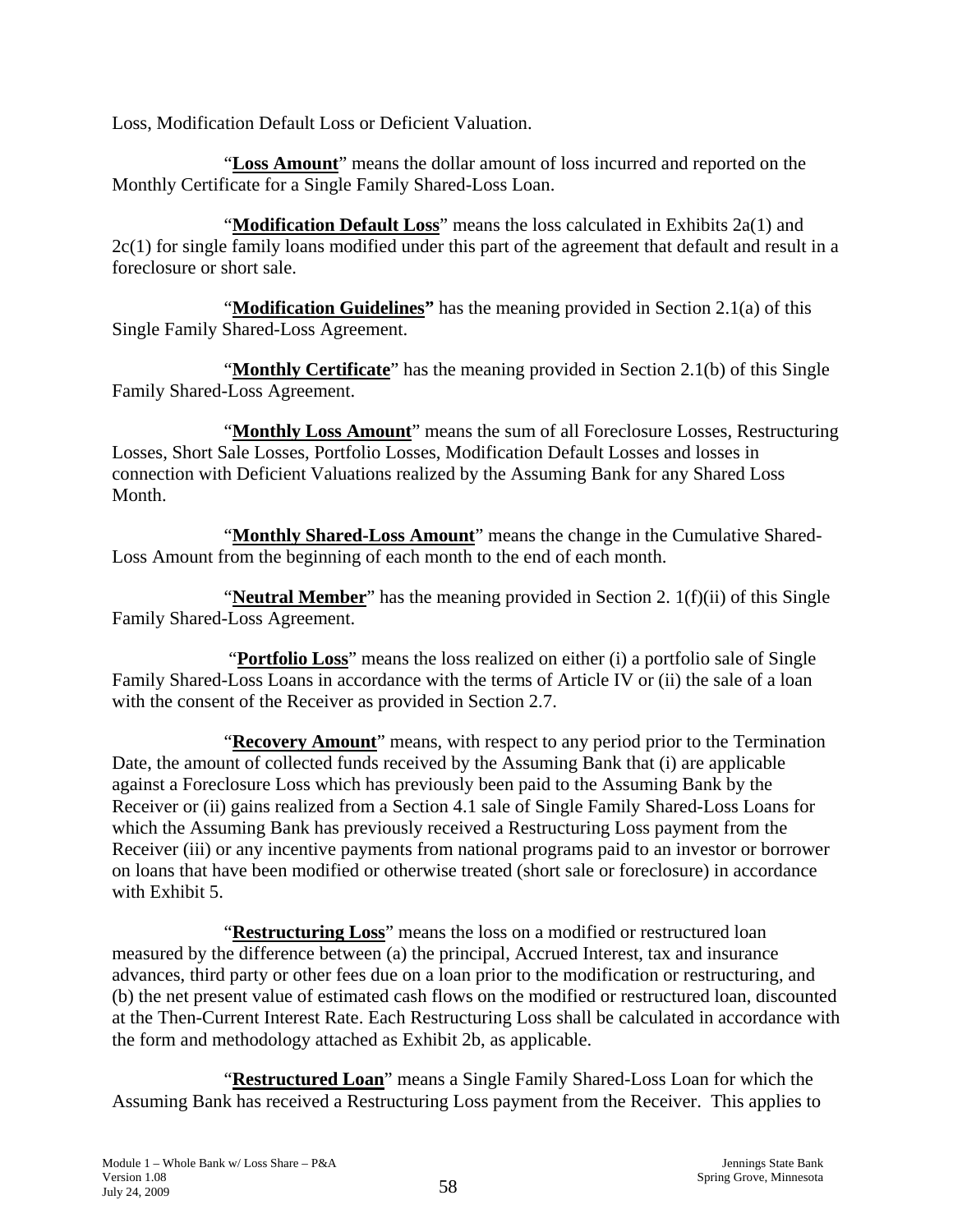owner occupied and investor owned residences.

**Servicing Officer**" has the meaning provided in Section 2.1(b) of this Single Family Shared-Loss Agreement.

"**Shared Loss Payment Trigger**" means when the sum of the Cumulative Loss Amount under this Single Family Shared-Loss Agreement and the Shared-Loss Amount under the Commercial and Other Assets Shared-Loss Agreement, exceeds the First Loss Tranche. If the First Loss Tranche is zero or a negative number, the Shared Loss Payment Trigger shall be deemed to have been reached upon Bank Closing.

"**Shared-Loss Month**" means each calendar month between the Commencement Date and the last day of the month in which the tenth anniversary of the Commencement Date occurs, provided that, the first Shared-Loss Month shall begin on the Commencement Date and end on the last day of that month.

"**Short-Sale Loss**" means the loss resulting from the Assuming Bank's agreement with the mortgagor to accept a payoff in an amount less than the balance due on the loan (including the costs of any cash incentives to borrower to agree to such sale or to maintain the property pending such sale), further provided, that each Short-Sale Loss shall be calculated in accordance with the form and methodology specified in Exhibit 2c or Exhibit  $2c(1)$ .

"**Single Family Shared-Loss Loans**" means the single family one-to-four residential mortgage loans (whether owned by the Assuming Bank or any Subsidiary) identified on Schedule 4.15A of the Purchase and Assumption Agreement.

"**Stated Threshold**" means total losses under the shared loss agreements in the amount of Seven Million Dollars (\$7,000,000.00).

"**Termination Date**" means the last day of the Final Shared-Loss Recovery Month.

"**Then-Current Interest Rate**" means the most recently published Freddie Mac survey rate for 30-year fixed-rate loans.

"**Third Party Servicer**" means any servicer appointed from time to time by the Assuming Bank or any Affiliate of the Assuming Bank to service the Shared-Loss Loans on behalf of the Assuming Bank, the identity of which shall be given to the Receiver prior to or concurrent with the appointment thereof.

# **ARTICLE II -- SHARED-LOSS ARRANGEMENT**

# **2.1 Shared-Loss Arrangement.**

(a) **Loss Mitigation and Consideration of Alternatives**. For each Single Family Shared-Loss Loan in default or for which a default is reasonably foreseeable, the Assuming Bank shall undertake reasonable and customary loss mitigation efforts, in accordance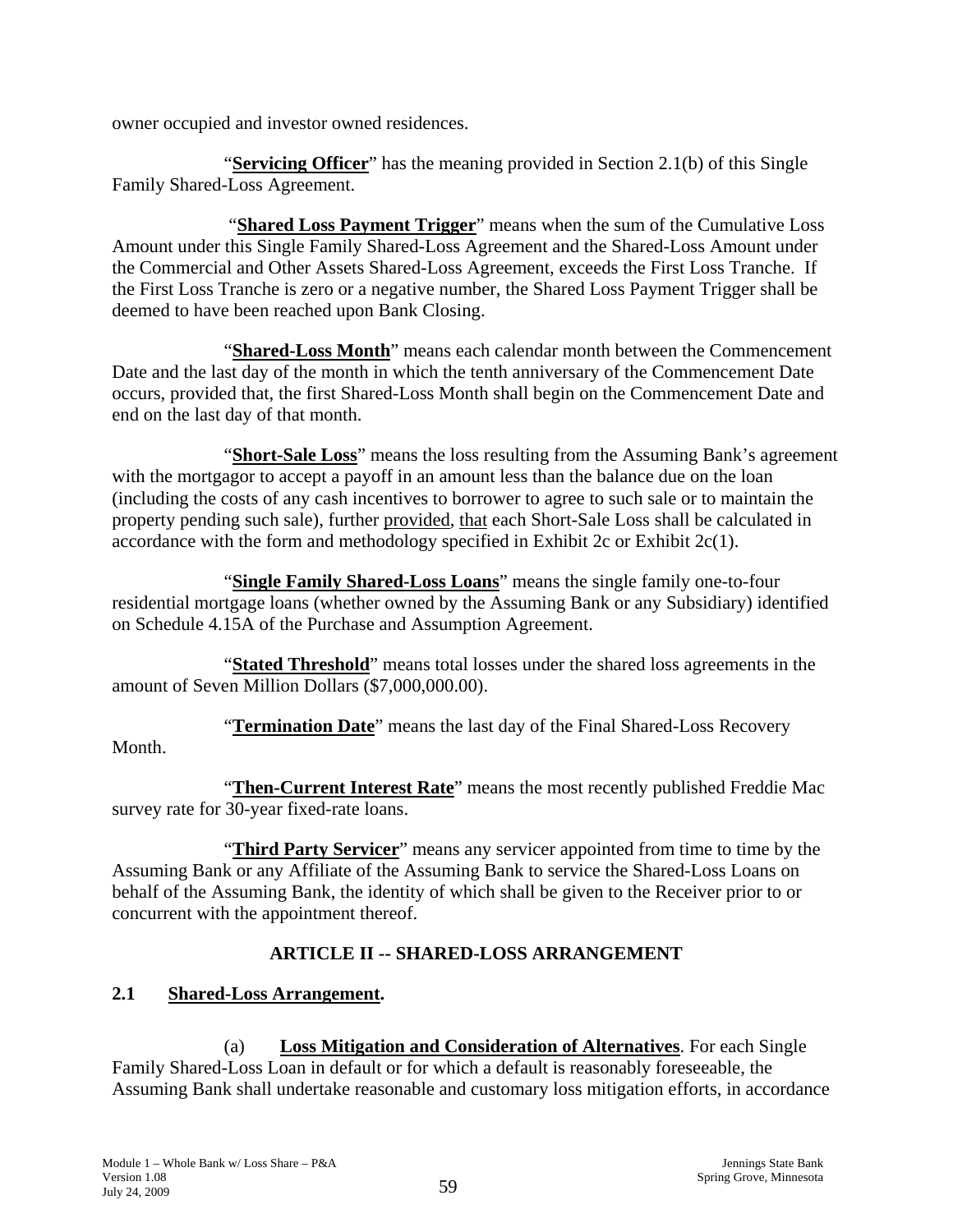with any of the following programs selected by Assuming Bank in its sole discretion, Exhibit 5 (FDIC Mortgage Loan Modification Program), the United States Treasury's Home Affordable Modification Program Guidelines or any other modification program approved by the United States Treasury Department, the Corporation, the Board of Governors of the Federal Reserve System or any other governmental agency (it being understood that the Assuming Bank can select different programs for the various Single Family Shared-Loss Loans) (such program chosen, the "Modification Guidelines"). After selecting the applicable Modification Guideline for any such Single Family Shared-Loss Loan, the Assuming Bank shall document its consideration of foreclosure, loan restructuring under such Modification Guideline chosen, and short-sale (if short-sale is a viable option) alternatives and shall select the alternative the Assuming Bank believes, based on its estimated calculations, will result in the least Loss. Losses on Home Equity Loans shall be shared under the charge-off policies of the Assuming Bank's Examination Criteria as if they were Single Family Shared-Loss Loans with respect to the calculation of the Stated Threshold. Assuming Bank shall retain its calculations of the estimated loss under each alternative, such calculations to be provided to the Receiver upon request. For the avoidance of doubt and notwithstanding anything herein to the contrary, (i) the Assuming Bank is not required to modify or restructure any Single Family Shared-Loss Loan on more than one occasion and (ii) the Assuming Bank is not required to consider any alternatives with respect to any Shared-Loss Loan in the process of foreclosure as of the Bank Closing and shall be entitled to continue such foreclosure measures and recover the Foreclosure Loss as provided herein, and (iii) the Assuming Bank shall have a transition period of up to 90 days after Bank Closing to implement the Modification Guidelines, during which time, the Assuming Bank may submit claims under such guidelines as may be in place at the Failed Bank.

### (b) **Monthly Certificates**.

Not later than fifteen (15) days after the end of each Shared-Loss Month, beginning with the month in which the Commencement Date occurs and ending in the month in which the tenth anniversary of the Commencement Date occurs, the Assuming Bank shall deliver to the Receiver a certificate, signed by an officer of the Assuming Bank involved in, or responsible for, the administration and servicing of the Single Family Shared-Loss Loans whose name appears on a list of servicing officers furnished by the Assuming Bank to the Receiver, (a "Servicing Officer") setting forth in such form and detail as the Receiver may reasonably specify (a "Monthly Certificate"):

(i) (A) a schedule substantially in the form of Exhibit 1 listing:

(i) each Single Family Shared-Loss Loan for which a Loss Amount (calculated in accordance with the applicable Exhibit) is being claimed, the related Loss Amount for each Single Family Shared-Loss Loan, and the total Monthly Loss Amount for all Single Family Shared-Loss Loans;

(ii) each Single Family Shared-Loss Loan for which a Recovery Amount was received, the Recovery Amount for each Single Family Shared-Loss Loan, and the total Recovery Amount for all Single Family Shared-Loss Loans;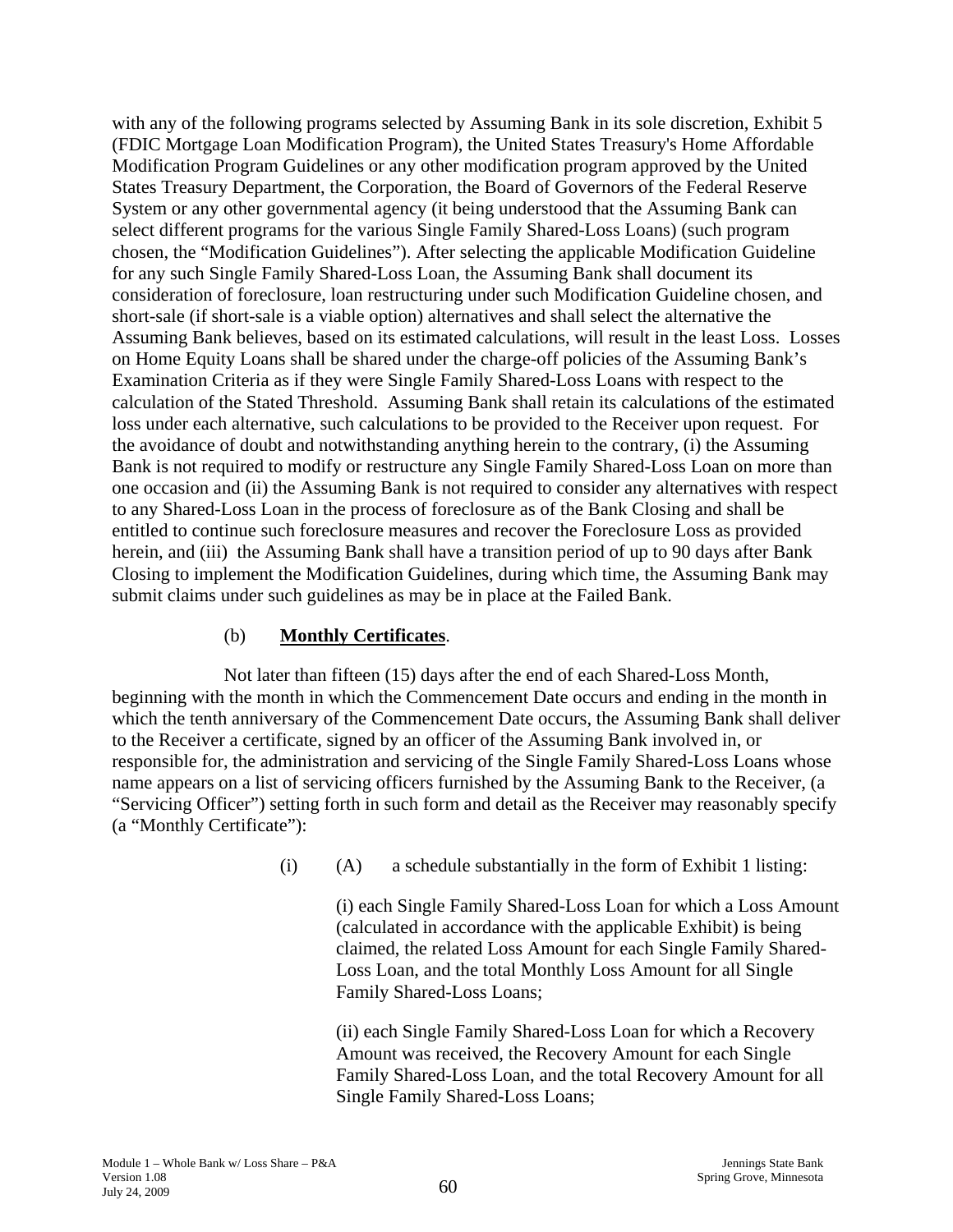(iii) the total Monthly Loss Amount for all Single Family Shared-Loss Loans minus the total monthly Recovery Amount for all Single Family Shared-Loss Loans;

(iv) the Cumulative Shared-Loss Amount as of the beginning and end of the month;

(v) the Monthly Shared Loss Amount;

(vi) the result obtained in (v) times 80%, or times 95% if the Stated Threshold has been reached, which in either case is the amount to be paid under Section 2.1(d) of this Single Family Shared-Loss Agreement by the Receiver to the Assuming Bank if the amount is a positive number, or by the Assuming Bank to the Receiver if the amount is a negative number;

- (ii) (B) for each of the Single Family Shared-Loss Loans for which a Loss is claimed for that Shared-Loss Month, a schedule showing the calculation of the Loss Amount using the form and methodology shown in Exhibit 2a, Exhibit 2b, or Exhibit 2c, as applicable.
- (iii) (C) For each of the Restructured Loans where a gain or loss is realized in a sale under Section 4.1 or 4.2, a schedule showing the calculation using the form and methodology shown in Exhibit 2d.
- (iv) (D) a portfolio performance and summary schedule substantially in the form shown in Exhibit 3.

(c) **Monthly Data Download**. Not later than fifteen (15) days after the end of each month, beginning with the month in which the Commencement Date occurs and ending with the Final Shared-Loss Recovery Month, Assuming Bank shall provide Receiver:

- $(v)$  (i) the servicing file in machine-readable format including but not limited to the following fields for each outstanding Single Family Shared-Loss Loan, as applicable:
	- (A) Loan number
	- (B) FICO score
	- (C) Origination date
	- (D) Original principal amount
	- (E) Maturity date
	- (F) Paid-to date
	- (G) Last payment date
	- (H) Loan status (bankruptcy, in foreclosure, etc.)
	- (I) Delinquency counters
	- (J) Current principal balance
	- (K) Current escrow account balance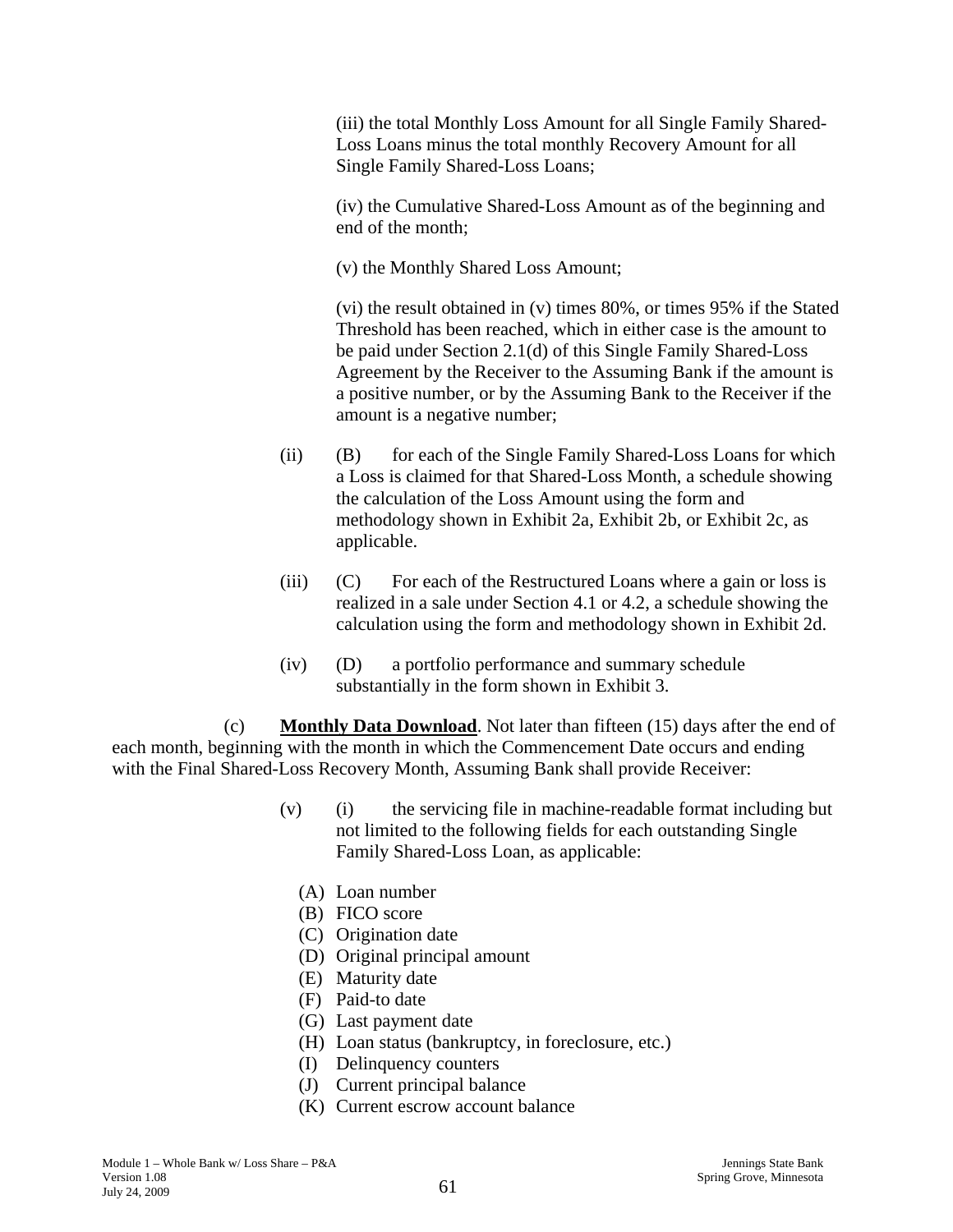- (L) Current Appraisal/BPO value
- (M) Current Appraisal/BPO date
- (N) Interest rate
- (O) Monthly principal and interest payment amount
- (P) Monthly escrow payment for taxes and insurance
- (Q) Interest rate type (fixed or adjustable)
- (R) If adjustable: index, margin, next interest rate reset date
- (S) Payment/Interest rate cap and/or floor
- (T) Underwriting type (Full doc, Alt Doc, No Doc)
- (U) Lien type  $(1<sup>st</sup>, 2<sup>nd</sup>)$
- (V) Amortization type (amortizing or I/O)
- (W) Property address, including city, state, zip code
- (X) A code indicating whether the Mortgaged Property is owner occupied
- (Y) Property type (single-family detached, condominium, duplex, etc.)
- (vi) (ii) An Excel file for ORE held as a result of foreclosure on a Single Family Shared-Loss Loan listing:
	- (A) Foreclosure date
	- (B) Unpaid loan principal balance
	- (C) Appraised value or BPO value, as applicable
	- (D) Projected liquidation date

Notwithstanding the foregoing, the Assuming Bank shall not be required to provide any of the foregoing information to the extent it is unable to do so as a result of the Failed Bank's or Receiver's failure to provide information required to produce the information set forth in this Section 2.1(c); provided, that the Assuming Bank shall, consistent with Customary Servicing Procedures seek to produce any such missing information or improve any inaccurate information previously provided to it.

### (d) **Payments With Respect to Shared-Loss Assets**.

(i) **Losses Under the Stated Threshold**. After the Shared Loss Payment Trigger is reached, not later than fifteen (15) days after the date on which the Receiver receives the Monthly Certificate, the Receiver shall pay to the Assuming Bank, in immediately available funds, an amount equal to eighty percent (80%) of the Monthly Shared-Loss Amount reported on the Monthly Certificate. If the total Monthly Shared-Loss Amount reported on the Monthly Certificate is a negative number, the Assuming Bank shall pay to the Receiver in immediately available funds eighty percent (80%) of that amount.

(ii) **Losses in Excess of the Stated Threshold**. In the event that the sum of the Cumulative Loss Amount under this Single Family Shared-Loss Agreement and the Stated Loss Amount under the Commercial Shared-Loss Agreement meets or exceeds the Stated Threshold, the loss/recovery sharing percentages set forth herein shall change from 80/20 to 95/5 and thereafter the Receiver shall pay to the Assuming Bank, in immediately available funds, an amount equal to ninety-five percent (95%) of the Monthly Shared-Loss Amount reported on the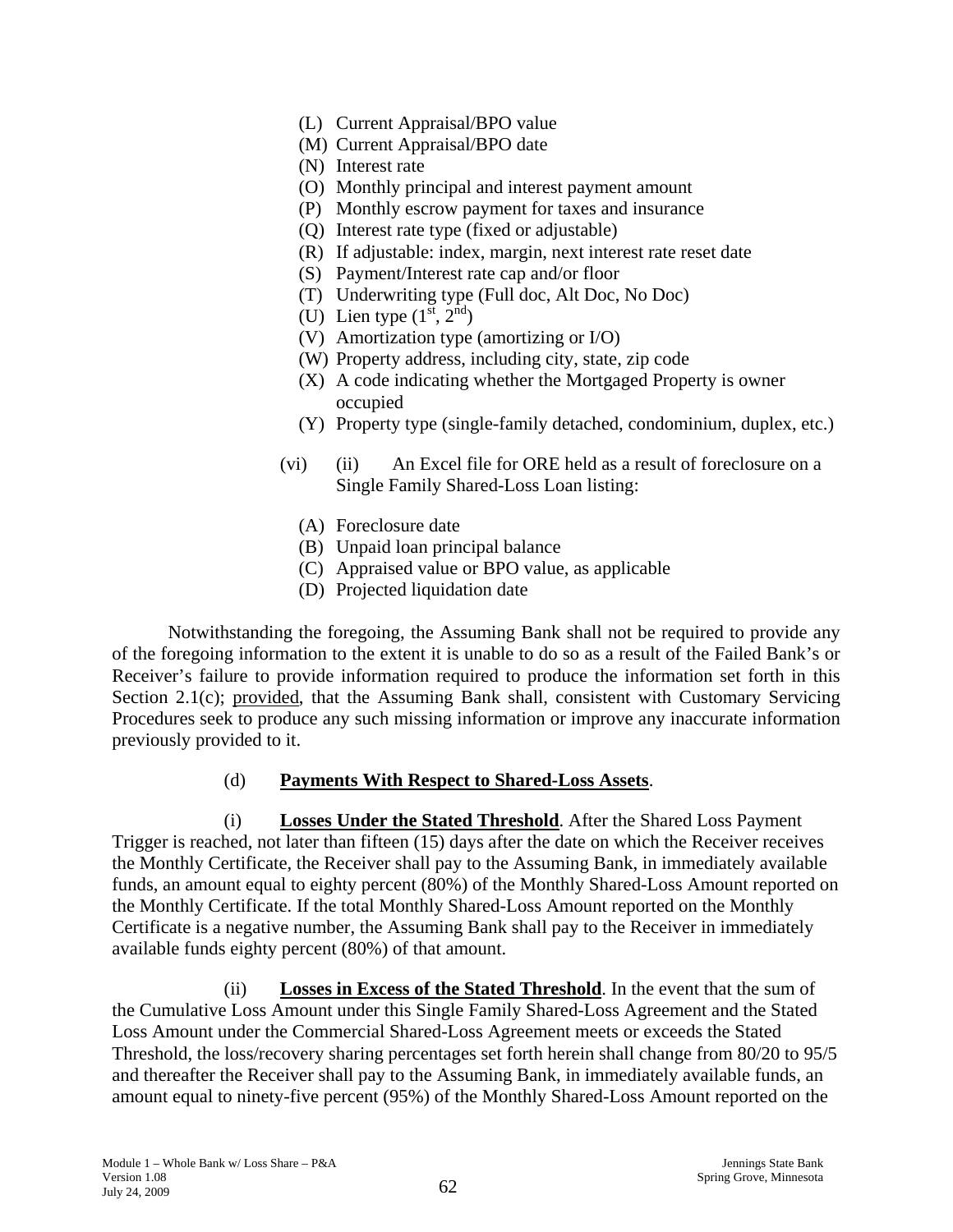Monthly Certificate. If the Monthly Shared-Loss Amount reported on the Monthly Certificate is a negative number, the Assuming Bank shall pay to the Receiver in immediately available funds ninety-five percent (95%) of that amount.

(e) **Limitations on Shared-Loss Payment**. The Receiver shall not be required to make any payments pursuant to Section 2.1(d) with respect to any Foreclosure Loss, Restructuring Loss, Short Sale Loss or Portfolio Loss that the Receiver determines, based upon the criteria set forth in this Single Family Shared-Loss Agreement (including the analysis and documentation requirements of Section 2.1(a)) or Customary Servicing Procedures, should not have been effected by the Assuming Bank; provided, however, (x) the Receiver must provide notice to the Assuming Bank detailing the grounds for not making such payment, (y) the Receiver must provide the Assuming Bank with a reasonable opportunity to cure any such deficiency and (z) (1) to the extent curable, if cured, the Receiver shall make payment with respect to the properly effected Loss, and (2) to the extent not curable, notwithstanding the foregoing, the Receiver shall make a payment as to all Losses (or portion of Losses) that were effected which would have been payable as a Loss if the Assuming Bank had properly effected such Loss. In the event that the Receiver does not make any payment with respect to Losses claimed pursuant to Section 2.1(d), the Receiver and Assuming Bank shall, upon final resolution, make the necessary adjustments to the Monthly Shared-Loss Amount for that Monthly Certificate and the payment pursuant to Section 2.1(d) above shall be adjusted accordingly.

(f) **Payments by Wire-Transfer**. All payments under this Single Family Shared-Loss Agreement shall be made by wire-transfer in accordance with the wire-transfer instructions on Exhibit 4.

# **2.2 Auditor Report; Right to Audit.**

(a) Within ninety (90) days after the end of each fiscal year during which the Receiver makes any payment to the Assuming Bank under this Single Family Shared-Loss Agreement, the Assuming Bank shall deliver to the Corporation and to the Receiver a report signed by its independent public accountants stating that they have reviewed the terms of this Single Family Shared-Loss Agreement and that, in the course of their annual audit of the Assuming Bank's books and records, nothing has come to their attention suggesting that any computations required to be made by the Assuming Bank during such year pursuant to this Article II were not made by the Assuming Bank in accordance herewith. In the event that the Assuming Bank cannot comply with the preceding sentence, it shall promptly submit to the Receiver corrected computations together with a report signed by its independent public accountants stating that, after giving effect to such corrected computations, nothing has come to their attention suggesting that any computations required to be made by the Assuming Bank during such year pursuant to this Article II were not made by the Assuming Bank in accordance herewith. In such event, the Assuming Bank and the Receiver shall make all such accounting adjustments and payments as may be necessary to give effect to each correction reflected in such corrected computations, retroactive to the date on which the corresponding incorrect computation was made. It is the intention of this provision to align the timing of the audit required under this Single-Family Shared-Loss Agreement with the examination audit required pursuant to 12 CFR Section 363.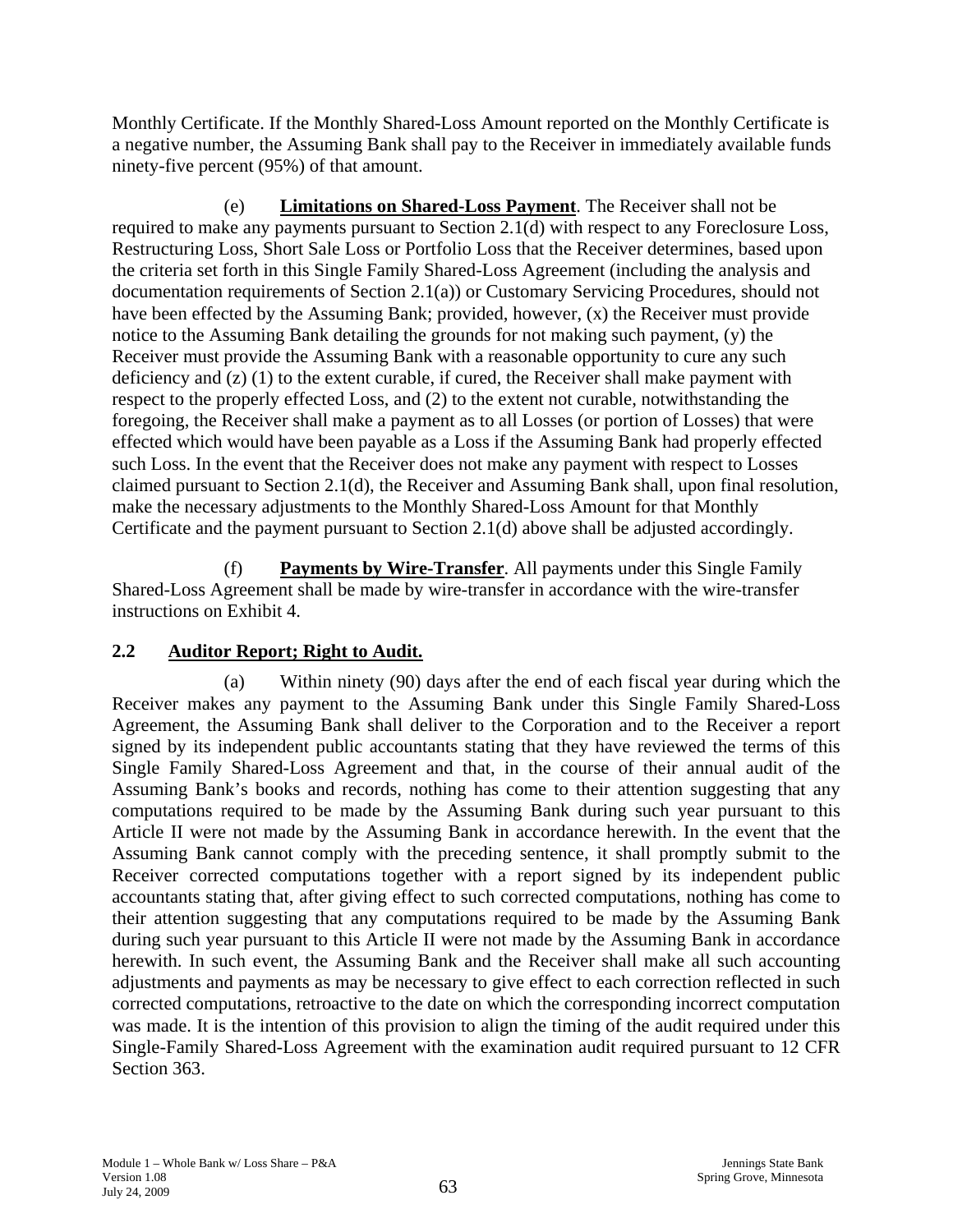(b) The Receiver or the FDIC in its corporate capacity ("Corporation") may perform an audit or audits to determine the Assuming Bank's compliance with the provisions of this Single Family Shared-Loss Agreement, including this Article II, by providing not less than ten (10) Business Days' prior written notice. Assuming Bank shall provide access to pertinent records and proximate working space in Assuming Bank's facilities. The scope and duration of any such audit shall be within the reasonable discretion of the Receiver or the Corporation, but shall in no event be administered in a manner that unreasonably interferes with the operation of the Assuming Bank's business. The Receiver or the Corporation, as the case may be, shall bear the expense of any such audit. In the event that any corrections are necessary as a result of such an audit or audits, the Assuming Bank and the Receiver shall make such accounting adjustments and payments as may be necessary to give retroactive effect to such corrections.

**2.3 Withholdings**. Notwithstanding any other provision in this Article II, the Receiver, upon the direction of the Director (or designee) of the Federal Deposit Insurance Corporation's Division of Resolutions and Receiverships, may withhold payment for any amounts included in a Monthly Certificate delivered pursuant to Section 2.1, if in its good faith and reasonable judgment there is a reasonable basis under the requirements of this Single Family Shared-Loss Agreement for denying the eligibility of an item for which reimbursement or payment is sought under such Section. In such event, the Receiver shall provide a written notice to the Assuming Bank detailing the grounds for withholding such payment. At such time as the Assuming Bank demonstrates to the satisfaction of the Receiver, in its reasonable judgment, that the grounds for such withholding of payment, or portion of payment, no longer exist or have been cured, then the Receiver shall pay the Assuming Bank the amount withheld which the Receiver determines is eligible for payment, within fifteen (15) Business Days.

**2.4 Books and Records**. The Assuming Bank shall at all times during the term of this Single Family Shared-Loss Agreement keep books and records sufficient to ensure and document compliance with the terms of this Single Family Shared-Loss Agreement, including but not limited to (a) documentation of alternatives considered with respect to defaulted loans or loans for which default is reasonably foreseeable, (b) documentation showing the calculation of loss for claims submitted to the Receiver, (c) retention of documents that support each line item on the loss claim forms, and (d) documentation with respect to the Recovery Amount on loans for which the Receiver has made a loss-share payment

**2.5 Information**. The Assuming Bank shall promptly provide to the Receiver such other information, including but not limited to, financial statements, computations, and bank policies and procedures, relating to the performance of the provisions of this Single Family Shared-Loss Agreement, as the Receiver may reasonably request from time to time.

**2.6** Tax Ruling. The Assuming Bank shall not at any time, without the Receiver's prior written consent, seek a private letter ruling or other determination from the Internal Revenue Service or otherwise seek to qualify for any special tax treatment or benefits associated with any payments made by the Receiver pursuant to this Single Family Shared-Loss Agreement.

**2.7 Sale of Single Family Shared-Loss Loans**. The Receiver shall be relieved of its obligations with respect to a Single Family Shared-Loss Loan upon payment of a Foreclosure Loss amount or a Short Sale Loss amount with respect to such Single Family Shared-Loss Loan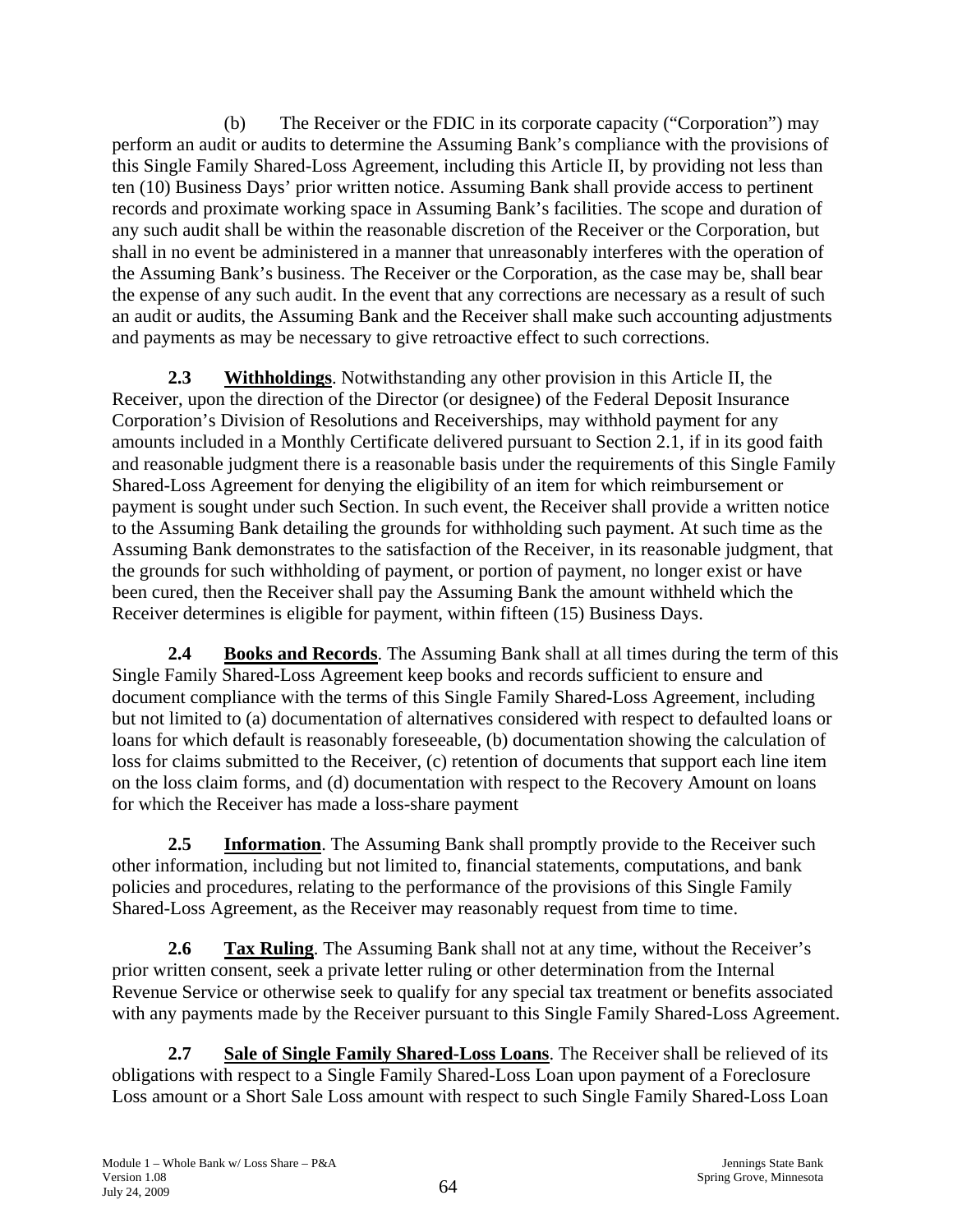or upon the sale of a Single Family Shared-Loss Loan by Assuming Bank to a person or entity that is not an Affiliate; provided, however, that if the Receiver consents to the sale of any such Single Family Shared-Loss Loan, any loss on such sale shall be a Portfolio Loss. The Assuming Bank shall provide the Receiver with timely notice of any such sale. Notwithstanding the foregoing, a sale of the Single Family Shared-Loss Loan, for purposes of this Section 2.7, shall not be deemed to have occurred as the result of (i) any change in the ownership or control of Assuming Bank or the transfer of any or all of the Single Family Shared-Loss Loan(s) to any Affiliate of Assuming Bank, (ii) a merger by Assuming Bank with or into any other entity, or (iii) a sale by Assuming Bank of all or substantially all of its assets.

## **ARTICLE III - RULES REGARDING THE ADMINISTRATION OF SINGLE FAMILY SHARED-LOSS LOANS**

**3.1 Agreement with Respect to Administration**. The Assuming Bank shall (and shall cause any of its Affiliates to which the Assuming Bank transfers any Single Family Shared-Loss Loans to) manage, administer, and collect the Single Family Shared-Loss Loans while owned by the Assuming Bank or any Affiliate thereof during the term of this Single Family Shared-Loss Agreement in accordance with the rules set forth in this Article III. The Assuming Bank shall be responsible to the Receiver in the performance of its duties hereunder and shall provide to the Receiver such reports as the Receiver reasonably deems advisable, including but not limited to the reports required by Sections 2.1, 2.2 and 3.3 hereof, and shall permit the Receiver to monitor the Assuming Bank's performance of its duties hereunder.

**3.2 Duties of the Assuming Bank**. (a) In performance of its duties under this Article III, the Assuming Bank shall:

(i) manage and administer each Single Family Shared-Loss Loan in accordance with Assuming Bank's usual and prudent business and banking practices and Customary Servicing Procedures;

(ii) exercise its best business judgment in managing, administering and collecting amounts owed on the Single Family Shared-Loss Loans;

(iii) use commercially reasonable efforts to maximize Recoveries with respect to Losses on Single Family Shared-Loss Loans without regard to the effect of maximizing collections on assets held by the Assuming Bank or any of its Affiliates that are not Single Family Shared-Loss Loans;

(iv) retain sufficient staff (in Assuming Bank's discretion) to perform its duties hereunder; and

(v) other than as provided in Section 2.1(a), comply with the terms of the Modification Guidelines for any Single Family Shared-Loss Loans meeting the requirements set forth therein. For the avoidance of doubt, the Assuming Bank may propose exceptions to Exhibit 5 (the FDIC Loan Modification Program) for a group of Loans with similar characteristics, with the objectives of (1) minimizing the loss to the Assuming Bank and the FDIC and (2) maximizing the opportunity for qualified homeowners to remain in their homes with affordable mortgage payments.

(b) Any transaction with or between any Affiliate of the Assuming Bank with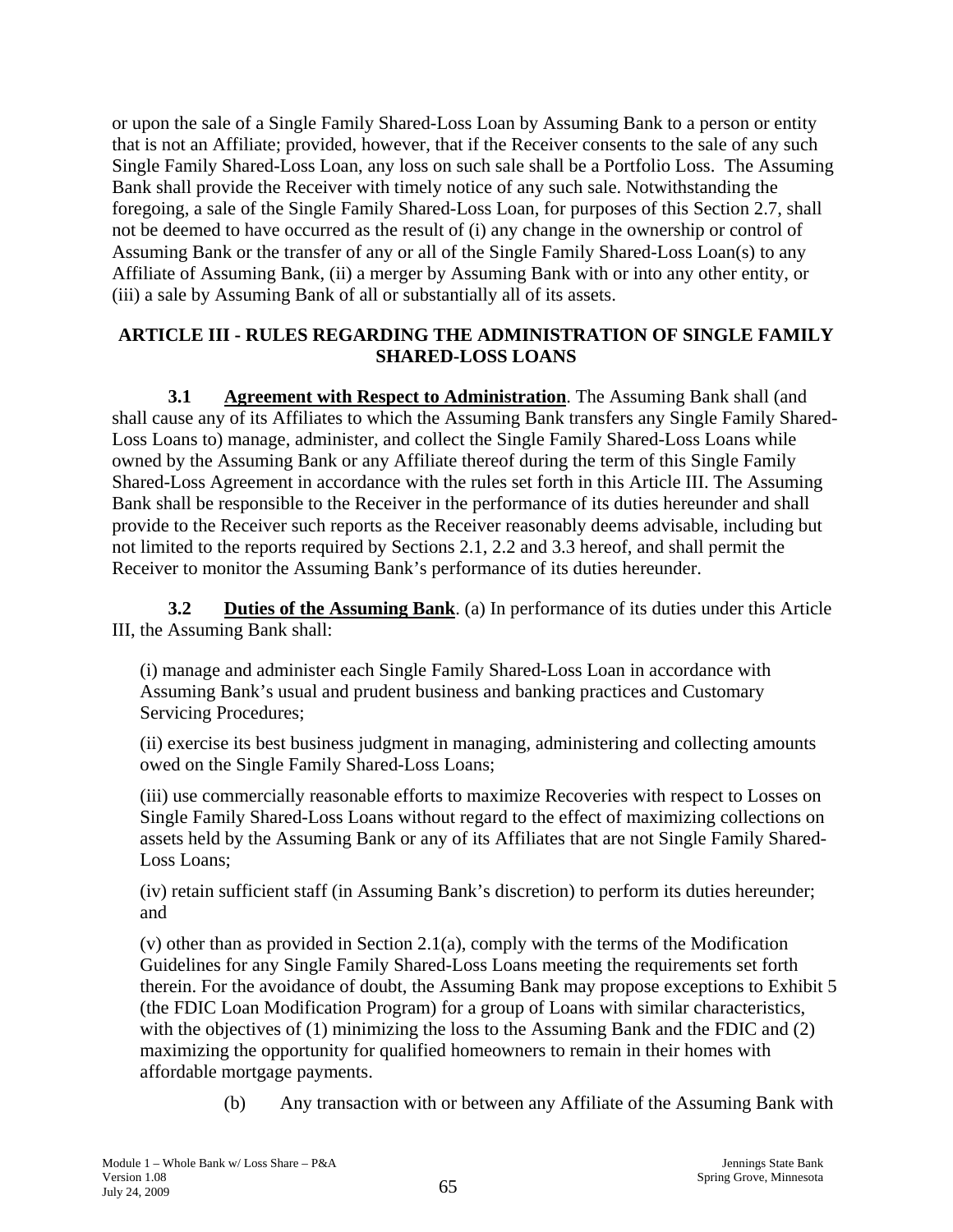respect to any Single Family Shared-Loss Loan including, without limitation, the execution of any contract pursuant to which any Affiliate of the Assuming Bank will manage, administer or collect any of the Single Family Shared-Loss Loans will be provided to FDIC for informational purposes and if such transaction is not entered into on an arm's length basis on commercially reasonable terms such transaction shall be subject to the prior written approval of the Receiver.

**3.3 Shared-Loss Asset Records and Reports**. The Assuming Bank shall establish and maintain such records as may be appropriate to account for the Single Family Shared-Loss Loans in such form and detail as the Receiver may reasonably require, and to enable the Assuming Bank to prepare and deliver to the Receiver such reports as the Receiver may from time to time request regarding the Single Family Shared-Loss Loans and the Monthly Certificates required by Section 2.1 of this Single Family Shared-Loss Agreement.

# **3.4 Related Loans**.

(a) Assuming Bank shall use its best efforts to determine which loans are "Related Loans", as hereinafter defined. The Assuming Bank shall not manage, administer or collect any "Related Loan" in any manner that would have the effect of increasing the amount of any collections with respect to the Related Loan to the detriment of the Single Family Shared-Loss Loan to which such loan is related. A "Related Loan" means any loan or extension of credit held by the Assuming Bank at any time on or prior to the end of the Final Shared-Loss Month that is made to an Obligor of a Single Family Shared-Loss Loan.

(b) The Assuming Bank shall prepare and deliver to the Receiver with the Monthly Certificates for the calendar months ending June 30 and December 31, a schedule of all Related Loans on the Accounting Records of the Assuming Bank as of the end of each such semi-annual period.

**3.5 Legal Action; Utilization of Special Receivership Powers**. The Assuming Bank shall notify the Receiver in writing (such notice to be given in accordance with Article V below and to include all relevant details) prior to utilizing in any legal action any special legal power or right which the Assuming Bank derives as a result of having acquired an asset from the Receiver, and the Assuming Bank shall not utilize any such power unless the Receiver shall have consented in writing to the proposed usage. The Receiver shall have the right to direct such proposed usage by the Assuming Bank and the Assuming Bank shall comply in all respects with such direction. Upon request of the Receiver, the Assuming Bank will advise the Receiver as to the status of any such legal action. The Assuming Bank shall immediately notify the Receiver of any judgment in litigation involving any of the aforesaid special powers or rights.

**3.6 Third Party Servicer**. The Assuming Bank may perform any of its obligations and/or exercise any of its rights under this Single Family Shared-Loss Agreement through or by one or more Third Party Servicers, who may take actions and make expenditures as if any such Third Party Servicer was the Assuming Bank hereunder (and, for the avoidance of doubt, such expenses incurred by any such Third Party Servicer on behalf of the Assuming Bank shall be included in calculating Losses to the extent such expenses would be included in such calculation if the expenses were incurred by Assuming Bank); provided, however, that the use thereof by the Assuming Bank shall not release the Assuming Bank of any obligation or liability hereunder.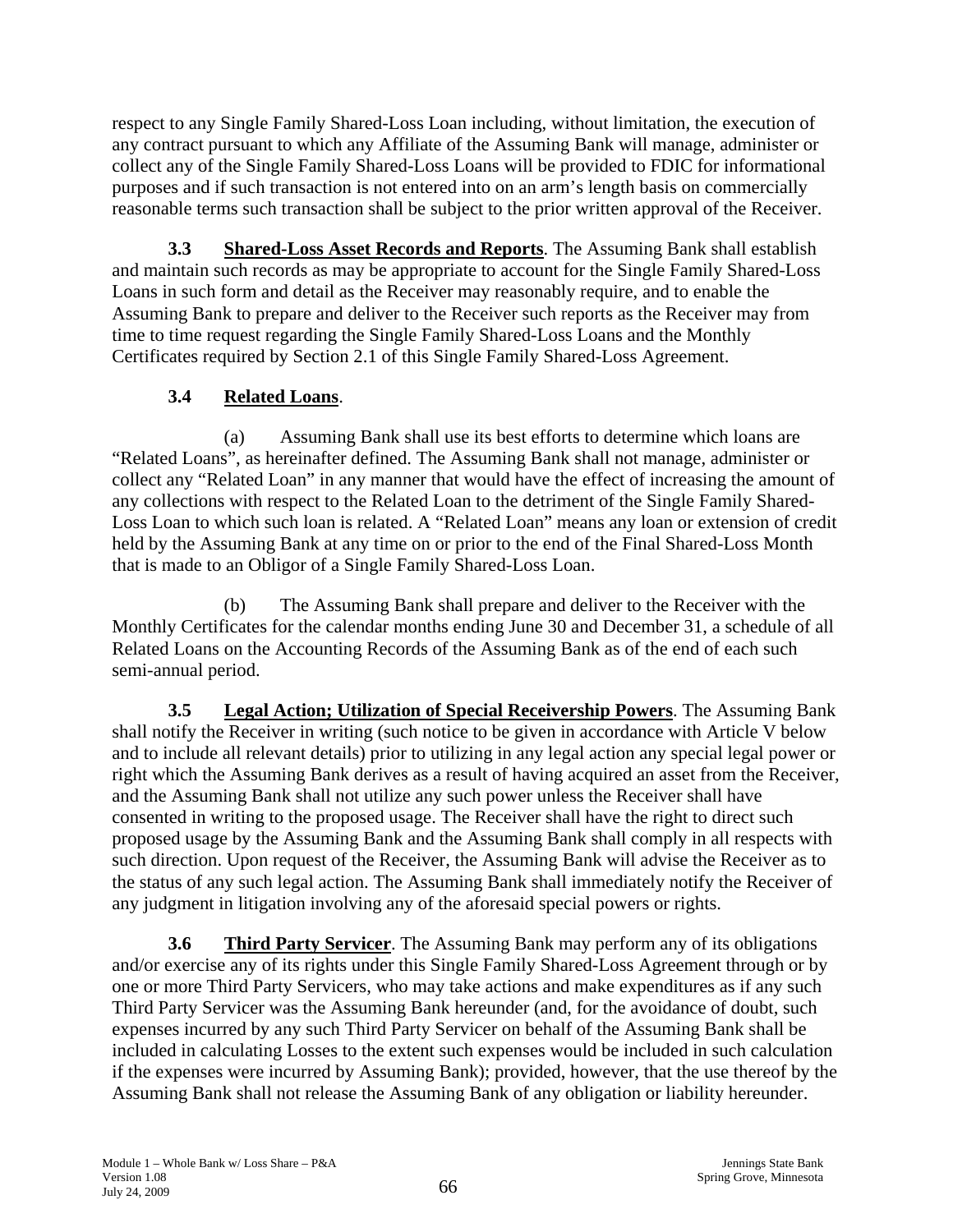## **ARTICLE IV – PORTFOLIO SALE**

### **4.1 Assuming Bank Portfolio Sales of Remaining Single Family Shared-Loss**

**Loans**. The Assuming Bank shall have the right with the concurrence of the Receiver to liquidate for cash consideration, from time to time in one or more transactions, all or a portion of Single Family Shared-Loss Loans held by the Assuming Bank at any time prior to the Termination Date ("Portfolio Sales"). If the Assuming Bank exercises its option under this Section 4.1, it must give thirty (30) days notice in writing to the Receiver setting forth the details and schedule for the Portfolio Sale which shall be conducted by means of sealed bid sales to third parties, not including any of the Assuming Bank's affiliates, contractors, or any affiliates of the Assuming Bank's contractors. Sales of Restructured Loans shall be sold in a separate pool from Single Family Shared-Loss Loans not restructured. The Receiver's review of the Assuming Bank's proposed Portfolio Sale will be considered in a timely fashion and approval will not be unreasonably withheld, delayed or conditioned.

### **4.2 Assuming Bank's Liquidation of Remaining Single Family Shared-Loss**

**Loans**. In the event that the Assuming Bank does not conduct a Portfolio Sale pursuant to Section 4.1, the Receiver shall have the right, exercisable in its sole and absolute discretion, to require the Assuming Bank to liquidate for cash consideration, any Single Family Shared-Loss Loans held by the Assuming Bank at any time after the date that is six months prior to the Termination Date. If the Receiver exercises its option under this Section 4.2, it must give notice in writing to the Assuming Bank, setting forth the time period within which the Assuming Bank shall be required to liquidate the Single Family Shared-Loss Loans. The Assuming Bank will comply with the Receiver's notice and must liquidate the Single Family Shared-Loss Loans as soon as reasonably practicable by means of sealed bid sales to third parties, not including any of the Assuming Bank's affiliates, contractors, or any affiliates of the Assuming Bank's contractors. The selection of any financial advisor or other third party broker or sales agent retained for the liquidation of the remaining Single Family Shared-Loss Loans pursuant to this Section shall be subject to the prior approval of the Receiver, such approval not to be unreasonably withheld, delayed or conditioned.

**4.3 Calculation of Sale Gain or Loss**. For Single Family Shared-Loss Loans that are not Restructured Loans gain or loss on the sales under Section 4.1 or Section 4.2 will be calculated as the sale price received by the Assuming Bank less the unpaid principal balance of the remaining Single Family Shared-Loss Loans. For any Restructured Loan included in the sale gain or loss on sale will be calculated as (a) the sale price received by the Assuming Bank less (b) the net present value of estimated cash flows on the Restructured Loan that was used in the calculation of the related Restructuring Loss plus (c) Loan principal payments collected by the Assuming Bank from the date the Loan was restructured to the date of sale. (See Exhibit 2d for example calculation).

### **ARTICLE V -- LOSS-SHARING NOTICES GIVEN TO RECEIVER AND PURCHASER**

All notices, demands and other communications hereunder shall be in writing and shall be delivered by hand, or overnight courier, receipt requested, addressed to the parties as follows: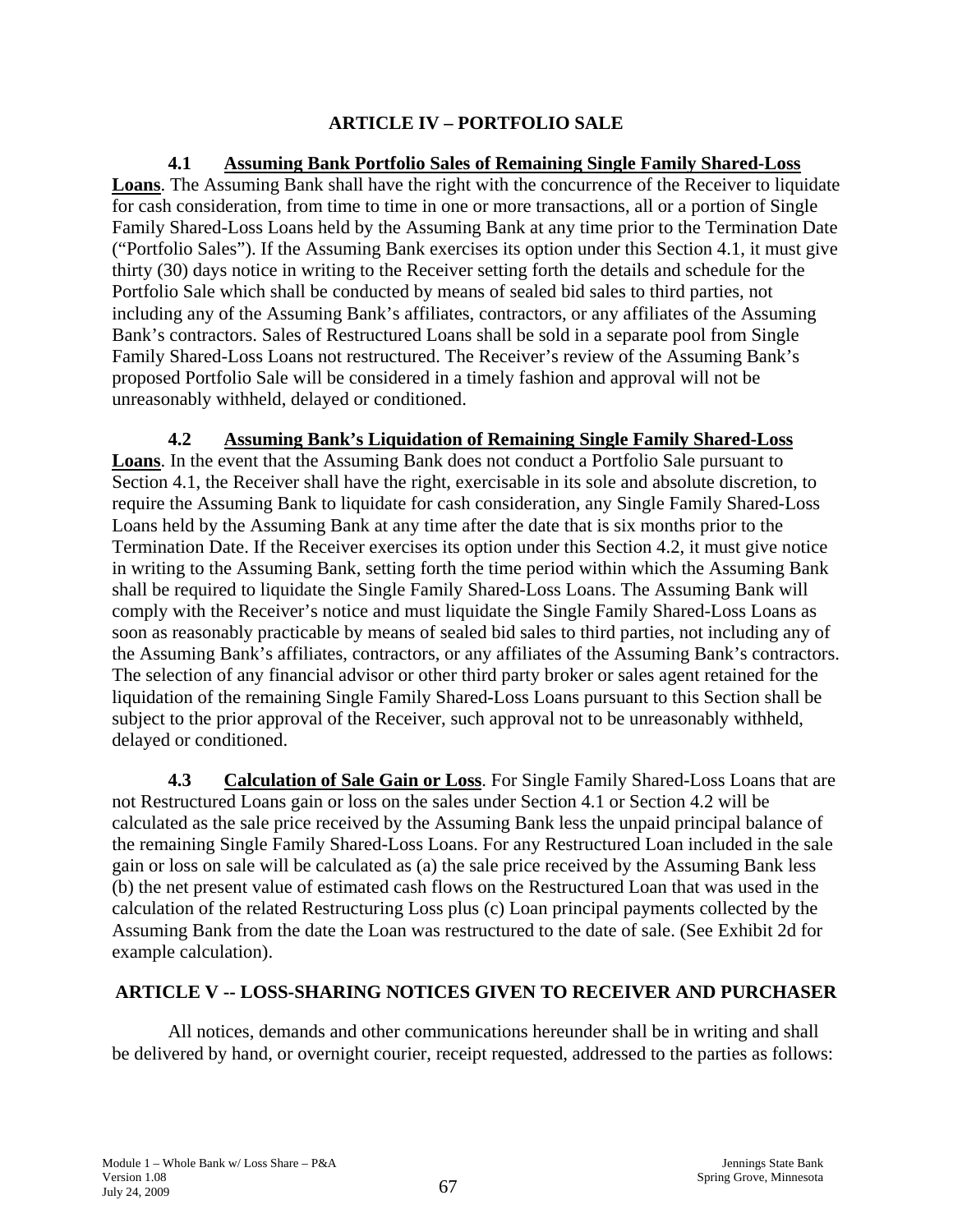| If to Receiver, to: | Federal Deposit Insurance Corporation as Receiver<br>for Jennings State Bank |  |
|---------------------|------------------------------------------------------------------------------|--|
|                     | Division of Resolutions and Receiverships                                    |  |
|                     | 550 17th Street, N.W.                                                        |  |
|                     | Washington, D.C. 20429                                                       |  |
|                     | Attention: Ralph Malami, Manager, Capital Markets                            |  |
| with a copy to:     | <b>Federal Deposit Insurance Corporation</b>                                 |  |
|                     | as Receiver for Jennings State Bank                                          |  |
|                     | Room E7056                                                                   |  |
|                     | 3501 Fairfax Drive, Arlington, VA 2226                                       |  |
|                     | Attn: Special Issues Unit                                                    |  |

With respect to a notice under Section 3.5 of this Single Family Shared-Loss Agreement, copies of such notice shall be sent to:

> Federal Deposit Insurance Corporation Legal Division 1601 Bryan St. Dallas, Texas 75201 Attention: Regional Counsel

If to Assuming Bank, to: Central Bank c/o Central Financial Services, Inc. 945 Winnetka Ave., Suite 145

Golden Valley, Minnesota 55427

Such Persons and addresses may be changed from time to time by notice given pursuant to the provisions of this Article V. Any notice, demand or other communication delivered pursuant to the provisions of this Article V shall be deemed to have been given on the date actually received.

# **ARTICLE VI -- MISCELLANEOUS**

**6.1. Expenses**. Except as otherwise expressly provided herein, all costs and expenses incurred by or on behalf of a party hereto in connection with this Single Family Shared-Loss Agreement shall be borne by such party whether or not the transactions contemplated herein shall be consummated.

**6.2** Successors and Assigns; Specific Performance. All terms and provisions of this Single Family Shared-Loss Agreement shall be binding upon and shall inure to the benefit of the parties hereto only; provided, however, that, Receiver may assign or otherwise transfer this Single Family Shared-Loss Agreement (in whole or in part) to the Federal Deposit Insurance Corporation in its corporate capacity without the consent of Assuming Bank. Notwithstanding anything to the contrary contained in this Single Family Shared-Loss Agreement, except as is expressly permitted in this Section 6.2, Assuming Bank may not assign or otherwise transfer this Single Family Shared-Loss Agreement (in whole or in part) without the prior written consent of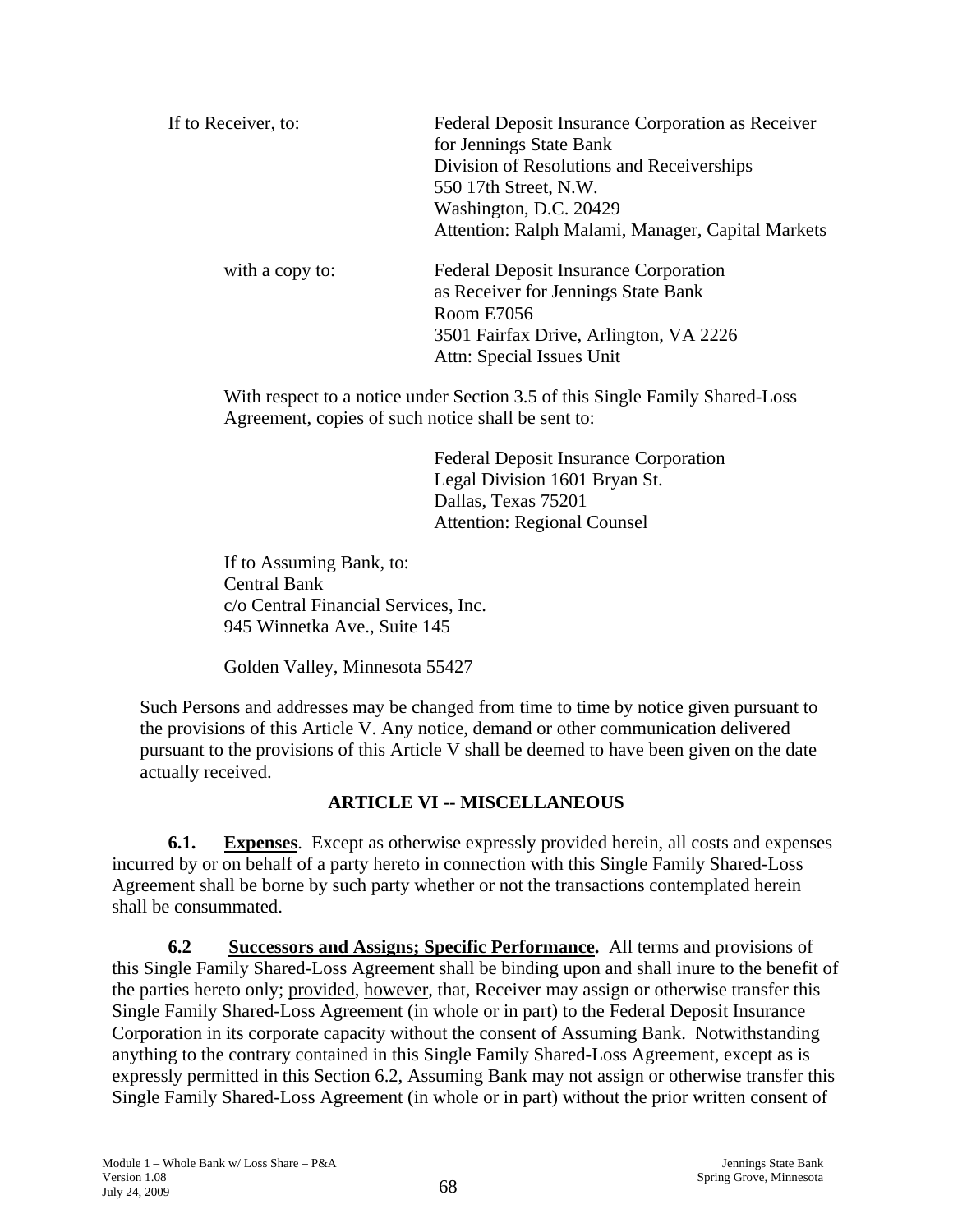the Receiver, which consent may be granted or withheld by the Receiver in its sole discretion, and any attempted assignment or transfer in violation of this provision shall be void *ab initio.*  For the avoidance of doubt, a merger or consolidation of the Assuming Bank with and into another financial institution, the sale of all or substantially all of the assets of the Assuming Bank to another financial institution constitutes the transfer of this Single Family Shared-Loss Agreement which requires the consent of the Receiver; and for a period of thirty-six (36) months after Bank Closing, a merger or consolidation shall also include the sale by any individual shareholder, or shareholders acting in concert, of more than 9% of the outstanding shares of the Assuming Bank, or of its holding company, or of any subsidiary holding Shared-Loss Assets, or the sale of shares by the Assuming Bank or its holding company or any subsidiary holding Shared-Loss Assets, in a public or private offering, that increases the number of shares outstanding by more than 9%, constitutes the transfer of this Single Family Shared-Loss Agreement which requires the consent of the Receiver. However, no Loss shall be recognized as a result of any accounting adjustments that are made due to any such merger, consolidation or sale consented to by the FDIC. The FDIC's consent shall not be required if the aggregate outstanding principal balance of Shared-Loss Assets is less than twenty percent (20%) of the initial aggregate balance of Shared-Loss Assets.

**6.3 Governing Law**. This Single Family Shared-Loss Agreement shall be construed in accordance with federal law, or, if there is no applicable federal law, the laws of the State of New York, without regard to any rule of conflict of law that would result in the application of the substantive law of any jurisdiction other than the State of New York.

**6.4 WAIVER OF JURY TRIAL**. EACH PARTY HERETO HEREBY IRREVOCABLY AND UNCONDITIONALLY WAIVES ALL RIGHT TO TRIAL BY JURY IN OR TO HAVE A JURY PARTICIPATE IN RESOLVING ANY DISPUTE, ACTION, PROCEEDING OR COUNTERCLAIM, WHETHER SOUNDING IN CONTRACT, TORT OR OTHERWISE, ARISING OUT OF OR RELATING TO OR IN CONNECTION WITH THIS SINGLE FAMILY SHARED-LOSS AGREEMENT OR ANY OF THE TRANSACTIONS CONTEMPLATED HEREBY.

**6.5 Captions**. All captions and headings contained in this Single Family Shared-Loss Agreement are for convenience of reference only and do not form a part of, and shall not affect the meaning or interpretation of, this Single Family Shared-Loss Agreement.

**6.6 Entire Agreement; Amendments**. This Single Family Shared-Loss Agreement, along with the Commercial Shared-Loss Agreement and the Purchase and Assumption Agreement, including the Exhibits and any other documents delivered pursuant hereto or thereto, embody the entire agreement of the parties with respect to the subject matter hereof, and supersede all prior representations, warranties, offers, acceptances, agreements and understandings, written or oral, relating to the subject matter herein. This Single Family Shared-Loss Agreement may be amended or modified or any provision thereof waived only by a written instrument signed by both parties or their respective duly authorized agents.

**6.7 Severability**. Whenever possible, each provision of this Single Family Shared-Loss Agreement shall be interpreted in such manner as to be effective and valid under applicable law, but if any provision of this Single Family Shared-Loss Agreement is held to be prohibited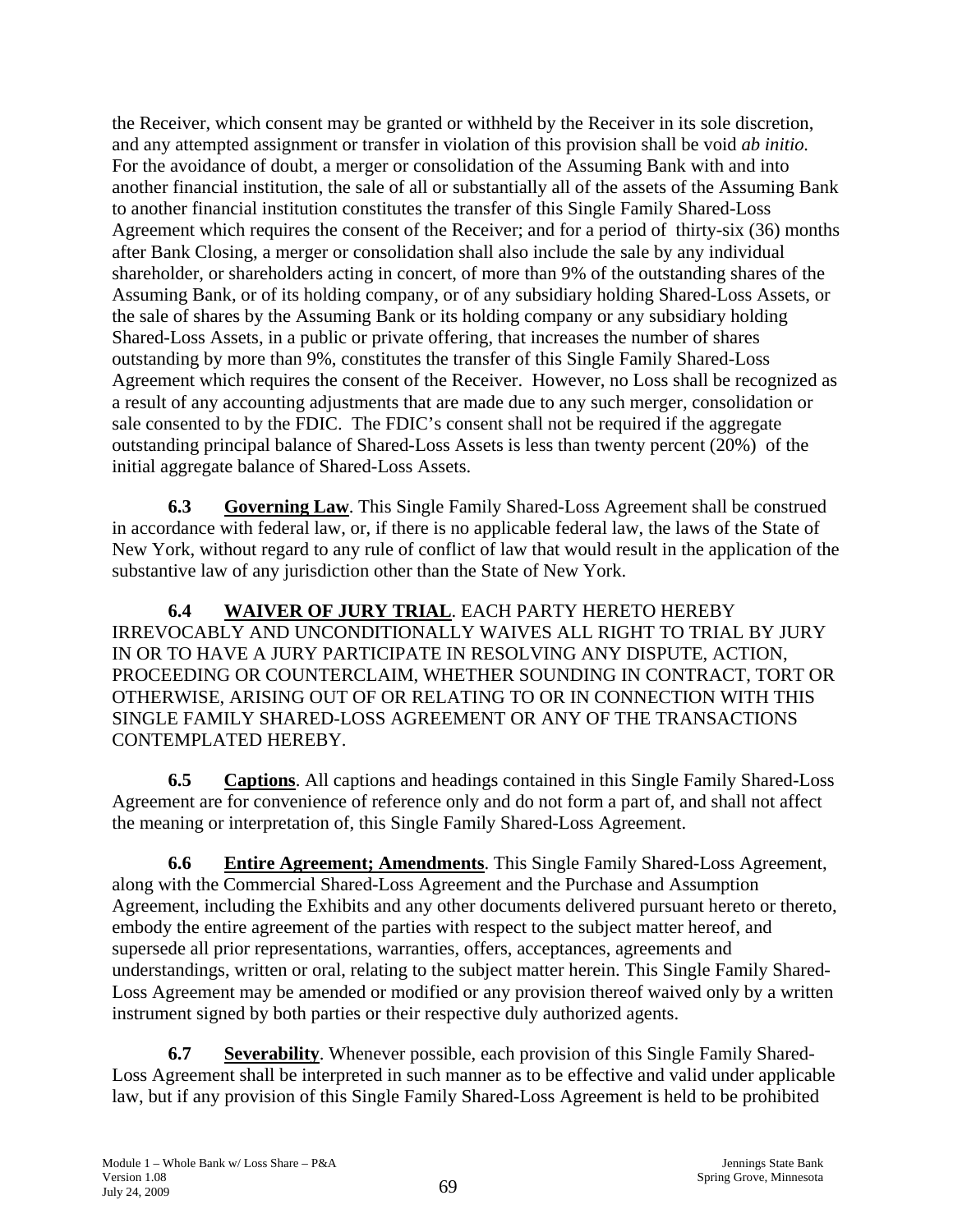by or invalid, illegal or unenforceable under applicable law, such provision shall be construed and enforced as if it had been more narrowly drawn so as not to be prohibited, invalid, illegal or unenforceable, and the validity, legality and enforceability of the remainder of such provision and the remaining provisions of this Single Family Shared-Loss Agreement shall not in any way be affected or impaired thereby.

**6.8 No Third Party Beneficiary**. This Single Family Shared-Loss Agreement and the Exhibits hereto are for the sole and exclusive benefit of the parties hereto and their respective permitted successors and permitted assigns and there shall be no other third party beneficiaries, and nothing in this Single Family Shared-Loss Agreement or the Exhibits shall be construed to grant to any other Person any right, remedy or Claim under or in respect of this Single Family Shared-Loss Agreement or any provision hereof.

**6.9 Counterparts**. This Single Family Shared-Loss Agreement may be executed separately by Receiver and Assuming Bank in any number of counterparts, each of which when executed and delivered shall be an original, but such counterparts shall together constitute one and the same instrument.

**6.10** Consent. Except as otherwise provided herein, when the consent of a party is required herein, such consent shall not be unreasonably withheld or delayed.

**6.11 Rights Cumulative**. Except as otherwise expressly provided herein, the rights of each of the parties under this Single Family Shared-Loss Agreement are cumulative, may be exercised as often as any party considers appropriate and are in addition to each such party's rights under the Purchase and Sale Agreement and any of the related agreements or under law. Except as otherwise expressly provided herein, any failure to exercise or any delay in exercising any of such rights, or any partial or defective exercise of such rights, shall not operate as a waiver or variation of that or any other such right.

## **ARTICLE VII DISPUTE RESOLUTION**

# **7.1 Dispute Resolution Procedures.**

(a) In the event a dispute arises about the interpretation, application, calculation of Loss, or calculation of payments or otherwise with respect to this Single Family Shared-Loss Agreement ("SF Shared-Loss Dispute Item"), then the Receiver and the Assuming Bank shall make every attempt in good faith to resolve such items within sixty (60) days following the receipt of a written description of the SF Shared-Loss Dispute Item, with notification of the possibility of taking the matter to arbitration (the date on which such 60-day period expires, or any extension of such period as the parties hereto may mutually agree to in writing, herein called the "Resolution Deadline Date"). If the Receiver and the Assuming Bank resolve all such items to their mutual satisfaction by the Resolution Deadline Date, then within thirty (30) days following such resolution, any payment arising out such resolution shall be made arising from the settlement of the SF Shared-Loss Dispute.

(b) If the Receiver and the Assuming Bank fail to resolve any outstanding SF Shared-Loss Dispute Items by the Resolution Deadline Date, then either party may notify the other of its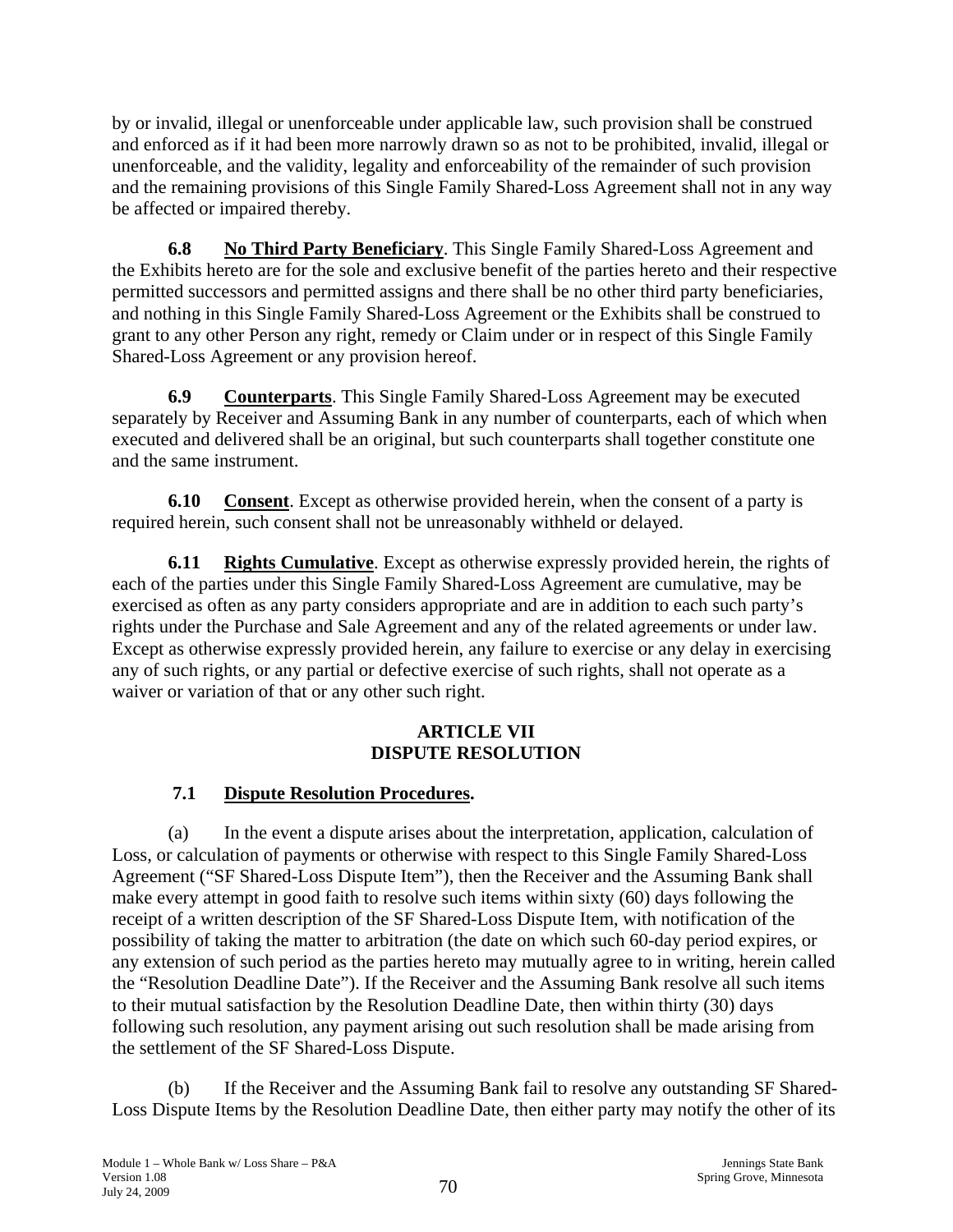intent to submit the SF Shared-Loss Dispute Item to arbitration pursuant to the provisions of this Article VII. Failure of either party to notify the other of its intent to submit any unresolved SF Shared-Loss Dispute Item to arbitration within thirty (30) days following the Resolution Deadline Date (the date on which such thirty (30) day period expires is herein called the "Arbitration Deadline Date") shall be deemed an acceptance of such SF Shared-Loss Dispute not submitted to arbitration, as well as a waiver of the submitting party's right to dispute such nonsubmitted SF Shared-Loss Dispute Item but not a waiver of any similar claim which may arise in the future.

(c) If a SF Shared-Loss Dispute Item is submitted to arbitration, it shall be governed by the rules of the American Arbitration Association (the "AAA"), except as otherwise provided herein. Either party may submit a matter for arbitration by delivering a notice, prior to the Arbitration Deadline Date, to the other party in writing setting forth:

> (i) A brief description of each SF Shared-Loss Dispute Item submitted for arbitration;

(ii) A statement of the moving party's position with respect to each SF Shared-Loss Dispute Item submitted for arbitration;

(iii) The value sought by the moving party, or other relief requested regarding each SF Shared-Loss Dispute Item submitted for arbitration, to the extent reasonably calculable; and

(iv) The name and address of the arbiter selected by the moving party (the "Moving Arbiter"), who shall be a neutral, as determined by the AAA.

Failure to adequately include any information above shall not be deemed to be a waiver of the parties right to arbitrate so long as after notification of such failure the moving party cures such failure as promptly as reasonably practicable.

(d) The non-moving party shall, within thirty (30) days following receipt of a notice of arbitration pursuant to this Section 7.1, deliver a notice to the moving party setting forth:

> (i) The name and address of the arbiter selected by the non-moving party (the "Respondent Arbiter"), who shall be a neutral, as determined by the AAA;

> (ii) A statement of the position of the respondent with respect to each Dispute Item; and

> (iii) The ultimate resolution sought by the respondent or other relief, if any, the respondent deems is due the moving party with respect to each SF Shared-Loss Dispute Item.

Failure to adequately include any information above shall not be deemed to be a waiver of the non-moving party's right to defend such arbitration so long as after notification of such failure the non-moving party cures such failure as promptly as reasonably practicable

(e) The Moving Arbiter and Respondent Arbiter shall select a third arbiter from a list furnished by the AAA. In accordance with the rules of the AAA, the three (3) arbiters shall constitute the arbitration panel for resolution of each SF Loss-Share Dispute Item. The concurrence of any two (2) arbiters shall be deemed to be the decision of the arbiters for all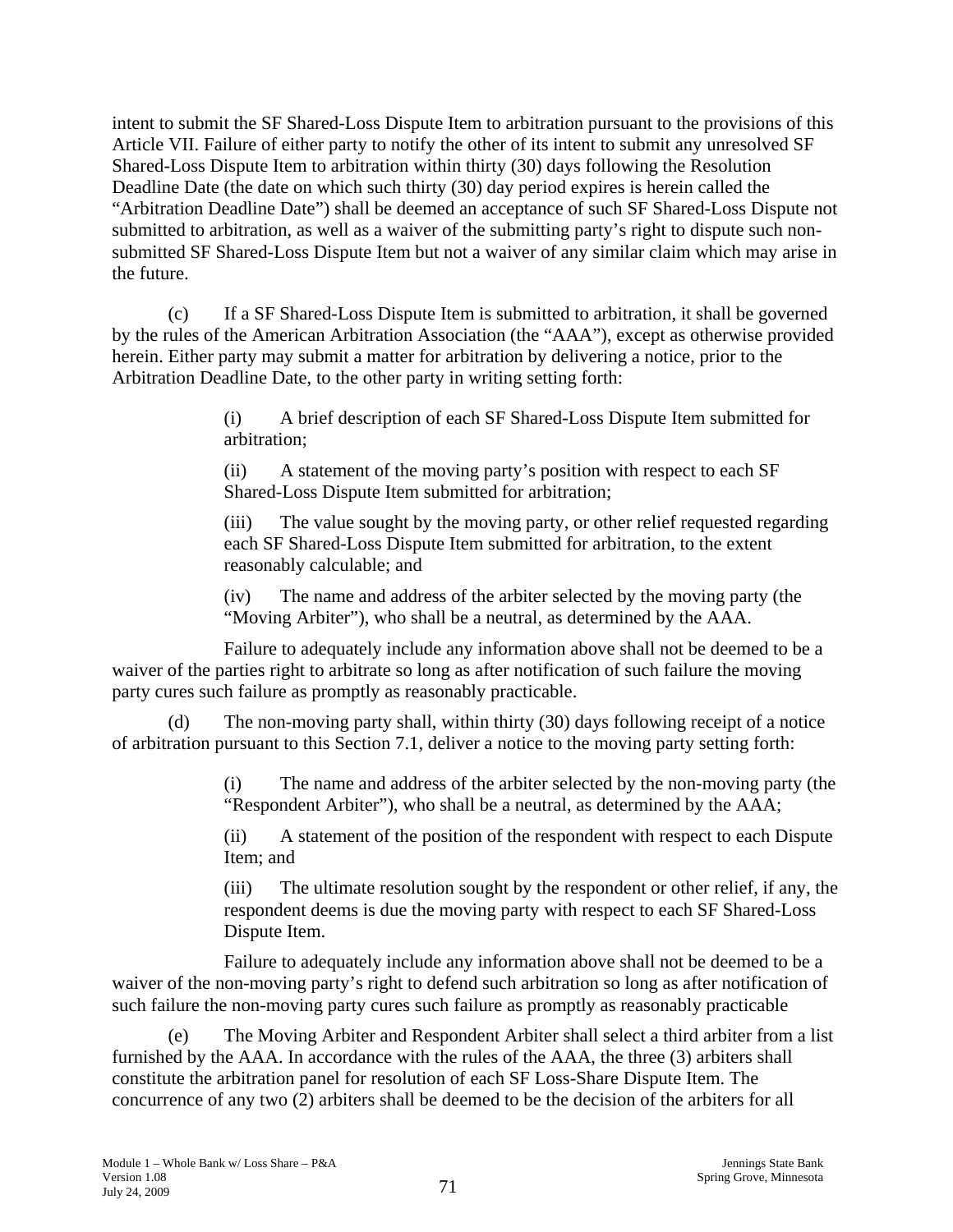purposes hereunder. The arbitration shall proceed on such time schedule and in accordance with the Rules of Commercial Arbitration of the AAA then in effect, as modified by this Section 7.1. The arbitration proceedings shall take place at such location as the parties thereto may mutually agree, but if they cannot agree, then they will take place at the offices of the Corporation in Washington, DC, or Arlington, Virginia.

(f) The Receiver and Assuming Bank shall facilitate the resolution of each outstanding SF Shared-Loss Dispute Item by making available in a prompt and timely manner to one another and to the arbiters for examination and copying, as appropriate, all documents, books, and records under their respective control and that would be discoverable under the Federal Rules of Civil Procedure.

(g) The arbiters designated pursuant to subsections (c), (d) and (e) hereof shall select, with respect to each Dispute Item submitted to arbitration pursuant to this Section 7.1, either (i) the position and relief submitted by the Assuming Bank with respect to each SF Shared-Loss Dispute Item, or (ii) the position and relief submitted by the Receiver with respect to each SF Shared-Loss Dispute Item, in either case as set forth in its respective notice of arbitration. The arbiters shall have no authority to select a value for each Dispute Item other than the determination set forth in Section 7.1(c) and Section 7.1(d). The arbitration shall be final, binding and conclusive on the parties.

(h) Any amounts ultimately determined to be payable pursuant to such award shall bear interest at the Settlement Interest Rate from and including the date specified for the arbiters decisions specified in this Section 7.1, without regard to any extension of the finality of such award, to but not including the date paid. All payments required to be made under this Section 7.1 shall be made by wire transfer.

(i) For the avoidance of doubt, to the extent any notice of a SF Shared-Loss Dispute Item(s) is provided prior to the Termination Date, the terms of this Single Family Shared-Loss Agreement shall remain in effect with respect to the Single Family Shared-Loss Loans that are the subject of such SF Shared-Loss Dispute Item(s) until such time as any such dispute is finally resolved.

**7.2 Fees and Expenses of Arbiters.** The aggregate fees and expenses of the arbiters shall be borne equally by the parties. The parties shall pay the aggregate fees and expenses within thirty (30) days after receipt of the written decision of the arbiters (unless the arbiters agree in writing on some other payment schedule).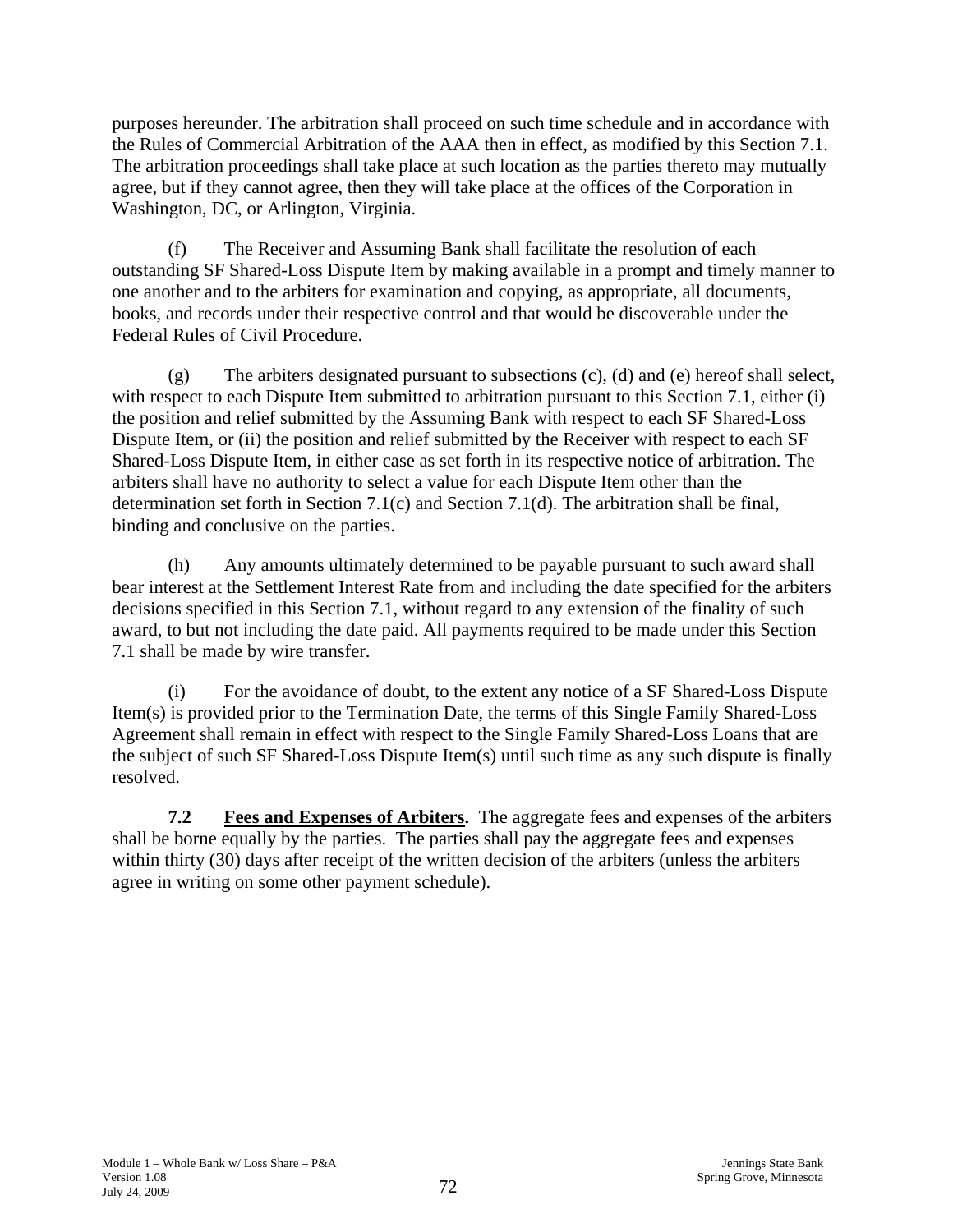Exhibit 1

## **Monthly Certificate**

# **SEE FOLLOWING PAGE**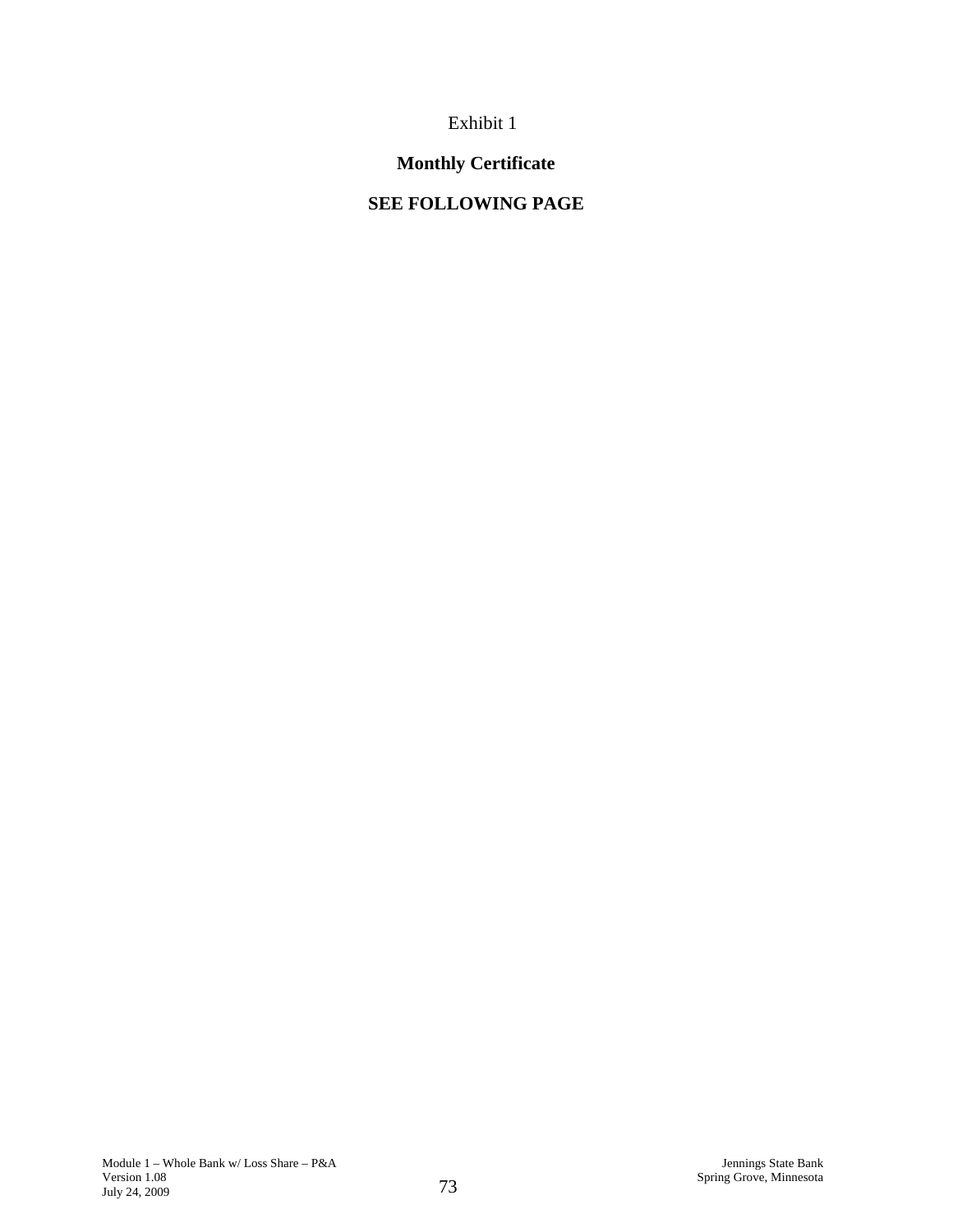| <b>PART 1 - CURRENT MONTH NET LOSS</b>                                |                      |                 |                                   |                             |                             |
|-----------------------------------------------------------------------|----------------------|-----------------|-----------------------------------|-----------------------------|-----------------------------|
|                                                                       |                      |                 |                                   |                             |                             |
|                                                                       |                      |                 | Specify loss type                 |                             |                             |
| <b>MONTH ENDED:</b>                                                   | [input report month] |                 | as Foreclosure,<br>or Short-Sale. |                             |                             |
|                                                                       |                      |                 |                                   |                             |                             |
| <b>Losses</b>                                                         |                      |                 |                                   |                             |                             |
| Loan No.                                                              |                      | Loss            |                                   |                             |                             |
|                                                                       | Loss Type            | Amount          |                                   |                             |                             |
|                                                                       |                      |                 |                                   |                             |                             |
|                                                                       |                      |                 |                                   |                             |                             |
|                                                                       |                      |                 |                                   | <b>Loss Amount</b>          | Loss Month is               |
|                                                                       |                      |                 |                                   | is the amount               | the reporting               |
| <b>TOTAL</b>                                                          |                      | XX              | A                                 | of Loss                     | month in                    |
|                                                                       |                      |                 |                                   | incurred and<br>reported on | which the<br>Loss was       |
|                                                                       |                      |                 |                                   | the loan in a               | reported.                   |
| <b>Recoveries</b>                                                     |                      |                 |                                   |                             |                             |
|                                                                       |                      | Recovery        | $Loss \nightharpoonup$            | Ŧ<br>Loss                   |                             |
| Loan No.                                                              |                      | Amount          | Amount                            | Month                       |                             |
|                                                                       |                      |                 |                                   |                             |                             |
|                                                                       |                      |                 |                                   |                             |                             |
|                                                                       |                      |                 |                                   |                             |                             |
|                                                                       |                      |                 |                                   |                             |                             |
|                                                                       |                      |                 |                                   |                             |                             |
|                                                                       |                      |                 |                                   |                             |                             |
| <b>TOTAL</b>                                                          |                      | $\overline{XX}$ | $\sf B$                           |                             |                             |
|                                                                       |                      |                 |                                   |                             |                             |
| <b>Net Losses</b>                                                     |                      | XX              | $C = A - B$                       |                             |                             |
| (Recoveries)                                                          |                      |                 |                                   |                             |                             |
|                                                                       |                      |                 |                                   |                             |                             |
|                                                                       |                      |                 |                                   |                             | If Col. D minus Col. E is   |
|                                                                       |                      |                 |                                   |                             | less than zero, enter zero. |
| <b>PART 2 - FIRST LOSS TEST</b>                                       |                      |                 |                                   |                             |                             |
|                                                                       |                      |                 |                                   | Col. D - Col.               |                             |
|                                                                       |                      | Col. D          | Col. E                            | E                           |                             |
|                                                                       |                      | Cumulative      |                                   | Cumulative                  |                             |
|                                                                       |                      | Loss            | <b>First Loss</b>                 | Shared-Loss                 |                             |
|                                                                       |                      | Amount          | Tranche                           | Amount                      |                             |
|                                                                       |                      |                 |                                   |                             |                             |
| Balance, beginning of month<br>Current month Net Losses (from Part 1) |                      | XX              | XX                                | XX                          | $\mathsf F$                 |
|                                                                       |                      | XX              |                                   |                             |                             |
| Balance, end of month                                                 |                      | X X             | XX                                | XX                          | G                           |
|                                                                       |                      |                 |                                   |                             |                             |
|                                                                       |                      |                 |                                   |                             |                             |
| <b>Shared Loss Amount</b>                                             |                      |                 |                                   | XX                          | $G - F$                     |
| Times Loss Share percentage                                           |                      |                 |                                   | 80%                         |                             |
|                                                                       |                      |                 |                                   |                             |                             |
| Amount due from (to) FDIC as Receiver                                 |                      |                 |                                   | <u>XX</u>                   |                             |
|                                                                       |                      |                 |                                   |                             |                             |
|                                                                       |                      |                 |                                   |                             |                             |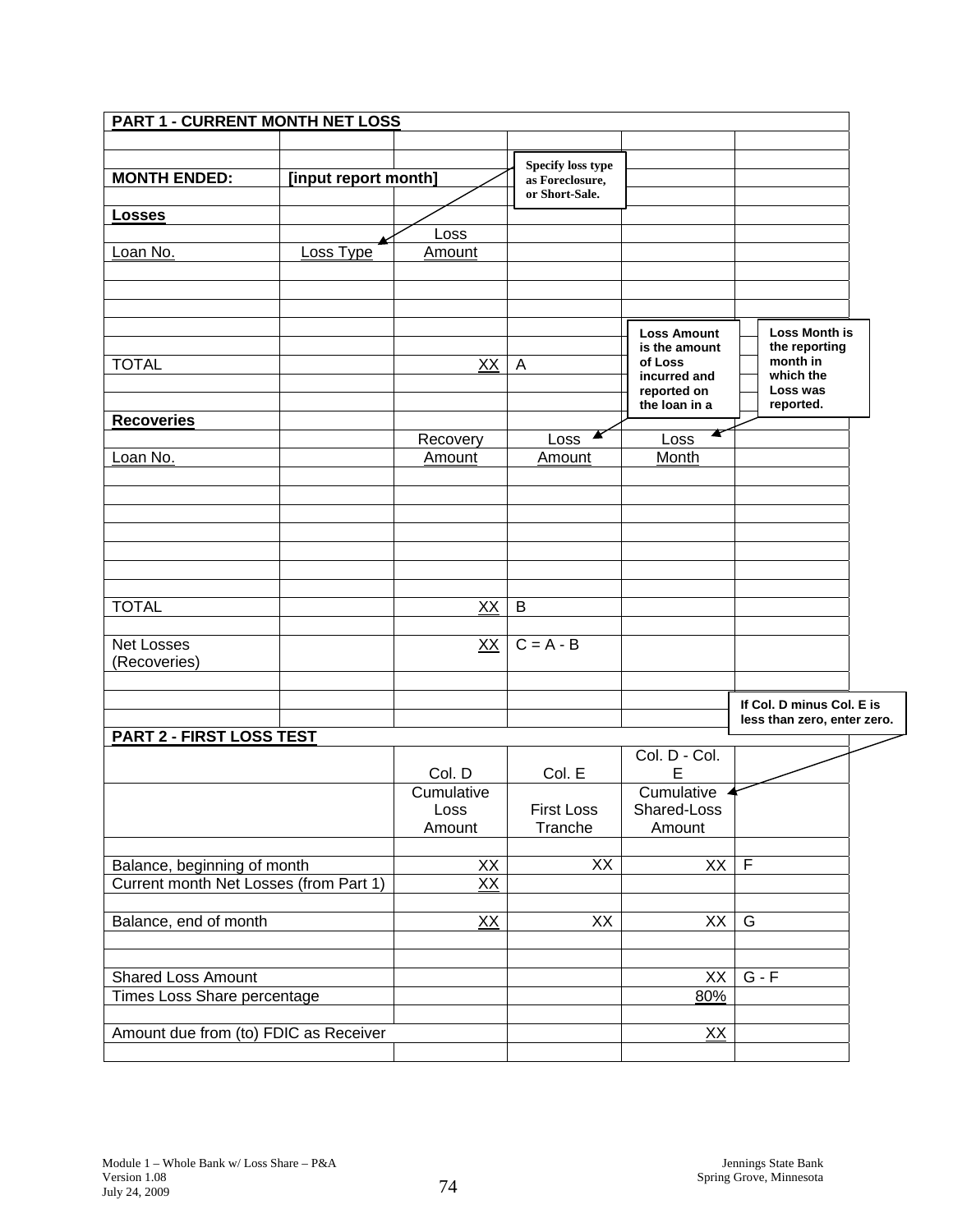| Pursuant to Section 2.1 of the Single Family Shared-Loss Agreement, the undersigned hereby certifies |  |  |  |
|------------------------------------------------------------------------------------------------------|--|--|--|
| the information on this Certificate is true, complete and correct.                                   |  |  |  |
| <b>OFFICER SIGNATURE</b>                                                                             |  |  |  |
| <b>TITLE</b><br><b>OFFICER NAME:</b>                                                                 |  |  |  |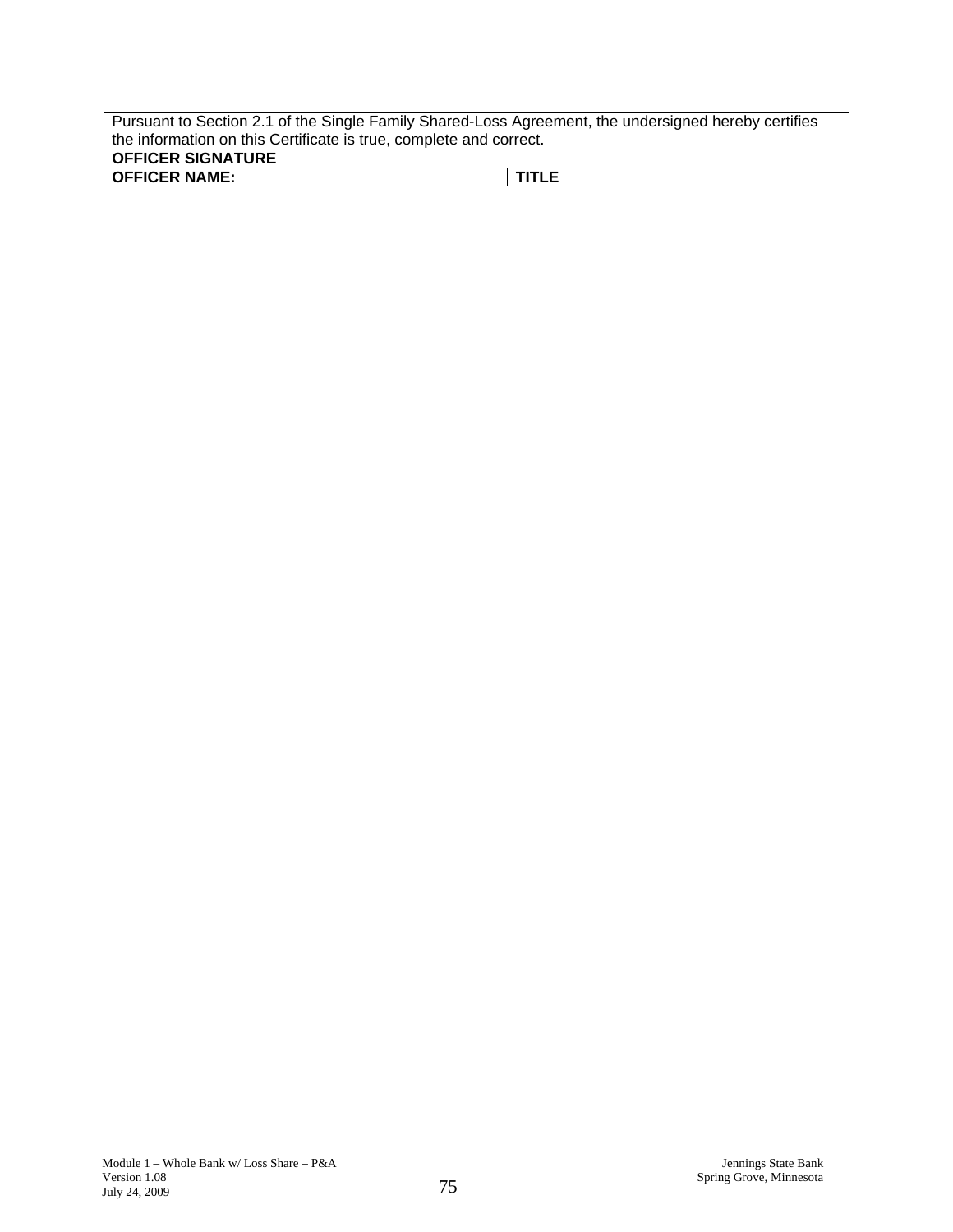### **Exhibit 2a**

This exhibit contains three versions of the loss share calculation for foreclosure, plus explanatory notes.

#### **Exhibit 2a(1) CALCULATION OF FORECLOSURE LOSS Foreclosure Occurred Prior to Loss Share Agreement**

|    | 1 Shared-Loss Month<br>2 Loan no:<br>3 REO #              | May-09<br>364574<br>621 |
|----|-----------------------------------------------------------|-------------------------|
|    | 4 Foreclosure date                                        | 12/18/08                |
|    | 5 Liquidation date                                        | 4/12/09                 |
|    | 6 Note Interest rate                                      | 8.100%                  |
|    | 7 Most recent BPO                                         | 228,000                 |
|    | 8 Most recent BPO date                                    | 1/21/09                 |
|    | <b>Foreclosure Loss calculation</b>                       |                         |
|    | 9 Book value at date of Loss Share agreement              | 244,900                 |
|    | Accrued interest, limited to 90 days or days from failure |                         |
|    | 10 to sale, whichever is less                             | 3,306                   |
|    | 11 Costs incurred after Loss Share agreement in place:    |                         |
| 12 | Attorney's fees                                           | 0                       |
|    | Foreclosure costs, including title search, filing fees,   |                         |
|    | 13 advertising, etc.                                      | 0                       |
| 14 | Property protection costs, maint. and repairs             | 6,500                   |
| 15 | Tax and insurance advances                                | 0                       |
|    | <b>Other Advances</b>                                     |                         |
| 16 | Appraisal/Broker's Price Opinion fees                     | 0                       |
| 17 | Inspections                                               | 0                       |
| 18 | Other                                                     | 0                       |
|    | 19 Gross balance recoverable by Purchaser                 | 254,706                 |
|    | <b>Cash Recoveries:</b>                                   |                         |
|    | 20 Net liquidation proceeds (from HUD-1 settl stmt)       | 219,400                 |
|    | 21 Hazard Insurance proceeds                              | 0                       |
|    | 22 Mortgage Insurance proceeds                            | 0                       |
|    | 23 T & I escrow account balances, if positive             | 0                       |
|    | 24 Other credits, if any (itemize)                        | 0                       |
| 25 | <b>Total Cash Recovery</b>                                | 219,400                 |
|    | <b>26 Loss Amount</b>                                     | 35,306                  |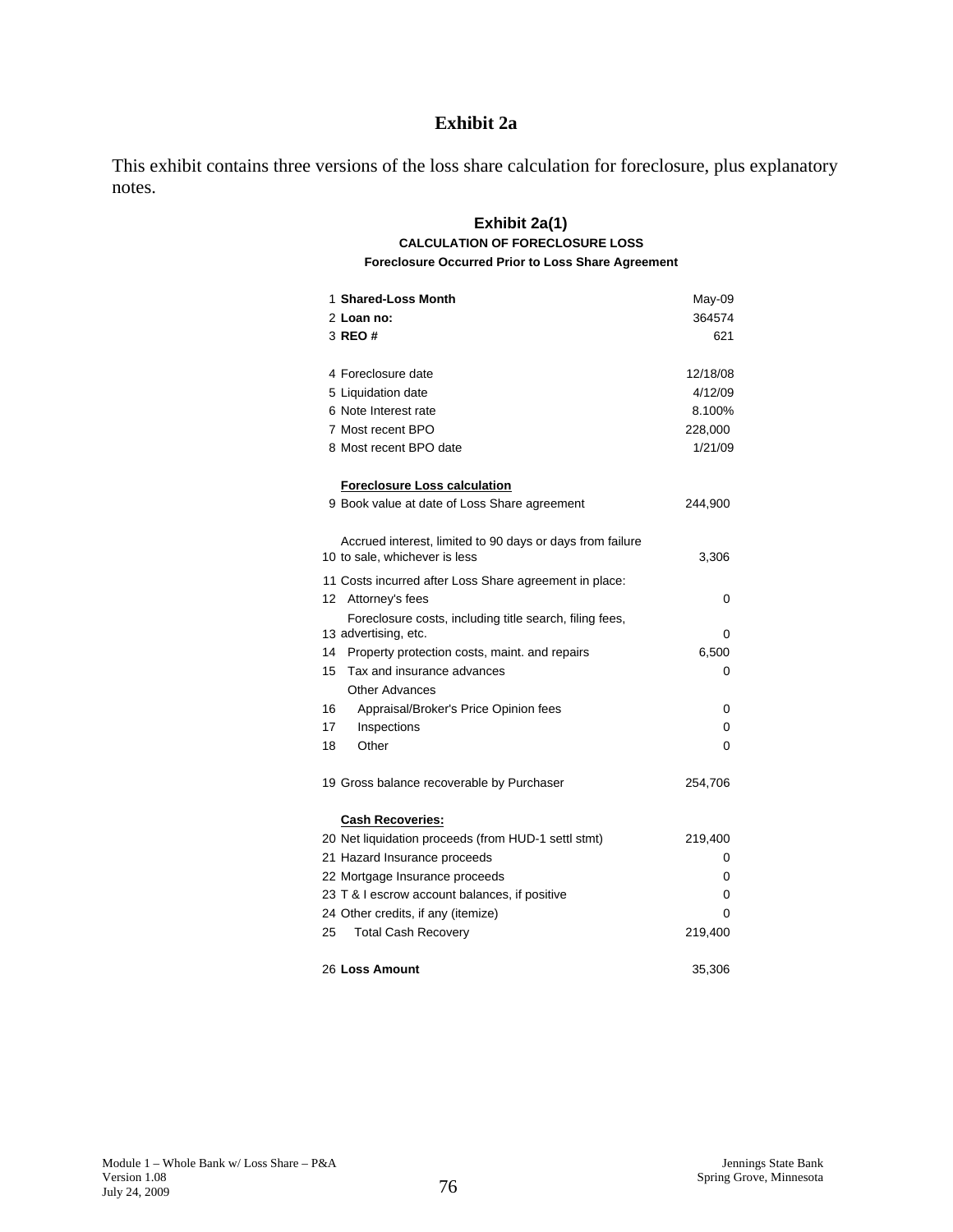#### **Exhibit 2a(2)**

#### **CALCULATION OF FORECLOSURE LOSS**

#### **No Preceeding Loan Mod under Loss Share**

| 1 Shared-Loss Month                                                             | May-09   |
|---------------------------------------------------------------------------------|----------|
| 2 Loan no:                                                                      | 292334   |
| 3 REO #                                                                         | 477      |
| 4 Interest paid-to-date                                                         | 4/30/08  |
| 5 Foreclosure date                                                              | 1/15/09  |
| 6 Liquidation date                                                              | 4/12/09  |
| 7 Note Interest rate                                                            | 8.000%   |
| 8 Owner occupied?                                                               | Yes      |
| 9 If owner-occupied:                                                            |          |
| Borrower current gross annual income<br>10                                      | 42,000   |
| 11<br>Estimated NPV of loan mod                                                 | 195,000  |
| 12 Most recent BPO                                                              | 235,000  |
| 13 Most recent BPO date                                                         | 1/21/09  |
| <b>Foreclosure Loss calculation</b>                                             |          |
| 16 Loan Principal balance after last paid installment                           | 300,000  |
| 17 Accrued interest, limited to 90 days                                         | 6,000    |
| 18 Attorney's fees                                                              | 0        |
| Foreclosure costs, including title search, filing fees,<br>19 advertising, etc. | 4,000    |
| 20 Property protection costs, maint. and repairs                                | 5,500    |
| 21 Tax and insurance advances                                                   | 1,500    |
| <b>Other Advances</b>                                                           |          |
| 22<br>Appraisal/Broker's Price Opinion fees                                     | 0        |
| 23<br>Inspections                                                               | 50       |
| 24<br>Other                                                                     | $\Omega$ |
| 25 Gross balance recoverable by Purchaser                                       | 317,050  |
| <b>Cash Recoveries:</b>                                                         |          |
| 26 Net liquidation proceeds (from HUD-1 settl stmt)                             | 205,000  |
| 27 Hazard Insurance proceeds                                                    | 0        |
| 28 Mortgage Insurance proceeds                                                  | 0        |
| 29 T & I escrow account balances, if positive                                   | 0        |
| 30 Other credits, if any (itemize)                                              | 0        |
| 31<br><b>Total Cash Recovery</b>                                                | 205,000  |
| 32 Loss Amount                                                                  | 112,050  |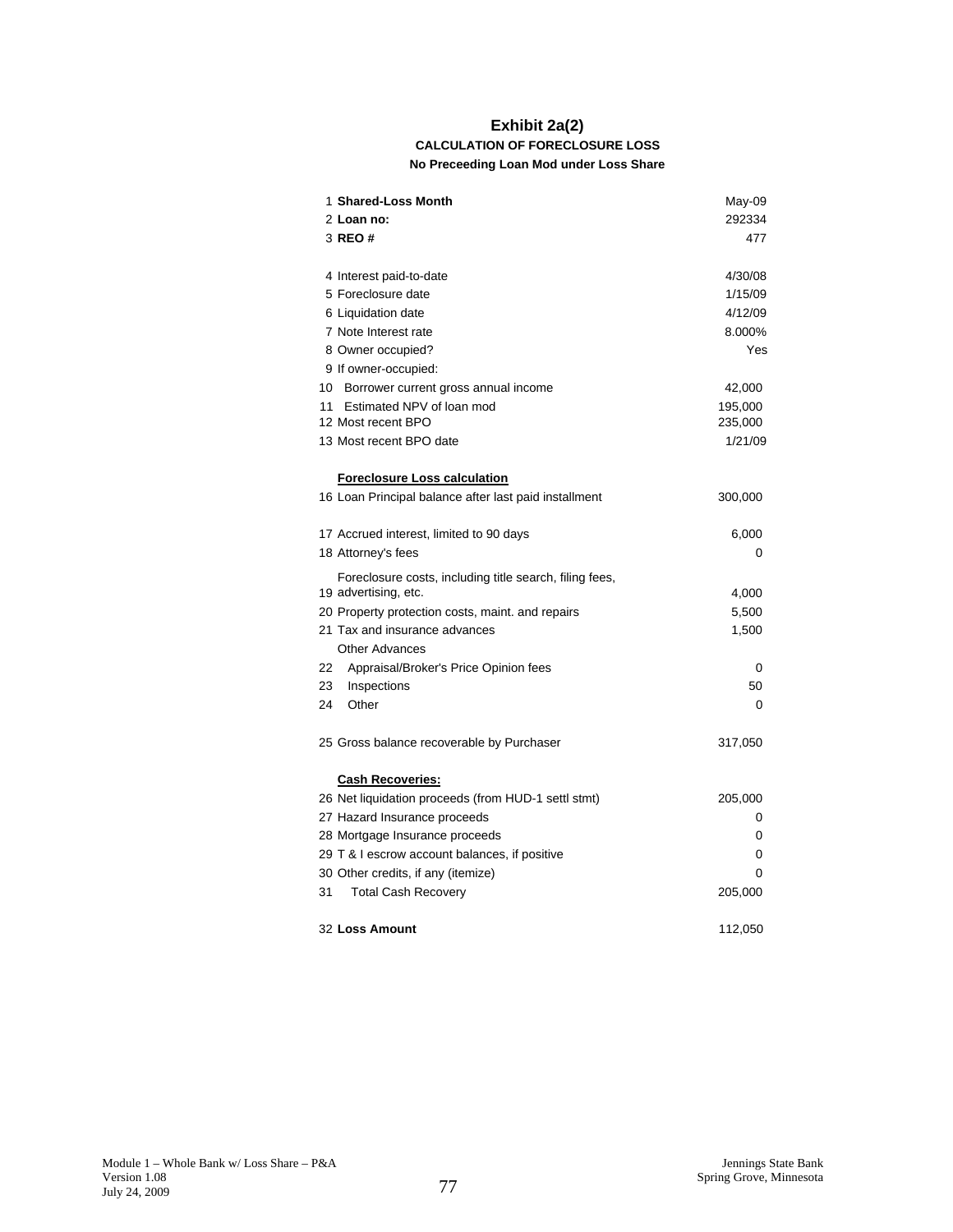## **Exhibit 2a(3)**

#### **CALCULATION OF FORECLOSURE LOSS Foreclosure after a Covered Loan Mod**

| 1 Shared-Loss Month                                                  | May-09  |
|----------------------------------------------------------------------|---------|
| 2 Loan no:                                                           | 138554  |
| 3 REO #                                                              | 843     |
|                                                                      |         |
| 4 Loan mod date                                                      | 1/17/08 |
| 5 Interest paid-to-date                                              | 4/30/08 |
| 6 Foreclosure date                                                   | 1/15/09 |
| 7 Liquidation date                                                   | 4/12/09 |
| 8 Note Interest rate                                                 | 4.000%  |
| 9 Most recent BPO                                                    | 210,000 |
| 10 Most recent BPO date                                              | 1/20/09 |
|                                                                      |         |
| <b>Foreclosure Loss calculation</b>                                  |         |
| 11 NPV of projected cash flows at loan mod                           | 285,000 |
| 12 Less: Principal payments between loan mod and deliquency          | 2,500   |
| 13 Plus:                                                             |         |
| Attorney's fees<br>14                                                | 0       |
| Foreclosure costs, including title search, filing fees, advertising, |         |
| 15 etc.                                                              | 4,000   |
| 16<br>Property protection costs, maint. and repairs                  | 7,000   |
| 17<br>Tax and insurance advances                                     | 2,000   |
| 18<br><b>Other Advances</b>                                          |         |
| 19 Appraisal/Broker's Price Opinion fees                             | 0       |
| 20<br>Inspections                                                    | 0       |
| 21<br>Other                                                          | 0       |
|                                                                      |         |
| 22 Gross balance recoverable by Purchaser                            | 295,500 |
| <b>Cash Recoveries:</b>                                              |         |
| 23 Net liquidation proceeds (from HUD-1 settl stmt)                  | 201,000 |
| 24 Hazard Insurance proceeds                                         | 0       |
| 25 Mortgage Insurance proceeds                                       | 0       |
| 26 T & I escrow account balances, if positive                        | 0       |
| 27 Other credits, if any (itemize)                                   | 0       |
| 28<br><b>Total Cash Recovery</b>                                     | 201,000 |
|                                                                      |         |
| 29 Loss Amount                                                       | 94,500  |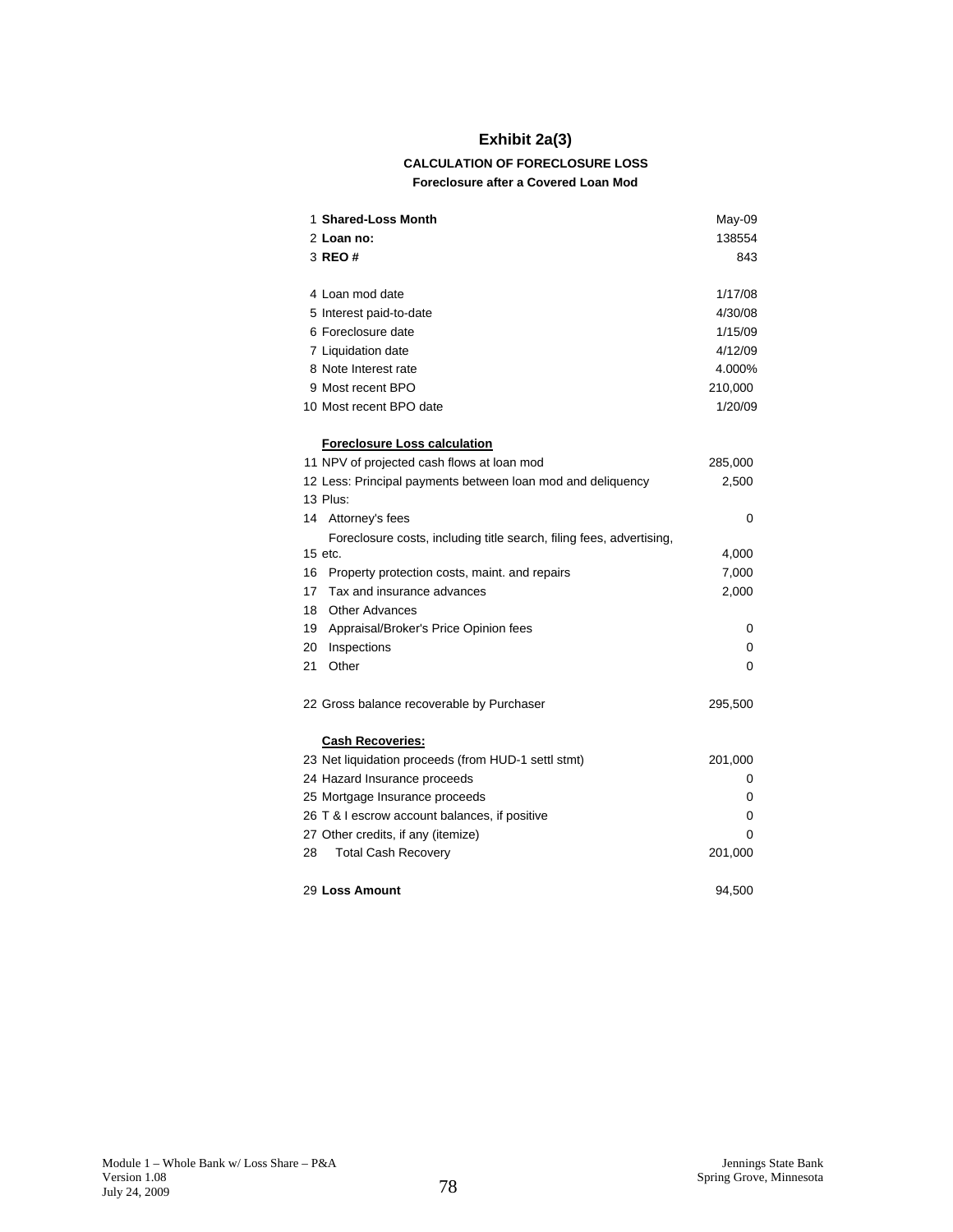## **Notes to Exhibit 2a (foreclosure)**

- 1. The data shown are for illustrative purpose. The figures will vary for actual restructurings.
- 2. The covered loss is the difference between the gross balance recoverable by Purchaser and the total cash recovery. There are three methods of calculation for covered losses from foreclosures, depending upon the circumstances. They are shown below:
	- a. If foreclosure occurred prior to the beginning of the Loss Share agreement, use Exhibit 2a(1). This version uses the book value of the REO as the starting point for the covered loss.
	- b. If foreclosure occurred after the Loss Share agreement was in place, and if the loan was not restructured when the Loss Share agreement was in place, use Exhibit 2a(2). This version uses the unpaid balance of the loan as of the last payment as the starting point for the covered loss.
	- c. If the loan was restructured when the Loss Share agreement was in place, and then foreclosure occurred, use Exhibit 2a(3). This version uses the Net Present Value (NPV) of the modified loan as the starting point for the covered loss.
- 3. For Exhibit  $2a(1)$ , the gross balance recoverable by the purchaser is calculated as the sum of lines  $9 - 18$ ; it is shown in line 19. For Exhibit 2a(2), the gross balance recoverable by the purchaser is calculated as the sum of lines  $16 - 24$ ; it is shown in line 25. For Exhibit 2a(3), the gross balance recoverable by the purchaser is calculated as line 11 minus line 12 plus lines  $13 - 21$ ; it is shown in line 22.
- 4. For Exhibit 2a(1), the total cash recovery is calculated as the sum of lines  $20 24$ ; it is shown in line 25. For Exhibit 2a(2), the total cash recovery is calculated as the sum of lines  $26 - 30$ ; it is shown in line 31. For Exhibit 2a(3), the total cash recovery is calculated as the sum of lines  $23 - 27$ ; it is shown in line 28.
- 5. Reasonable and customary third party attorney's fees and expenses incurred by or on behalf of Assuming Bank in connection with any enforcement procedures, or otherwise with respect to such loan, are reported under Attorney's fees.
- 6. Assuming Bank's (or Third Party Servicer's) reasonable and customary out-of-pocket costs paid to either a third party or an affiliate (if affiliate is pre-approved by the FDIC) for foreclosure, property protection and maintenance costs, repairs, assessments, taxes, insurance and similar items are treated as part of the gross recoverable balance, to the extent they are not paid from funds in the borrower's escrow account. Allowable costs are limited to amounts per Freddie Mac and Fannie Mae guidelines (as in effect from time to time), where applicable, provided that this limitation shall not apply to costs or expenses relating to environmental conditions.
- 7. Do not include late fees, prepayment penalties, or any similar lender fees or charges by the Failed Bank or Assuming Bank to the loan account, any allocation of Assuming Bank's servicing costs, or any allocations of Assuming Bank's general and administrative (G&A) or other operating costs.
- 8. If Exhibit  $2a(3)$  is used, then no accrued interest may be included as a covered loss. Otherwise, the amount of accrued interest that may be included as a covered loss is limited to the minimum of:
	- a. 90 days
	- b. The number of days that the loan is delinquent when the property was sold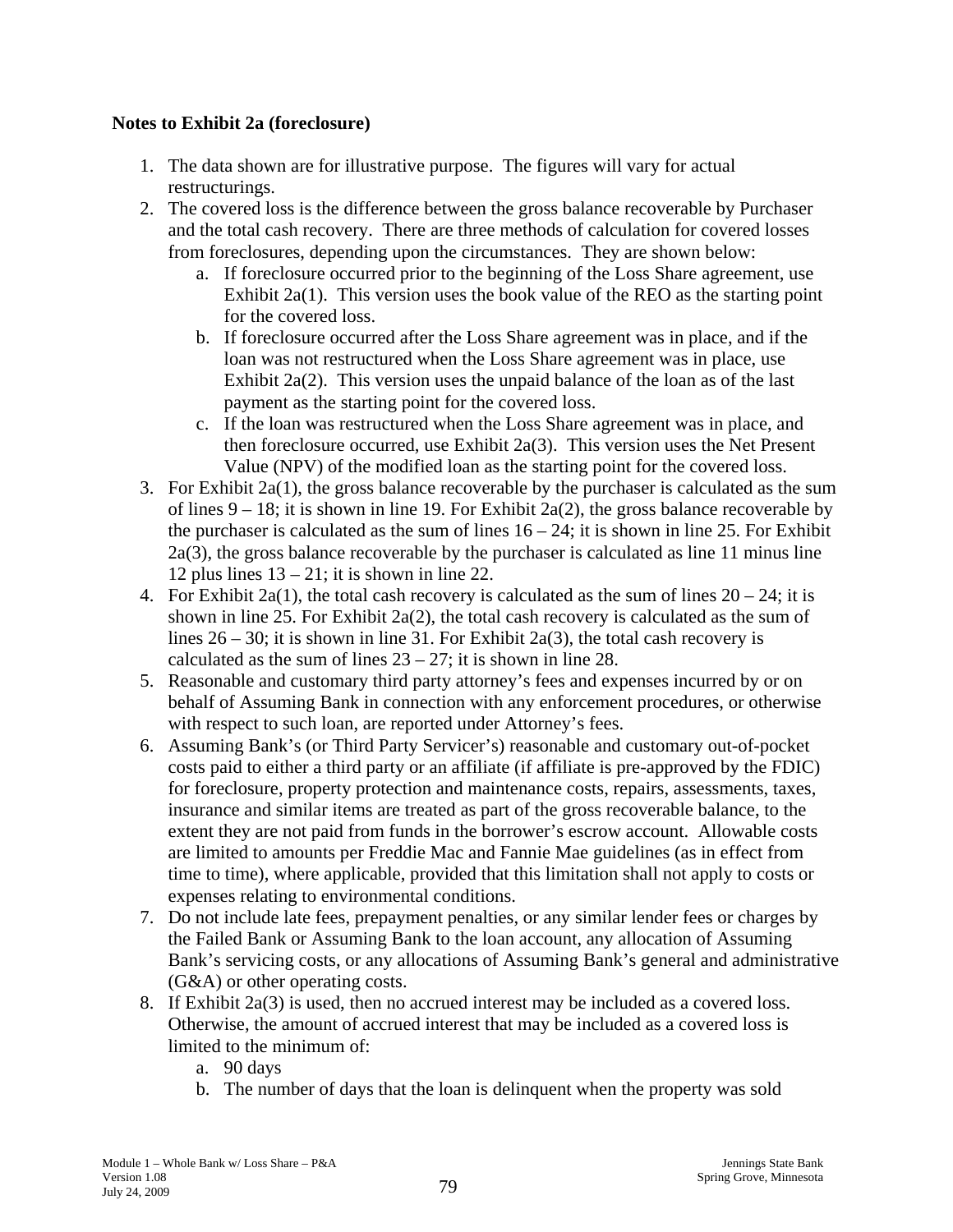c. The number of days between the resolution date and the date when the property was sold

To calculate accrued interest, apply the note interest rate that would have been in effect if the loan were performing to the principal balance after application of the last payment made by the borrower.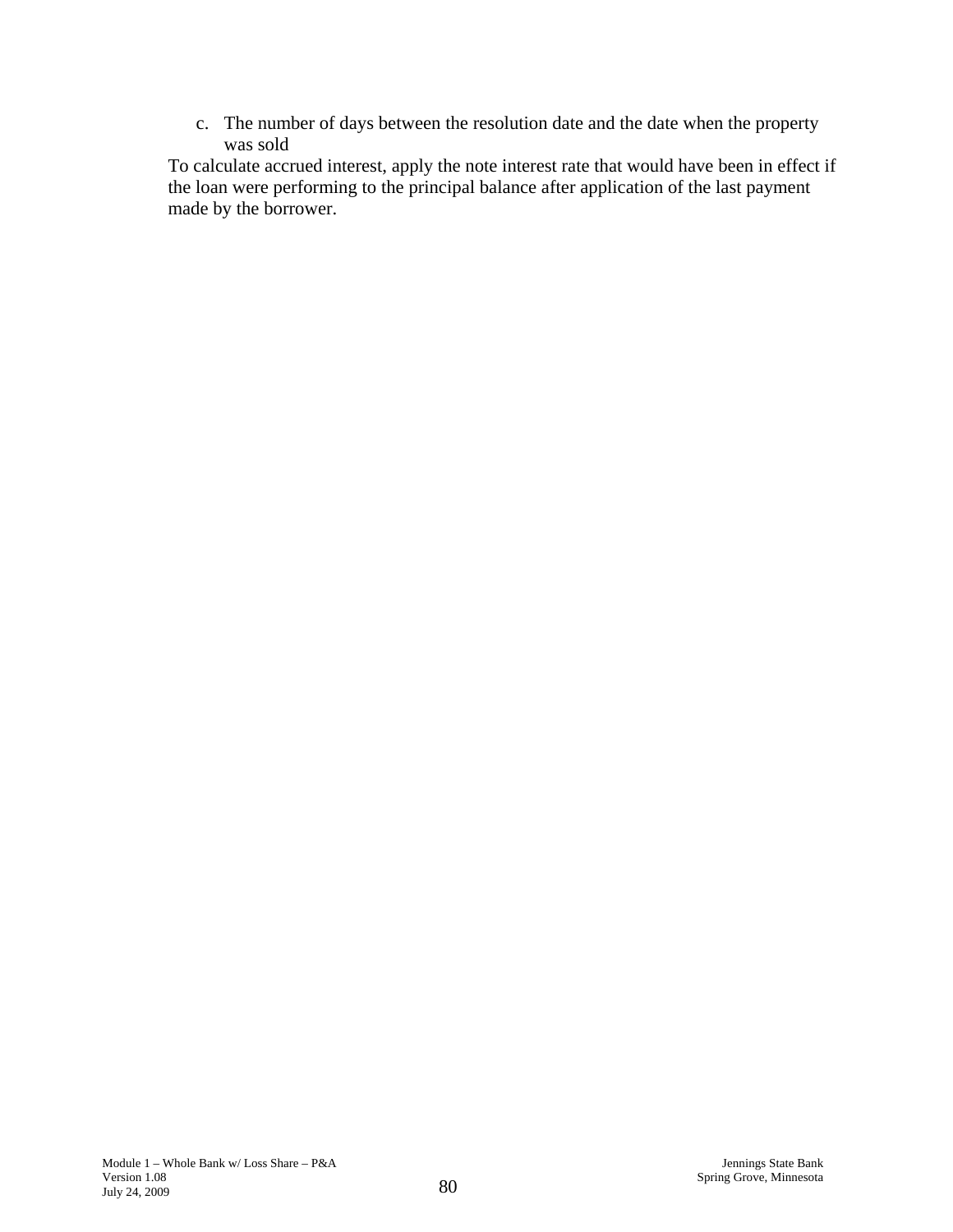# **Exhibit 2b**

This exhibit contains the loss share calculation for restructuring (loan mod), plus explanatory notes.

#### **Exhibit 2b CALCULATION OF RESTRUCTURING LOSS**

|                                                          | 1 Shared-Loss Month                                   | May-09                                        |
|----------------------------------------------------------|-------------------------------------------------------|-----------------------------------------------|
|                                                          | 2 Loan no:                                            | 123456                                        |
|                                                          | <b>Loan before Restructuring</b>                      |                                               |
|                                                          | 3 Original loan amount                                | 500,000                                       |
|                                                          | 4 Current unpaid principal balance                    | 450,000                                       |
|                                                          | 5 Remaining term                                      | 298                                           |
|                                                          | 6 Interest rate                                       | 7.500%                                        |
|                                                          | 7 Interest Paid-To-Date                               | 2/29/08                                       |
|                                                          | 8 Monthly payment - P&I                               | 3,333                                         |
|                                                          | 9 Monthly payment - T&I                               | 1,000                                         |
|                                                          | 10 Total monthly payment                              | 4,333                                         |
|                                                          | 11 Loan type (fixed-rate, ARM, I/O, Option ARM, etc.) | <b>Option ARM</b>                             |
|                                                          | 12 Borrower current annual income                     | 82,000                                        |
|                                                          | <b>Terms of Modified/Restructured Loan</b>            |                                               |
|                                                          | 13 Closing date on modified/restructured loan         | 4/19/09                                       |
|                                                          | 14 New Principal balance                              | 461,438                                       |
|                                                          | 15 Remaining term                                     | 313                                           |
|                                                          | 16 Interest rate                                      | 3.500%                                        |
|                                                          | 17 Monthly payment - P&I                              | 1,346                                         |
|                                                          | 18 Monthly payment - T&I                              | 800                                           |
|                                                          | 19 Total monthly payment                              | 2,146                                         |
|                                                          | 20 Loan type (fixed-rate, ARM, I/O, Option ARM, etc.) | IO Hybrid                                     |
|                                                          | 21 Lien type (1st, 2nd)                               | 1st                                           |
|                                                          | If adjustable:                                        |                                               |
| 22                                                       | Initial interest rate                                 | 3.500%                                        |
| 23                                                       | Term - initial interest rate                          | 60 Months                                     |
|                                                          | 24 Initial payment amount                             | 2,146                                         |
|                                                          | 25 Term-initial payment amount                        | 60 Months                                     |
|                                                          | 26 Negative amortization?                             | No                                            |
|                                                          | 27 Rate reset frequency after first adjustment        | 6 Months                                      |
|                                                          | 28 Next reset date                                    | 5/1/14                                        |
|                                                          | 29 Index                                              | <b>LIBOR</b>                                  |
|                                                          | 30 Margin                                             | 2.750%                                        |
|                                                          | 31 Cap per adjustment                                 | 2.000%                                        |
|                                                          | 32 Lifetime Cap                                       | 9.500%                                        |
|                                                          | 33 Floor                                              | 2.750%                                        |
|                                                          | 34 Front end DTI                                      | 31%                                           |
|                                                          | 35 Back end DTI                                       | 45%                                           |
|                                                          | <b>Restructuring Loss Calculation</b>                 |                                               |
|                                                          | 36 Loan Principal balance before restructuring        | 450,000                                       |
|                                                          | 37 Accrued interest, limited to 90 days               | 8,438                                         |
|                                                          | 38 Tax and insurance advances                         | 3,000                                         |
|                                                          | 39 3rd party fees due                                 |                                               |
|                                                          | 40 Total loan balance due before restructuring        | 461,438                                       |
|                                                          | Assumptions for NPV Calculation, Restructured Loan:   |                                               |
|                                                          | 41 Discount rate for projected cash flows             | 5.530%                                        |
|                                                          | 42 Loan prepayment in full                            | 120 Months                                    |
|                                                          | 43 NPV of projected cash flows                        | 403,000                                       |
|                                                          | 44 Loss Amount                                        | 58,438                                        |
| Module 1 – Whole Bank w/ Loss Share – P&A<br>Vercion 100 |                                                       | Jennings State Bank<br>Corina Croya Minnagota |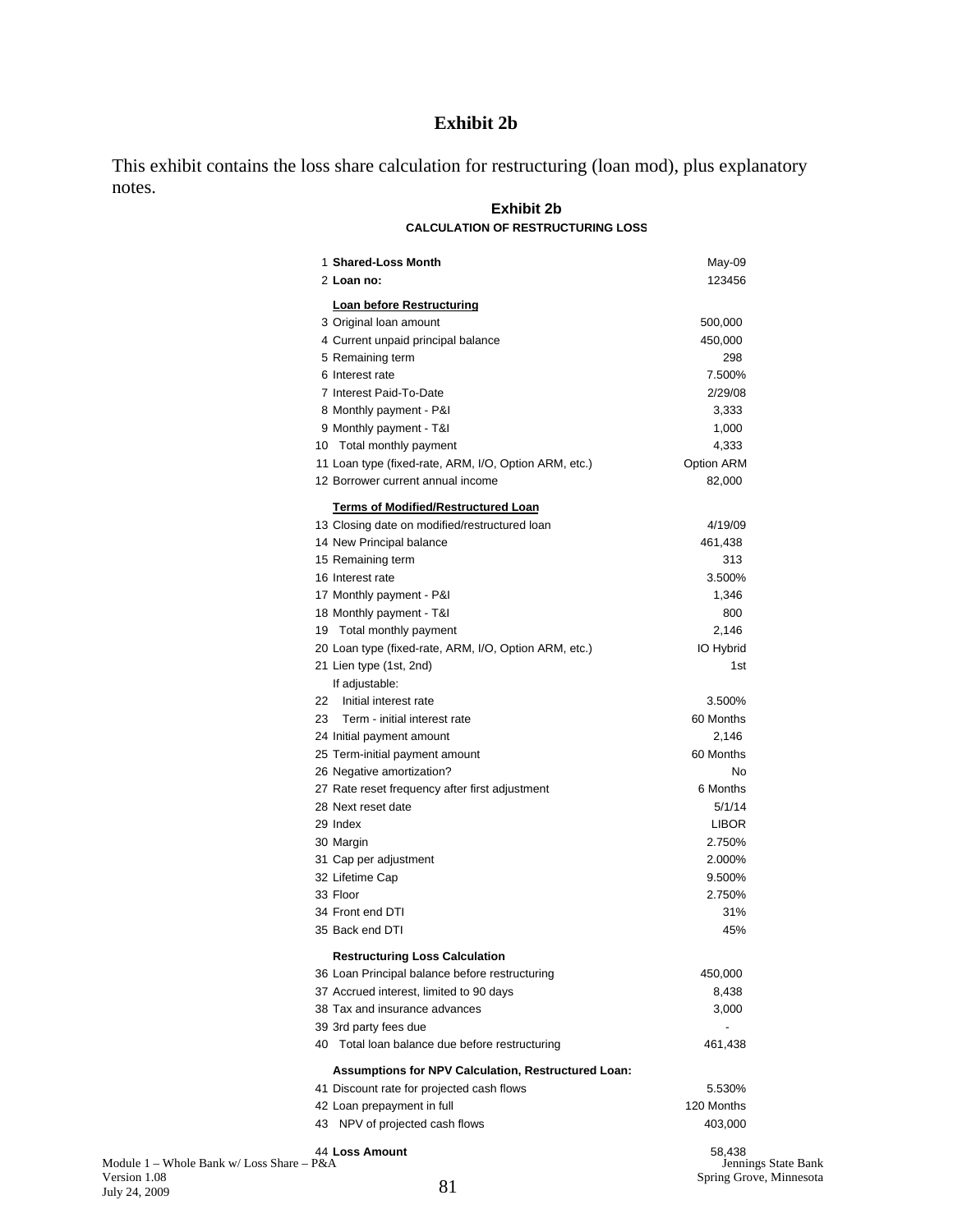### **Notes to Exhibit 2b (restructuring)**

- 1. The data shown are for illustrative purpose. The figures will vary for actual restructurings.
- 2. For purposes of loss sharing, losses on restructured loans are calculated as the difference between:
	- a. The principal, accrued interest, advances due on the loan, and allowable  $3<sup>rd</sup>$  party fees prior to restructuring (lines 36-39), and
	- b. The Net Present Value (NPV) of the estimated cash flows (line 43). The cash flows should assume no default or prepayment for 10 years, followed by prepayment in full at the end of 10 years (120 months).
- 3. For owner-occupied residential loans, the NPV is calculated using the most recently published Freddie Mac survey rate on 30-year fixed rate loans as of the restructure date.
- 4. For investor owned or non-owner occupied residential loans, the NPV is calculated using commercially reasonable rate on 30-year fixed rate loans as of the restructure date.
- 5. If the new loan is an adjustable-rate loan, interest rate resets and related cash flows should be projected based on the index rate in effect at the date of the loan restructuring. If the restructured loan otherwise provides for specific charges in monthly P&I payments over the term of the loan, those changes should be reflected in the projected cash flows. Assuming Bank must retain supporting schedule of projected cash flows as required by Section 2.1 of the Single Family Shared-Loss Agreement and provide it to the FDIC if requested for a sample audit.
- 6. Do not include late fees, prepayment penalties, or any similar lender fees or charges by the Failed Bank or Assuming Bank to the loan account, any allocation of Assuming Bank's servicing costs, or any allocations of Assuming Bank's general and administrative (G&A) or other operating costs.
- 7. The amount of accrued interest that may be added to the balance of the loan is limited to the minimum of:
	- a. 90 days
	- b. The number of days that the loan is delinquent at the time of restructuring

c. The number of days between the resolution date and the restructuring To calculate accrued interest, apply the note interest rate that would have been in effect if the loan were performing to the principal balance after application of the last payment made by the borrower.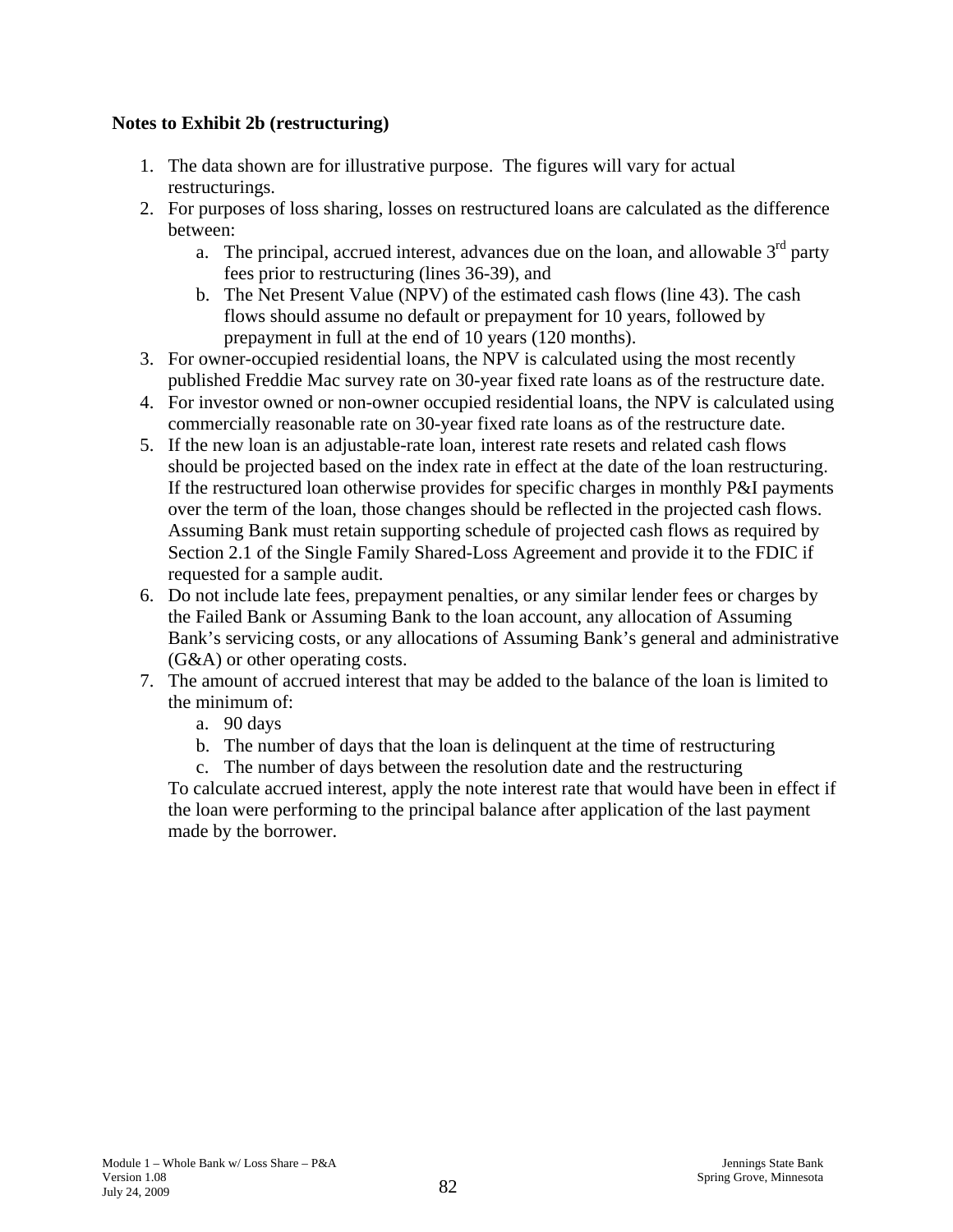### **Exhibit 2c**

This exhibit contains two versions of the loss share calculation for short sales, plus explanatory notes.

#### **Exhibit 2c(1) CALCULATION OF LOSS FOR SHORT SALE LOANS No Preceeding Loan Mod under Loss Share**

| 1 Shared-Loss Month:                      | May-09  |
|-------------------------------------------|---------|
| 2 Loan #                                  | 58776   |
| 3 RO #                                    | 542     |
|                                           |         |
| 4 Interest paid-to-date                   | 7/31/08 |
| 5 Short Payoff Date                       | 4/17/09 |
| 6 Note Interest rate                      | 7.750%  |
| 7 Owner occupied?                         | Yes     |
| If so:                                    |         |
| Borrower current gross annual income<br>8 | 38,500  |
| Estimated NPV of loan mod<br>9            | 200,000 |
| 10 Most recent BPO                        | 380,000 |
| 11 Most recent BPO date                   | 1/31/06 |
|                                           |         |
| <b>Short-Sale Loss calculation</b>        |         |
| 12 Loan Principal balance                 | 375,000 |
|                                           |         |
| 13 Accrued interest, limited to 90 days   | 7,266   |
| 14 Attorney's fees                        | 0       |
| 15 Tax and insurance advances             | 0       |
| 16 3rd party fees due                     | 2,800   |
| 17 Incentive to borrower                  | 2,000   |
| 18 Gross balance recoverable by Purchaser | 387,066 |
|                                           |         |
| 19 Amount accepted in Short-Sale          | 255,000 |
| 20 Hazard Insurance                       | 0       |
| 21 Mortgage Insurance                     | 0       |
|                                           |         |
| 22 Total Cash Recovery                    | 255,000 |
|                                           |         |
| 23 Loss Amount                            | 132,066 |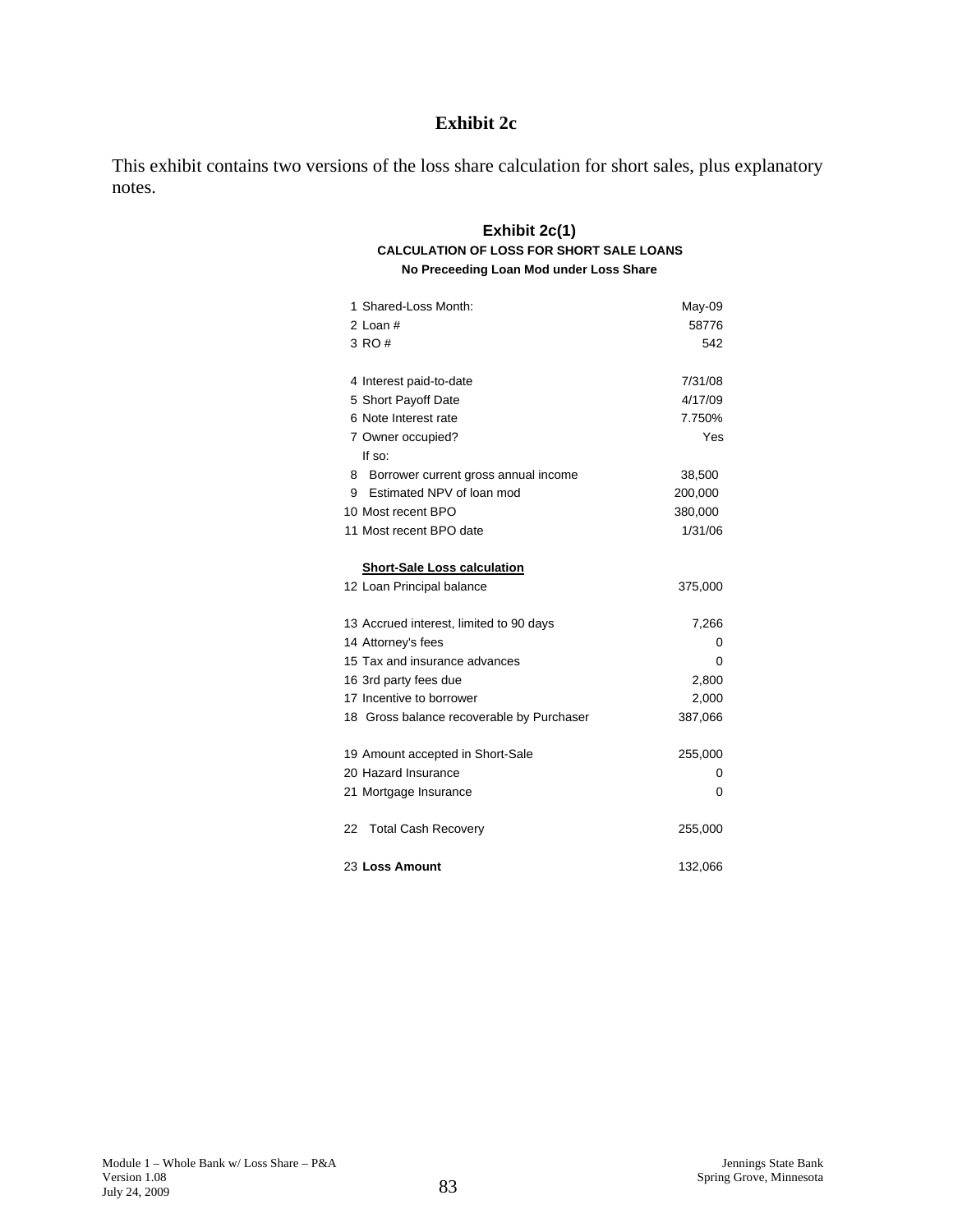#### **Exhibit 2c(2) CALCULATION OF LOSS FOR SHORT SALE LOANS Short Sale after a Covered Loan Mod**

| 1 Shared-Loss Month:                                        | May-09  |
|-------------------------------------------------------------|---------|
| 2 Loan $#$                                                  | 20076   |
| 3 REO #                                                     | 345     |
|                                                             |         |
| 4 Loan mod date                                             | 5/12/08 |
| 5 Interest paid-to-date                                     | 9/30/08 |
| 6 Short Payoff Date                                         | 4/2/09  |
| 7 Note Interest rate                                        | 7.500%  |
| 8 Most recent BPO                                           | 230,000 |
| 9 Most recent BPO date                                      | 1/21/09 |
|                                                             |         |
| <b>Short-Sale Loss calculation</b>                          |         |
| 11 NPV of projected cash flows at loan mod                  | 311,000 |
| 12 Less: Principal payments between loan mod and deliquency | 1,000   |
| Plus:                                                       |         |
| Attorney's fees<br>13                                       | 0       |
| Tax and insurance advances<br>14                            | 1,500   |
| 3rd party fees due<br>15                                    | 2,600   |
| 16<br>Incentive to borrower                                 | 3,500   |
| 17 Gross balance recoverable by Purchaser                   | 317,600 |
|                                                             |         |
| 18 Amount accepted in Short-Sale                            | 234,000 |
| 19 Hazard Insurance                                         | 0       |
| 20 Mortgage Insurance                                       | 0       |
|                                                             |         |
| <b>Total Cash Recovery</b><br>21                            | 234,000 |
|                                                             |         |
| 22 Loss Amount                                              | 83,600  |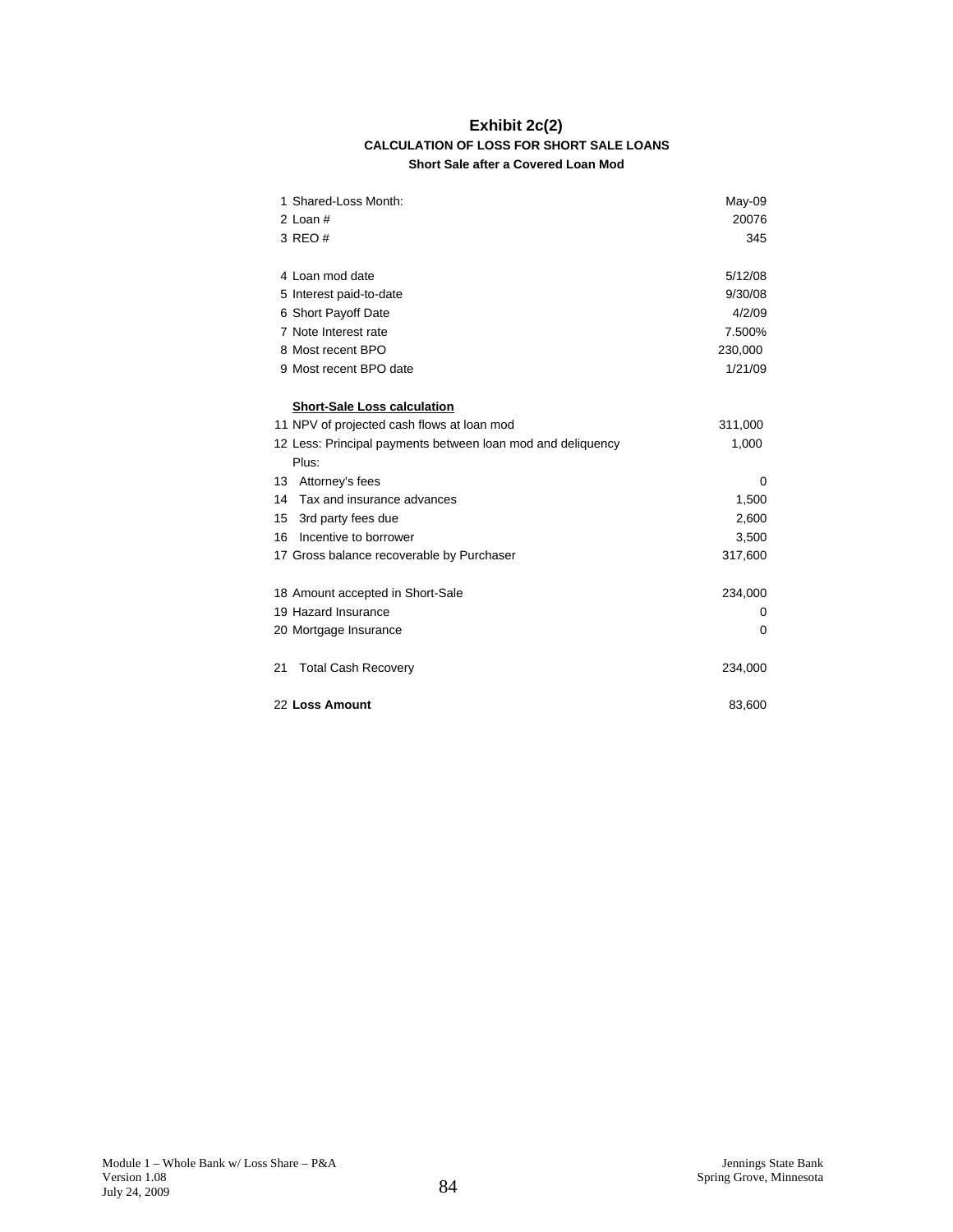### **Notes to Exhibit 2c (short sale)**

- 1. The data shown are for illustrative purpose. The figures will vary for actual short sales.
- 2. The covered loss is the difference between the gross balance recoverable by Purchaser and the total cash recovery. There are two methods of calculation for covered losses from short sales, depending upon the circumstances. They are shown below:
	- a. If the loan was restructured when the Loss Share agreement was in place, and then the short sale occurred, use Exhibit  $2c(2)$ . This version uses the Net Present Value (NPV) of the modified loan as the starting point for the covered loss.
	- b. Otherwise, use Exhibit  $2c(1)$ . This version uses the unpaid balance of the loan as of the last payment as the starting point for the covered loss.
- 3. For Exhibit  $2c(1)$ , the gross balance recoverable by the purchaser is calculated as the sum of lines  $12 - 17$ ; it is shown in line 18. For Exhibit 2a(2), the gross balance recoverable by the purchaser is calculated as line 11 minus line 12 plus lines 13 – 16; it is shown in line 17.
- 4. For Exhibit 2c(1), the total cash recovery is calculated as the sum of lines  $19 21$ ; it is shown in line 22. For Exhibit  $2c(2)$ , the total cash recovery is calculated as the sum of lines  $18 - 20$ ; it is shown in line 21.
- 5. Reasonable and customary third party attorney's fees and expenses incurred by or on behalf of Assuming Bank in connection with any enforcement procedures, or otherwise with respect to such loan, are reported under Attorney's fees.
- 6. Do not include late fees, prepayment penalties, or any similar lender fees or charges by the Failed Bank or Assuming Bank to the loan account, any allocation of Assuming Bank's servicing costs, or any allocations of Assuming Bank's general and administrative (G&A) or other operating costs.
- 7. If Exhibit  $2c(2)$  is used, then no accrued interest may be included as a covered loss. Otherwise, the amount of accrued interest that may be included as a covered loss is limited to the minimum of:
	- d. 90 days
	- e. The number of days that the loan is delinquent when the property was sold
	- f. The number of days between the resolution date and the date when the property was sold

To calculate accrued interest, apply the note interest rate that would have been in effect if the loan were performing to the principal balance after application of the last payment made by the borrower.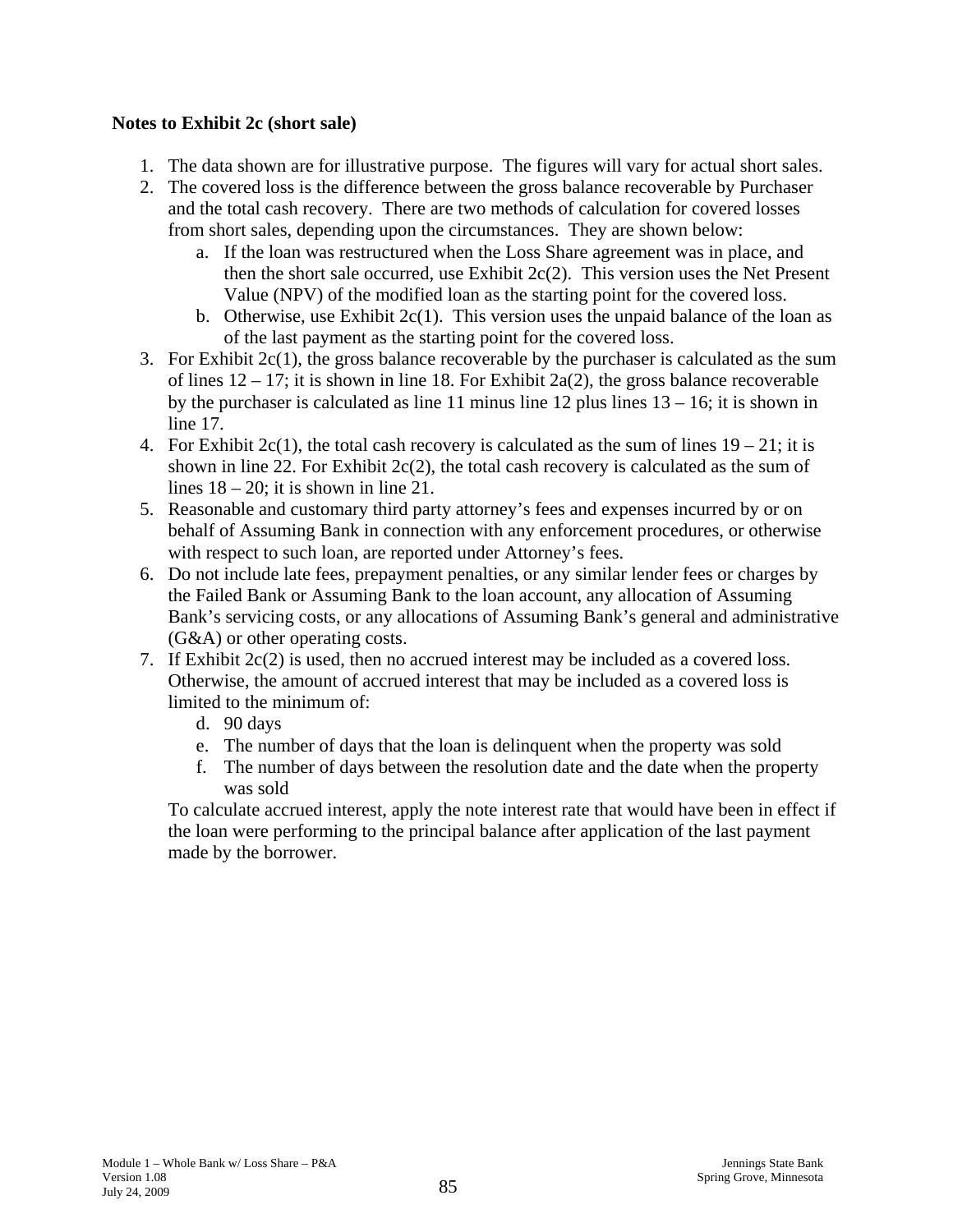# **Exhibit 2d**

| <b>Shared-Loss Month:</b>                                                                                                                                                                                 | [input month] |                    |         |
|-----------------------------------------------------------------------------------------------------------------------------------------------------------------------------------------------------------|---------------|--------------------|---------|
| Loan no.:                                                                                                                                                                                                 |               | [input loan no.)   |         |
|                                                                                                                                                                                                           |               |                    |         |
|                                                                                                                                                                                                           |               |                    |         |
| <b>NOTE</b>                                                                                                                                                                                               |               |                    |         |
| The calculation of recovery on a loan for which a Restructuring Loss has been paid will only apply if the                                                                                                 |               |                    |         |
| loan is sold.                                                                                                                                                                                             |               |                    |         |
|                                                                                                                                                                                                           |               |                    |         |
| <b>EXAMPLE CALCULATION</b>                                                                                                                                                                                |               |                    |         |
|                                                                                                                                                                                                           |               |                    |         |
| <b>Restructuring Loss Information</b>                                                                                                                                                                     |               |                    |         |
| Loan principal balance before restructuring                                                                                                                                                               |               | \$200,000          | A       |
| NPV, restructured loan                                                                                                                                                                                    |               | 165,000            | B       |
| Loss on restructured loan                                                                                                                                                                                 |               | \$35,000           | $A - B$ |
| Times FDIC applicable loss share % (80% or 95%)                                                                                                                                                           |               | 80%                |         |
| Loss share payment to purchaser                                                                                                                                                                           |               | \$28,000           | C       |
|                                                                                                                                                                                                           |               |                    |         |
| Calculation - Recovery amount due to Receiver                                                                                                                                                             |               |                    |         |
| Loan sales price                                                                                                                                                                                          |               | \$190,000          |         |
| NPV of restructured loan at mod date                                                                                                                                                                      |               | 165,000            |         |
| Gain - step 1                                                                                                                                                                                             |               | 25,000             | D       |
| <b>PLUS</b>                                                                                                                                                                                               |               |                    |         |
| Loan UPB after restructuring                                                                                                                                                                              | (1)           | 200,000<br>192,000 |         |
| Loan UPB at liquidation date<br>Gain - step 2 (principal collections after restructuring)                                                                                                                 |               | 8,000              | Е       |
| Recovery amount                                                                                                                                                                                           |               | 33,000             | $D + E$ |
| Times FDIC loss share %                                                                                                                                                                                   |               | 80%                |         |
| <b>Recovery due to FDIC</b>                                                                                                                                                                               |               | \$26,400           | F       |
|                                                                                                                                                                                                           |               |                    |         |
| Net loss share paid to purchaser $(C - F)$                                                                                                                                                                |               | \$<br>1,600        |         |
|                                                                                                                                                                                                           |               |                    |         |
| <b>Proof Calculation</b>                                                                                                                                                                                  | (2)           |                    |         |
| Loan principal balance                                                                                                                                                                                    |               | \$200,000          | G       |
|                                                                                                                                                                                                           |               |                    |         |
| Principal collections on loan                                                                                                                                                                             |               | 8,000              |         |
| Sales price for loan                                                                                                                                                                                      |               | 190,000            |         |
| Total collections on loan                                                                                                                                                                                 |               | 198,000            | H       |
| Net loss on loan                                                                                                                                                                                          |               | \$<br>2,000        | G – H   |
| Times FDIC applicable loss share % (80% or 95%)                                                                                                                                                           |               | 80%                |         |
| Loss share payment to purchaser                                                                                                                                                                           |               | 1,600<br>\$        |         |
|                                                                                                                                                                                                           |               |                    |         |
|                                                                                                                                                                                                           |               |                    |         |
| (1) This example assumes that the FDIC loan modification program as shown in Exhibit 5 is applied and<br>the loan restructuring does not result in a reduction in the loan principal balance due from the |               |                    |         |
| borrower.                                                                                                                                                                                                 |               |                    |         |
| (2) This proof calculation is provided to illustrate the concept and the Assuming Bank is not required to                                                                                                 |               |                    |         |
| provide this with its Recovery calculations.                                                                                                                                                              |               |                    |         |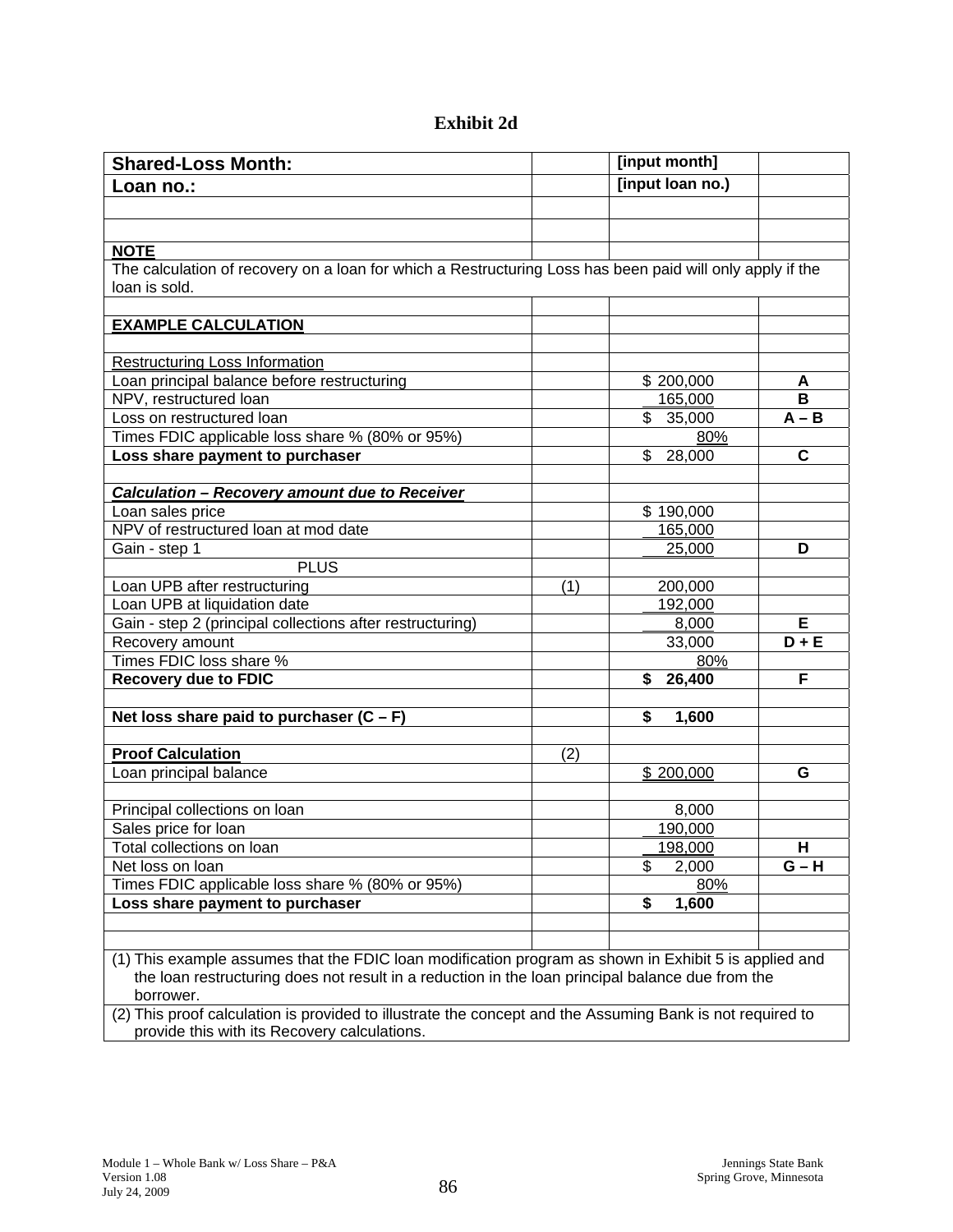| <b>SHARED-LOSS LOANS</b><br>PORTFOLIO PERFORMANCE AND SUMMARY SCHEDULE |      |    |                  |
|------------------------------------------------------------------------|------|----|------------------|
| <b>MONTH ENDED:</b><br>[input report month]                            |      |    |                  |
|                                                                        |      |    |                  |
|                                                                        |      |    |                  |
| <b>POOL SUMMARY</b>                                                    |      |    |                  |
|                                                                        | $\#$ | \$ |                  |
| Loans at Sale Date                                                     | XX   | XX |                  |
|                                                                        |      |    |                  |
| Loans as of this month-end                                             | XX   | XX |                  |
| <b>STATED THRESHOLD TRACKING</b>                                       | $\#$ | \$ |                  |
| <b>Stated Threshold amount</b>                                         |      |    | A                |
|                                                                        |      |    |                  |
| Cumulative loss payments, prior month                                  |      |    |                  |
| Loss payment for current month                                         |      |    |                  |
| Cumulative loss payment, this month                                    |      |    |                  |
| Cumulative Commercial & Other Loans Net Charge-Offs                    |      |    |                  |
|                                                                        |      |    | B                |
| Remaining to Stated Threshold                                          |      |    | $A - B$          |
|                                                                        |      |    |                  |
|                                                                        |      |    | Percent of Total |
| <b>PORTFOLIO PERFORMANCE STATUS</b>                                    | $\#$ | \$ | $\#$             |
| Current                                                                |      |    |                  |
| $30 - 59$ days past due                                                |      |    |                  |
| $60 - 89$ days past due                                                |      |    |                  |
| $90 - 119$ days past due                                               |      |    |                  |
| 120 and over days past due                                             |      |    |                  |
| In foreclosure                                                         |      |    |                  |
| <b>ORE</b>                                                             |      |    |                  |
| Total                                                                  |      |    |                  |
|                                                                        |      |    |                  |
| Memo Item:                                                             |      |    |                  |
| Loans in process of restructuring - total                              |      |    |                  |
| Loans in bankruptcy                                                    |      |    |                  |
|                                                                        |      |    |                  |
| Loans in process of restructuring by delinquency status                |      |    |                  |
| Current                                                                |      |    |                  |
| 30 - 59 days past due                                                  |      |    |                  |
| 60 - 89 days past due                                                  |      |    |                  |
| $90 - 119$ days past due                                               |      |    |                  |
| 120 and over days past due In foreclosure                              |      |    |                  |
| Total                                                                  |      |    |                  |
|                                                                        |      |    |                  |

## **Exhibit 3 Portfolio Performance and Summary Schedule**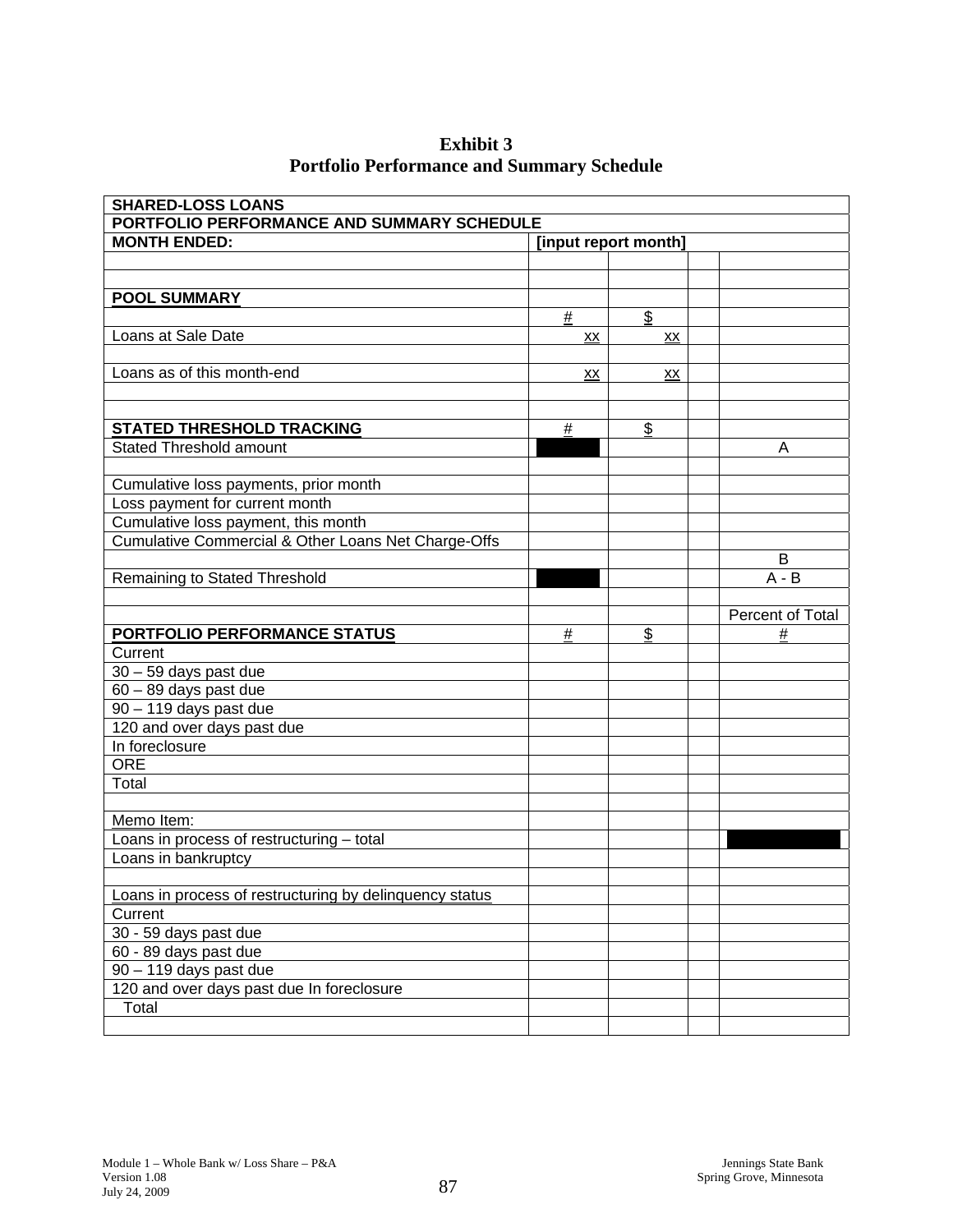| List of Loans Paid Off During Month    |                      |  |
|----------------------------------------|----------------------|--|
|                                        | Principal            |  |
| Loan #                                 | Balance              |  |
|                                        |                      |  |
| <b>List of Loans Sold During Month</b> |                      |  |
|                                        |                      |  |
|                                        | Principal<br>Balance |  |
| Loan #                                 |                      |  |
|                                        |                      |  |
|                                        |                      |  |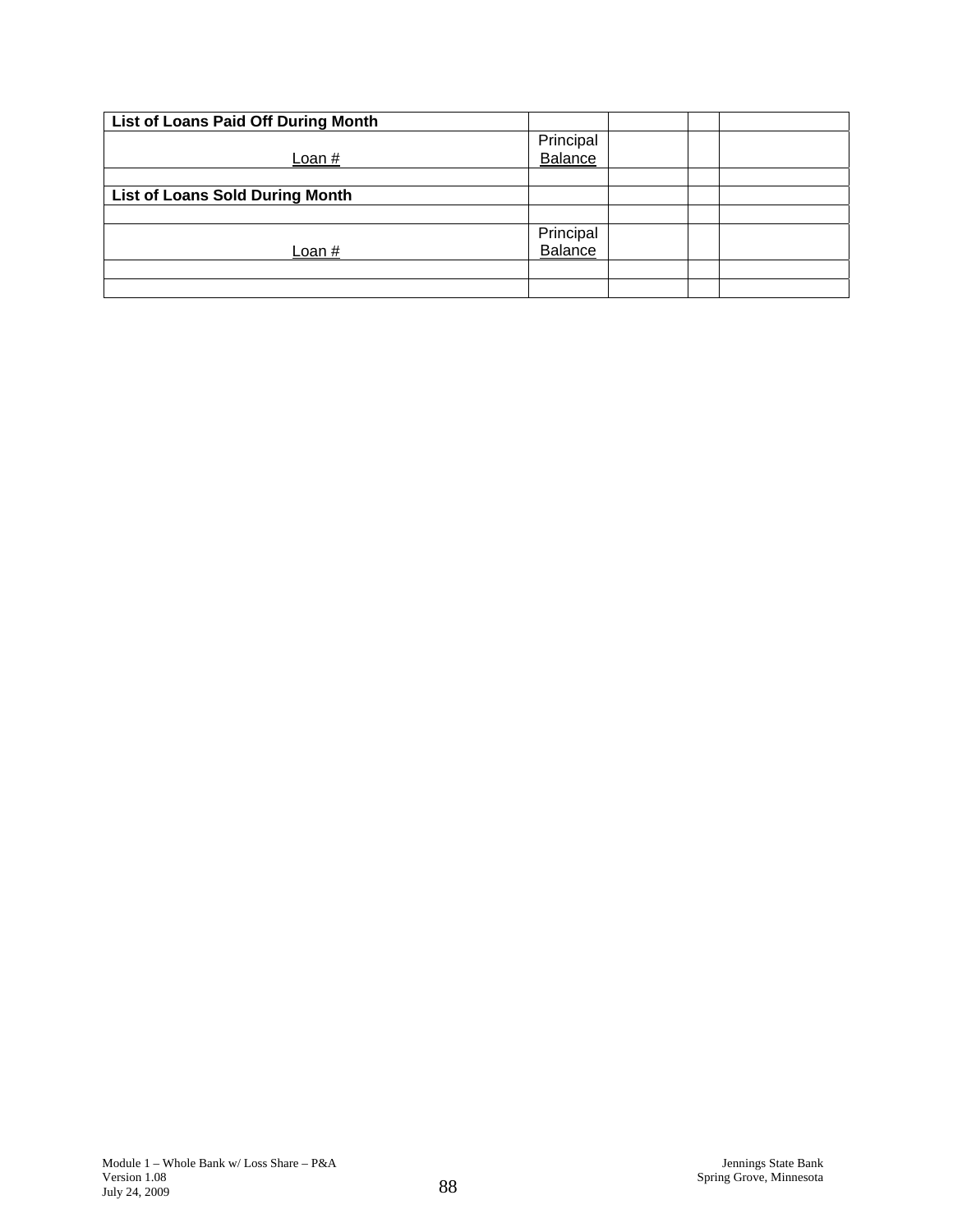### **Exhibit 4 Wire Transfer Instructions**

# **PURCHASER WIRING INSTRUCTIONS**

| <b>BANK RECEIVING WIRE</b>            |  |
|---------------------------------------|--|
|                                       |  |
| <b>9 DIGIT ABA ROUTING NUMBER</b>     |  |
|                                       |  |
| <b>ACCOUNT NUMBER</b>                 |  |
|                                       |  |
| <b>NAME OF ACCOUNT</b>                |  |
|                                       |  |
| <b>ATTENTION TO WHOM</b>              |  |
| <b>PURPOSE OF WIRE</b>                |  |
|                                       |  |
| FDIC RECEIVER WIRING INSTRUCTIONS     |  |
|                                       |  |
| <b>BANK RECEIVING WIRE</b>            |  |
|                                       |  |
| <b>SHORT NAME</b>                     |  |
|                                       |  |
| <b>ADDRESS OF BANK RECEIVING WIRE</b> |  |
|                                       |  |
| <b>9 DIGIT ABA ROUTING NUMBER</b>     |  |
|                                       |  |
| <b>ACCOUNT NUMBER</b>                 |  |
|                                       |  |
| <b>NAME OF ACCOUNT</b>                |  |
| <b>ATTENTION TO WHOM</b>              |  |
|                                       |  |
| <b>PURPOSE OF WIRE</b>                |  |
|                                       |  |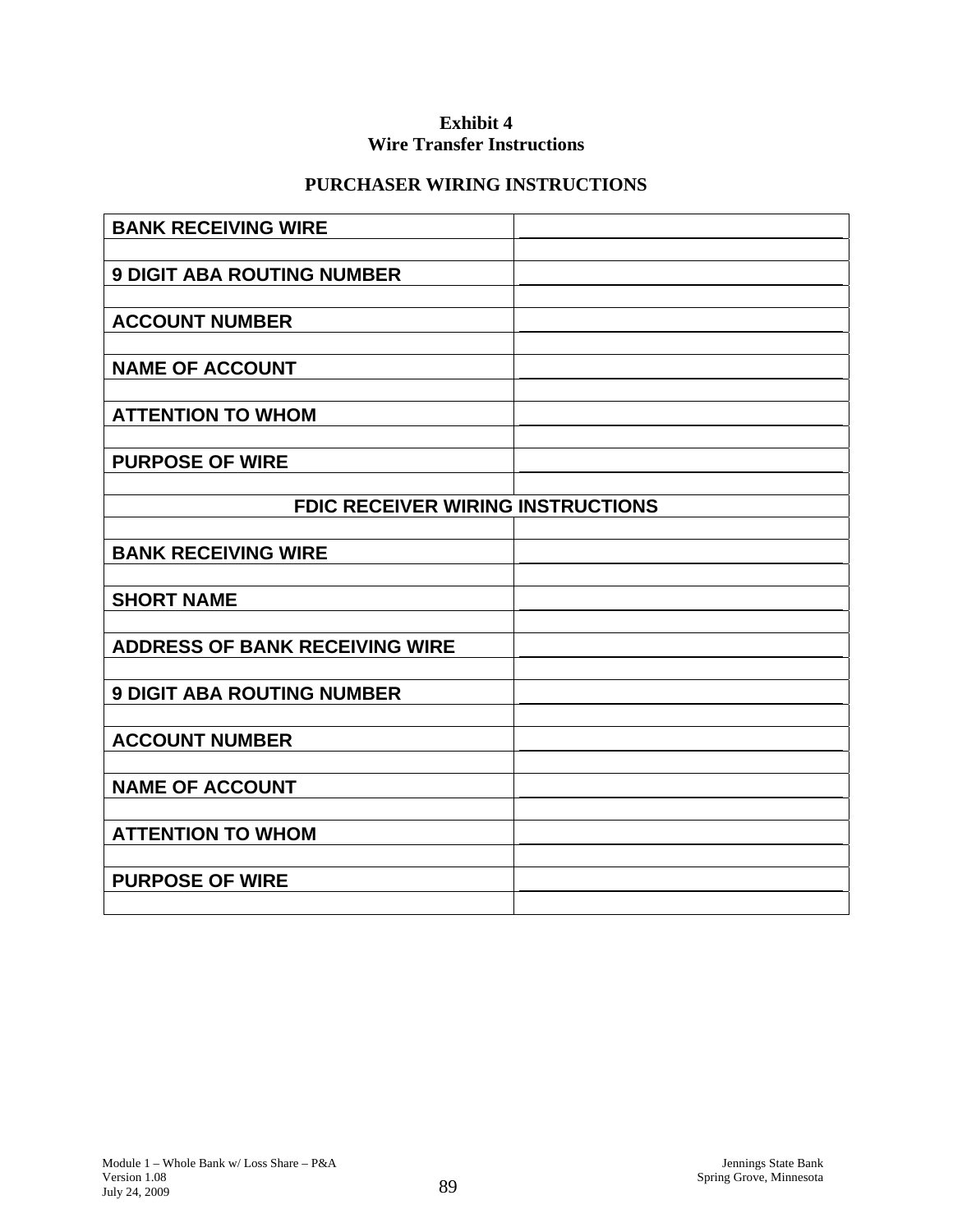# **EXHIBIT 5**

## **FDIC MORTGAGE LOAN MODIFICATION PROGRAM**

### **Objective**

The objective of this FDIC Mortgage Loan Modification Program ("Program") is to modify the terms of certain residential mortgage loans so as to improve affordability, increase the probability of performance, allow borrowers to remain in their homes and increase the value of the loans to the FDIC and assignees. The Program provides for the modification of Qualifying Loans (as defined below) by reducing the borrower's monthly housing debt to income ratio ("DTI Ratio") to no more than 31% at the time of the modification and eliminating adjustable interest rate and negative amortization features.

### Qualifying Mortgage Loans

In order for a mortgage loan to be a Qualifying Loan it must meet all of the following criteria, which must be confirmed by the lender:

- The collateral securing the mortgage loan is owner-occupied and the owner's primary residence; and
- The mortgagor has a first priority lien on the collateral; and
- Either the borrower is at least 60 days delinquent or a default is reasonably foreseeable.

### Modification Process

The lender shall undertake a review of its mortgage loan portfolio to identify Qualifying Loans. For each Qualifying Loan, the lender shall determine the net present value of the modified loan and, if it will exceed the net present value of the foreclosed collateral upon disposition, then the Qualifying Loan shall be modified so as to reduce the borrower's monthly DTI Ratio to no more than 31% at the time of the modification. To achieve this, the lender shall use a combination of interest rate reduction, term extension and principal forbearance, as necessary.

The borrower's monthly DTI Ratio shall be a percentage calculated by dividing the borrower's monthly income by the borrower's monthly housing payment (including principal, interest, taxes and insurance). For these purposes, (1) the borrower's monthly income shall be the amount of the borrower's (along with any co-borrowers') documented and verified gross monthly income, and (2) the borrower's monthly housing payment shall be the amount required to pay monthly principal and interest plus one-twelfth of the then current annual amount required to pay real property taxes and homeowner's insurance with respect to the collateral.

In order to calculate the monthly principal payment, the lender shall capitalize to the outstanding principal balance of the Qualifying Loan the amount of all delinquent interest, delinquent taxes, past due insurance premiums, third party fees and (without duplication) escrow advances (such amount, the "Capitalized Balance").

In order to achieve the goal of reducing the DTI Ratio to 31%, the lender shall take the following steps in the following order of priority with respect to each Qualifying Loan: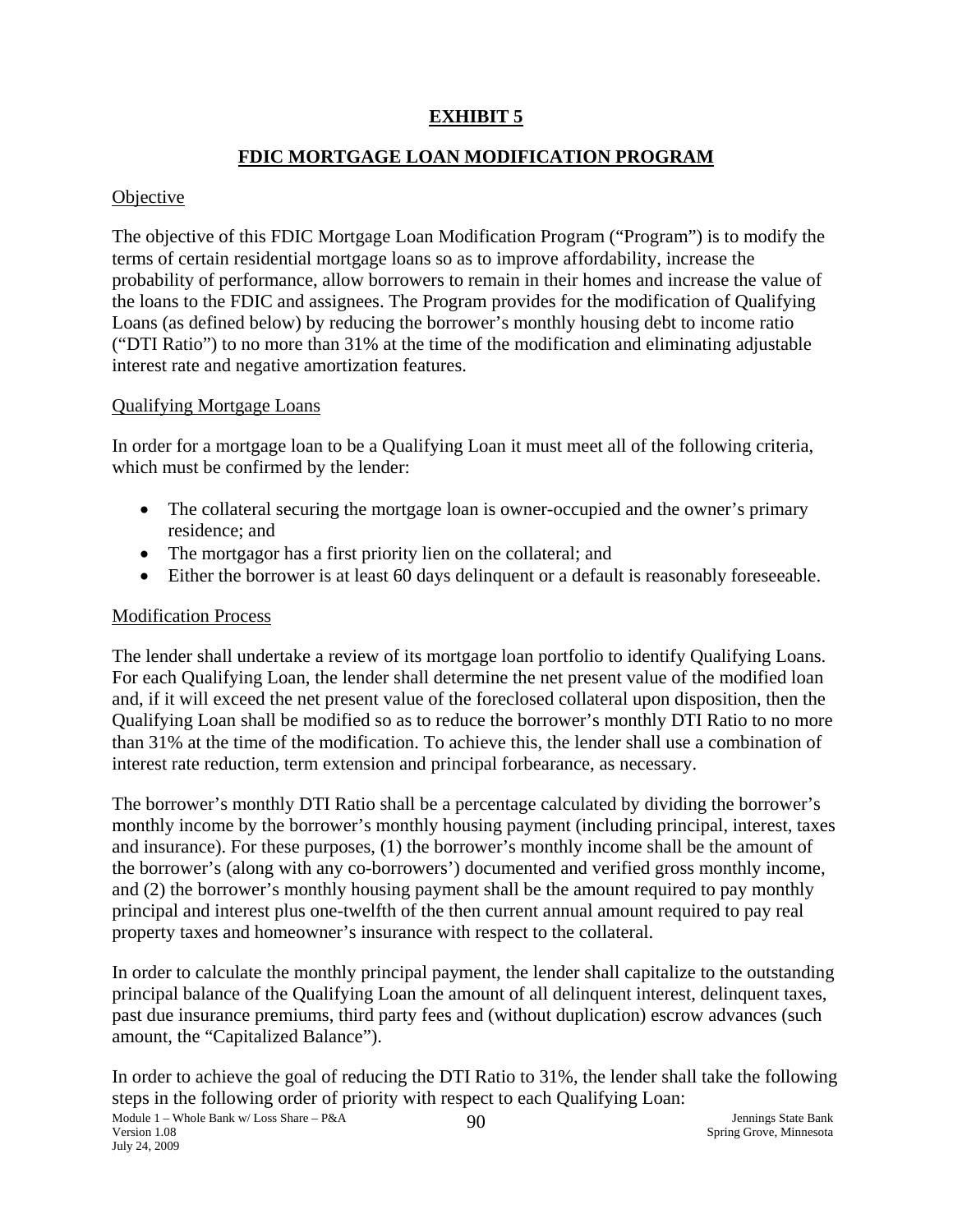- 1. Reduce the interest rate to the then current Freddie Mac Survey Rate for 30-year fixed rate mortgage loans, and adjust the term to 30 years.
- 2. If the DTI Ratio is still in excess of  $31\%$ , reduce the interest rate further, but no lower than 3%, until the DTI ratio of 31% is achieved.
- 3. If the DTI Ratio is still in excess of 31% after adjusting the interest rate to 3%, extend the remaining term of the loan by 10 years.
- 4. If the DTI Ratio is still in excess of 31%, calculate a new monthly payment (the "Adjusted Payment Amount") that will result in the borrower's monthly DTI Ratio not exceeding 31%. After calculating the Adjusted Payment Amount, the lender shall bifurcate the Capitalized Balance into two portions – the amortizing portion and the non-amortizing portion. The amortizing portion of the Capitalized Balance shall be the mortgage amount that will fully amortize over a 40-year term at an annual interest rate of 3% and monthly payments equal to the Adjusted Payment Amount. The nonamortizing portion of the Capitalized Balance shall be the difference between the Capitalized Balance and the amortizing portion of the Capitalized Balance. If the amortizing portion of the Capitalized Balance is less than 75% of the current estimated value of the collateral, then the lender may choose not to restructure the loan. If the lender chooses to restructure the loan, then the lender shall forbear on collecting the non-amortizing portion of the Capitalized Balance, and such amount shall be due and payable only upon the earlier of (i) maturity of the modified loan, (ii) a sale of the property or (iii) a pay-off or refinancing of the loan. No interest shall be charged on the non-amortizing portion of the Capitalized Balance, but repayment shall be secured by a first lien on the collateral.

## Special Note:

The net present value calculation used to determine whether a loan should be modified based on the modification process above is distinct and different from the net present value calculation used to determine the covered loss if the loan is modified. Please refer only to the net present value calculation described in this exhibit for the modification process, with its separate assumptions, when determining whether to provide a modification to a borrower. Separate assumptions may include, without limitation, Assuming Bank's determination of a probability of default without modification, a probability of default with modification, home price forecasts, prepayment speeds, and event timing. These assumptions are applied to different projected cash flows over the term of the loan, such as the projected cash flow of the loan performing or defaulting without modification and the projected cash flow of the loan performing or defaulting with modification.

change, the net present value calculation for determining the covered loss remains constant.<br>
Module 1 – Whole Bank w/ Loss Share – P&A Jennings State Bank Spring Grove, Minnesota<br>
91 Spring Grove, Minnesota By contrast, the net present value for determining the covered loss is based on a 10 year period. While the assumptions in the net present value calculation used in the modification process may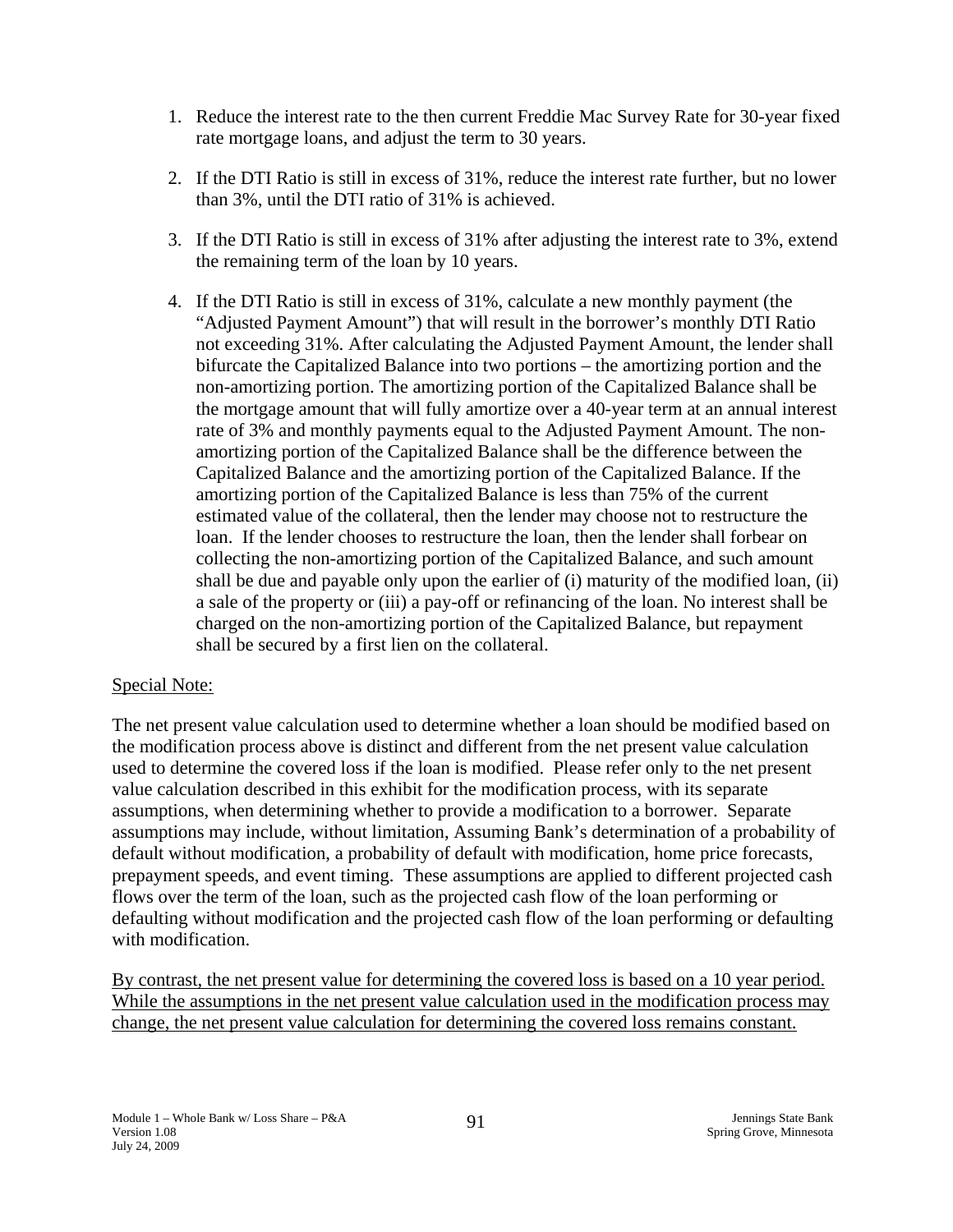#### **EXHIBIT 4.15B**

#### **COMMERCIAL AND OTHER ASSETS SHARED-LOSS AGREEMENT**

This agreement for reimbursement of loss sharing expenses on certain loans and other assets (the "Commercial Shared-Loss Agreement") shall apply when the Assuming Bank purchases Shared-Loss Assets as that term is defined herein. The terms hereof shall modify and supplement, as necessary, the terms of the Purchase and Assumption Agreement to which this Commercial Shared-Loss Agreement is attached as Exhibit 4.15B and incorporated therein. To the extent any inconsistencies may arise between the terms of the Purchase and Assumption Agreement and this Commercial Shared-Loss Agreement with respect to the subject matter of this Commercial Shared-Loss Agreement, the terms of this Commercial Shared-Loss Agreement shall control. References in this Commercial Shared-Loss Agreement to a particular Section shall be deemed to refer to a Section in this Commercial Shared-Loss Agreement unless the context indicates that a Section of the Purchase and Assumption Agreement is intended.

### **ARTICLE I -- DEFINITIONS**

Capitalized terms used in this Commercial Shared-Loss Agreement that are not defined in this Commercial Shared-Loss Agreement are defined in the Purchase and Assumption Agreement In addition to the terms defined above, defined below are certain additional terms relating to loss-sharing, as used in this Commercial Shared-Loss Agreement.

**"AAA"** means the American Arbitration Association as provided in Section 2.1(f)(iii) of this Commercial Shared-Loss Agreement.

**"Accrued Interest"** means, with respect to any Shared-Loss Loan, Permitted Advance or Shared-Loss Loan Commitment Advance at any time, the amount of earned and unpaid interest, taxes, credit life and/or disability insurance premiums (if any) payable by the Obligor accrued on or with respect to such Shared-Loss Loan, Permitted Advance or Shared-Loss Loan Commitment Advance, all as reflected on the Accounting Records of the Failed Bank or the Assuming Bank (as applicable); provided, that Accrued Interest shall not include any amount that accrues on or with respect to any Shared-Loss Loan, Permitted Advance or Shared-Loss Loan Commitment Advance after that Asset has been placed on non-accrual or nonperforming status by either the Failed Bank or the Assuming Bank (as applicable).

**"Additional ORE"** means Shared-Loss Loans that become Other Real Estate after Bank Closing Date.

**"Affiliate"** shall have the meaning set forth in the Purchase and Assumption Agreement; provided, that, for purposes of this Commercial Shared-Loss Agreement, no Third Party Servicer shall be deemed to be an Affiliate of the Assuming Bank.

**Examplicable Anniversary of the Commencement Date"** means the fifth (5th) anniversary of the Commencement Date.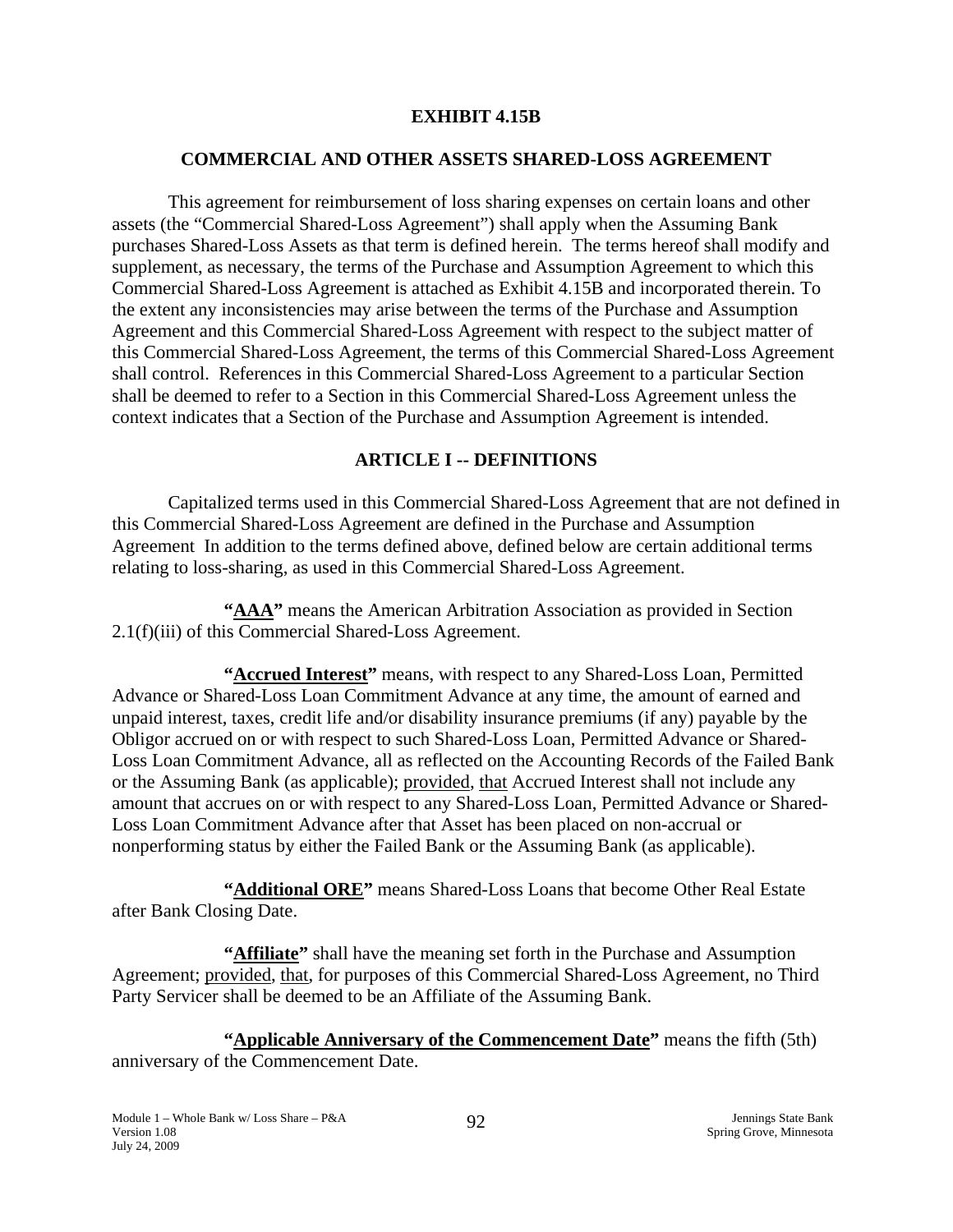**"Calendar Quarter"** means a quarterly period (a) for the first such period, beginning on the Commencement Date and ending on the last calendar day of either March, June, September or December, whichever is the first to occur after the Commencement Date, and (b) for quarterly periods thereafter, beginning on the first calendar day of the calendar month immediately after the month that ended the prior period and ending on the last calendar day of each successive three-calendar-month period thereafter (i.e., each March, June, September and December, starting in the applicable order depending on the ending date of first such period) of any year.

**"Capitalized Expenditures"** means those expenditures that (i) would be capitalized under generally accepted accounting principles, and (ii) are incurred with respect to Shared-Loss Loans, Other Real Estate, Additional ORE or Subsidiary ORE. Capitalized Expenditures shall not include expenses related to environmental conditions including, but not limited to, remediation, storage or disposal of any hazardous or toxic substances or any pollutant or contaminant.

**"Charge-Offs"** means, with respect to any Shared-Loss Assets for any period, an amount equal to the aggregate amount of loans or portions of loans classified as "Loss" under the Examination Criteria, including (a) charge-offs of (i) the principal amount of such assets net of unearned interest (including write-downs associated with Other Real Estate, Additional ORE, Subsidiary ORE or loan modification(s)) (ii) Accrued Interest, and (iii) Capitalized Expenditures plus (b) Pre-Charge-Off Expenses incurred on the respective Shared-Loss Loans, all as effected by the Assuming Bank during such period and reflected on the Accounting Records of the Assuming Bank; provided, that: (i) the aggregate amount of Accrued Interest (including any reversals thereof) for the period after Bank Closing that shall be included in determining the amount of Charge-Offs for any Shared-Loss Loan shall not exceed ninety (90) days' Accrued Interest; (ii) no Charge-Off shall be taken with respect to any anticipated expenditure by the Assuming Bank until such expenditure is actually incurred; (iii) any financial statement adjustments made in connection with the purchase of any Assets pursuant to this Purchase and Assumption Agreement or any future purchase, merger, consolidation or other acquisition of the Assuming Bank shall not constitute "Charge-Offs"; and (iv) except for Portfolio Sales or any other sales or dispositions consented to by the Receiver, losses incurred on the sale or other disposition of Shared-Loss Assets to any Person (other than the sale or other disposition of Other Real Estate, Additional ORE or Subsidiary ORE to a Person other than an Affiliate of the Assuming Bank which is conducted in a commercially reasonable and prudent manner) shall not constitute Charge-Offs.

**"Commencement Date"** means the first calendar day following Bank Closing.

**"Consumer Loans"** means Loans to individuals for household, family and other personal expenditures (including United States and/or State-guaranteed student loans and extensions of credit pursuant to a credit card plan or debit card plan).

**"Environmental Assessment"** means an assessment of the presence, storage or release of any hazardous or toxic substance, pollutant or contaminant with respect to the collateral securing a Shared-Loss Loan that has been fully or partially charged off.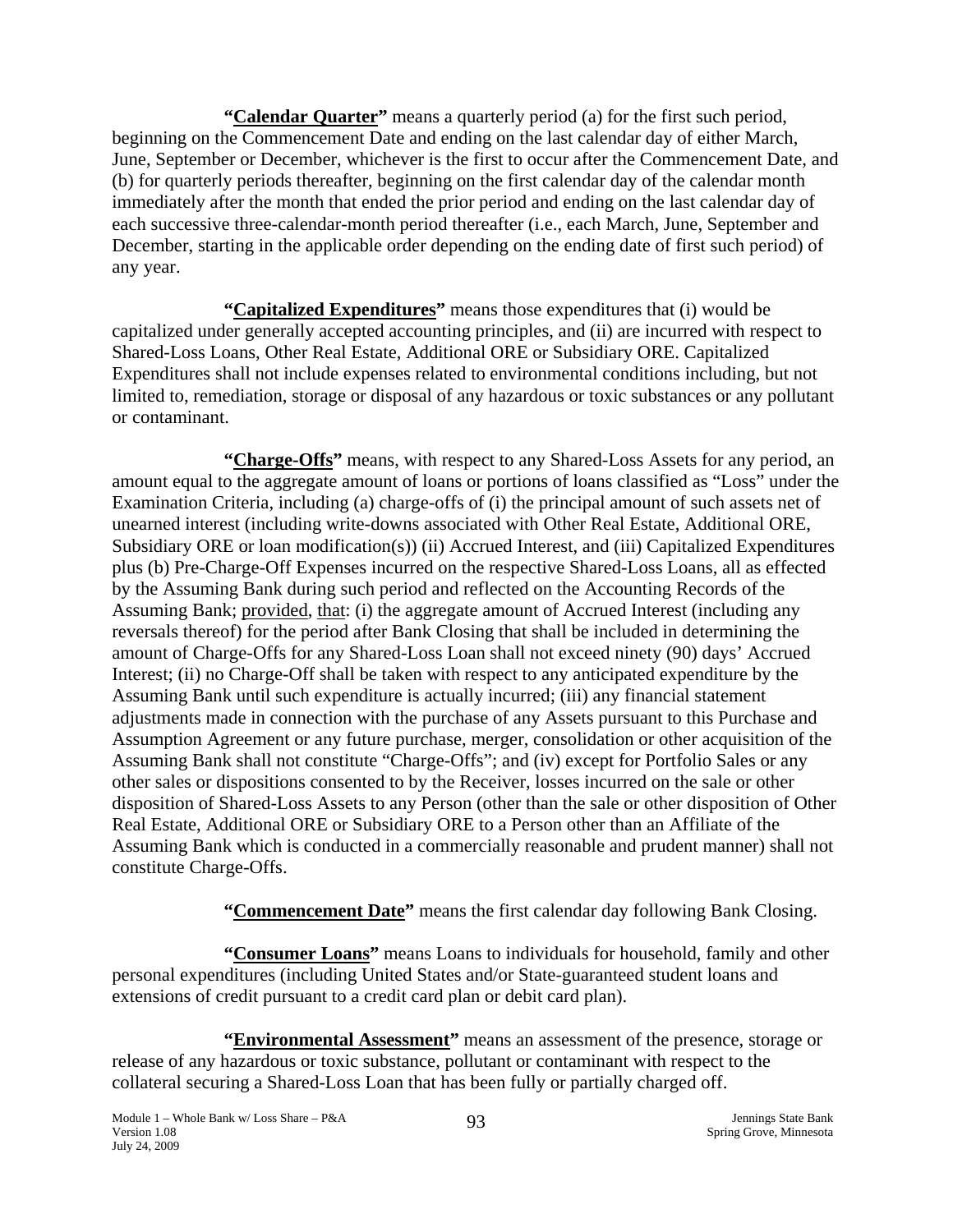**"Examination Criteria"** means the loan classification criteria employed by, or any applicable regulations of, the Assuming Bank's Chartering Authority at the time such action is taken, as such criteria may be amended from time to time.

**"Failed Bank Charge-Offs/Write-Downs"** means, with respect to any Shared-Loss Asset, an amount equal to the aggregate amount of reversals or charge-offs of Accrued Interest and charge-offs and write-downs of principal effected by the Failed Bank with respect to that Shared-Loss Asset as reflected on the Accounting Records of the Failed Bank.

**"Fair Value"** means the fair value of a Shared Loss MTM Asset as determined in accordance with FAS 157 as in effect on Bank Closing.

**"FDIC Party"** has the meaning provided in Section 2.1(f)(ii) of this Commercial Shared-Loss Agreement.

**"Net Charge-Offs"** means, with respect to any period, an amount equal to the aggregate amount of Charge-Offs for such period less the amount of Recoveries for such period.

 Commercial Shared-Loss Agreement. **"Neutral Member"** has the meaning provided in Section 2.1(f)(ii) of this

"New Shared-Loss Loans" means loans that would otherwise be subject to loss sharing under this Commercial Shared-Loss Agreement that were originated after July 31, 2009 and before Bank Closing.

**"Notice of Dispute"** has the meaning provided in Section 2.1(f)(iii) of this Commercial Shared-Loss Agreement.

**"ORE Subsidiary"** means any Subsidiary of the Assuming Bank that engages solely in holding, servicing, managing or liquidating interests of a type described in clause (A) of the definition of "Other Real Estate," which interests have arisen from the collection or settlement of a Shared-Loss Loan.

**"Other Real Estate"** means all of the following (including any of the following fully or partially charged off the books and records of the Failed Bank or the Assuming Bank) that (i) are owned by the Failed Bank as of Bank Closing and are purchased pursuant to the Purchase and Assumption Agreement or (ii) have arisen subsequent to Bank Closing from the collection or settlement by the Assuming Bank of a Shared-Loss Loan:

(A) all interests in real estate (other than Bank Premises and Fixtures), including but not limited to mineral rights, leasehold rights, condominium and cooperative interests, air rights and development rights; and

(B) all other assets (whether real or personal property) acquired by foreclosure or in full or partial satisfaction of judgments or indebtedness.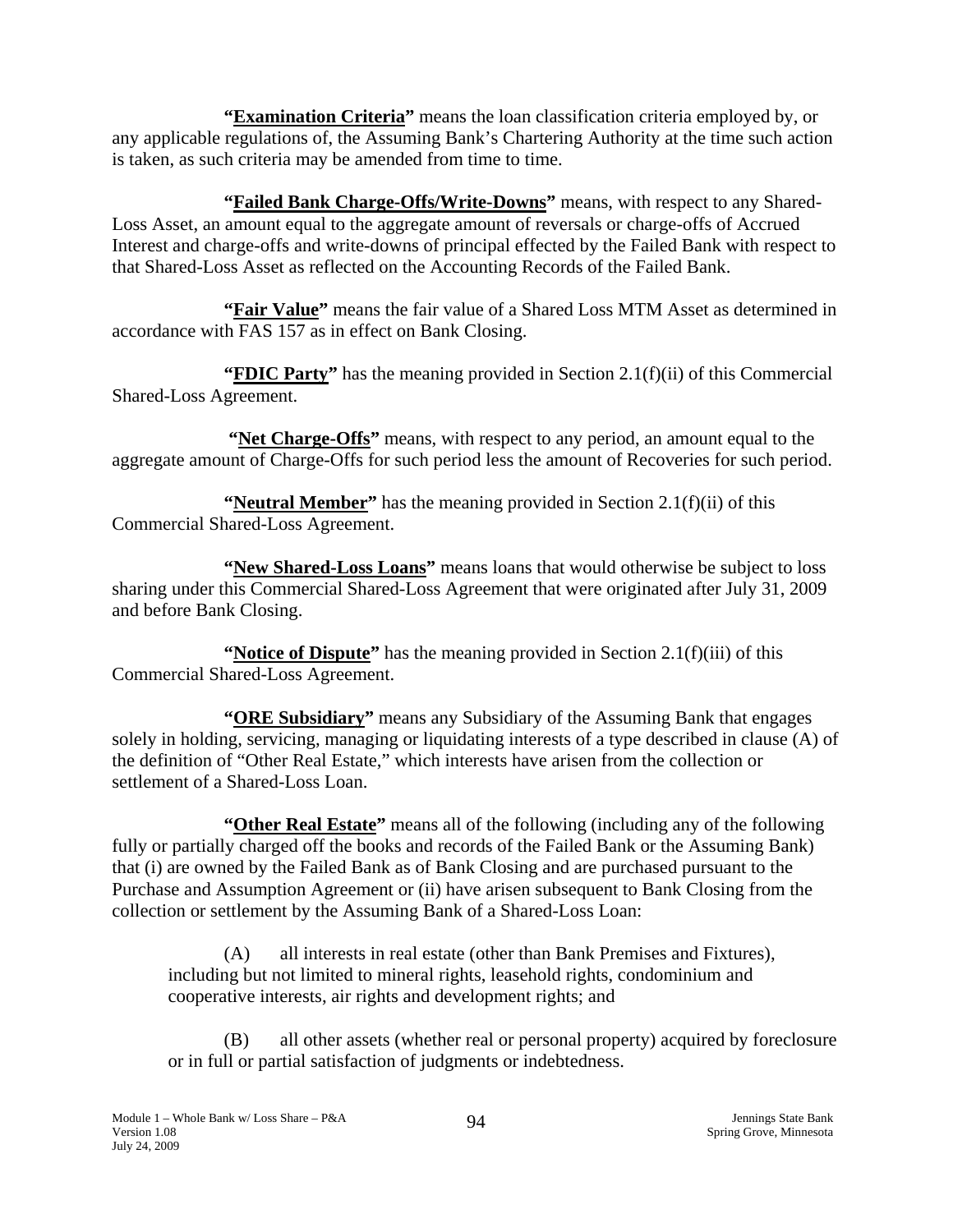**"Permitted Advance"** means an advance of funds by the Assuming Bank with respect to a Shared-Loss Loan, or the making of a legally binding commitment by the Assuming Bank to advance funds with respect to a Shared-Loss Loan, that (i) in the case of such an advance, is actually made, and, in the case of such a commitment, is made and all of the proceeds thereof actually advanced, within one (1) year after the Commencement Date, (ii) does not cause the sum of (A) the book value of such Shared-Loss Loan as reflected on the Accounting Records of the Assuming Bank after any such advance has been made by the Assuming Bank plus (B) the unfunded amount of any such commitment made by the Assuming Bank related thereto, to exceed 110% of the Book Value of such Shared-Loss Loan, (iii) is not made with respect to a Shared-Loss Loan with respect to which (A) there exists a related Shared-Loss Loan Commitment or (B) the Assuming Bank has taken a Charge-Off and (iv) is made in good faith, is supported at the time it is made by documentation in the Credit Files and conforms to and is in accordance with the applicable requirements set forth in Article III of this Commercial Shared-Loss Agreement and with the then effective written internal credit policy guidelines of the Assuming Bank; provided, that the limitations in subparagraphs (i), (ii) and (iii) of this definition shall not apply to any such action (other than to an advance or commitment related to the remediation, storage or final disposal of any hazardous or toxic substance, pollutant or contaminant) that is taken by Assuming Bank in its reasonable discretion to preserve or secure the value of the collateral for such Shared-Loss Loan.

**"Permitted Amendment"** means, with respect to any Shared-Loss Loan Commitment or Shared-Loss Loan, any amendment, modification, renewal or extension thereof, or any waiver of any term, right, or remedy thereunder, made by the Assuming Bank in good faith and otherwise in accordance with the applicable requirements set forth in Article III of this Commercial Shared-Loss Agreement and the then effective written internal credit policy guidelines of the Assuming Bank; provided, that:

(i) with respect to a Shared-Loss Loan Commitment or a Shared-Loss Loan that is not a revolving line of credit, no such amendment, modification, renewal, extension, or waiver, except as allowed under the definition of Permitted Advance, shall operate to increase the amount of principal (A) then remaining available to be advanced by the Assuming Bank under the Shared-Loss Loan Commitment or (B) then outstanding under the Shared-Loss Loan;

(ii) with respect to a Shared-Loss Loan Commitment or a Shared-Loss Loan that is a revolving line of credit, no such amendment, modification, renewal, extension, or waiver, except as allowed under the definition of Permitted Advance, shall operate to increase the maximum amount of principal authorized as of Bank Closing to be outstanding at any one time under the underlying revolving line of credit relationship with the debtor (regardless of the extent to which such revolving line of credit may have been funded as of Bank Closing or may subsequently have been funded and/or repaid); and

(iii) no such amendment, modification, renewal, extension or waiver shall extend the term of such Shared-Loss Loan Commitment or Shared-Loss Loan beyond the end of the final Shared-Loss Quarter unless the term of such Shared-Loss Loan Commitment or Shared-Loss Loan as existed on Bank Closing was beyond the end of the final Shared-Loss Quarter, in which event no such amendment, modification, renewal, extension or waiver shall extend such term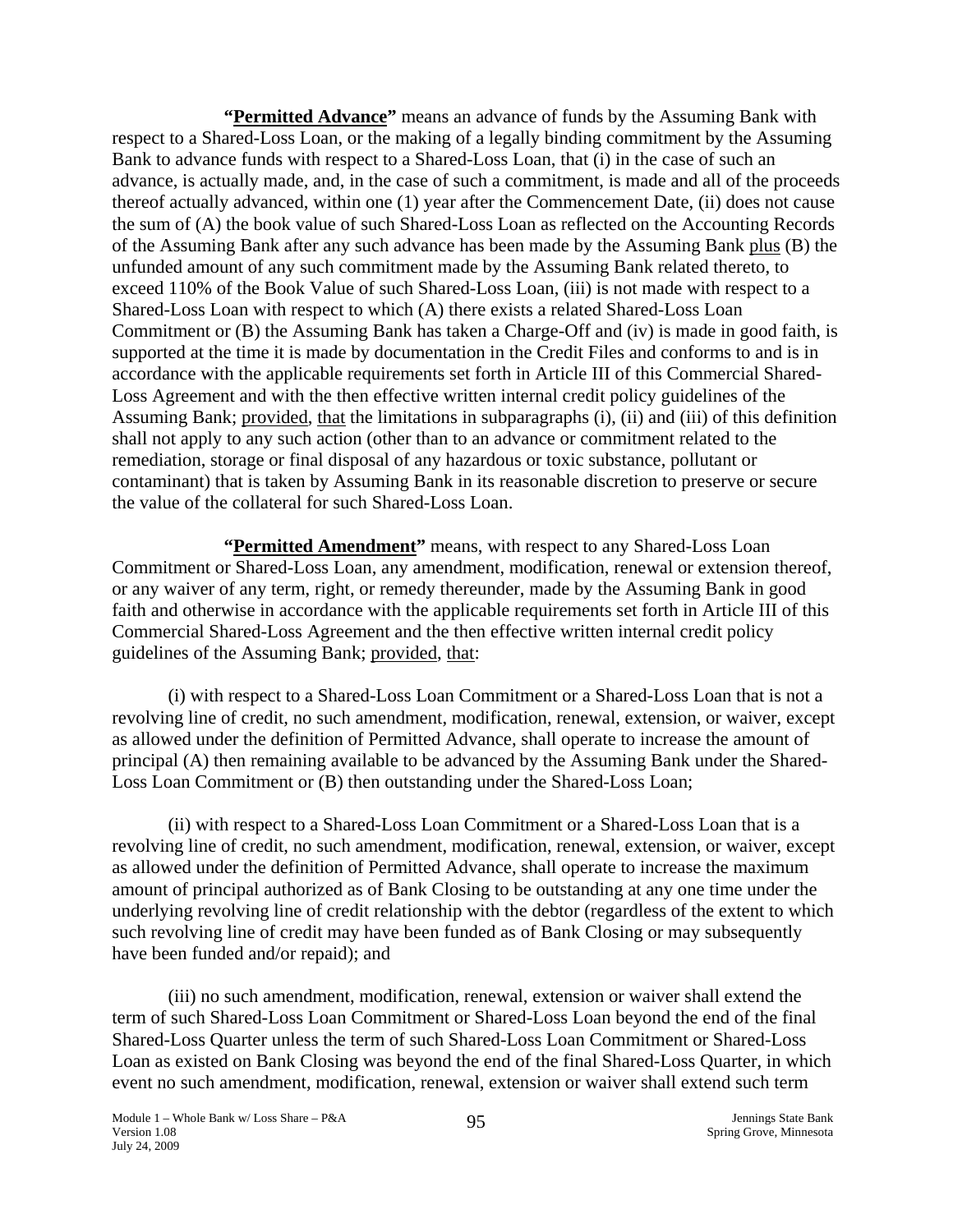beyond the term as existed as of Bank Closing.

"**Pre-Charge-Off Expenses"** means those expenses incurred in the usual and prudent management of a Shared-Loss Loan that would qualify as a Reimbursable Expense or Recovery Expense if incurred after a Charge-Off of the related Shared-Loss Asset had occurred.

**"Quarterly Certificate"** has the meaning provided in Section 2.1(a)(i) of this Commercial Shared-Loss Agreement.

**"Recoveries"** (I)(A) In addition to any sums to be applied as Recoveries pursuant to subparagraph (II) below, "Recoveries" means, with respect to any period, the sum of (without duplication):

**Shared-Loss Quarter; plus** (i) the amount of collections during such period by the Assuming Bank on Charge-Offs of Shared-Loss Assets effected by the Assuming Bank prior to the end of the final

(ii) the amount of collections during such period by the Assuming Bank on Failed Bank Charge-Offs/Write-Downs; plus

(iii) the amount of gain on any sale or other disposition during such period by the Assuming Bank of Shared Loss Loans, Other Real Estate, Additional ORE or Subsidiary ORE (provided, that the amount of any such gain included in Recoveries shall not exceed the aggregate amount of the related Failed Bank Charge-Offs/Write-Downs and Charge-Offs taken and any related Reimbursable Expenses and Recovery Expenses); plus

(iv) the amount of collections during such period by the Assuming Bank of any Reimbursable Expenses or Recovery Expenses; plus

(v) the amount of any fee or other consideration received by the Assuming Bank during or prior to such period in connection with any amendment, modification, renewal, extension, refinance, restructure, commitment or other similar action taken by the Assuming Bank with respect to a Shared-Loss Asset with respect to which there exists a Failed Bank Charge-Off/Write-Down or a Shared-Loss Loan as to which a Charge-Off has been effected by the Assuming Bank during or prior to such period (provided, that the amount of any such fee or other consideration included in Recoveries shall not exceed the aggregate amount of the related Failed Bank Charge-Offs/Write-Downs and Charge-Offs taken and any related Reimbursable Expenses and Recovery Expenses).

(I)(B) For the purpose of determining the amounts to be applied as Recoveries pursuant to subparagraph (I)(A) above, the Assuming Bank shall apply amounts received on the Assets that are not otherwise applied to reduce the book value of principal of a Shared-Loss Loan (or, in the case of Other Real Estate, Additional ORE, Subsidiary ORE and Capitalized Expenditures, that are not otherwise applied to reduce the book value thereof) in the following order: first to Charge-Offs and Failed Bank Charge-Offs/Write Downs; then to Reimbursable Expenses and Recovery Expenses; then to interest income; and then to other expenses incurred by the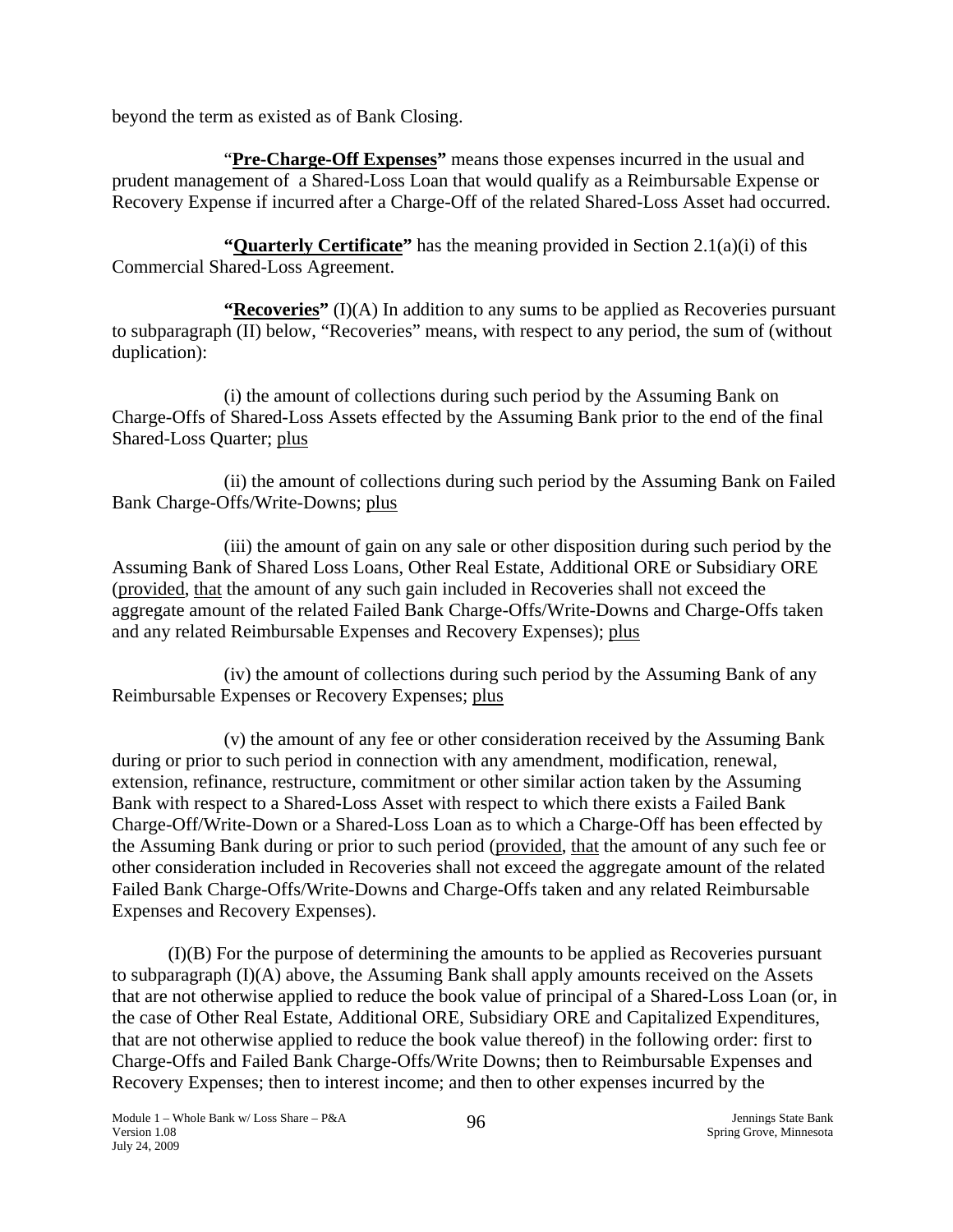Assuming Bank.

(II) If there occurs an amendment, modification, renewal, extension, refinance, restructure, commitment, sale or other similar action with respect to a Shared-Loss Loan as to which there exists a Failed Bank Charge-Off/Write Down or as to which a Charge-Off has been effected by the Assuming Bank during or prior to such period, and if, as a result of such occurrence, the Assuming Bank recognizes any interest income for financial accounting purposes on that Shared-Loss Loan, then "Recoveries" shall also include the portion of the total amount of any such interest income recognized by the Assuming Bank which is derived by multiplying:

(A) the total amount of any such interest income recognized by the Assuming Bank during such period with respect to that Shared-Loss Loan as described above, by

(B) a fraction, the numerator of which is the aggregate principal amount (excluding reversals or charge-offs of Accrued Interest) of all such Failed Bank Charge-Offs/Write-Downs and Charge-Offs effected by the Assuming Bank with respect to that Shared-Loss Loan plus the principal amount of that Shared-Loss Loan that has not yet been chargedoff but has been placed on nonaccrual status, all of which occurred at any time prior to or during the period in which the interest income referred to in subparagraph (II)(A) immediately above was recognized, and the denominator of which is the total amount of principal indebtedness (including all such prior Failed Bank Charge-Offs/Write-Downs and Charge-Offs as described above) due from the Obligor on that Shared-Loss Loan as of the end of such period;

provided, however, that the amount of any interest income included as Recoveries for a particular Shared-Loss Loan shall not exceed the aggregate amount of (a) Failed Bank Charge-Offs/Write-Downs, (b) Charge-Offs effected by the Assuming Bank during or prior to the period in which the amount of Recoveries is being determined, plus (c) any Reimbursable Expenses and Recovery Expenses paid to the Assuming Bank pursuant to this Commercial Shared-Loss Agreement during or prior to the period in which the amount of Recoveries is being determined, all with respect to that particular Shared-Loss Loan; and, provided, further, that any collections on any such Shared-Loss Loan that are not applied to reduce book value of principal or recognized as interest income shall be applied pursuant to subparagraph (I) above.

(III) Notwithstanding subparagraphs (I) and (II) above, the term "Recoveries" shall not include: (a) any amounts paid to the Assuming Bank by the Receiver pursuant to Section 2.1 of this Commercial Shared-Loss Agreement, (b) amounts received with respect to Charge-Offs effected by the Assuming Bank after the final Shared-Loss Quarter, (c) after the final Shared-Loss Quarter, income received by the Assuming Bank from the operation of, and any gains recognized by the Assuming Bank on the disposition of, Other Real Estate, Additional ORE or Subsidiary ORE (such income and gains being hereinafter together referred to as "ORE Income"), except to the extent that aggregate ORE Income exceeds the aggregate expenses paid to third parties by or on behalf of the Assuming Bank after the final Shared-Loss Quarter to manage, operate and maintain Other Real Estate, Additional ORE or Subsidiary ORE (such expenses being hereinafter referred to as "ORE Expenses"). In determining the extent aggregate ORE Income exceeds aggregate ORE Expenses for any Recovery Quarter as set forth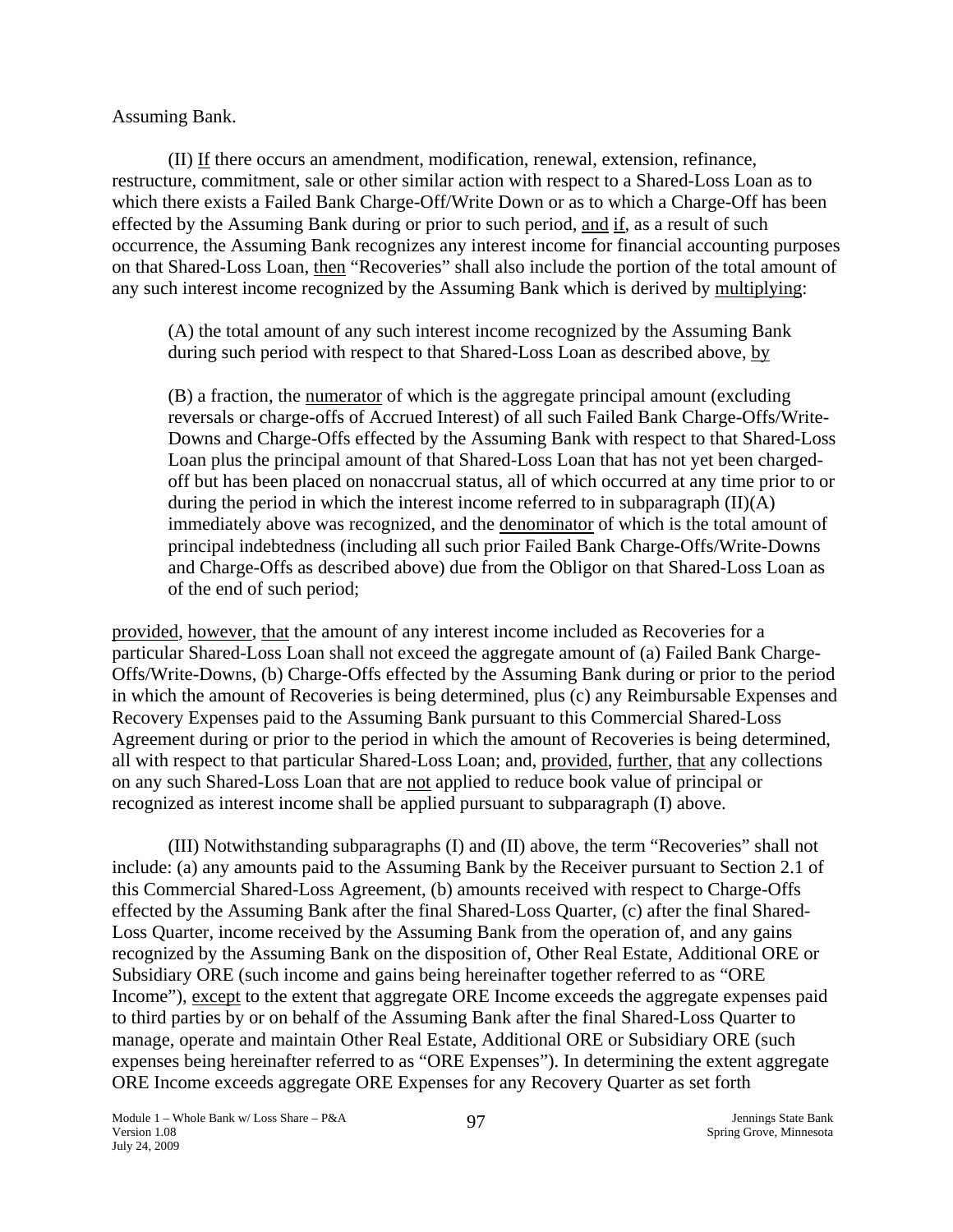immediately above in subparagraph (c), the Assuming Bank will subtract (i) ORE Expenses paid to third parties during such Recovery Quarter (provided, that, in the case of the final Recovery Quarter only, the Assuming Bank will subtract ORE Expenses paid to third parties from the beginning of the final Recovery Quarter up to the date the Assuming Bank is required to deliver the final Quarterly Certificate pursuant to this Commercial Shared-Loss Agreement) from (ii) ORE Income received during such Recovery Quarter, to calculate net ORE income ("Net ORE Income") for that Recovery Quarter. If the amount of Net ORE Income so calculated for a Recovery Quarter is positive, such amount shall be reported as Recoveries on the Quarterly Certificate for such Recovery Quarter. If the amount of Net ORE Income so calculated for a Recovery Quarter is negative ("Net ORE Loss Carryforward"), such amount shall be added to any ORE Expenses paid to third parties in the next succeeding Recovery Quarter, which sum shall then be subtracted from ORE Income for that next succeeding Recovery Quarter, for the purpose of determining the amount of Net ORE Income (or, if applicable, Net ORE Loss Carryforward) for that next succeeding Recovery Quarter. If, as of the end of the final Recovery Quarter, a Net ORE Loss Carryforward exists, then the amount of the Net ORE Loss Carryforward that does not exceed the aggregate amount of Net ORE Income reported as Recoveries on Quarterly Certificates for all Recovery Quarters may be included as a Recovery Expense on the Quarterly Certificate for the final Recovery Quarter.

**"Recovery Amount"** has the meaning provided in Section 2.1(b)(ii) of this Commercial Shared-Loss Agreement.

**"Recovery Expenses"** means, for any Recovery Quarter, the amount of actual, reasonable and necessary out-of-pocket expenses (other than Capitalized Expenditures) paid to third parties (other than Affiliates of the Assuming Bank) by or on behalf of the Assuming Bank, as limited by Sections 3.2(c) and (d) of Article III to this Commercial Shared-Loss Agreement, to recover amounts owed with respect to (i) any Shared-Loss Asset as to which a Charge-Off was effected prior to the end of the final Shared-Loss Quarter (provided that such amounts were incurred no earlier than the date the first Charge-Off on such Shared-Loss Asset could have been reflected on the Accounting Records of the Assuming Bank), and (ii) Failed Bank Charge-Offs/Write-Downs (including, in each case, all costs and expenses related to an Environmental Assessment and any other costs or expenses related to any environmental conditions with respect to the Shared-Loss Assets (it being understood that any remediation expenses for any such pollutant or contaminant are not recoverable if in excess of \$200,000 per Shared-Loss Asset, without the Assuming Bank having obtained the prior consent of the Receiver for such expenses); provided, that, so long as income with respect to a Shared-Loss Loan is being prorated pursuant to the arithmetical formula in subsection (II) of the definition of "Recoveries", the term "Recovery Expenses" shall not include that portion of any such expenses paid during such Recovery Quarter to recover any amounts owed on that Shared-Loss Loan that is derived by:

subtracting (1) the product derived by multiplying:

(A) the total amount of any such expenses paid by or on behalf of the Assuming Bank during such Recovery Quarter with respect to that Shared-Loss Loan, by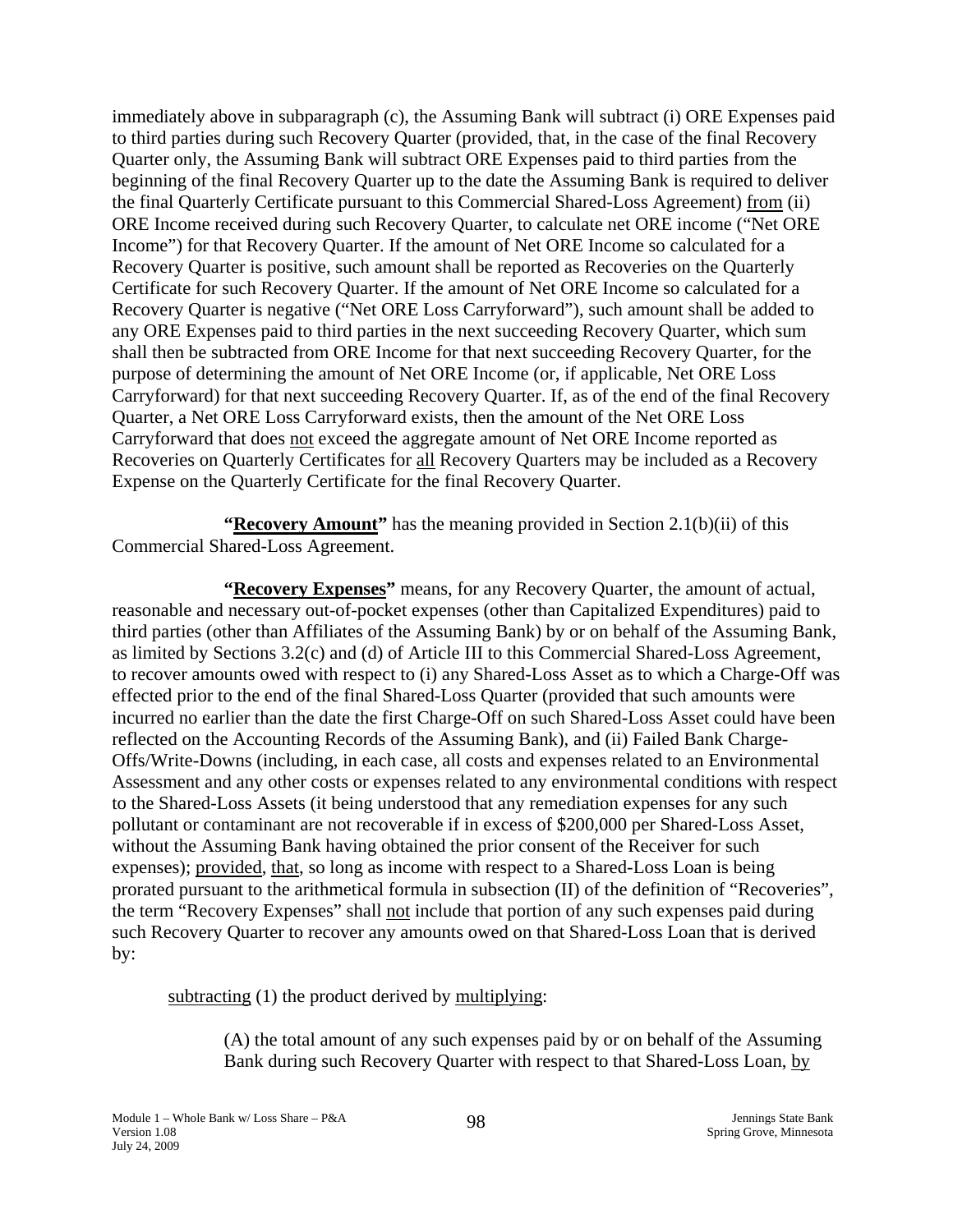(B) a fraction, the numerator of which is the aggregate principal amount (excluding reversals or charge-offs of Accrued Interest) of all such Failed Bank Charge-Offs/Write-Downs and Charge-Offs effected by the Assuming Bank with respect to that Shared-Loss Loan plus the principal amount of that Shared-Loss Loan that has not yet been charged-off but has been placed on nonaccrual status, all of which occurred at any time prior to or during the period in which the interest income referred to in subparagraph  $(II)(A)$  of the definition of "Recoveries" was recognized, and the denominator of which is the total amount of principal indebtedness (including all such prior Failed Bank Charge-Offs/Write-Downs and Charge-Offs as described above) due from the Obligor on that Shared-Loss Loan as of the end of such period;

from (2) the total amount of any such expenses paid during that Recovery Quarter with respect to that Shared-Loss Loan.

**"Recovery Quarter"** has the meaning provided in Section 2.1(a)(ii) of this Commercial Shared-Loss Agreement.

**"Reimbursable Expenses"** means, for any Shared-Loss Quarter, the amount of actual, reasonable and necessary out-of-pocket expenses (other than Capitalized Expenditures), paid to third parties (other than Affiliates of the Assuming Bank) by or on behalf of the Assuming Bank, as limited by Sections 3.2(c) and (d) of Article III of this Commercial Shared-Loss Agreement, to:

(i) recover amounts owed with respect to any Shared-Loss Asset as to which a Charge-Off has been effected prior to the end of the final Shared-Loss Quarter (provided that such amounts were incurred no earlier than the date the first Charge-Off on such Shared-Loss Asset could have been reflected on the Accounting Records of the Assuming Bank) and recover amounts owed with respect to Failed Bank Charge-Offs/Write-Downs (including, in each case, all costs and expenses related to an Environmental Assessment and any other costs or expenses related to any environmental conditions with respect to the Shared-Loss Assets (it being understood that any such remediation expenses for any such pollutant or contaminant are not recoverable if in excess of \$200,000 per Shared-Loss Asset, without the Assuming Bank having obtained the prior consent of the Receiver for such expenses); provided, that, so long as income with respect to a Shared-Loss Loan is being pro-rated pursuant to the arithmetical formula in subsection (II) of the definition of "Recoveries", the term "Reimbursable Expenses" shall not include that portion of any such expenses paid during such Shared-Loss Quarter to recover any amounts owed on that Shared-Loss Loan that is derived by:

subtracting (1) the product derived by multiplying:

(A) the total amount of any such expenses paid by or on behalf of the Assuming Bank during such Shared-Loss Quarter with respect to that Shared-Loss Loan, by

(B) a fraction, the numerator of which is the aggregate principal amount (excluding reversals or charge-offs of Accrued Interest) of all such Failed Bank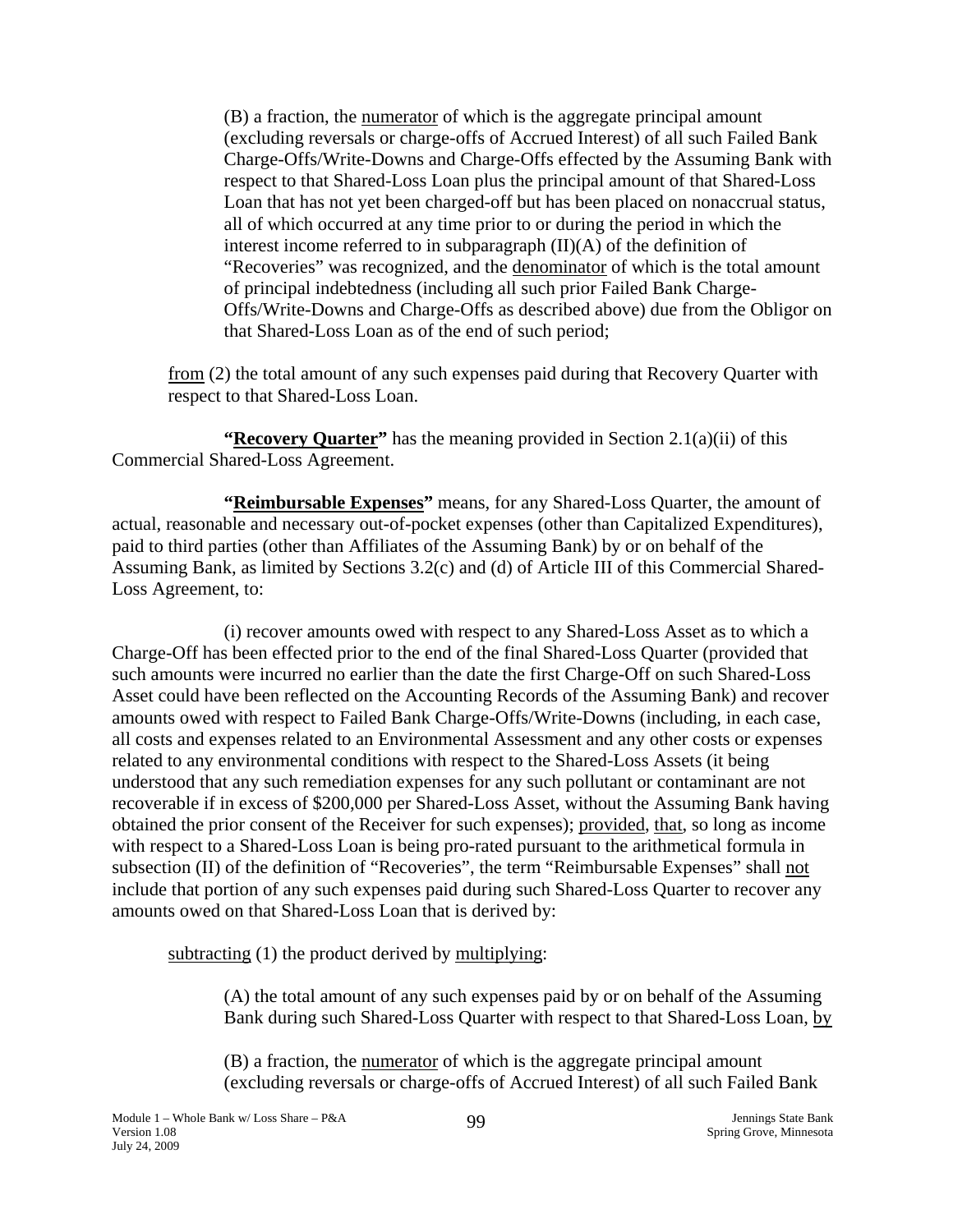Charge-Offs/Write-Downs and Charge-Offs effected by the Assuming Bank with respect to that Shared-Loss Loan plus the principal amount of that Shared-Loss Loan that has not yet been charged-off but has been placed on nonaccrual status, all of which occurred at any time prior to or during the period in which the interest income referred to in subparagraph  $(II)(A)$  of the definition of "Recoveries" was recognized, and the denominator of which is the total amount of principal indebtedness (including all such prior Failed Bank Charge-Offs/Write-Downs and Charge-Offs as described above) due from the Obligor on that Shared-Loss Loan as of the end of such period;

from (2) the total amount of any such expenses paid during that Shared-Loss Quarter with respect to that Shared-Loss Loan; and

(ii) manage, operate or maintain Other Real Estate, Additional ORE or Subsidiary ORE less the amount of any income received by the Assuming Bank during such Shared-Loss Quarter with respect to such Other Real Estate, Additional ORE or Subsidiary ORE (which resulting amount under this clause (ii) may be negative).

**"Review Board"** has the meaning provided in Section 2.1(f)(i) of this Commercial Shared-Loss Agreement.

**"Shared-Loss Amount"** has the meaning provided in Section 2.1(b)(i) of this Commercial Shared-Loss Agreement.

**"Shared-Loss Asset Repurchase Price"** means, with respect to any Shared-Loss Asset, the principal amount thereof plus any other fees or penalties due from an Obligor (including, subject to the limitations discussed below, the amount of any Accrued Interest) stated on the Accounting Records of the Assuming Bank, as of the date as of which the Shared-Loss Asset Repurchase Price is being determined (regardless, in the case of a Shared-Loss Loan, of the Legal Balance thereof) plus all Reimbursable Expenses and Recovery Expenses incurred up to and through the date of consummation of purchase of such Shared-Loss Asset; provided, that (i) in the case of a Shared-Loss Loan there shall be excluded from such amount the amount of any Accrued Interest accrued on or with respect to such Shared-Loss Loan prior to the ninety (90)-day period ending on the day prior to the purchase date determined pursuant to Sections 2.1(e)(i) or 2.1(e)(iii) of this Commercial Shared-Loss Agreement, except to the extent such Accrued Interest was included in the Book Value of such Shared-Loss Loan, and (ii) any collections on a Shared-Loss Loan received by the Assuming Bank after the purchase date applicable to such Shared-Loss Loan shall be applied (without duplication) to reduce the Shared-Loss Asset Repurchase Price of such Shared-Loss Loan on a dollar-for-dollar basis. For purposes of determining the amount of unpaid interest which accrued during a given period with respect to a variable-rate Shared-Loss Loan, all collections of interest shall be deemed to be applied to unpaid interest in the chronological order in which such interest accrued.

**"Shared-Loss Assets"** means Shared-Loss Loans, Other Real Estate purchased by the Assuming Bank, Additional ORE, Subsidiary ORE and Capitalized Expenditures, but does not include Shared Loss MTM Assets.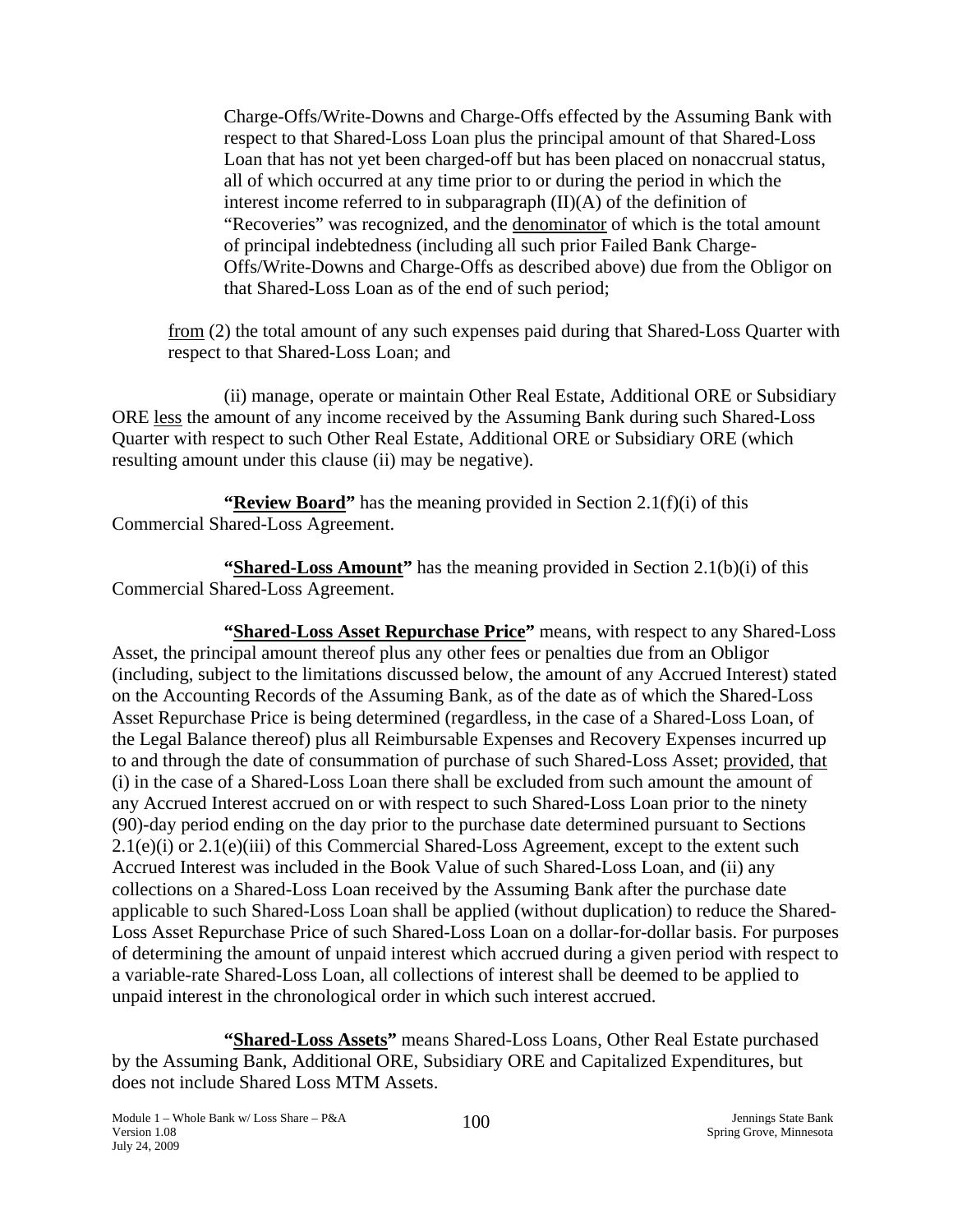## **"Shared-Loss Loan Commitment"** means:

(i) any Commitment to make a further extension of credit or to make a further advance with respect to an existing Shared-Loss Loan; and

(ii) any Shared-Loss Loan Commitment (described in subparagraph (i) immediately preceding) with respect to which the Assuming Bank has made a Permitted Amendment.

**"Shared-Loss Loan Commitment Advance"** means an advance pursuant to a Shared-Loss Loan Commitment with respect to which the Assuming Bank has not made a Permitted Advance.

## **"Shared-Loss Loans"** means:

(i)(A) Loans purchased by the Assuming Bank pursuant to the Purchase and Assumption Agreement set forth on Exhibit 4.15(b) to the Purchase and Assumption Agreement, (B) New Shared-Loss Loans purchased by the Assuming Bank pursuant to the Purchase and Assumption Agreement, (C) Permitted Advances and (D) Shared-Loss Loan Commitment Advances, if any; provided, that Shared-Loss Loans shall not include Loans, New Shared-Loss Loans, Permitted Advances and Shared-Loss Loan Commitment Advances with respect to which an Acquired Subsidiary, or a constituent Subsidiary thereof, is an Obligor; (E) Loans owned by any Subsidiary which are not Shared-Loss Loans under the Single Family Shared-Loss Agreement; and (F) Consumer Loans; and

(ii) any Shared-Loss Loans (described in subparagraph (i) immediately preceding) with respect to which the Assuming Bank has made a Permitted Amendment.

"**Shared-Loss MTM Assets"** means those securities and other assets listed on Exhibit  $4.15(C)$ .

**"Shared-Loss Payment Trigger"** means when the sum of the Cumulative Loss Amount under the Single Family Shared-Loss Agreement and the cumulative Net Charge-Offs under this Commercial Shared-Loss Agreement, exceeds the First Loss Tranche. If the First Loss Tranche is zero or a negative number, the Shared-Loss Payment Trigger shall be deemed to have been reached upon Bank Closing.

**"Shared-Loss Quarter"** has the meaning provided in Section 2.1(a)(i) of this Commercial Shared-Loss Agreement.

**"Stated Threshold"** means total losses under the shared loss agreements in the amount of Seven Million Dollars (\$7,000,000.00).

**"Subsidiary ORE"** means all assets owned by ORE Subsidiaries that would constitute Additional ORE if such assets were on the books of the Assuming Bank.

**"Termination Date"** means the eighth (8th) anniversary of the Commencement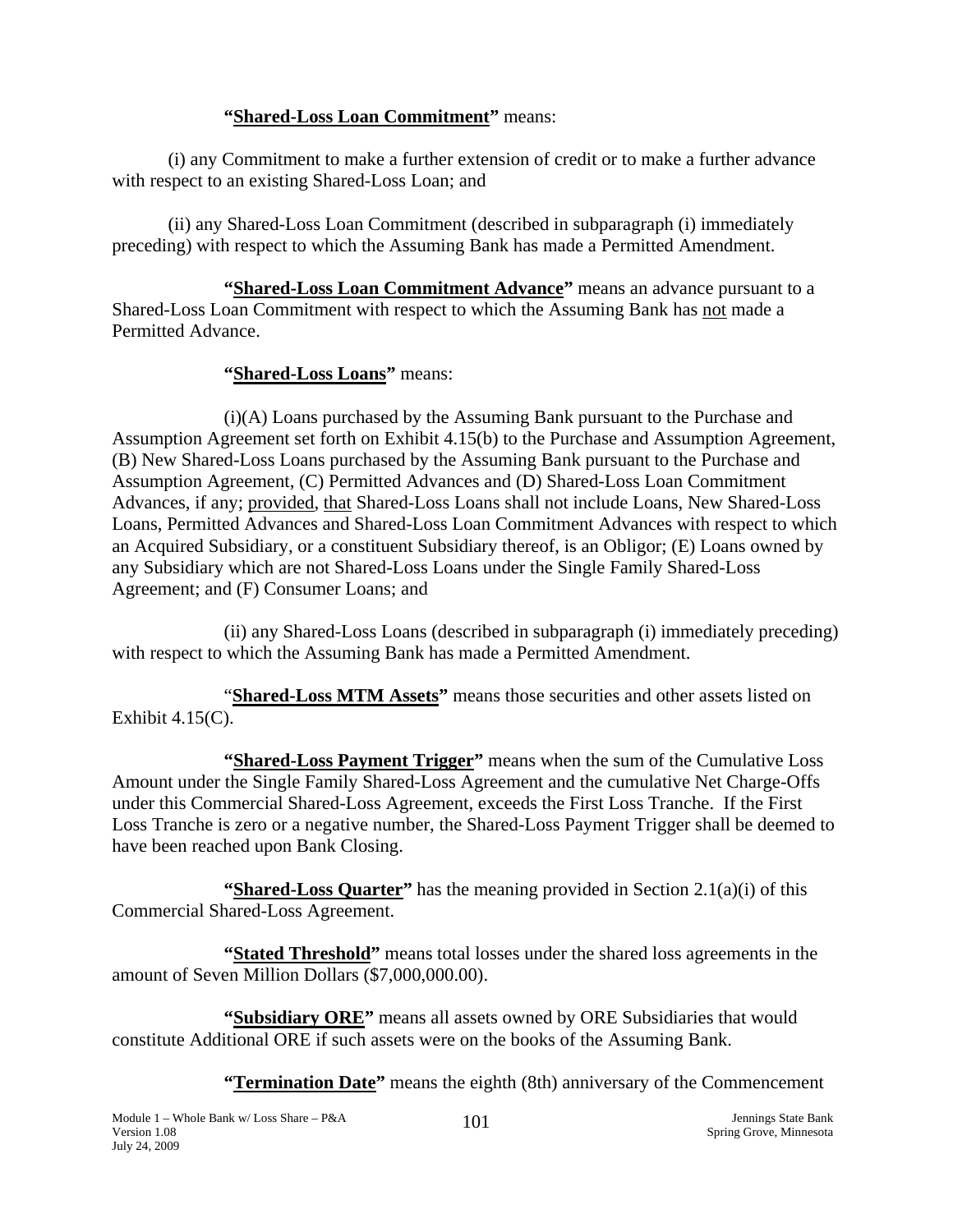Date.

**"Third Party Servicer"** means any servicer appointed from time to time by the Assuming Bank or any Affiliate of the Assuming Bank to service the Shared-Loss Assets on behalf of the Assuming bank, the identity of which shall be given to the Receiver prior to or concurrent with the appointment thereof.

## **ARTICLE II** -- **SHARED-LOSS ARRANGEMENT**

# **2.1 Shared-Loss Arrangement.**

**(a) Quarterly Certificates.** (i) Not later than thirty (30) days after the end of each Calendar Quarter from and including the initial Calendar Quarter to and including the Calendar Quarter in which the Applicable Anniversary of the Commencement Date falls (each of such Calendar Quarters being referred to herein as a "Shared-Loss Quarter"), the Assuming Bank shall deliver to the Receiver a certificate, signed by the Assuming Bank's chief executive officer and its chief financial officer, setting forth in such form and detail as the Receiver may specify (a "Quarterly Certificate"):

> (A) the amount of Charge-Offs, the amount of Recoveries and the amount of Net Charge-Offs (which amount may be negative) during such Shared-Loss Quarter with respect to the Shared-Loss Assets (and for Recoveries, with respect to the Assets for which a charge-off was effected by the Failed Bank prior to Bank Closing); and

(B) the aggregate amount of Reimbursable Expenses (which amount may be negative) during such Shared-Loss Quarter; and

(C) net realized loss on the Shared Loss MTM Assets determined pursuant to FAS 115, expressed as a positive number (MTM Net Realized Loss), or net realized gain on the Shared Loss MTM assets, expressed as a negative number (MTM Net Realized Gain); and

(D) any other than temporary impairment of the Shared Loss MTM Assets, determined pursuant to FAS 115, expressed as a positive number ("OTTI Loss") or reversals of OTTI Loss, expressed as a negative number (for the avoidance of doubt, normal and customary unrealized mark-to-market changes by reason of the application of fair value accounting do not qualify for loss sharing payments).

(ii) Not later than thirty (30) days after the end of each Calendar Quarter from and including the first Calendar Quarter following the final Shared-Loss Quarter to and including the Calendar Quarter in which the Termination Date falls (each of such Calendar Quarters being referred to herein as a "Recovery Quarter"), the Assuming Bank shall deliver to the Receiver a Quarterly Certificate setting forth, in such form and detail as the Receiver may specify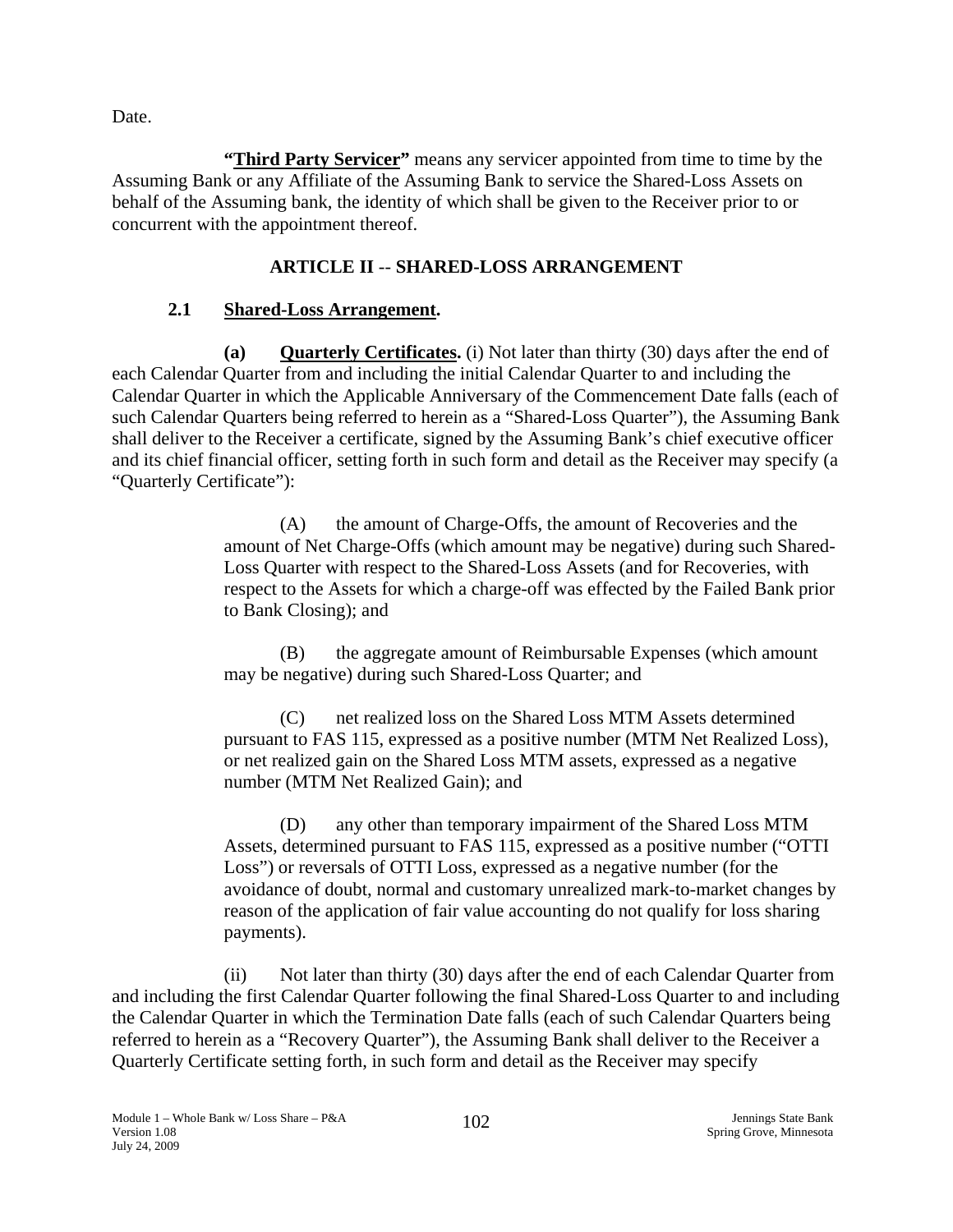(A) the amount of Recoveries and Recovery Expenses during such Recovery Quarter. On the Quarterly Certificate for the first Recovery Quarter only, the Assuming Bank may report as a separate item, in such form and detail as the Receiver may specify, the aggregate amount of any Reimbursable Expenses that: (a) were incurred prior to or during the final Shared-Loss Quarter, and (b) had not been included in any Quarterly Certificate for any Shared-Loss Quarter because they had not been actually paid by or on behalf of the Assuming Bank (in accordance with the terms of this Commercial Shared-Loss Agreement) during any Shared-Loss Quarter and (c) were actually paid by or on behalf of the Assuming Bank (in accordance with the terms of this Commercial Shared-Loss Agreement) during the first Recovery Quarter; and

(B) net realized gain on the Shared Loss MTM Assets.

## **(b) Payments With Respect to Shared-Loss Assets.**

(i) For purposes of this Section 2.1(b), the Assuming Bank shall initially record the Shared-Loss Assets on its Accounting Records at Book Value, and initially record the Shared Loss MTM Assets on its Accounting Records at Fair Value, and adjust such amounts as such values may change after the Bank Closing. If the amount of all Net Charge-Offs during any Shared-Loss Quarter plus Reimbursable Expenses, plus MTM Net Realized Gain or MTM Net Realized Loss, plus OTTI Loss during such Shared-Loss Quarter (the "Shared-Loss Amount") is positive, then, except as provided in Sections 2.1(c) and (e) below, and subject to the provisions of Section 2.1(b)(vi) below, not later than fifteen (15) days after the date on which the Receiver receives the Quarterly Certificate with respect to such Shared-Loss Quarter, the Receiver shall pay to the Assuming Bank an amount equal to eighty percent (80%) of the Shared-Loss Amount for such Shared-Loss Quarter. If the Shared-Loss Amount during any Shared-Loss Quarter is negative, the Assuming Bank shall pay to the Receiver an amount equal to eighty percent (80%) of the Shared-Loss Amount for such Shared-Loss Quarter, which payment shall be delivered to the Receiver together with the Quarterly Certificate for such Shared-Loss Quarter. When the cumulative Shared-Loss Amounts for all Shared-Loss Quarters plus the Cumulative Loss Amount under the Single Family Shared-Loss Agreement equals or exceeds the Stated Threshold, the Receiver shall pay to the Assuming Bank an amount equal to ninety-five percent ((95%) of the Shared-Loss Amount for each Shared-Loss Quarter, until such time as the cumulative Shared-Loss Amount for all Shared-Loss Quarters is less than the Stated Threshold, when the percentage shall revert back to eighty percent (80%).

(ii) If the amount of gross Recoveries during any Recovery Quarter less Recovery Expenses during such Recovery Quarter plus net realized gains or reversals of OTTI Loss on Shared Loss MTM Assets (the "Recovery Amount") is positive, then, simultaneously with its delivery of the Quarterly Certificate with respect to such Recovery Quarter, the Assuming Bank shall pay to the Receiver an amount equal to eighty percent (80%) of the Recovery Amount for such Recovery Quarter. If the Recovery Amount is negative, then such negative amount shall be subtracted from the amount of gross Recoveries during the next succeeding Recovery Quarter in determining the Recovery Amount in such next succeeding Recovery Quarter; provided, that this Section 2.1(b)(ii) shall operate successively in the event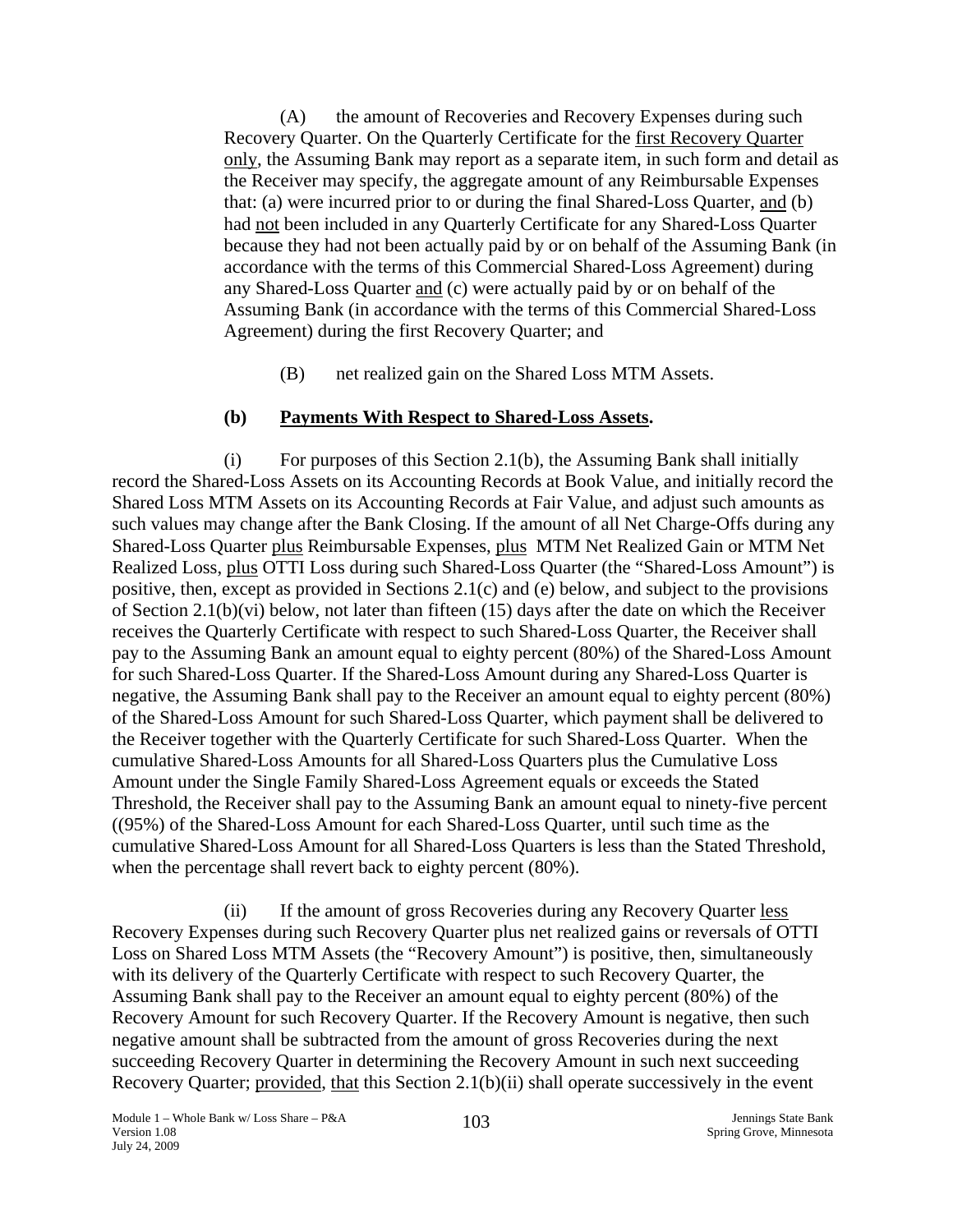that the Recovery Amount (after giving effect to this Section 2.1(b)(ii)) in such next succeeding Recovery Quarter is negative. The Assuming Bank shall specify, in the Quarterly Certificate for the final Recovery Quarter, the aggregate amount for all Recovery Quarters only, as of the end of, and including, the final Recovery Quarter of (A) Recoveries plus net realized gains or reversals of OTTI Loss on Shared Loss MTM Assets ("Aggregate Recovery Period Recoveries"), (B) Recovery Expenses ("Aggregate Recovery Expenses"), and (C) only those Recovery Expenses that have been actually "offset" against Aggregate Recovery Period Recoveries (including those so "offset" in that final Recovery Quarter) ("Aggregate Offset Recovery Expenses"); as used in this sentence, the term "offset" means the amount that has been applied to reduce gross Recoveries in any Recovery Quarter pursuant to the methodology set forth in this Section 2.1(b)(ii). If, at the end of the final Recovery Quarter the amount of Aggregate Recovery Expenses exceeds the amount of Aggregate Recovery Period Recoveries, the Receiver shall have no obligation to pay to the Assuming Bank all or any portion of such excess. Subsequent to the Assuming Bank's calculation of the Recovery Amount (if any) for the final Recovery Quarter, the Assuming Bank shall also show on the Quarterly Certificate for the final Recovery Quarter the results of the following three mathematical calculations: (i) Aggregate Recovery Period Recoveries minus Aggregate Offset Recovery Expenses; (ii) Aggregate Recovery Expenses minus Aggregate Offset Recovery Expenses; and (iii) the lesser of the two amounts calculated in (i) and (ii) immediately above ("Additional Recovery Expenses") multiplied by 80% (the amount so calculated in (iii) being defined as the "Additional Recovery Expense Amount"). If the Additional Recovery Expense Amount is greater than zero, then the Assuming Bank may request in the Quarterly Certificate for the final Recovery Quarter that the Receiver reimburse the Assuming Bank the amount of the Additional Recovery Expense Amount and the Receiver shall pay to the Assuming Bank the Additional Recovery Expense Amount within fifteen (15) days after the date on which the Receiver receives that Quarterly Certificate. On the Quarterly Certificate for the final Recovery Quarter only, the Assuming Bank may include, in addition to any Recovery Expenses for that Recovery Quarter that were paid by or on behalf of the Assuming Bank in that Recovery Quarter, those Recovery Expenses that: (a) were incurred prior to or during the final Recovery Quarter, and (b) had not been included in any Quarterly Certificate for any Recovery Quarter because they had not been actually paid by or on behalf of the Assuming Bank (in accordance with the terms of this Commercial Shared-Loss Agreement) during any Recovery Quarter, and (c) were actually paid by or on behalf of the Assuming Bank (in accordance with the terms of this Commercial Shared-Loss Agreement) prior to the date the Assuming Bank is required to deliver that final Quarterly Certificate to the Receiver under the terms of Section 2.1(a)(ii).

(iii) With respect to each Shared-Loss Quarter and Recovery Quarter, collections by or on behalf of the Assuming Bank on any charge-off effected by the Failed Bank prior to Bank Closing on an Asset other than a Shared-Loss Asset or Shared-Loss MTM Assets shall be reported as Recoveries under this Section 2.1 only to the extent such collections exceed the Book Value of such Asset, if any. For any Shared-Loss Quarter or Recovery Quarter in which collections by or on behalf of the Assuming Bank on such Asset are applied to both Book Value and to a charge-off effected by the Failed Bank prior to Bank Closing, the amount of expenditures incurred by or on behalf of the Assuming Bank attributable to the collection of any such Asset, that shall be considered a Reimbursable Expense or a Recovery Expense under this Section 2.1 will be limited to a proportion of such expenditures which is equal to the proportion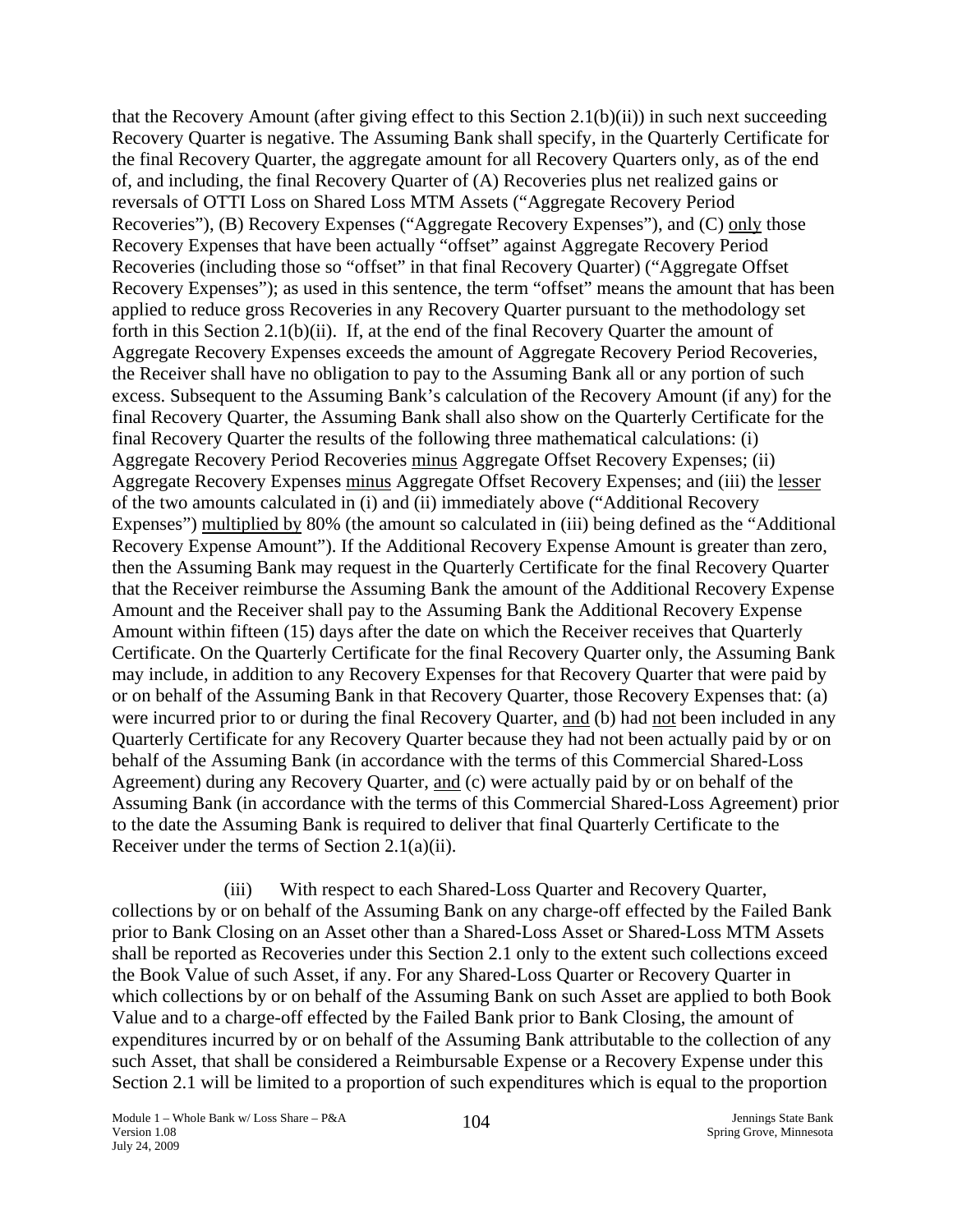derived by dividing (A) the amount of collections on such Asset applied to a charge-off effected by the Failed Bank prior to Bank Closing, by (B) the total collections on such Assets.

(iv) If the Assuming Bank has duly specified an amount of Reimbursable Expenses on the Quarterly Certificate for the first Recovery Quarter as described above in the last sentence of Section 2.1(a)(ii), then, not later than fifteen (15) days after the date on which the Receiver receives that Quarterly Certificate, the Receiver shall pay to the Assuming Bank an amount equal to eighty percent (80%) (or, if the Cumulative Loss Amount under the Single Family Shared-Loss Agreement plus the cumulative Shared-Loss Amount for all Shared-Loss Quarters equals or exceeds the Stated Threshold, ninety-five percent (95%)) of the amount of such Reimbursable Expenses.

(v) If the First Loss Tranche as determined under the Purchase and Assumption Agreement is a positive number, Receiver has no obligation to make payment for any Shared Loss Quarters until the Shared-Loss Payment Trigger is satisfied.

**(c) Limitation on Shared-Loss Payment.** The Receiver shall not be required to make any payments pursuant to this Section 2.1 with respect to any Charge-Off of a Shared-Loss Asset that the Receiver or the Corporation determines, based upon the Examination Criteria, should not have been effected by the Assuming Bank; provided, (x) the Receiver must provide notice to the Assuming Bank detailing the grounds for not making such payment, (y) the Receiver must provide the Assuming Bank with a reasonable opportunity to cure any such deficiency and (z) (1) to the extent curable, if cured, the Receiver shall make payment with respect to any properly effected Charge-Off and (2) to the extent not curable, the Receiver shall make a payment as to all Charge-Offs (or portion of Charge-Offs) that were effected which would have been payable as a Charge-Off if the Assuming Bank had properly effected such Charge-Off. In the event that the Receiver does not make any payments with respect to any Charge-Off of a Shared-Loss Asset pursuant to this Section 2.1 or determines that a payment was improperly made, the Assuming Bank and the Receiver shall, upon final resolution, make such accounting adjustments and payments as may be necessary to give retroactive effect to such corrections.

Loan to the detriment of such Shared-Loss Asset to which such loan is related; provided, that **(d) Sale of, or Additional Advances or Amendments with Respect to, Shared-Loss Loans and Administration of Related Loans.** No Shared-Loss Loan shall be treated as a Shared-Loss Asset pursuant to this Section 2.1 (i) if the Assuming Bank sells or otherwise transfers such Shared-Loss Loan or any interest therein (whether with or without recourse) to any Person, (ii) after the Assuming Bank makes any additional advance, commitment or increase in the amount of a commitment with respect to such Shared-Loss Loan that does not constitute a Permitted Advance or a Shared-Loss Loan Commitment Advance, (iii) after the Assuming Bank makes any amendment, modification, renewal or extension to such Shared-Loss Loan that does not constitute a Permitted Amendment, or (iv) after the Assuming Bank has managed, administered or collected any "Related Loan" (as such term is defined in Section 3.4 of Article III of this Commercial Shared-Loss Agreement) in any manner which would have the effect of increasing the amount of any collections with respect to the Related any such Shared-Loss Loan that has been the subject of Charge-Offs prior to the taking of any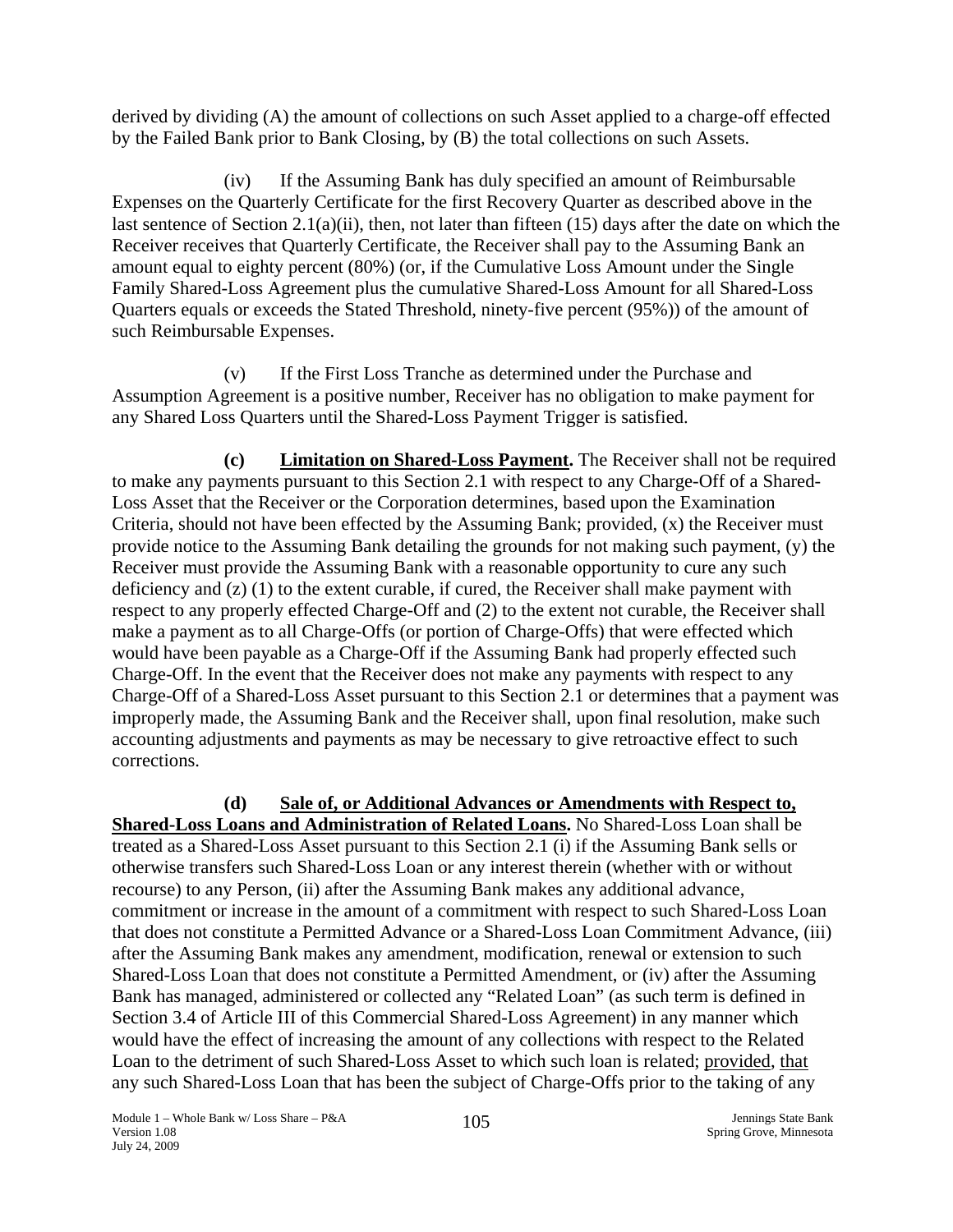action described in clause (i), (ii), (iii) or (iv) of this Section 2.1(d) by the Assuming Bank shall be treated as a Shared-Loss Asset pursuant to this Section 2.1 solely for the purpose of treatment of Recoveries on such Charge-Offs until such time as the amount of Recoveries with respect to such Shared-Loss Asset equals such Charge-Offs.

### **(e) Option to Purchase.**

(i) In the event that the Assuming Bank determines that there is a substantial likelihood that continued efforts to collect a Shared-Loss Asset or an Asset for which a chargeoff was effected by the Failed Bank with, in either case, a Legal Balance of \$500,000 or more on the Accounting Records of the Assuming Bank will result in an expenditure, after Bank Closing, of funds by on behalf of the Assuming Bank to a third party for a specified purpose (the expenditure of which, in its best judgment, will maximize collections), which do not constitute Reimbursable Expenses or Recovery Expenses, and such expenses will exceed ten percent (10%) of the then book value thereof as reflected on the Accounting Records of the Assuming Bank, the Assuming Bank shall (i) promptly so notify the Receiver and (ii) request that such expenditure be treated as a Reimbursable Expense or Recovery Expense for purposes of this Section 2.1. (Where the Assuming Bank determines that there is a substantial likelihood that the previously mentioned situation exists with respect to continued efforts to collect a Shared-Loss Asset or an Asset for which a charge-off was effected by the Failed Bank with, in either case, a Legal Balance of less than \$1,000,000 on the Accounting Records of the Assuming Bank, the Assuming Bank may so notify the Receiver and request that such expenditure be treated as a Reimbursable Expense or Recovery Expense.) Within thirty (30) days after its receipt of such a notice, the Receiver will advise the Assuming Bank of its consent or denial, that such expenditures shall be treated as a Reimbursable Expense or Recovery Expense, as the case may be. Notwithstanding the failure of the Receiver to give its consent with respect to such expenditures, the Assuming Bank shall continue to administer such Shared-Loss Asset in accordance with Section 2.2, except that the Assuming Bank shall not be required to make such expenditures. At any time after its receipt of such a notice and on or prior to the Termination Date the Receiver shall have the right to purchase such Shared-Loss Asset or Asset as provided in Section 2.1(e)(iii), notwithstanding any consent by the Receiver with respect to such expenditure.

(ii) During the period prior to the Termination Date, the Assuming Bank shall notify the Receiver within fifteen (15) days after any of the following becomes fully or partially charged-off:

> (A) a Shared-Loss Loan having a Legal Balance (or, in the case of more than one (1) Shared-Loss Loan made to the same Obligor, a combined Legal Balance) of \$500,000 or more in circumstances in which the legal claim against the relevant Obligor survives; or

(B) a Shared-Loss Loan to a director, an "executive officer" as defined in 12 C.F.R. 215.2(d), a "principal shareholder" as defined in 12 C.F.R. 215.2(l), or an Affiliate of the Assuming Bank.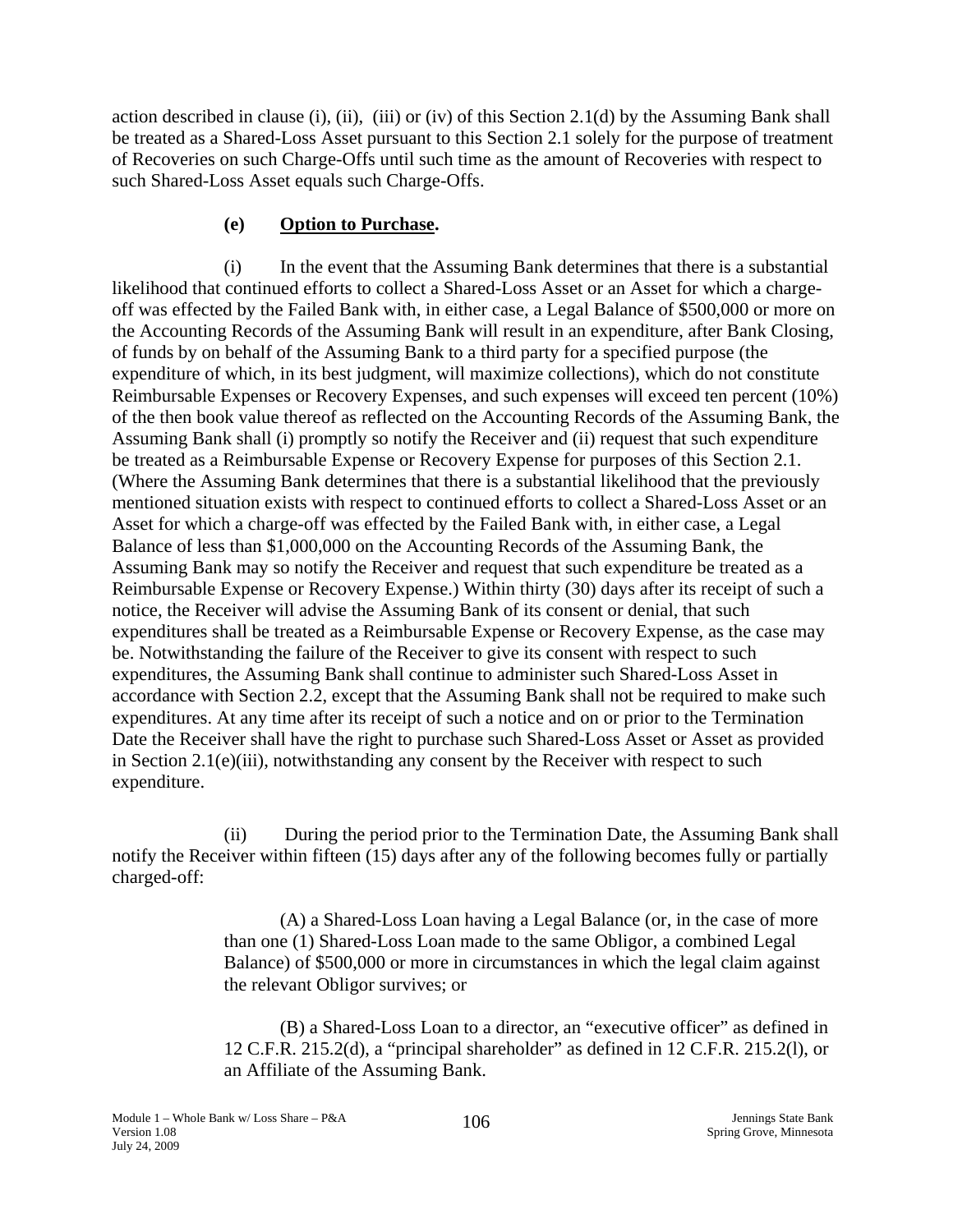(iii) If the Receiver determines in its discretion that the Assuming Bank is not diligently pursuing collection efforts with respect to any Shared-Loss Asset which has been fully or partially charged-off or written-down (including any Shared-Loss Asset which is identified or required to be identified in a notice pursuant to Section  $2.1(e)(ii)$  or any Asset for which there exists a Failed Bank Charge-Off/Write-Down, the Receiver may at its option, exercisable at any time on or prior to the Termination Date, require the Assuming Bank to assign, transfer and convey such Shared-Loss Asset or Asset to and for the sole benefit of the Receiver for a price equal to the Shared-Loss Asset Repurchase Price thereof less the Related Liability Amount with respect to any Related Liabilities related to such Shared-Loss Asset or Asset.

(iv) Not later than ten (10) days after the date upon which the Assuming Bank receives notice of the Receiver's intention to purchase or require the assignment of any Shared-Loss Asset or Asset pursuant to Section 2.1(e)(i) or (iii), the Assuming Bank shall transfer to the Receiver such Shared-Loss Asset or Asset and any Credit Files relating thereto and shall take all such other actions as may be necessary and appropriate to adequately effect the transfer of such Shared-Loss Asset or Asset from the Assuming Bank to the Receiver. Not later than fifteen (15) days after the date upon which the Receiver receives such Shared-Loss Asset or Asset and any Credit Files relating thereto, the Receiver shall pay to the Assuming Bank an amount equal to the Shared-Loss Asset Repurchase Price of such Shared-Loss Asset or Asset less the Related Liability Amount.

(v) The Receiver shall assume all Related Liabilities with respect to any Shared-Loss Asset or Asset set forth in the notice described in Section 2.1(e)(iv).

### **(f) Dispute Resolution.**

(i) (A) Any dispute as to whether a Charge-Off of a Shared-Loss Asset was made in accordance with Examination Criteria shall be resolved by the Assuming Bank's Chartering Authority. (B) With respect to any other dispute arising under the terms of this Commercial Shared-Loss Agreement which the parties hereto cannot resolve after having negotiated such matter, in good faith, for a thirty (30) day period, other than a dispute the Corporation is not permitted to submit to arbitration under the Administrative Dispute Resolution Act of 1996 ("ADRA"), as amended, such other dispute shall be resolved by determination of a review board (a "Review Board") established pursuant to Section 2.1(f). Any Review Board under this Section 2.1(f) shall follow the provisions of the Federal Arbitration Act and shall follow the provisions of the ADRA. (C) Any determination by the Assuming Bank's Chartering Authority or by a Review Board shall be conclusive and binding on the parties hereto and not subject to further dispute, and judgment may be entered on said determination in accordance with applicable arbitration law in any court having jurisdiction thereof.

(ii) A Review Board shall consist of three (3) members, each of whom shall have such expertise as the Corporation and the Assuming Bank agree is relevant. As appropriate, the Receiver or the Corporation (the "FDIC Party") will select one member, one member will be selected by the Assuming Bank and the third member (the "Neutral Member") will be selected by the other two members. The member of the Review Board selected by a party may be removed at any time by such party upon two (2) days' written notice to the other party of the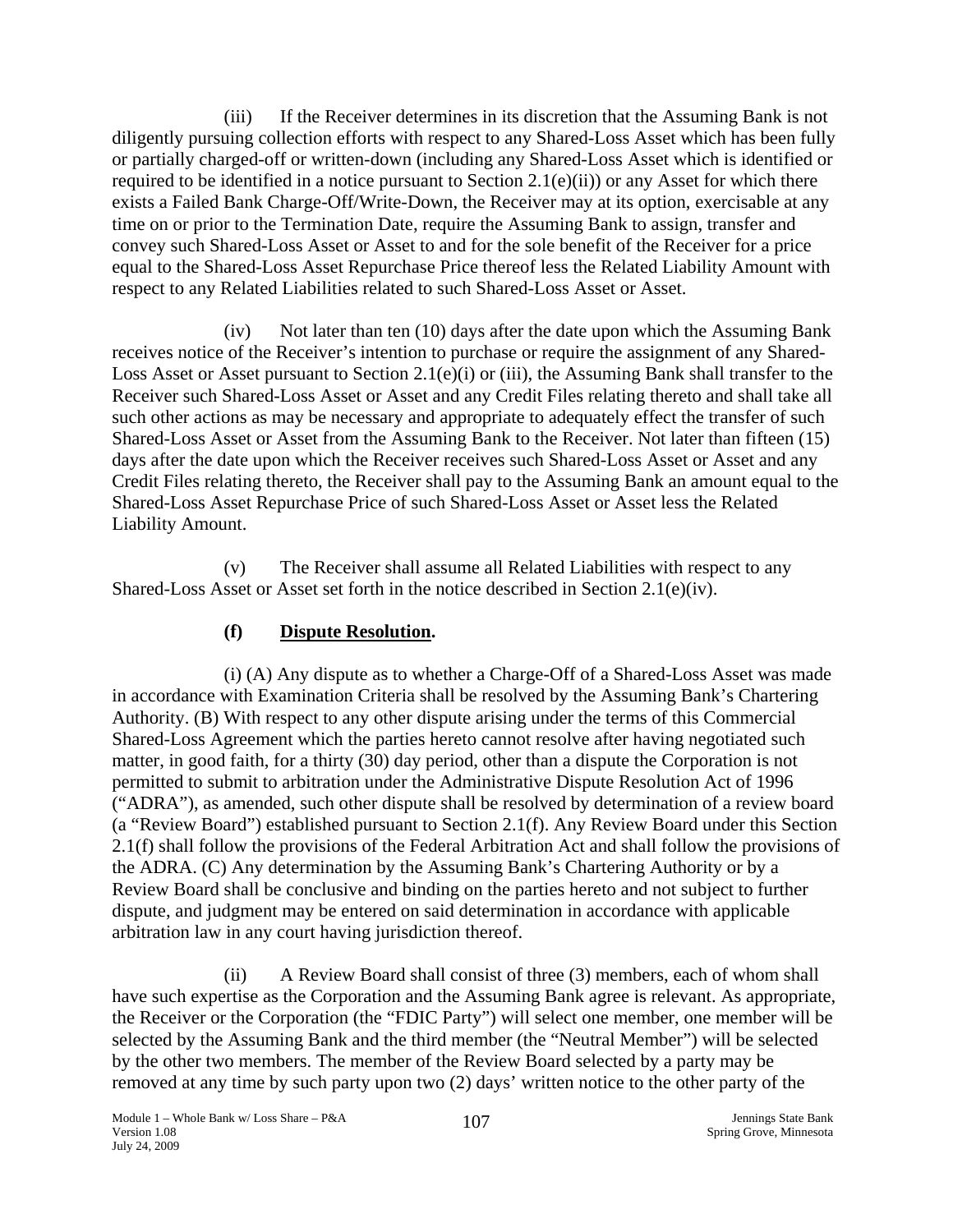selection of a replacement member. The Neutral Member may be removed by unanimous action of the members appointed by the FDIC Party and the Assuming Bank after two (2) days' prior written notice to the FDIC Party and the Assuming Bank of the selection of a replacement Neutral Member. In addition, if a Neutral Member fails for any reason to serve or continue to serve on the Review Board, the other remaining members shall so notify the parties to the dispute and the Neutral Member in writing that such Neutral Member will be replaced, and the Neutral Member shall thereafter be replaced by the unanimous action of the other remaining members within twenty (20) business days of that notification.

(iii) No dispute may be submitted to a Review Board by any of the parties to this Commercial Shared-Loss Agreement unless such party has provided to the other party a written notice of dispute ("Notice of Dispute"). During the forty-five (45)-day period following the providing of a Notice of Dispute, the parties to the dispute will make every effort in good faith to resolve the dispute by mutual agreement. As part of these good faith efforts, the parties should consider the use of less formal dispute resolution techniques, as judged appropriate by each party in its sole discretion. Such techniques may include, but are not limited to, mediation, settlement conference, and early neutral evaluation. If the parties have not agreed to a resolution of the dispute by the end of such forty-five (45)-day period, then, subject to the discretion of the Corporation and the written consent of the Assuming Bank as set forth in Section  $2.1(f)(i)(B)$ above, on the first day following the end of such period, the FDIC Party and the Assuming Bank shall notify each other of its selection of its member of the Review Board and such members shall be instructed to promptly select the Neutral Member of the Review Board. If the members appointed by the FDIC Party and the Assuming Bank are unable to promptly agree upon the initial selection of the Neutral Member, or a timely replacement Neutral Member as set forth in Section 2.1(f)(ii) above, the two appointed members shall apply to the American Arbitration Association ("AAA"), and such Neutral Member shall be appointed in accordance with the Commercial Arbitration Rules of the AAA.

(iv) The resolution of a dispute pursuant to this Section 2.1(f) shall be governed by the Commercial Arbitration Rules of the AAA to the extent that such rules are not inconsistent with this Section 2.1(f). The Review Board may modify the procedures set forth in such rules from time to time with the prior approval of the FDIC Party and the Assuming Bank.

(v) Within fifteen (15) days after the last to occur of the final written submissions of both parties, the presentation of witnesses, if any, and oral presentations, if any, the Review Board shall adopt the position of one of the parties and shall present to the parties a written award regarding the dispute. The determination of any two (2) members of a Review Board will constitute the determination of such Review Board.

(vi) The FDIC Party and the Assuming Bank will each pay the fees and expenses of the member of the Review Board selected by it. The FDIC Party and Assuming Bank will share equally the fees and expenses of the Neutral Member. No such fees or expenses incurred by or on behalf of the Assuming Bank shall be subject to reimbursement by the FDIC Party under this Commercial Shared-Loss Agreement or otherwise.

(vii) Each party will bear all costs and expenses incurred by it in connection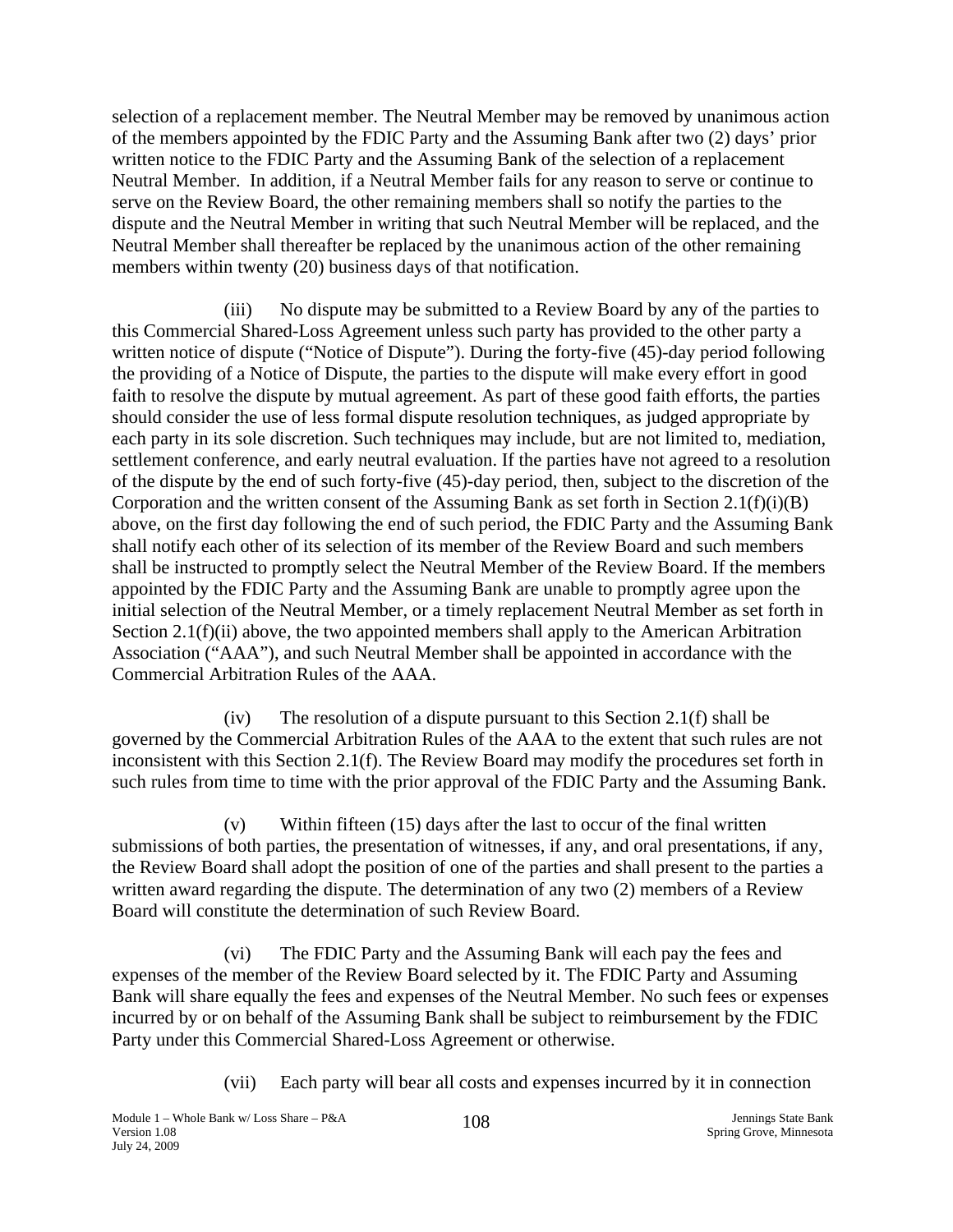with the submission of any dispute to a Review Board. No such costs or expenses incurred by or on behalf of the Assuming Bank shall be subject to reimbursement by the FDIC Party under this Commercial Shared-Loss Agreement or otherwise. The Review Board shall have no authority to award costs or expenses incurred by either party to these proceedings.

(viii) Any dispute resolution proceeding held pursuant to this Section 2.1(f) shall not be public. In addition, each party and each member of any Review Board shall strictly maintain the confidentiality of all issues, disputes, arguments, positions and interpretations of any such proceeding, as well as all information, attachments, enclosures, exhibits, summaries, compilations, studies, analyses, notes, documents, statements, schedules and other similar items associated therewith, except as the parties agree in writing or such disclosure is required pursuant to law, rule or regulation. Pursuant to ADRA, dispute resolution communications may not be disclosed either by the parties or by any member of the Review board unless:

(1) all parties to the dispute resolution proceeding agree in writing;

(2) the communication has already been made public;

(3) the communication is required by statute, rule or regulation to be made public;

(4) a court determines that such testimony or disclosure is necessary to prevent a manifest injustice, help establish a violation of the law or prevent harm to the public health or safety, or of sufficient magnitude in the particular case to outweigh the integrity of dispute resolution proceedings in general by reducing the confidence of parties in future cases that their communications will remain confidential.

 $(ix)$  Any dispute resolution proceeding pursuant to this Section 2.1(f) (whether as a matter of good faith negotiations, by resort to a Review Board, or otherwise) is a compromise negotiation for purposes of the Federal Rules of Evidence and state rules of evidence. The parties agree that all proceedings, including any statement made or document prepared by any party, attorney or other participants are privileged and shall not be disclosed in any subsequent proceeding or document or construed for any purpose as an admission against interest. Any document submitted and any statements made during any dispute resolution proceeding are for settlement purposes only. The parties further agree not to subpoena any of the members of the Review Board or any documents submitted to the Review Board. In no event will the Neutral Member voluntarily testify on behalf of any party.

(x) No decision, interpretation, determination, analysis, statement, award or other pronouncement of any Review Board shall constitute precedent as regards any subsequent proceeding (whether or not such proceeding involves dispute resolution under this Commercial Shared-Loss Agreement) nor shall any Review Board be bound to follow any decision, interpretation, determination, analysis, statement, award or other pronouncement rendered by any previous Review Board or any other previous dispute resolution panel which may have convened in connection with a transaction involving other failed financial institutions or Federal assistance transactions.

(xi) The parties may extend any period of time in this Section 2.1(f) by mutual

or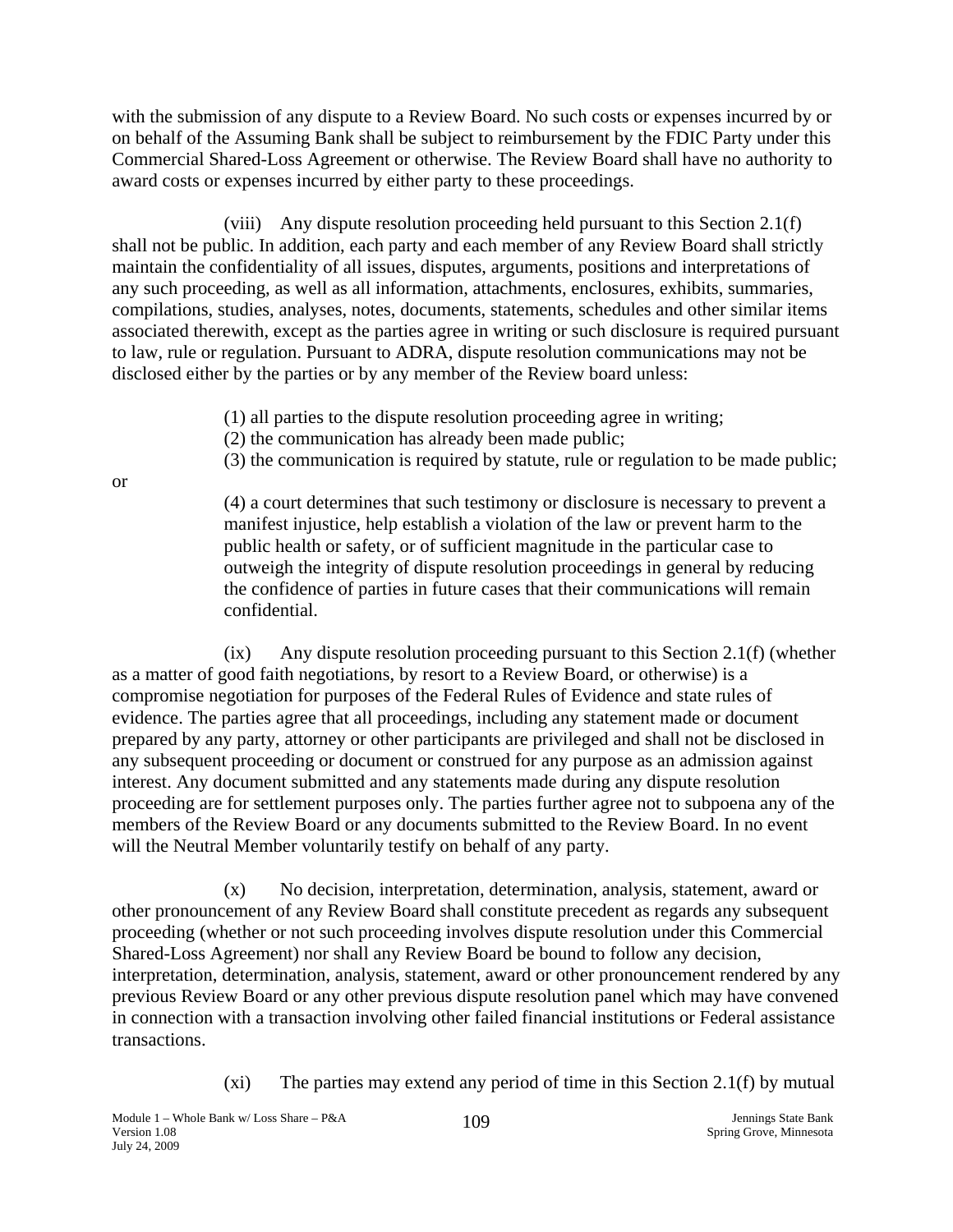agreement. Notwithstanding anything above to the contrary, no dispute shall be submitted to a Review Board until each member of the Review Board, and any substitute member, if applicable, agrees to be bound by the provisions of this Section 2.1(f) as applicable to members of a Review Board. Prior to the commencement of the Review Board proceedings, or, in the case of a substitute Neutral Member, prior to the re-commencement of such proceedings subsequent to that substitution, the Neutral Member shall provide a written oath of impartiality.

(xii) For the avoidance of doubt, and notwithstanding anything herein to the contrary, in the event any notice of dispute is provided to a party under this Section 2.1(g) prior to the Termination Date, the terms of this Commercial Shared-Loss Agreement shall remain in effect with respect to any such items set forth in such notice until such time as any such dispute with respect to such item is finally resolved.

**2.2 Administration of Shared-Loss Assets.** The Assuming Bank shall at all times prior to the Termination Date comply with the Rules Regarding the Administration of Shared-Loss Assets as set forth in Article III of this Commercial Shared-Loss Agreement.

# **2.3 Auditor Report; Right to Audit.**

(a) Within ninety (90) days after the end of each fiscal year from and including the fiscal year during which Bank Closing falls to and including the calendar year during which the Termination Date falls, the Assuming Bank shall deliver to the Corporation and to the Receiver a report signed by its independent public accountants stating that they have reviewed the terms of this Commercial Shared-Loss Agreement and that, in the course of their annual audit of the Assuming Bank's books and records, nothing has come to their attention suggesting that any computations required to be made by the Assuming Bank during such year by this Article II were not made by the Assuming Bank in accordance herewith. In the event that the Assuming Bank cannot comply with the preceding sentence, it shall promptly submit to the Receiver corrected computations together with a report signed by its independent public accountants stating that, after giving effect to such corrected computations, nothing has come to their attention suggesting that any computations required to be made by the Assuming Bank during such year by this Article II were not made by the Assuming Bank in accordance herewith. In such event, the Assuming Bank and the Receiver shall make all such accounting adjustments and payments as may be necessary to give effect to each correction reflected in such corrected computations, retroactive to the date on which the corresponding incorrect computation was made. It is the intention of this provision to align the timing of the audit required under this Commercial Shared-Loss Agreement with the examination audit required pursuant to 12 CFR Section 363.

(b) The Assuming Bank shall perform on an annual basis an internal audit of its compliance with the provisions of this Article II and shall provide the Receiver and the Corporation with copies of the internal audit reports and access to internal audit workpapers related to such internal audit.

(c) The Receiver or the Corporation may perform an audit to determine the Assuming Bank's compliance with the provisions of this Commercial Shared-Loss Agreement, including this Article II, at any time by providing not less than ten (10) Business Days prior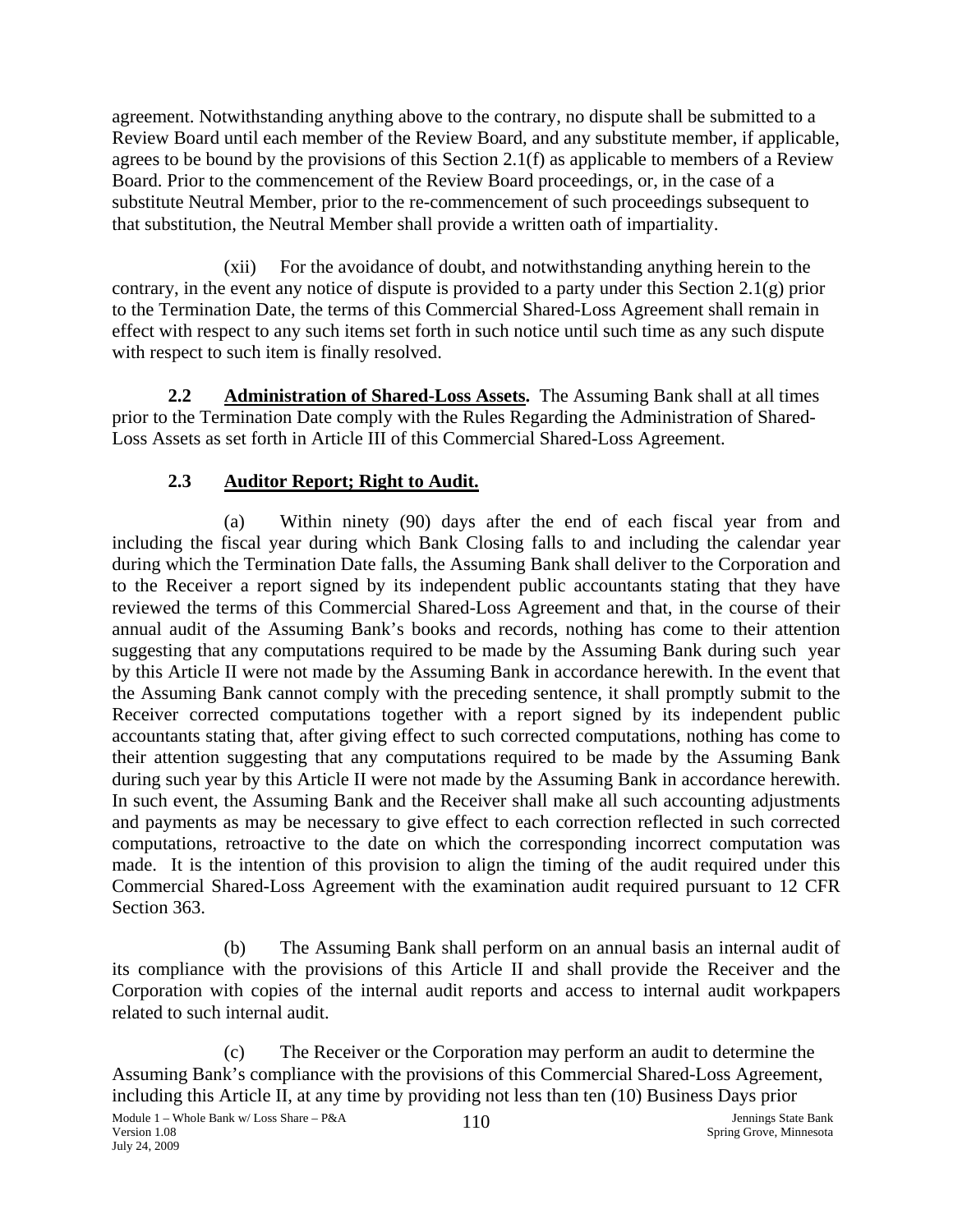written notice. The scope and duration of any such audit shall be within the discretion of the Receiver or the Corporation, as the case may be, but shall in no event be administered in a manner that unreasonably interferes with the operation of the Assuming Bank's business. The Receiver or the Corporation, as the case may be, shall bear the expense of any such audit. In the event that any corrections are necessary as a result of such an audit, the Assuming Bank and the Receiver shall make such accounting adjustments and payments as may be necessary to give retroactive effect to such corrections.

**2.4 Withholdings.** Notwithstanding any other provision in this Article II, the Receiver, upon the direction of the Director (or designee) of the Corporation's Division of Resolutions and Receiverships, may withhold payment for any amounts included in a Quarterly Certificate delivered pursuant to Section 2.1, if, in its judgment, there is a reasonable basis under the terms of this Commercial Shared-Loss Agreement for denying the eligibility of an item for which reimbursement or payment is sought under such Section. In such event, the Receiver shall provide a written notice to the Assuming Bank detailing the grounds for withholding such payment. At such time as the Assuming Bank demonstrates to the satisfaction of the Receiver that the grounds for such withholding of payment, or portion of payment, no longer exist or have been cured, then the Receiver shall pay the Assuming Bank the amount withheld which the Receiver determines is eligible for payment, within fifteen (15) Business Days. In the event the Receiver or the Assuming Bank elects to submit the issue of the eligibility of the item for reimbursement or payment for determination under the dispute resolution procedures of Section 2.1(f), then (i) if the dispute is settled by the mutual agreement of the parties in accordance with Section 2.1(f)(iii), the Receiver shall pay the amount withheld (to the extent so agreed) within fifteen (15) Business Days from the date upon which the dispute is determined by the parties to be resolved by mutual agreement, and (ii) if the dispute is resolved by the determination of a Review Board, the Receiver shall pay the amount withheld (to the extent so determined) within fifteen (15) Business Days from the date upon which the Receiver is notified of the determination by the Review Board of its obligation to make such payment. Any payment by the Receiver pursuant to this Section 2.4 shall be made together with interest on the amount thereof from the date the payment was agreed or determined otherwise to be due, at the interest rate per annum determined by the Receiver to be equal to the coupon equivalent of the three (3)-month U.S. Treasury Bill Rate in effect as of the first Business Day of each Calendar Quarter during which such interest accrues as reported in the Federal Reserve Board's Statistical Release for Selected Interest Rates H.15 opposite the caption "Auction Average - 3-Month" or, if not so reported for such day, for the next preceding Business Day for which such rate was so reported.

**2.5 Books and Records**. The Assuming Bank shall at all times during the term of this Commercial Shared-Loss Agreement keep books and records which fairly present all dealings and transactions carried out in connection with its business and affairs. Except as otherwise provided for in the Purchase and Assumption Agreement or this Commercial Shared-Loss Agreement, all financial books and records shall be kept in accordance with generally accepted accounting principles, consistently applied for the periods involved and in a manner such that information necessary to determine compliance with any requirement of the Purchase and Assumption Agreement or this Commercial Shared-Loss Agreement will be readily obtainable, and in a manner such that the purposes of the Purchase and Assumption Agreement or this Commercial Shared-Loss Agreement may be effectively accomplished. Without the prior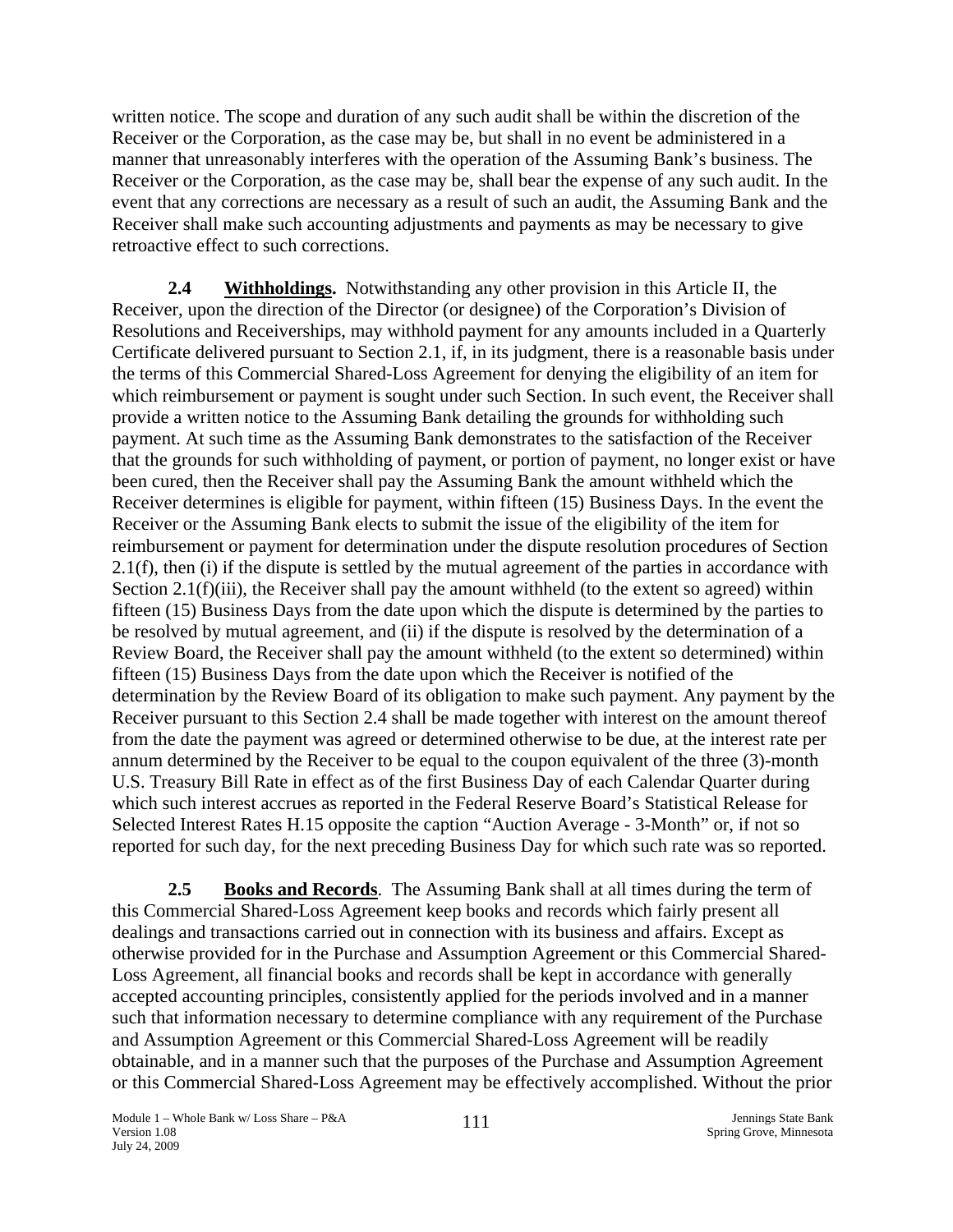written approval of the Corporation, the Assuming Bank shall not make any change in its accounting principles adversely affecting the value of the Shared-Loss Assets except as required by a change in generally accepted accounting principles. The Assuming Bank shall notify the Corporation of any change in its accounting principles affecting the Shared-Loss Assets which it believes are required by a change in generally accepted accounting principles.

**2.6 Information.** The Assuming Bank shall promptly provide to the Corporation such other information, including financial statements and computations, relating to the performance of the provisions of the Purchase and Assumption Agreement or otherwise relating to its business and affairs or this Commercial Shared-Loss Agreement, as the Corporation or the Receiver may request from time to time.

**2.7 Tax Ruling.** The Assuming Bank shall not at any time, without the Corporation's prior written consent, seek a private letter ruling or other determination from the Internal Revenue Service or otherwise seek to qualify for any special tax treatment or benefits associated with any payments made by the Corporation pursuant to the Purchase and Assumption Agreement or this Commercial Shared-Loss Agreement.

## **ARTICLE III - RULES REGARDING THE ADMINISTRATION OF SHARED-LOSS ASSETS AND SHARED-LOSS MTM ASSETS**

**3.1** Agreement with Respect to Administration. The Assuming Bank shall (and shall cause any of its Affiliates to which the Assuming Bank transfers any Shared-Loss Assets or Shared-Loss MTM Assets) to, or a Third Party Servicer to, manage, administer, and collect the Shared-Loss Assets and Shared-Loss MTM Assets while owned by the Assuming Bank or any Affiliate thereof during the term of this Commercial Shared-Loss Agreement in accordance with the rules set forth in this Article III ("Rules"). The Assuming Bank shall be responsible to the Receiver and the Corporation in the performance of its duties hereunder and shall provide to the Receiver and the Corporation such reports as the Receiver or the Corporation reasonably deems advisable, including but not limited to the reports required by Section 3.3 hereof, and shall permit the Receiver and the Corporation at all times to monitor the Assuming Bank's performance of its duties hereunder.

# **3.2 Duties of the Assuming Bank with Respect to Shared-Loss Assets.**

(a) In performance of its duties under these Rules, the Assuming Bank shall:

(i) manage, administer, collect and effect Charge-Offs and Recoveries with respect to each Shared-Loss Asset in a manner consistent with (A) usual and prudent business and banking practices; (B) the Assuming Bank's (or, in the case a Third Party Servicer is engaged, the Third Party Servicer's) practices and procedures including, without limitation, the then-effective written internal credit policy guidelines of the Assuming Bank, with respect to the management, administration and collection of and taking of charge-offs and write-downs with respect to loans, other real estate and repossessed collateral that do not constitute Shared Loss Assets;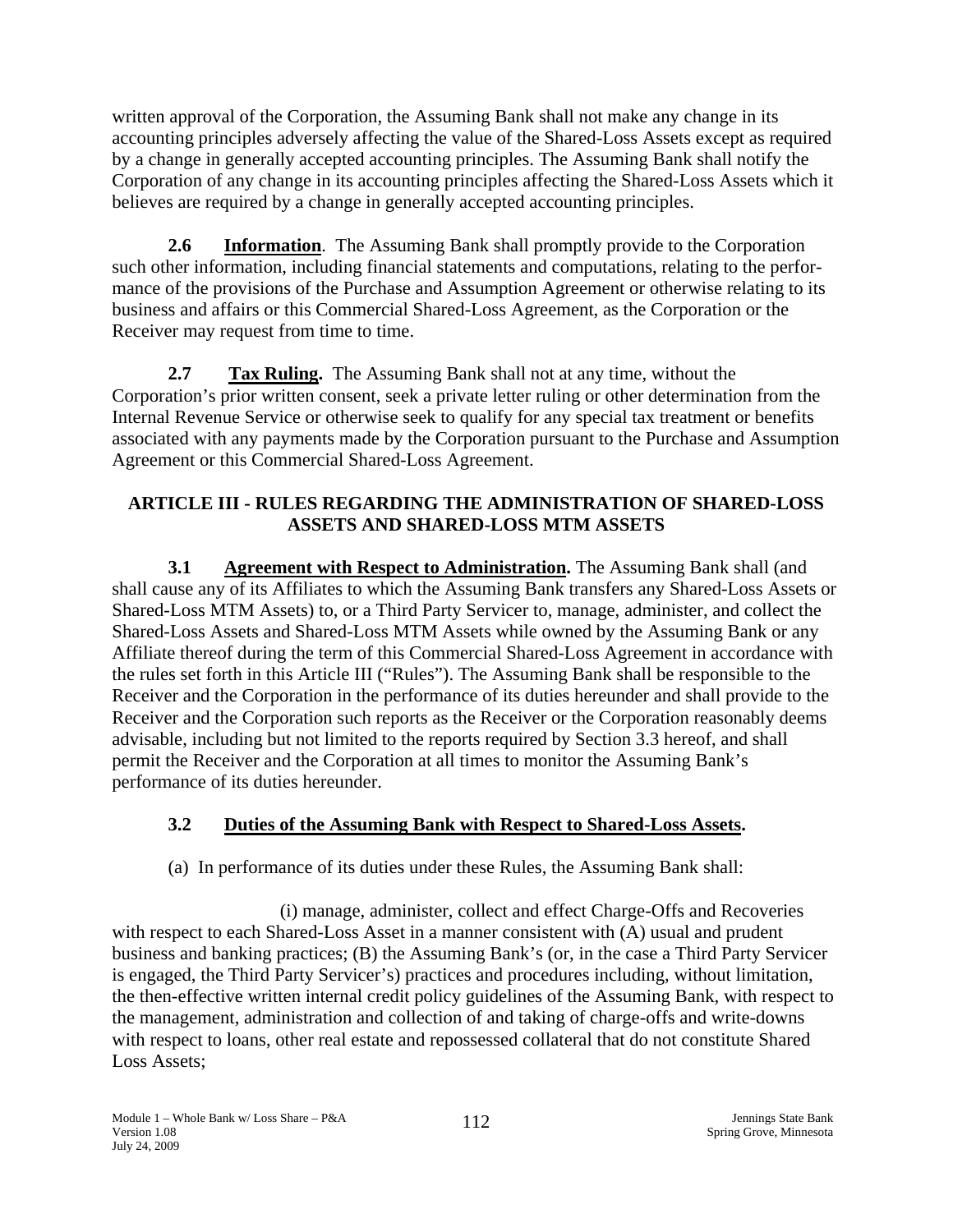(ii) exercise its best business judgment in managing, administering, collecting and effecting Charge-Offs with respect to Shared-Loss Assets;

(iii) use its best efforts to maximize collections with respect to Shared-Loss Assets and, if applicable for a particular Shared-Loss Asset, without regard to the effect of maximizing collections on assets held by the Assuming Bank or any of its Affiliates that are not Shared-Loss Assets;

(iv) adopt and implement accounting, reporting, record-keeping and similar systems with respect to the Shared-Loss Assets, as provided in Section 3.4 hereof;

(v) retain sufficient staff to perform its duties hereunder; and

(vi) provide written notification in accordance with Article IV of this Commercial Shared-Loss Agreement immediately after the execution of any contract pursuant to which any third party (other than an Affiliate of the Assuming Bank) will manage, administer or collect any of the Shared-Loss Assets, together with a copy of that contract.

(b) Any transaction with or between any Affiliate of the Assuming Bank with respect to any Shared-Loss Asset including, without limitation, the execution of any contract pursuant to which any Affiliate of the Assuming Bank will manage, administer or collect any of the Shared-Loss Assets, or any other action involving self-dealing, shall be subject to the prior written approval of the Receiver or the Corporation.

(c) The following categories of expenses shall not be deemed to be Reimbursable Expenses or Recovery Expenses:

(i) Federal, State, or local income taxes and expenses related thereto;

(ii) salaries or other compensation and related benefits of Assuming Bank employees and the employees of its Affiliates including, without limitation, any bonus, commission or severance arrangements, training, payroll taxes, dues, or travel- or relocationrelated expenses,;

(iii) the cost of space occupied by the Assuming Bank, any Affiliate thereof and their staff, the rental of and maintenance of furniture and equipment, and expenses for data processing including the purchase or enhancement of data processing systems;

(iv) except as otherwise provided herein, fees for accounting and other independent professional consultants (other than consultants retained to assess the presence, storage or release of any hazardous or toxic substance, or any pollutant or contaminant with respect to the collateral securing a Shared-Loss Loan that has been fully or partially charged-off); provided, that for purposes of this Section 3.2(c)(iv), fees of attorneys and appraisers engaged as necessary to assist in collections with respect to Shared-Loss Assets shall not be deemed to be fees of other independent consultants;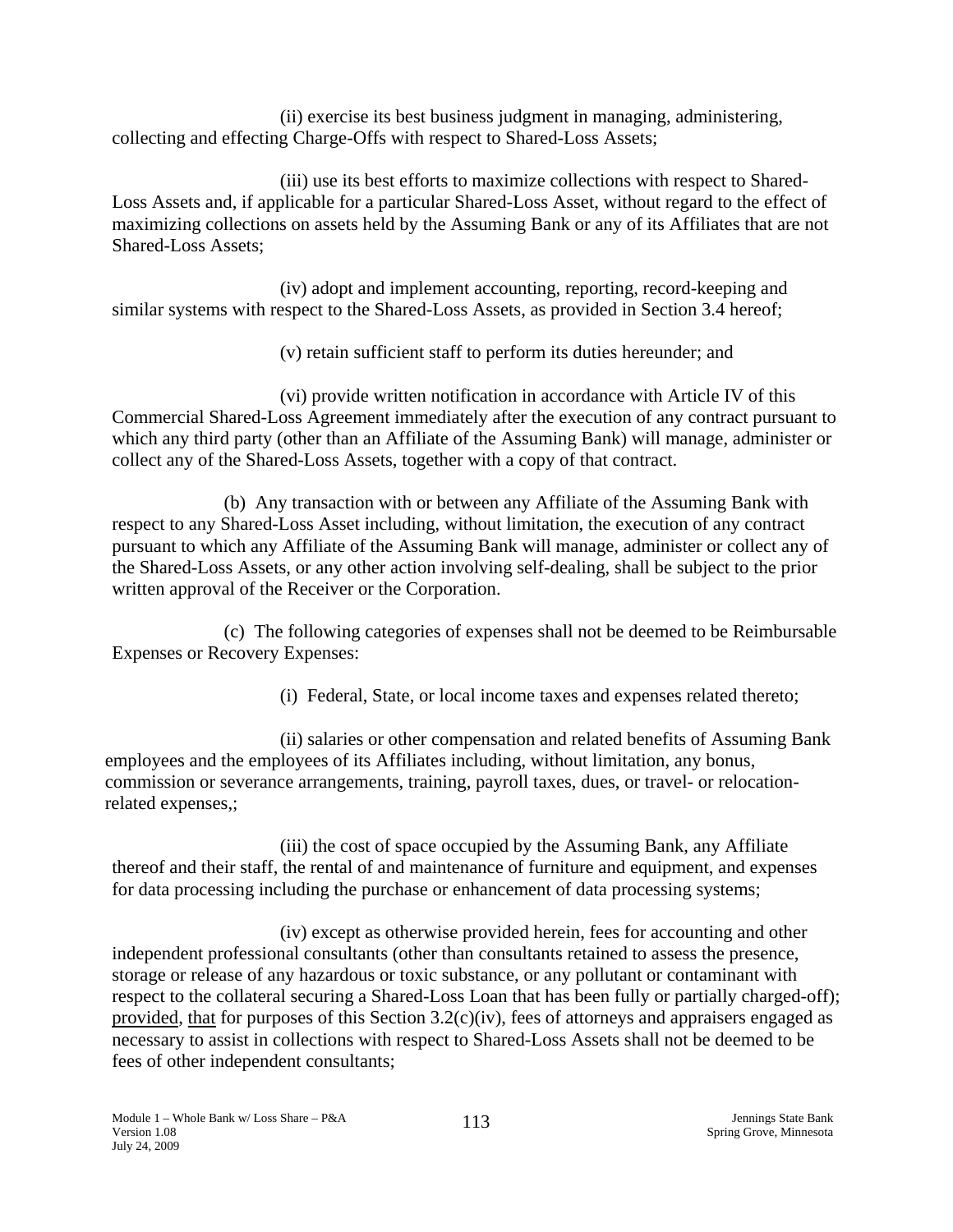(v) allocated portions of any other overhead or general and administrative expense other than any fees relating to specific assets, such as appraisal fees or environmental audit fees, for services of a type the Assuming Bank does not normally perform internally;

(vi) any expense not incurred in good faith and with the same degree of care that the Assuming Bank normally would exercise in the collection of troubled assets in which it alone had an interest; and

(vii) any expense incurred for a product, service or activity that is of an extravagant nature or design.

(d) Subject to Section 3.7, the Assuming Bank shall not contract with third parties to provide services the cost of which would be a Reimbursable Expense or Recovery Expense if the Assuming Bank would have provided such services itself if the relevant Shared-Loss Assets were not subject to the loss-sharing provisions of Section 2.1 of this Commercial Shared-Loss Agreement.

## **3.3 Duties of the Assuming Bank with Respect to Shared-Loss MTM Assets.**

(a) In performance of its duties under these Rules, the Assuming Bank shall:

(i) manage, administer, collect and each Shared-Loss MTM Asset in a manner consistent with (A) usual and prudent business and banking practices; (B) the Assuming Bank's practices and procedures including, without limitation, the then-effective written internal credit policy guidelines of the Assuming Bank, with respect to the management, administration and collection of similar assets that are not Shared-Loss MTM Assets;

(ii) exercise its best business judgment in managing, administering, collecting and effecting Charge-Offs with respect to Shared-Loss MTM Assets;

(iii) use its best efforts to maximize collections with respect to Shared-Loss MTM Assets and, if applicable for a particular Shared-Loss MTM Asset, without regard to the effect of maximizing collections on assets held by the Assuming Bank or any of its Affiliates that are not Shared-Loss MTM Assets, provided that, any sale of a Shared-Loss MTM Asset shall only be made with the prior approval of the Receiver or the Corporation;

(iv) adopt and implement accounting, reporting, record-keeping and similar systems with respect to the Shared-Loss MTM Assets, as provided in Section 3.4 hereof;

(v) retain sufficient staff to perform its duties hereunder; and

(vi) provide written notification in accordance with Article IV of this Commercial Shared-Loss Agreement immediately after the execution of any contract pursuant to which any third party (other than an Affiliate of the Assuming Bank) will manage, administer or collect any of the Shared-Loss MTM Assets, together with a copy of that contract.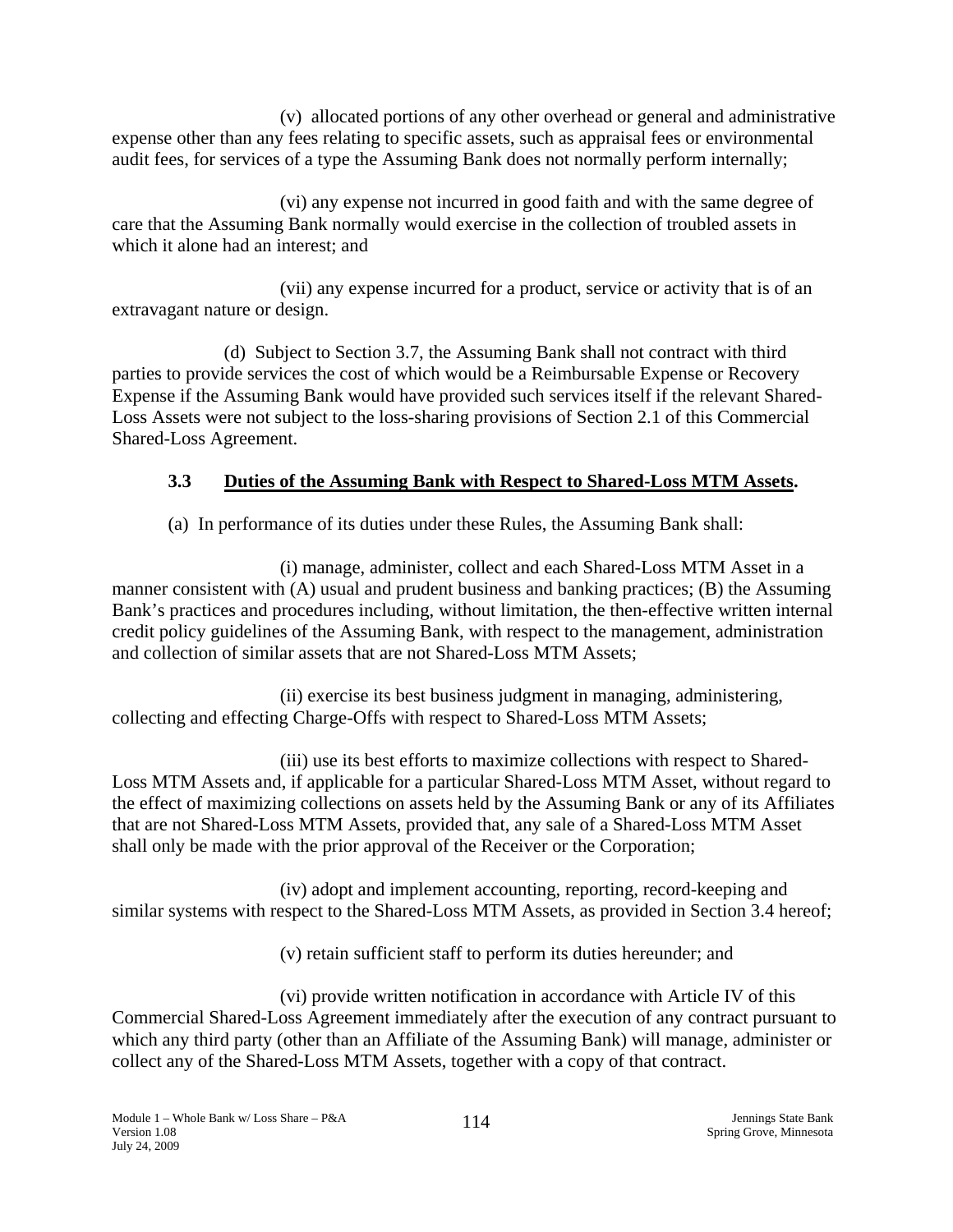(b) Any transaction with or between any Affiliate of the Assuming Bank with respect to any Shared-Loss MTM Asset including, without limitation, the execution of any contract pursuant to which any Affiliate of the Assuming Bank will manage, administer or collect any of the Shared-Loss Assets, or any other action involving self-dealing, shall be subject to the prior written approval of the Receiver or the Corporation.

(c) The Assuming Bank shall not contract with third parties to provide services the cost of which would be a Reimbursable Expense or Recovery Expense if the Assuming Bank would have provided such services itself if the relevant Shared-Loss Assets were not subject to the loss-sharing provisions of Section 2.1 of this Commercial Shared-Loss Agreement.

**3.4 Records and Reports**. The Assuming Bank shall establish and maintain records on a separate general ledger, and on such subsidiary ledgers as may be appropriate to account for the Shared-Loss Assets and the Shared-Loss MTM Assets, in such form and detail as the Receiver or the Corporation may require, to enable the Assuming Bank to prepare and deliver to the Receiver or the Corporation such reports as the Receiver or the Corporation may from time to time request regarding the Shared-Loss Assets, the Shared-Loss MTM Assets and the Quarterly Certificates required by Section 2.1 of this Commercial Shared-Loss Agreement.

# **3.5 Related Loans**.

(a) The Assuming Bank shall not manage, administer or collect any "Related Loan" in any manner which would have the effect of increasing the amount of any collections with respect to the Related Loan to the detriment of the Shared-Loss Asset to which such loan is related. A "Related Loan" means any loan or extension of credit held by the Assuming Bank at any time on or prior to the end of the final Recovery Quarter that is: (i) made to the same Obligor with respect to a Loan that is a Shared-Loss Asset or with respect to a Loan from which Other Real Estate, Additional ORE or Subsidiary ORE derived, or (ii) attributable to the same primary Obligor with respect to any Loan described in clause (i) under the rules of the Assuming Bank's Chartering Authority concerning the legal lending limits of financial institutions organized under its jurisdiction as in effect on the Commencement Date, as applied to the Assuming Bank.

(b) The Assuming Bank shall prepare and deliver to the Receiver with the Quarterly Certificates for the Calendar Quarters ending June 30 and December 31 for all Shared-Loss Quarters and Recovery Quarters, a schedule of all Related Loans which are commercial loans or commercial real estate loans with Legal Balances of \$500,000 or more on the Accounting Records of the Assuming Bank as of the end of each such semi-annual period, and all other commercial loans or commercial real estate loans attributable to the same Obligor on such loans of \$500,000 or more.

**3.6 Legal Action; Utilization of Special Receivership Powers**. The Assuming Bank shall notify the Receiver in writing (such notice to be given in accordance with Article IV below and to include all relevant details) prior to utilizing in any legal action any special legal power or right which the Assuming Bank derives as a result of having acquired a Shared-Loss Asset from the Receiver, and the Assuming Bank shall not utilize any such power unless the Receiver shall have consented in writing to the proposed usage. The Receiver shall have the right to direct such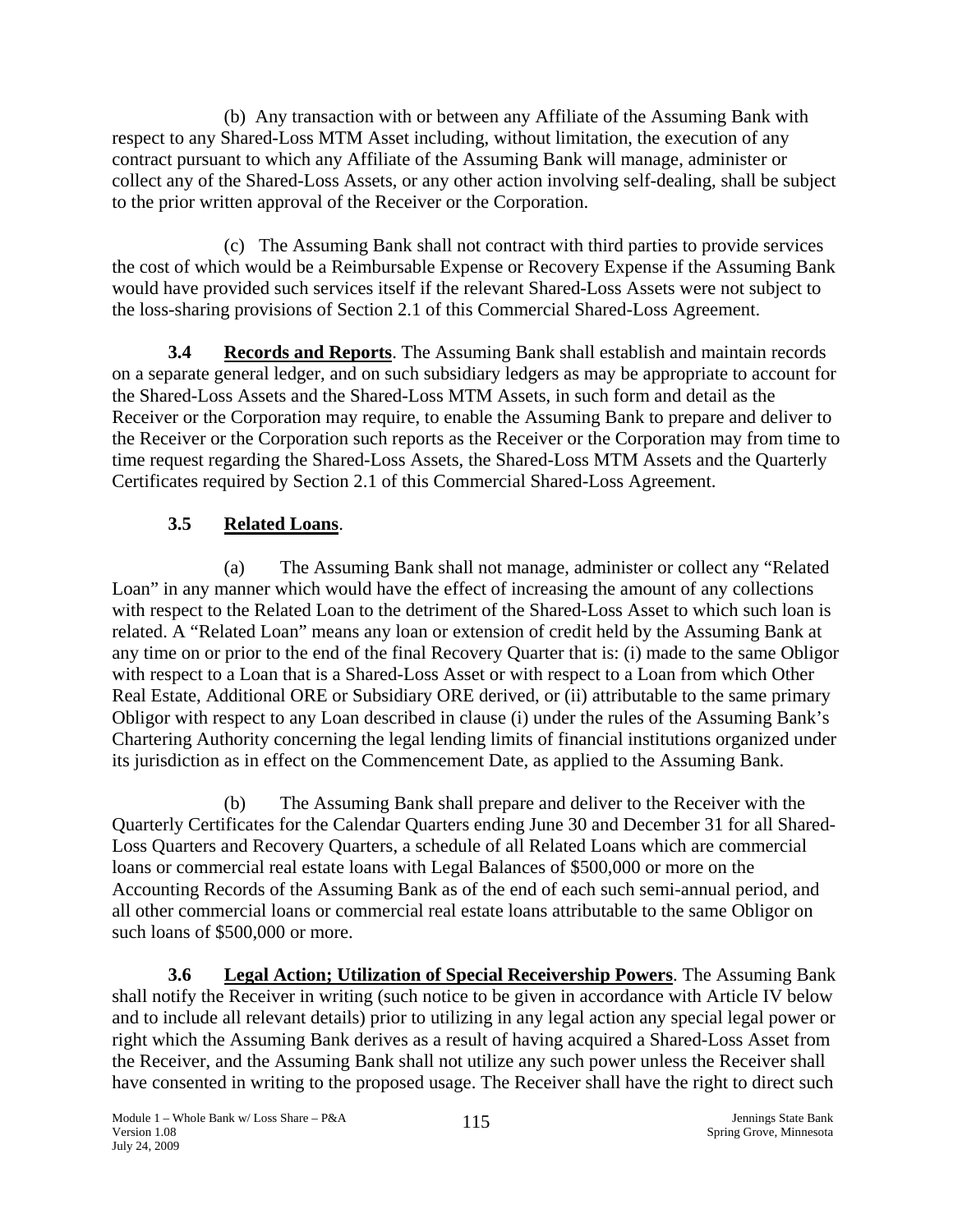proposed usage by the Assuming Bank and the Assuming Bank shall comply in all respects with such direction. Upon request of the Receiver, the Assuming Bank will advise the Receiver as to the status of any such legal action. The Assuming Bank shall immediately notify the Receiver of any judgment in litigation involving any of the aforesaid special powers or rights.

**3.7 Third Party Servicer**. The Assuming Bank may perform any of its obligations and/or exercise any of its rights under this Commercial Shared-Loss Agreement through or by one or more Third Party Servicers, who may take actions and make expenditures as if any such Third Party Servicer was the Assuming Bank hereunder (and, for the avoidance of doubt, such expenses incurred by any such Third Party Servicer on behalf of the Assuming Bank shall be Reimbursable Expenses or Recovery Expenses, as the case may be, to the same extent such expenses would so qualify if incurred by the Assuming Bank); provided, however, that the use thereof by the Assuming Bank shall not release the Assuming Bank of any obligation or liability hereunder.

## **ARTICLE IV -- PORTFOLIO SALE**

**4.1 Assuming Bank Portfolio Sales of Remaining Shared-Loss Assets**. The Assuming Bank shall have the right with the concurrence of the Receiver, commencing as of the first day of the third to last Shared-Loss Quarter, to liquidate for cash consideration, in one or more transactions, all or a portion of Shared-Loss Assets held by the Assuming Bank ("Portfolio Sales"). If the Assuming Bank exercises its option under this Section 4.1, it must give thirty (30) days notice in writing to the Receiver setting forth the details and schedule for the Portfolio Sale which shall be conducted by means of sealed bid sales to third parties, not including any of the Assuming Bank's affiliates, contractors, or any affiliates of the Assuming Bank's contractors.

**4.2 Calculation of Sale Gain or Loss**. For Shared-Loss Assets gain or loss on the sales under Section 4.1 will be calculated as the sale price received by the Assuming Bank less the book value of the remaining Shared-Loss Assets.

### **ARTICLE V -- LOSS-SHARING NOTICES GIVEN TO CORPORATION AND/OR RECEIVER**

As a supplement to the notice provisions contained in Section 13.7 of the Purchase and Assumption Agreement, any notice, request, demand, consent, approval, or other communication (a "Notice") given to the Corporation and/or the Receiver in the loss-sharing context shall be given as follows:

**5.1** With respect to a Notice under Section 2 and Sections 3.1-3.5 of this Commercial Shared-Loss Agreement:

> Federal Deposit Insurance Corporation Division of Resolutions and Receiverships 550 17th Street, N.W. Washington, D.C. 20429

### Attention: Assistant Director, Franchise and Asset Marketing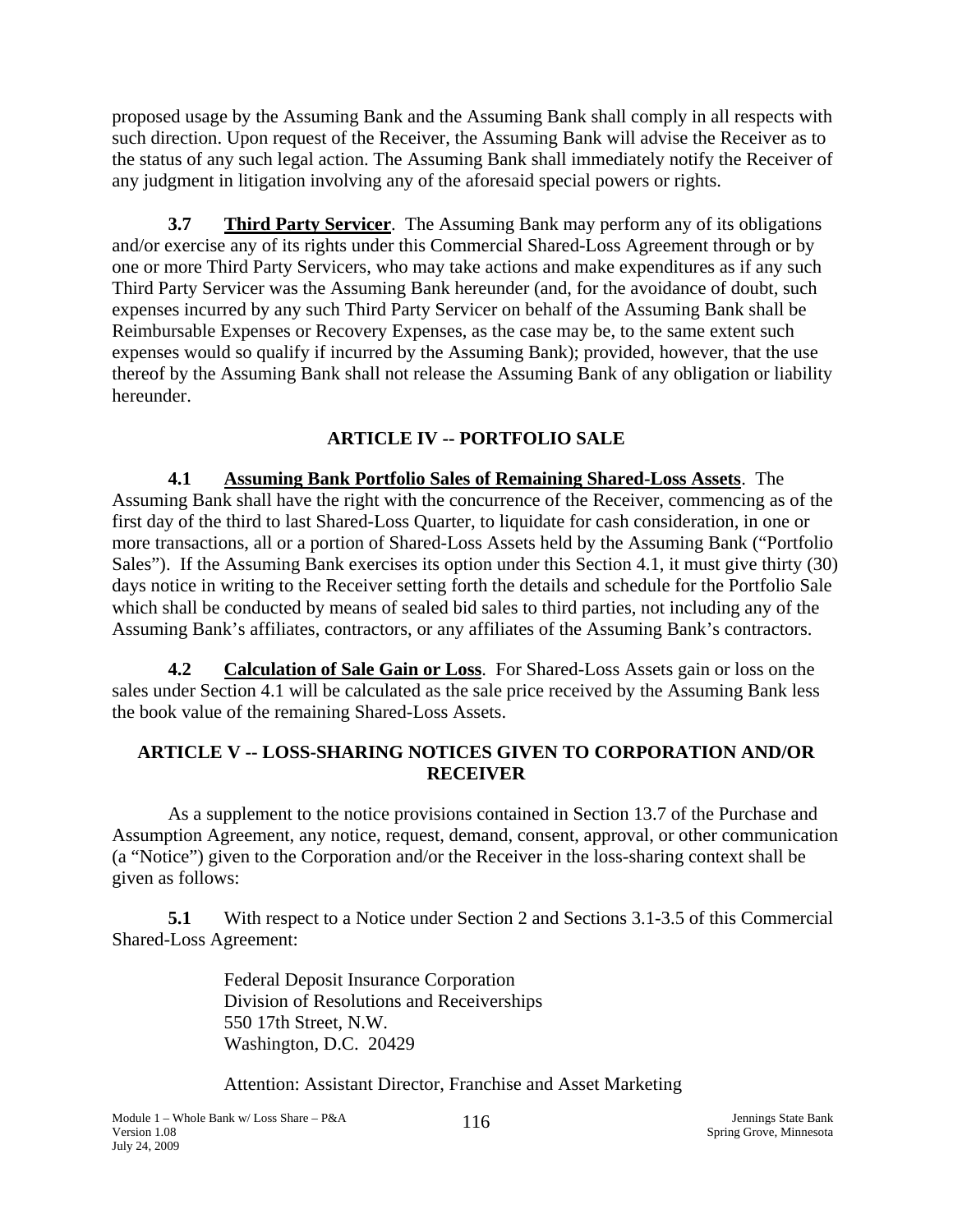**5.2** With respect to a Notice under Section 3.6 of this Commercial Shared-Loss Agreement:

> Federal Deposit Insurance Corporation Legal Division 1601 Bryan Street Dallas, Texas 75201 Attention: Regional Counsel

with a copy to:

Federal Deposit Insurance Corporation Legal Division 550 17th Street, N.W. Washington, D.C. 20429 Attention: Senior Counsel (Special Issues Group)

## **ARTICLE VI – MISCELLANEOUS**

 **6.1 Expenses**. Except as otherwise expressly provided herein, all costs and expenses incurred by a party hereto in connection with this Commercial Shared-Loss Agreement shall be borne by such party whether or not the transactions contemplated herein shall be consummated.

**6.2** Successors and Assigns; Specific Performance. All terms and provisions of this Commercial Shared-Loss Agreement shall be binding upon and shall inure to the benefit of the parties hereto only; provided, however, that, Receiver may assign or otherwise transfer this Commercial Shared-Loss Agreement (in whole or in part) to the Federal Deposit Insurance Corporation in its corporate capacity without the consent of Assuming Bank. Notwithstanding anything to the contrary contained in this Commercial Shared-Loss Agreement, except as is expressly permitted in this Section 6.2, Assuming Bank may not assign or otherwise transfer this Commercial Shared-Loss Agreement (in whole or in part) without the prior written consent of the Receiver, which consent may be granted or withheld by the Receiver in its sole discretion, and any attempted assignment or transfer in violation of this provision shall be void *ab initio.*  For the avoidance of doubt, a merger or consolidation of the Assuming Bank with and into another financial institution, the sale of all or substantially all of the assets of the Assuming Bank to another financial institution constitutes the transfer of this Commercial Shared-Loss Agreement which requires the consent of the Receive; and for a period of thirty-six (36) months after Bank Closing, a merger or consolidation shall also include the sale by any individual shareholder, or shareholders acting in concert, of more than 9% of the outstanding shares of the Assuming Bank, or of its holding company, or of any subsidiary holding Shared-Loss Assets, or the sale of shares by the Assuming Bank or its holding company or any subsidiary holding Shared-Loss Assets, in a public or private offering, that increases the number of shares outstanding by more than 9%, constitutes the transfer of thisCommercial Shared-Loss Agreement which requires the consent of the Receiver. However, no Loss shall be recognized as a result of any accounting adjustments that are made due to any such merger, consolidation or sale consented to by the FDIC. The FDIC's consent shall not be required if the aggregate outstanding principal balance of Shared-Loss Assets is less than twenty percent (20%) of the initial aggregate balance of Shared-Loss Assets.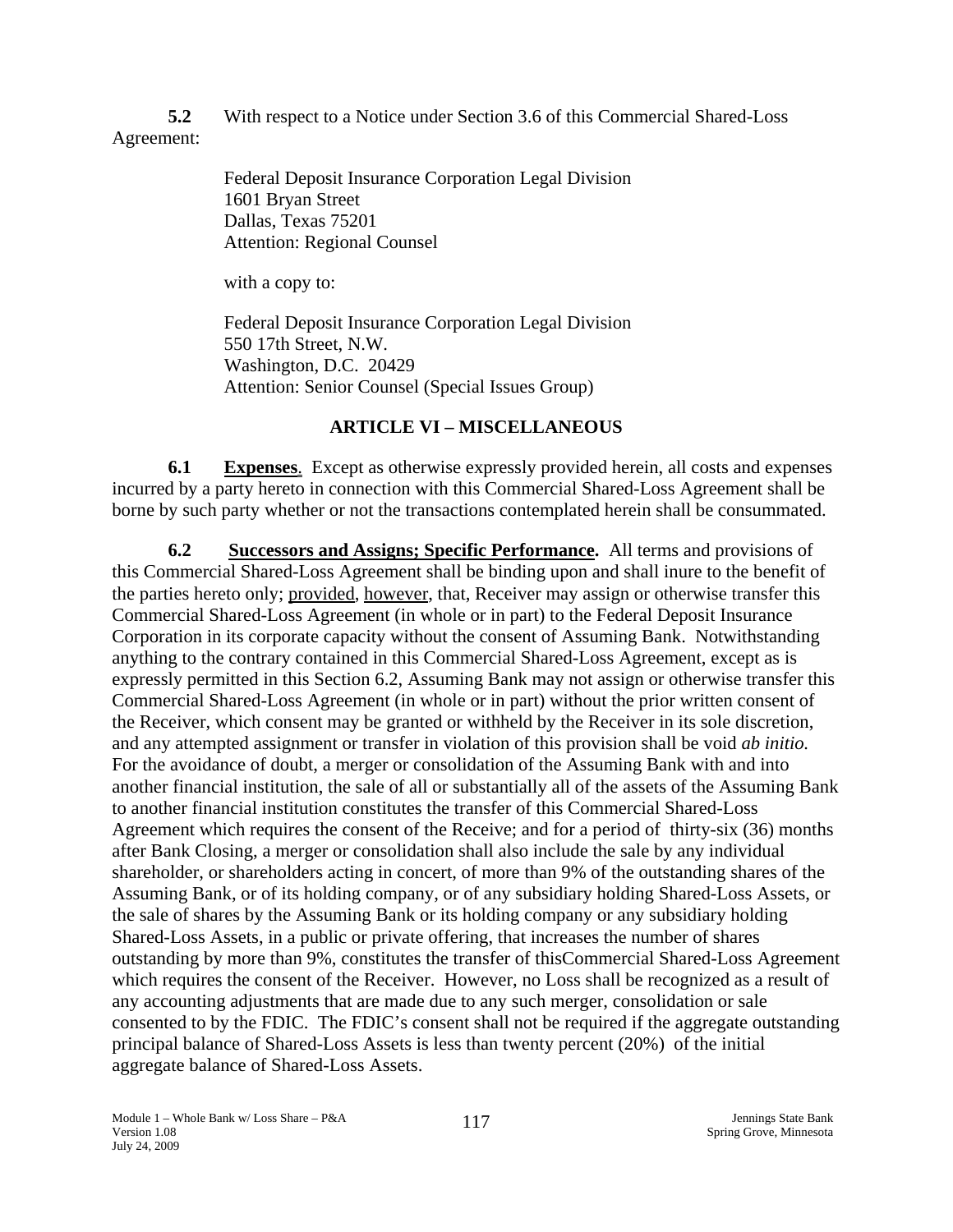**6.3** Governing Law. This Commercial Shared-Loss Agreement shall be construed in accordance with federal law, or, if there is no applicable federal law, the laws of the State of New York, without regard to any rule of conflict of law that would result in the application of the substantive law of any jurisdiction other than the State of New York.

**6.4 WAIVER OF JURY TRIAL**. EACH PARTY HERETO HEREBY IRREVOCABLY AND UNCONDITIONALLY WAIVES ALL RIGHT TO TRIAL BY JURY IN OR TO HAVE A JURY PARTICIPATE IN RESOLVING ANY DISPUTE, ACTION, PROCEEDING OR COUNTERCLAIM, WHETHER SOUNDING IN CONTRACT, TORT OR OTHERWISE, ARISING OUT OF OR RELATING TO OR IN CONNECTION WITH THIS COMMERCIAL SHARED-LOSS AGREEMENT OR ANY OF THE TRANSACTIONS CONTEMPLATED HEREBY.

**6.5 Captions**. All captions and headings contained in this Commercial Shared-Loss Agreement are for convenience of reference only and do not form a part of, and shall not affect the meaning or interpretation of, this Commercial Shared-Loss Agreement.

**6.6 Entire Agreement; Amendments**. This Commercial Shared-Loss Agreement, along with the Single Family Shared-Loss Agreement and the Purchase and Assumption Agreement, including the Exhibits and any other documents delivered pursuant hereto, embody the entire agreement of the parties with respect to the subject matter hereof, and supersede all prior representations, warranties, offers, acceptances, agreements and understandings, written or oral, relating to the subject matter herein. This Commercial Shared-Loss Agreement may be amended or modified or any provision thereof waived only by a written instrument signed by both parties or their respective duly authorized agents.

**6.7 Severability**. Whenever possible, each provision of this Commercial Shared-Loss Agreement shall be interpreted in such manner as to be effective and valid under applicable law, but if any provision of this Commercial Shared-Loss Agreement is held to be prohibited by or invalid, illegal or unenforceable under applicable law, such provision shall be construed and enforced as if it had been more narrowly drawn so as not to be prohibited, invalid, illegal or unenforceable, and the validity, legality and enforceability of the remainder of such provision and the remaining provisions of this Commercial Shared-Loss Agreement shall not in any way be affected or impaired thereby.

**6.8 No Third Party Beneficiary.** This Commercial Shared-Loss Agreement and the Exhibits hereto are for the sole and exclusive benefit of the parties hereto and their respective permitted successors and permitted assigns and there shall be no other third party beneficiaries, and nothing in Commercial Shared-Loss Agreement or the Exhibits shall be construed to grant to any other Person any right, remedy or claim under or in respect of this Commercial Shared-Loss Agreement or any provision hereof.

**6.9 Consent**. Except as otherwise provided herein, when the consent of a party is required herein, such consent shall not be unreasonably withheld or delayed.

**6.10 Rights Cumulative**. Except as otherwise expressly provided herein, the rights of each of the parties under this Commercial Shared-Loss Agreement are cumulative, may be